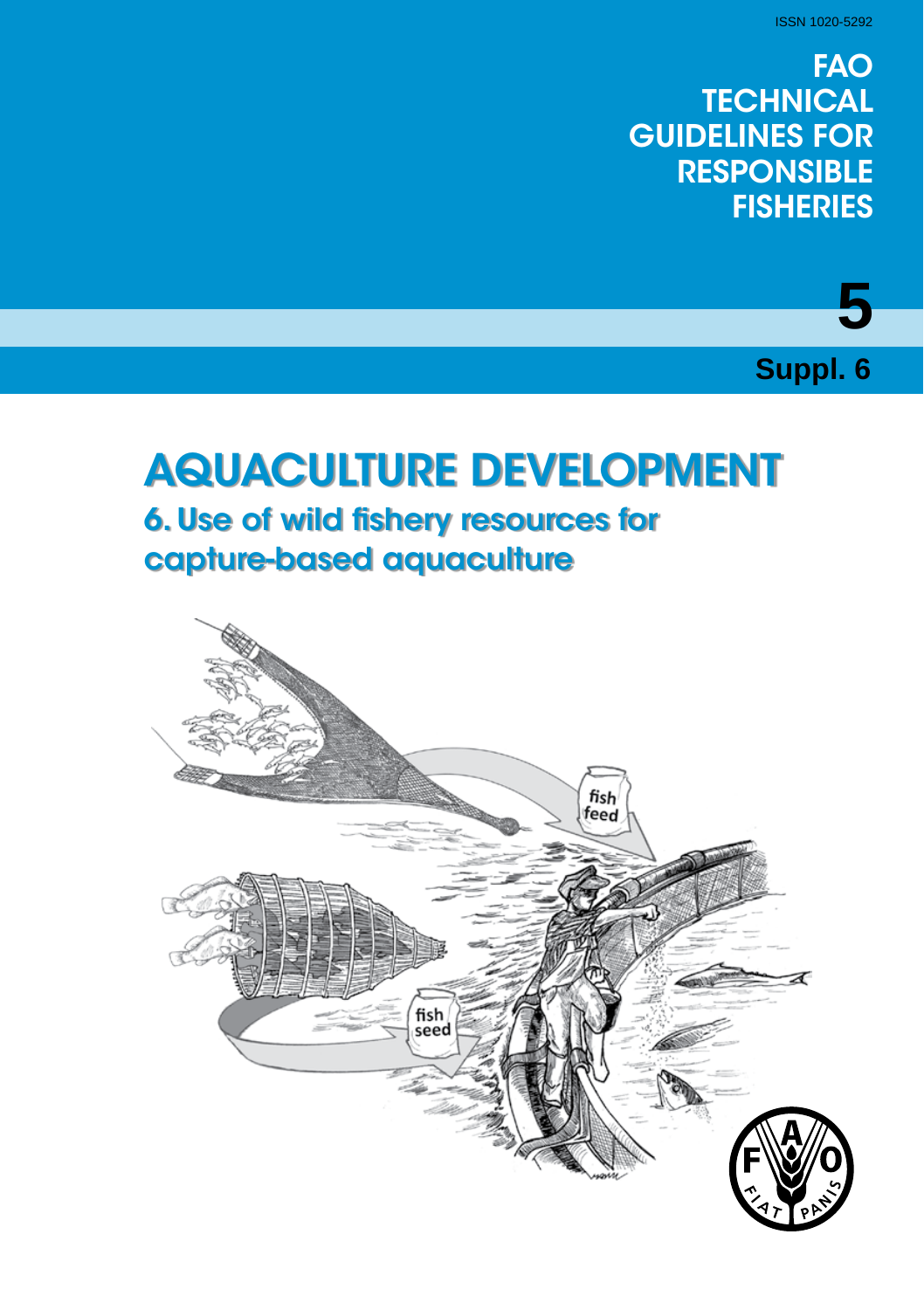*Cover:* Illustration by Emanuela D'Antoni.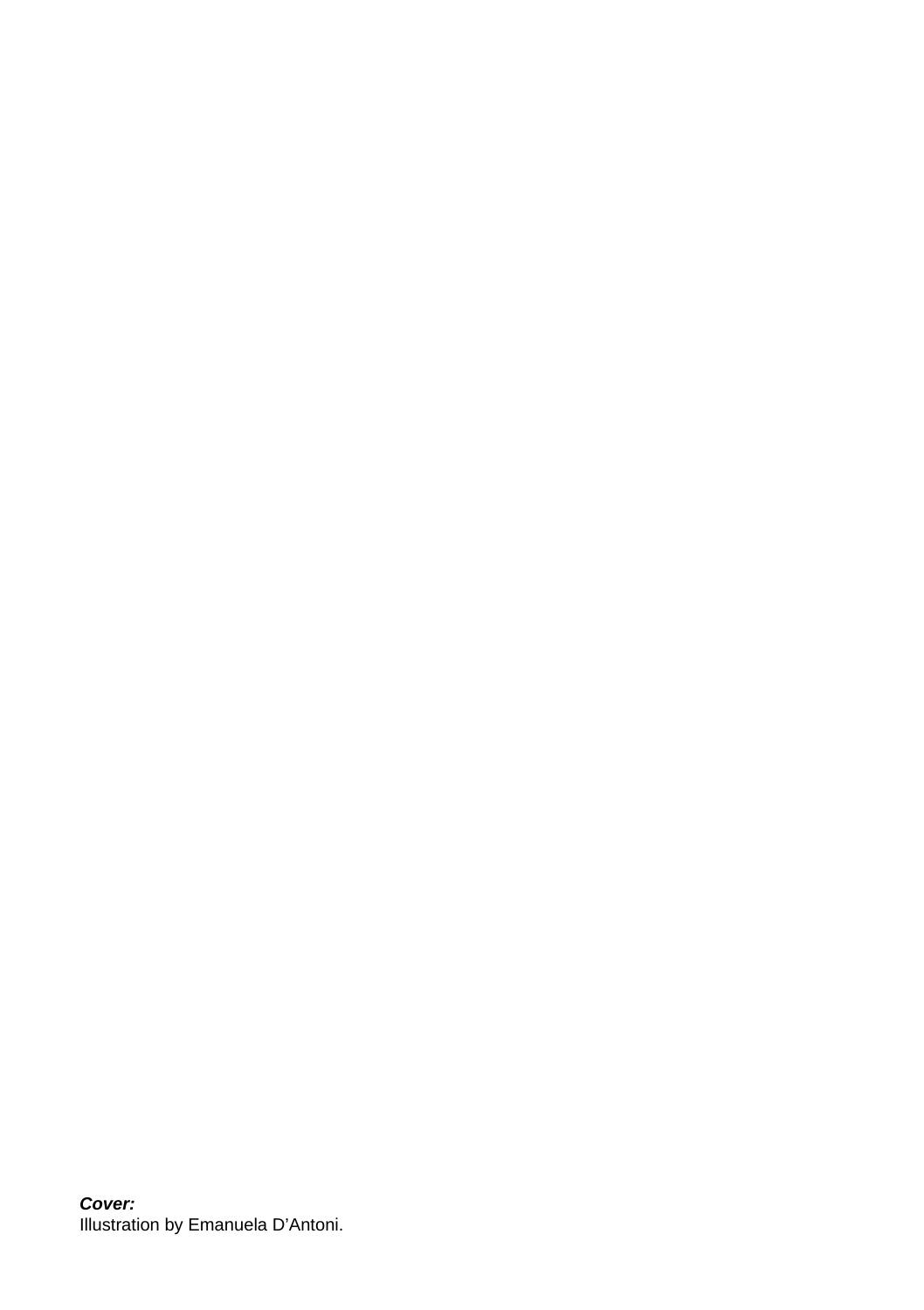

# AQUACULTURE DEVELOPMENT

# 6. Use of wild fishery resources for capture-based aquaculture

FOOD AND AGRICULTURE ORGANIZATION OF THE UNITED NATIONS Rome, 2011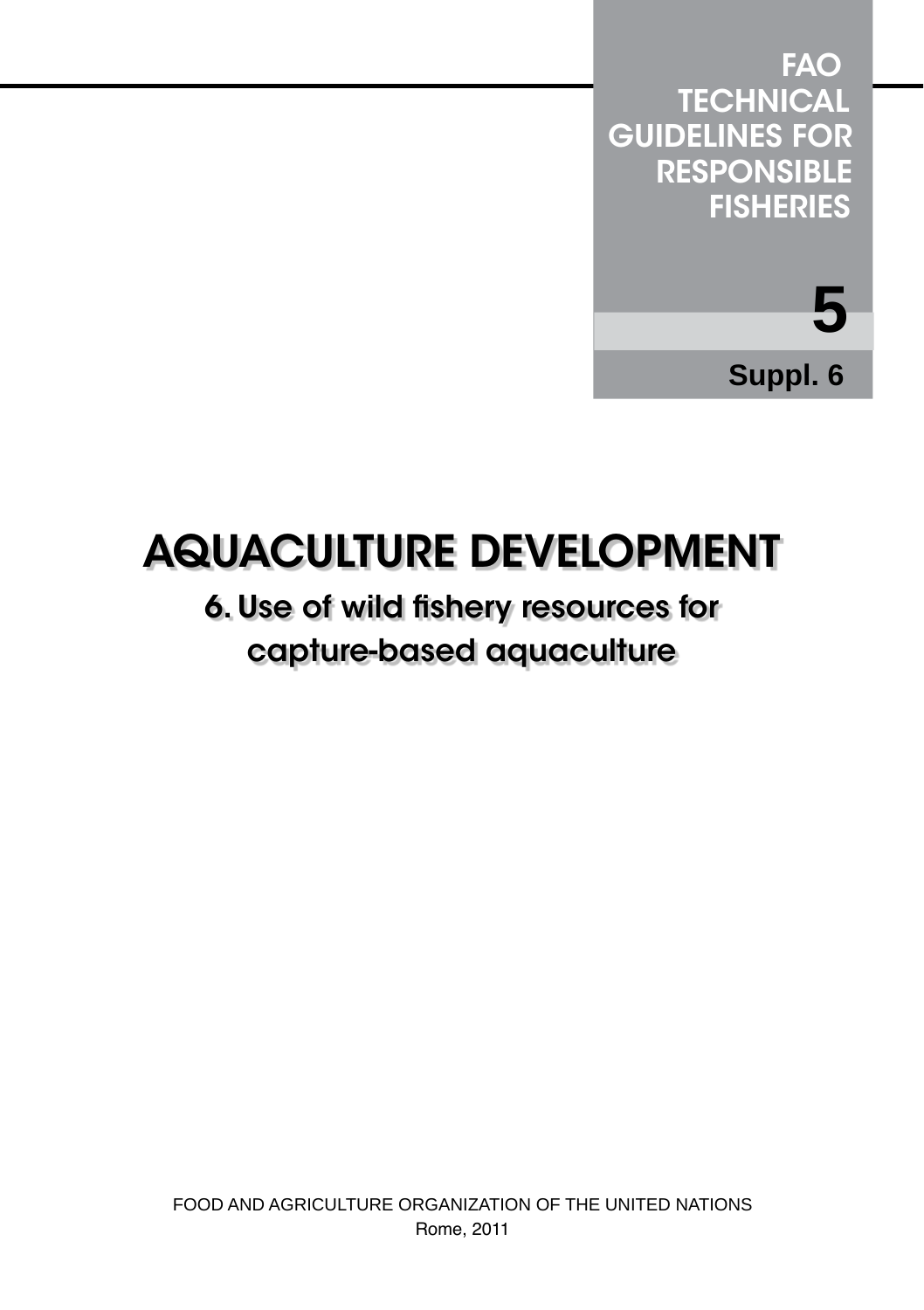The designations employed and the presentation of material in this information product do not imply the expression of any opinion whatsoever on the part of the Food and Agriculture Organization of the United Nations (FAO) concerning the legal or development status of any country, territory, city or area or of its authorities, or concerning the delimitation of its frontiers or boundaries. The mention of specific companies or products of manufacturers, whether or not these have been patented, does not imply that these have been endorsed or recommended by FAO in preference to others of a similar nature that are not mentioned.

The views expressed in this information product are those of the author(s) and do not necessarily reflect the views of FAO.

ISBN 978-92-5-106974-5

All rights reserved. FAO encourages reproduction and dissemination of material in this information product. Non-commercial uses will be authorized free of charge, upon request. Reproduction for resale or other commercial purposes, including educational purposes, may incur fees. Applications for permission to reproduce or disseminate FAO copyright materials, and all queries concerning rights and licences, should be addressed by e-mail to copyright@fao.org or to the Chief, Publishing Policy and Support Branch, Office of Knowledge Exchange, Research and Extension, FAO, Viale delle Terme di Caracalla, 00153 Rome, Italy.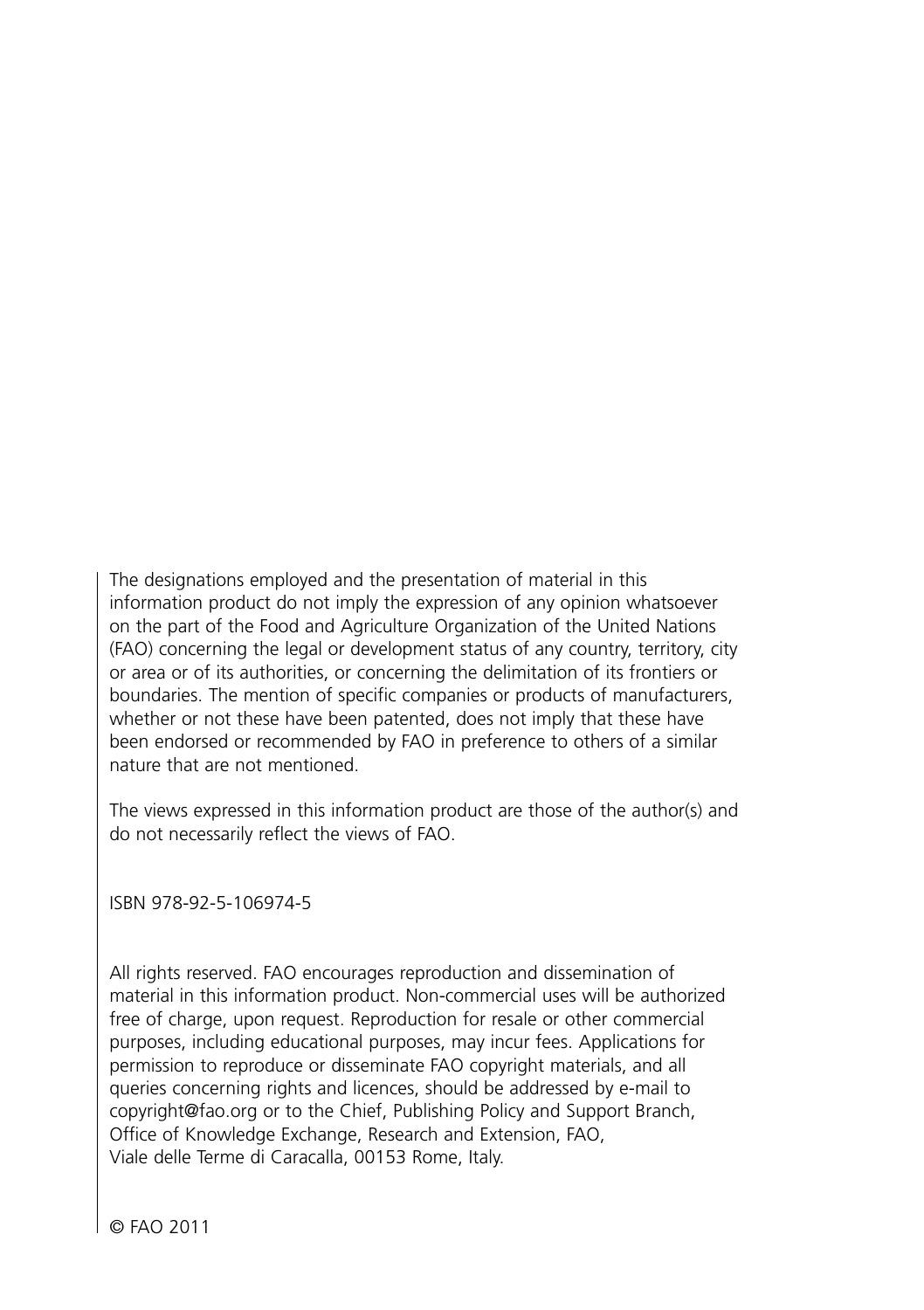#### **PREPARATION OF THIS DOCUMENT**

These technical guidelines on the use of wild fishery resources for capturebased aquaculture have been prepared by the Fisheries and Aquaculture Department of the Food and Agriculture Organization of the United Nations (FAO) under the coordination of Alessandro Lovatelli, Aquaculture Officer, Fisheries and Aquaculture Resources Use and Conservation Division. The production of the guidelines has been supported by the Government of Japan through a Trust Fund Project (Towards Sustainable Aquaculture: Selected Issues and Guidelines) and by the FAO Regular Programme. This project aimed to address selected key issues of sustainability in global aquaculture practices and development.

The initial discussions in preparation of the guidelines took place at the FAO expert workshop *Technical Guidelines for the Responsible Use of Wild Fish and Fishery Resources for Capture-based Aquaculture Production*, held in Hanoi, Viet Nam, from 8 to 12 October 2007. To develop these guidelines, eleven species-specific and two general review papers were prepared. They included both marine and freshwater examples and covered ecological, socioeconomic and livelihood aspects of capture-based aquaculture.

The experts who attended the workshop and contributed in discussions and with inputs to the guidelines were: Don Griffiths (Ministry of Agriculture and Rural Development, Viet Nam), Øystein Hermansen (Norwegian Institute of Fisheries and Aquaculture Research, Norway), Robert Pomeroy (University of Connecticut-Avery Point, United States of America), Anders Poulsen (Ministry of Agriculture and Rural Development, Viet Nam), Victor Pouomogne (Institute of Agricultural Research for Development, Cameroon), Patrick Prouzet (Institut français de recherche pour l'exploitation de la mer, France), Kjell Midling (Norwegian Institute of Fisheries and Aquaculture Research, Norway), Mohammed Mokhlesur Rahman (Center for Natural Resource Studies, Bangladesh), Makoto Nakada (Tokyo University of Marine Science and Technology, Japan), Francesca Ottolenghi (Halieus, Italy), Magdy Saleh (General Authority for Fish Resources Development, Egypt), Yvonne Sadovy de Mitcheson (University of Hong Kong, Hong Kong Special Administrative Region), Colin Shelley (YH & CC Shelley Pty Ltd, Australia), Choi Kwang Sik (Cheju National University, Republic of Korea), Pham An Tuan (Research Institute for Aquaculture No. 1, Viet Nam), and Mark Tupper (WorldFish Center, Malaysia).

The technical guidelines were finalized by Yvonne Sadovy de Mitcheson, with contributions and comments provided by a number of FAO fisheries and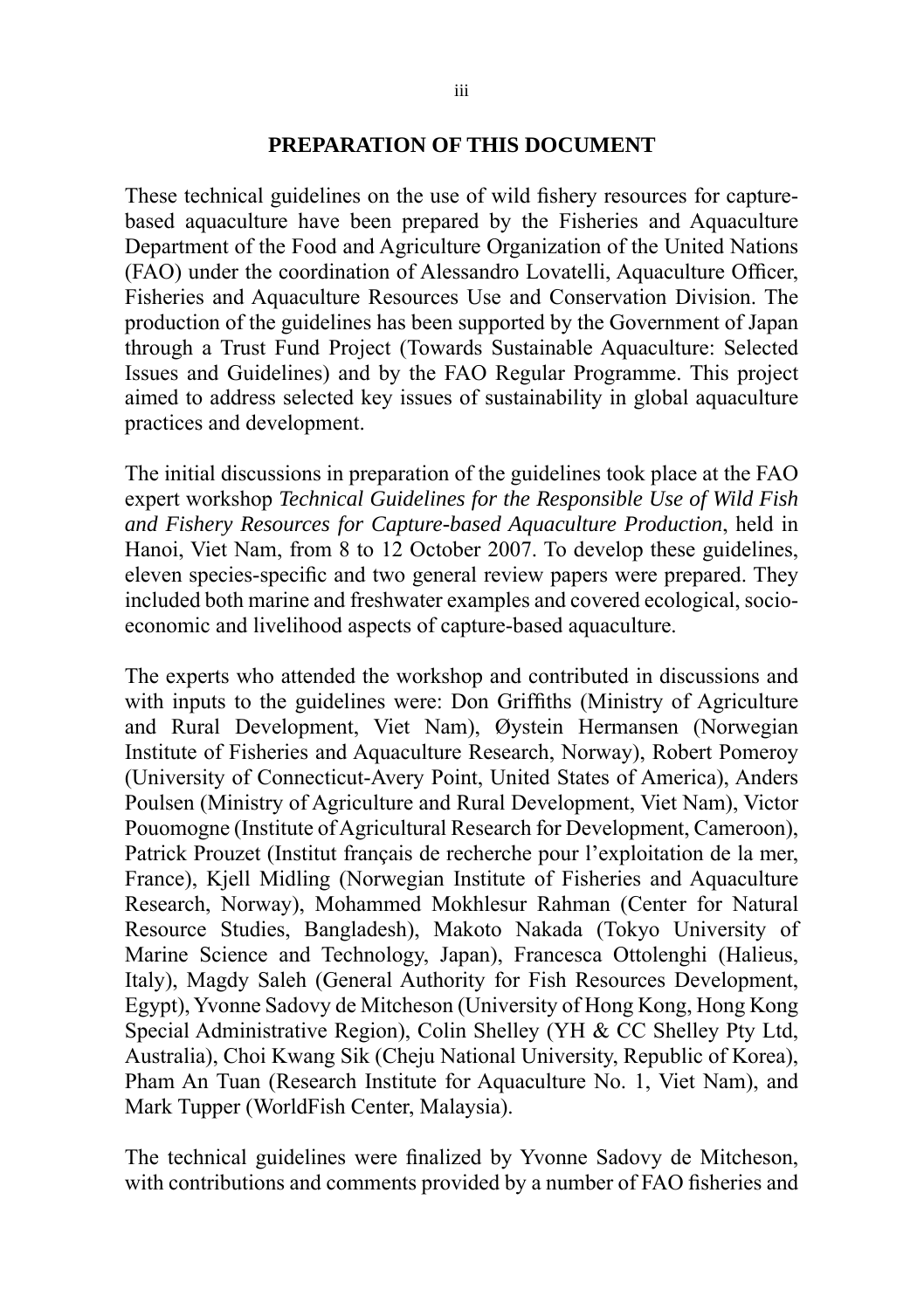aquaculture officers, including Devin Bartley, Gabriella Bianchi, Junning Cai, Simon Funge-Smith, Mohammad Hasan, Nathanael Hishamunda, Alessandro Lovatelli, Gerd Marmulla, Doris Soto, Rohana Subasinghe, Sachiko Tsuji and Diego Valderrama.

Layout formatting was done by José Luis Castilla Civit.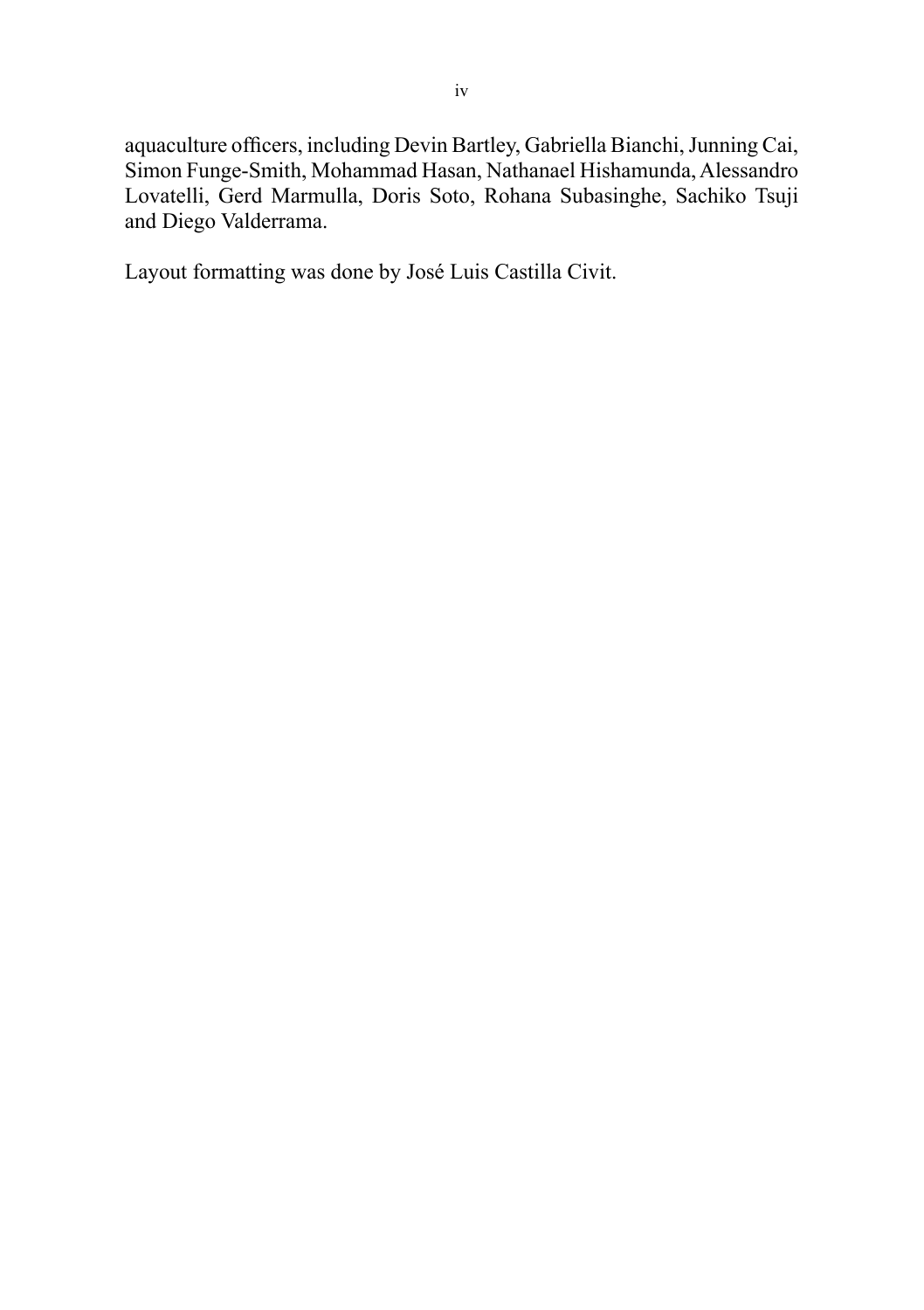#### **FAO.**

*Aquaculture development. 6. Use of wild fishery resources for capturebased aquaculture.*

FAO Technical Guidelines for Responsible Fisheries. No. 5, Suppl. 6. Rome, FAO. 2011. 81 pp.

#### **ABSTRACT**

The aquaculture of commercially valuable fish and invertebrate species is growing rapidly worldwide and has become a critically important additional means of production of freshwater and seafood at a time when many natural populations are declining in the wild. Capture-based aquaculture (CBA) is defined as the practice of collecting live material from the wild and its use under aquaculture conditions. It makes a significant contribution to aquatic production and livelihood generation. It encompasses a range of activities, from the capture of larvae, juveniles and subadults of desirable fish and invertebrate species as seed material for grow-out in captive conditions, to the taking of adults as broodstock and the use of wild-caught fishes and invertebrates for feed. Because CBA combines culture activities with exploitation of natural resources, there is potential for competition and conflict among fishing sectors that target different life history phases of target species and for impacts on the environment through overfishing or habitat damage. There are very few species produced by aquaculture that have little, or no, dependence on wild populations of target and non-target species. This means that the aquaculture of many species is still reliant on the sourcing of organisms from natural populations for some part of the operation, or with impacts to the wild fisheries in some manner as a result of that activity. The management and conduct of operations that have these effects, therefore, need to take account of both fishery and aquaculture considerations and good practices.

Until recently, CBA attracted little attention as an activity distinct from hatchery-based aquaculture (HBA) for monitoring and management consideration and indeed it has typically been treated in the same way as HBA. However, while the use of wild-caught resources for feed in aquaculture facilities is similar for both CBA and HBA, the heavy dependence of CBA on wild resources for seed and its implications for wild populations have been increasingly recognized in the last decade.

The long-term goal of most forms of aquaculture is eventually to transition from CBA to fully HBA; however, there is a range of biological,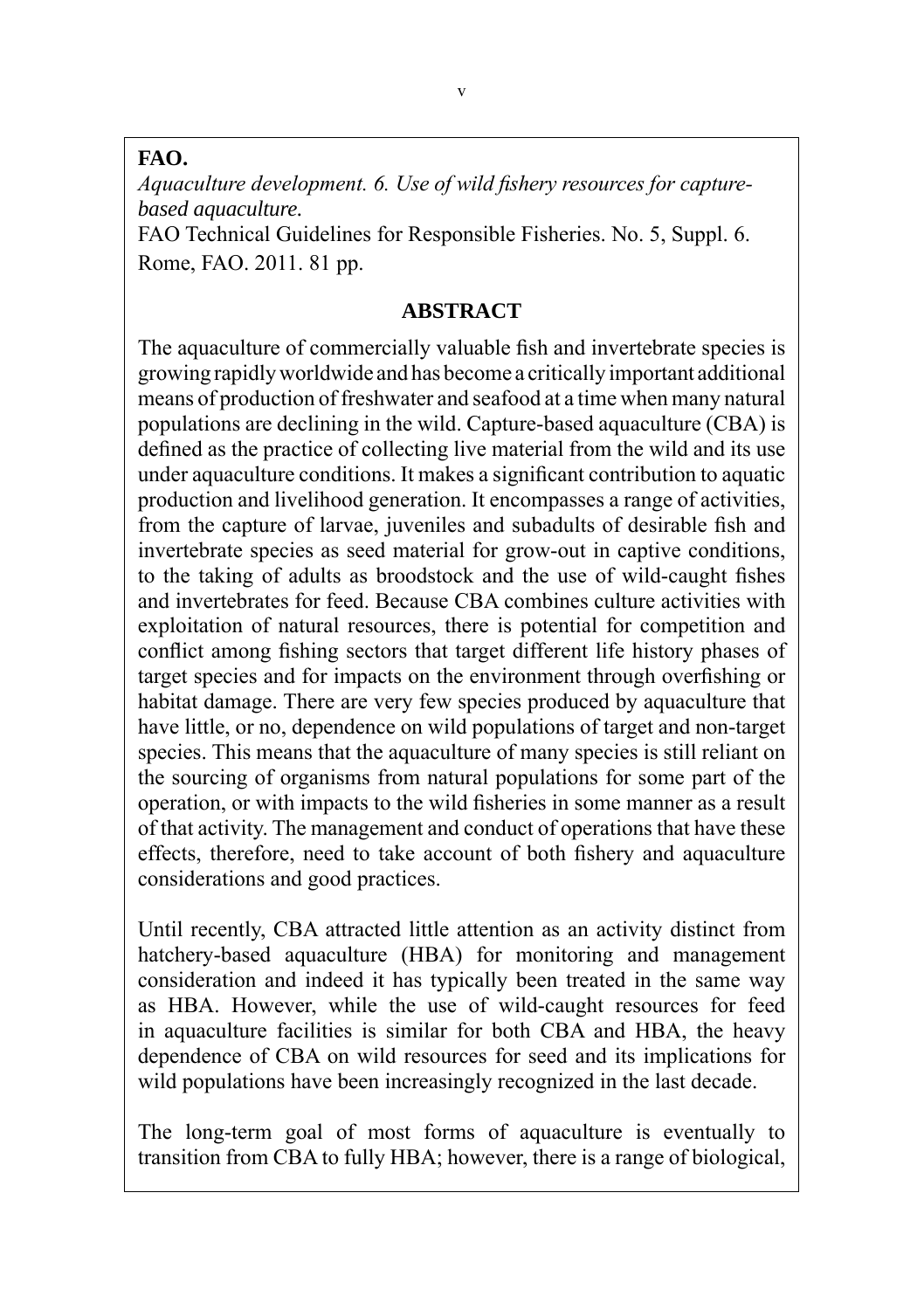socio-economic and practical reasons why this is unlikely to occur for many species, or in some cases, where this may even be undesirable or unnecessary. It must be recognized that CBA is an important and essential part of the aquaculture industry, but to ensure that its contributions lead to long-term societal and environmental benefits it must be operated sustainably and according to the FAO Code of Conduct for Responsible Fisheries and within the framework of an ecosystem approach to management. Recognizing that CBA will continue to provide important or essential inputs to aquaculture operations and that it is the starting point for the aquaculture of any species has led to the development of these technical guidelines for the responsible management and conduct of this activity.

Specifically, these guidelines address the actual and potential impacts of wild-seed harvest on target and non-target (bycatch), including threatened species, biodiversity and on the environment and marine ecosystem. The guidelines also consider capture and post-collection practices, growout, feed and broodstock, social and economic factors, and governance considerations. These technical guidelines identify CBA principles and guidelines for good practices and provide numerous illustrative case studies from a diverse range of species and fisheries.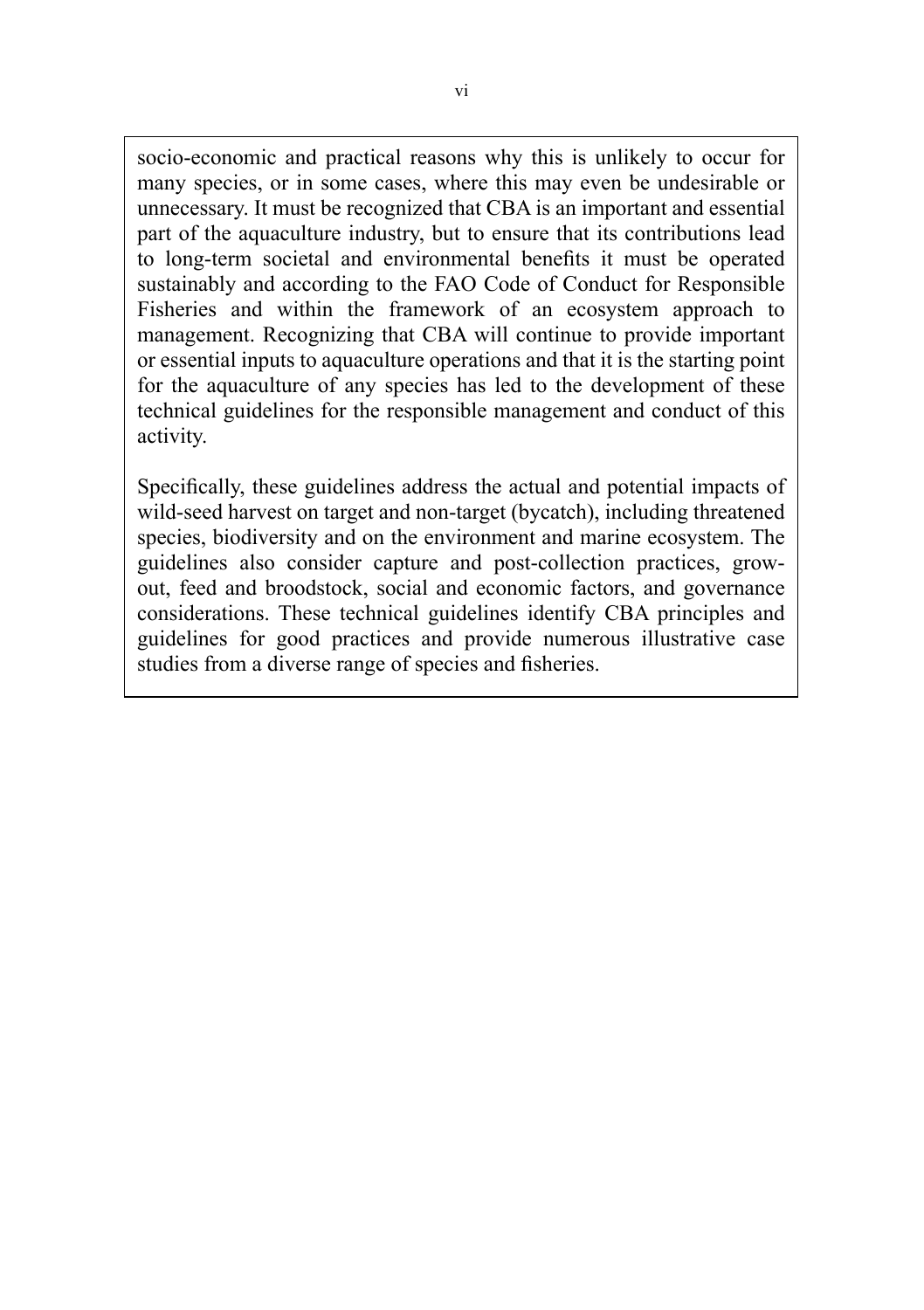# **CONTENTS**

|                                          | Preparation of this document                                                                | iii<br>$\mathbf{V}$ |  |  |
|------------------------------------------|---------------------------------------------------------------------------------------------|---------------------|--|--|
| Abstract                                 |                                                                                             |                     |  |  |
| Abbreviations and acronyms               |                                                                                             |                     |  |  |
|                                          | Background                                                                                  | xi                  |  |  |
|                                          | 1. INTRODUCTION                                                                             | 1                   |  |  |
|                                          | 1.1 Capture-based aquaculture                                                               | 1                   |  |  |
|                                          | 1.2 Terms and definitions                                                                   | $\overline{c}$      |  |  |
|                                          | 1.3 Purpose, objectives and scope of the guidelines                                         | $\overline{4}$      |  |  |
|                                          | 1.4 Structure and content of this document                                                  | 5                   |  |  |
|                                          | 2. GUIDING PRINCIPLES                                                                       | 7                   |  |  |
|                                          | 2.1 The FAO Code of Conduct for Responsible Fisheries                                       | 7                   |  |  |
|                                          | 2.2 Ecosystem approaches to capture-based aquaculture                                       | $\overline{7}$      |  |  |
|                                          | 2.3 Framework for assessing sustainability of CBA                                           | 8                   |  |  |
|                                          | 2.4 General principles for the development, management and                                  |                     |  |  |
|                                          | conduct of CBA                                                                              | 11                  |  |  |
| 3. GUIDANCE ON SUSTAINABLE CBA PRACTICES |                                                                                             |                     |  |  |
| 3.1                                      | Guidance on issues regarding ecological impacts of capture of<br>wild live material for CBA | 15                  |  |  |
|                                          | 3.1.1 Impacts of CBA fisheries on wild populations of fishery                               |                     |  |  |
|                                          | resources                                                                                   | 16                  |  |  |
|                                          | 3.1.2 Impacts of CBA fisheries on biodiversity, the                                         |                     |  |  |
|                                          | environment and ecosystems                                                                  | 22                  |  |  |
| 3.2                                      | Guidance on post-collection of seed and aquaculture                                         |                     |  |  |
|                                          | components for existing or proposed CBA                                                     | 28                  |  |  |
|                                          | 3.2.1 Live material handling and transport issues                                           | 28                  |  |  |
|                                          | 3.2.2 Culture and grow-out issues                                                           | 33                  |  |  |
|                                          | 3.2.3 Broodstock issues                                                                     | 35                  |  |  |
|                                          | 3.2.4 Feed issues                                                                           | 37                  |  |  |
| 4. SOCIAL AND ECONOMIC CONSIDERATIONS    |                                                                                             |                     |  |  |
|                                          | 4.1 Social considerations                                                                   | 43                  |  |  |
|                                          | 4.2 Economic considerations                                                                 | 45                  |  |  |
|                                          | 5. GOVERNANCE CONSIDERATIONS                                                                | 47                  |  |  |
|                                          | 5.1 Holistic management approaches linking fisheries to aquaculture                         | 47                  |  |  |
| 5.2                                      | Development of management plans for CBA-related fisheries                                   | 48                  |  |  |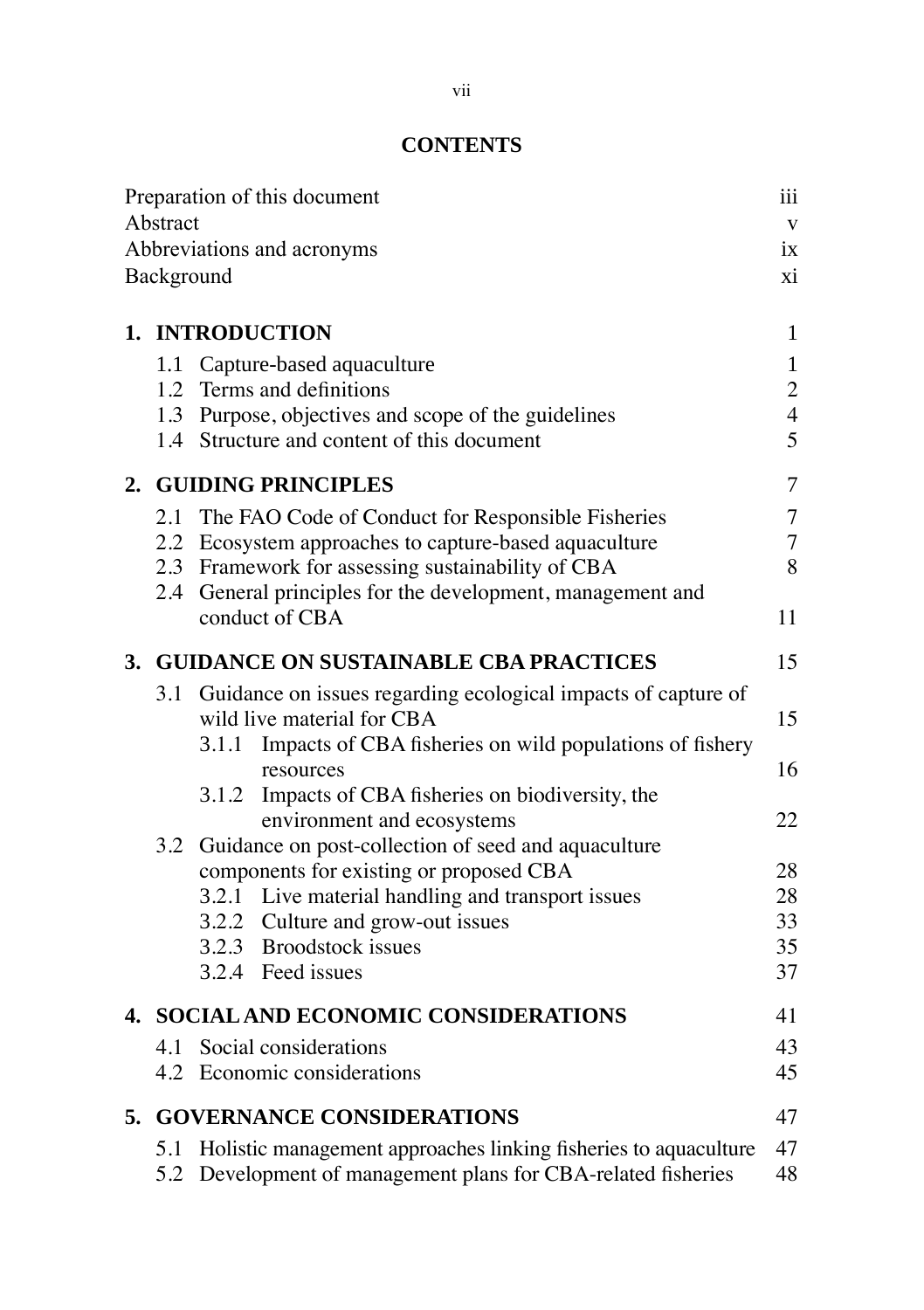| 5.2.2 Management tools for capture-based aquaculture<br>5.5.1 Traceability and documentation of CBA live material | 50<br>52<br>52<br>54 |  |  |  |
|-------------------------------------------------------------------------------------------------------------------|----------------------|--|--|--|
|                                                                                                                   |                      |  |  |  |
|                                                                                                                   |                      |  |  |  |
|                                                                                                                   |                      |  |  |  |
|                                                                                                                   |                      |  |  |  |
|                                                                                                                   |                      |  |  |  |
|                                                                                                                   | 55                   |  |  |  |
| 5.5.2 Communication and consultation with stakeholders                                                            | 56                   |  |  |  |
| 5.5.3 Increasing communication and public awareness                                                               | 57                   |  |  |  |
|                                                                                                                   | 59                   |  |  |  |
| <b>REFERENCES</b>                                                                                                 |                      |  |  |  |
|                                                                                                                   |                      |  |  |  |
| 1. Glossary of definitions                                                                                        |                      |  |  |  |
|                                                                                                                   | 71                   |  |  |  |
| 2. Codes of practice for alien species<br>3. Case studies of cba fisheries and related activities                 |                      |  |  |  |
| 4. Precautionary approach                                                                                         |                      |  |  |  |
|                                                                                                                   | 65<br>73<br>79       |  |  |  |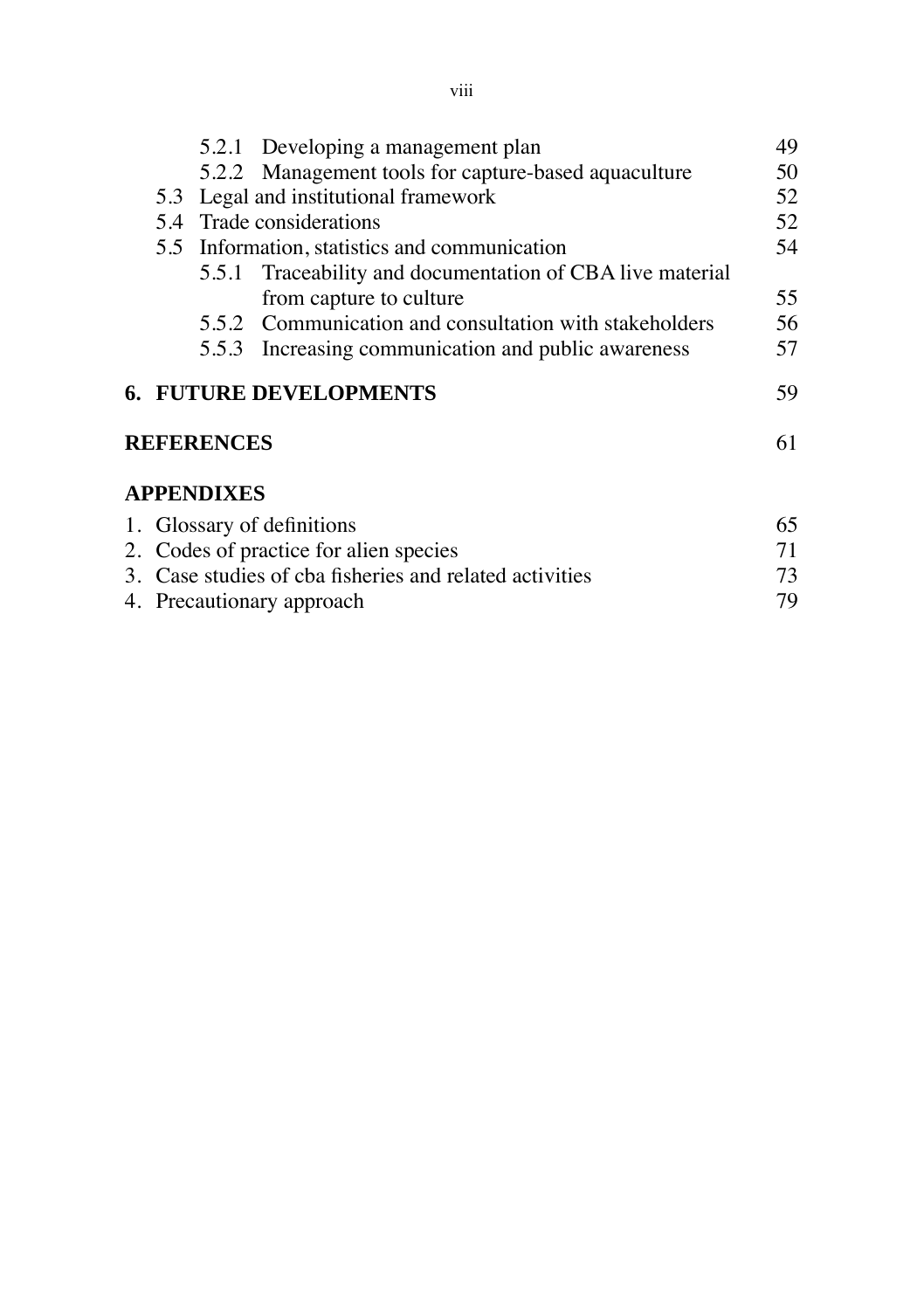# **ABBREVIATIONS AND ACRONYMS**

| CBA           | capture-based aquaculture                                  |
|---------------|------------------------------------------------------------|
| <b>CBF</b>    | culture-based fisheries                                    |
| <b>CITES</b>  | Convention on International Trade in Endangered Species of |
|               | Wild Fauna and Flora                                       |
| Code          | Code of Conduct for Responsible Fisheries                  |
| <b>COFI</b>   | FAO Committee on Fisheries                                 |
| EAA           | ecosystem approach to aquaculture                          |
| EAF           | ecosystem approach to fisheries                            |
| <b>EIFAAC</b> | European Inland Fisheries and Aquaculture Advisory         |
|               | Commission                                                 |
| F             | fishery mortality                                          |
| <b>HBA</b>    | hatchery-based aquaculture                                 |
| <b>ICES</b>   | International Council for the Exploration of the Sea       |
| <b>IUCN</b>   | International Union for Conservation of Nature             |
| IUU           | illegal, unreported and unregulated (fishing)              |
| M             | natural mortality                                          |
| PL            | post-larvae                                                |
| <b>RFMO</b>   | regional fisheries management organization                 |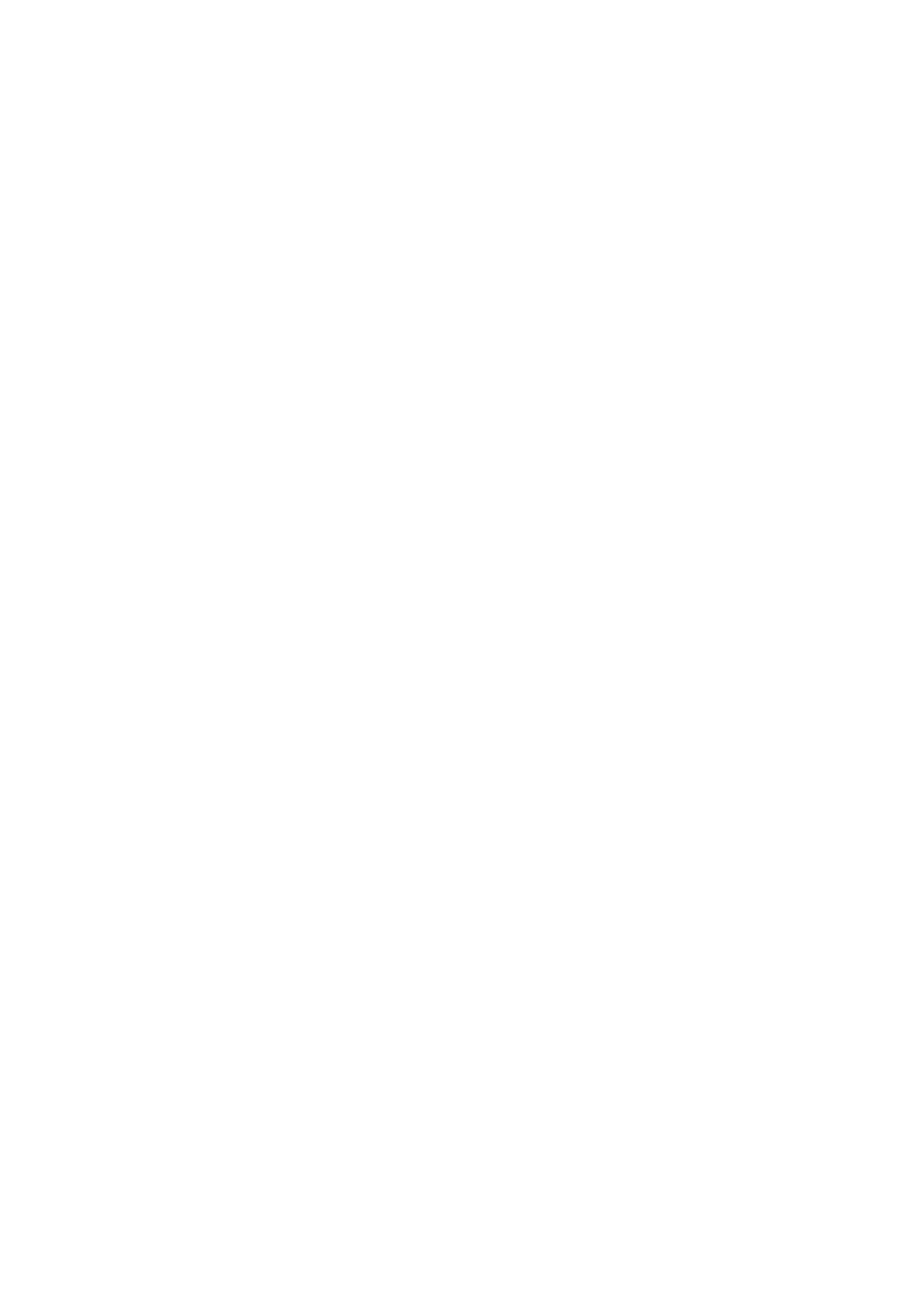#### **BACKGROUND**

1. From ancient times, fishing from oceans, lakes and rivers has been a major source of food, a provider of employment and other economic benefits for humanity. Ocean productivity seemed particularly unlimited. However, with increased knowledge and the dynamic development of fisheries and aquaculture, it was realized that living aquatic resources, although renewable, are not infinite and need to be properly managed if their contribution to the nutritional, economic and social well-being of the growing world's population was to be sustained.

2. However, for nearly three decades, because of the dramatic increase of pollution, abusive fishing techniques worldwide, and illegal, unreported and unregulated fishing, catches and landings have been shrinking and fish stocks declining, often at alarming rates.

3. Stock depletion has negative implications for food security and economic development and reduces social welfare in countries around the world, especially those relying on fish as their main source of animal protein and income such as subsistence fishers in developing countries. Living aquatic resources need to be properly managed if their benefits to society are to be sustainable.

4. Sustainability of societal benefits requires a recovery of depleted stocks and maintenance of the still-healthy ones through sound management. In this regard, the adoption of the United Nations Convention on the Law of the Sea, in 1982, was instrumental. The law provides a new framework for the better management of marine resources. The new legal regime of the oceans gave coastal States rights and responsibilities for the management and use of fishery resources within the areas of their national jurisdiction, which embrace some 90 percent of the world's marine fisheries.

5. In recent years, world fisheries have become dynamically developing sectors of the food industry, and many States have strived to take advantage of their new opportunities by investing in modern fishing fleets and processing factories in response to growing international demand for fish and fishery products. It became clear, however, that many fisheries resources could not sustain an often uncontrolled increase of exploitation. Overexploitation of important fish stocks, modifications of ecosystems, significant economic losses, and international conflicts on management and fish trade still threaten the long term sustainability of fisheries and the contribution of fisheries to food supply.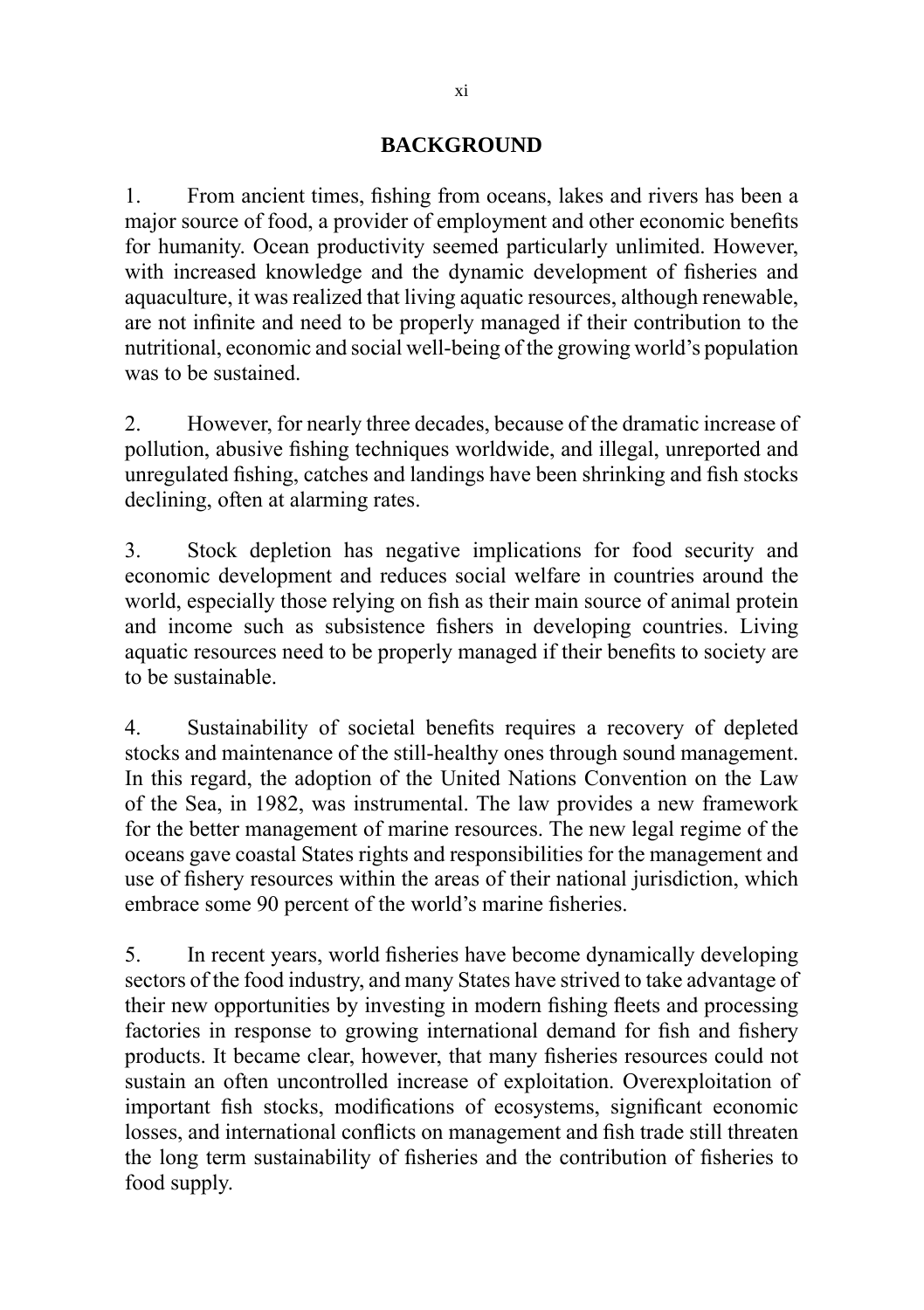6. In light of this situation, while recognizing that the recovery of depleted stocks is still urgent and avoiding depleting still-healthy stocks as important, FAO Member States have expressed the need to further develop aquaculture as the only immediate way to bridge the gap between the declining capture fisheries output and the increasing world demand for seafood.

7. Indeed, in the last three decades, aquaculture has recorded a significant and most rapid growth among the food-producing sectors and has developed into a globally robust and vital industry. However, aquaculture also has been shown at times to carry the potential to cause significant environmentally and socially adverse impacts.

8. Thus, the Nineteenth Session of the FAO Committee on Fisheries (COFI), held in March 1991, recommended that new approaches to fisheries and aquaculture management embracing conservation and environmental, as well as social and economic, considerations were urgently needed. FAO was asked to develop the concept of responsible fisheries and elaborate a Code of Conduct to foster its application.

9. Subsequently, the Government of Mexico, in collaboration with FAO, organized an International Conference on Responsible Fishing in Cancún in May 1992. The Declaration of Cancún, endorsed at that Conference, was brought to the attention of the United Nations Conference on Environment and Development Summit in Rio de Janeiro, Brazil, in June 1992, which supported the preparation of a Code of Conduct for Responsible Fisheries. The FAO Technical Consultation on High Seas Fishing, held in September 1992, further recommended the elaboration of a code to address the issues regarding high seas fisheries.

10. The One Hundred and Second Session of the FAO Council, held in November 1992, discussed the elaboration of the Code, recommending that priority be given to high seas issues and requested that proposals for the Code be presented to the 1993 session of the Committee on Fisheries.

11. The Twentieth Session of COFI, held in March 1993, examined in general the proposed framework and content for such a Code, including the elaboration of guidelines, and endorsed a time frame for the further elaboration of the Code. It also requested FAO to prepare, on a "fast track" basis, as part of the Code, proposals to prevent reflagging of fishing vessels which affect conservation and management measures on the high seas. This resulted in the FAO Conference, at its Twenty-seventh Session in November 1993, adopting the Agreement to Promote Compliance with International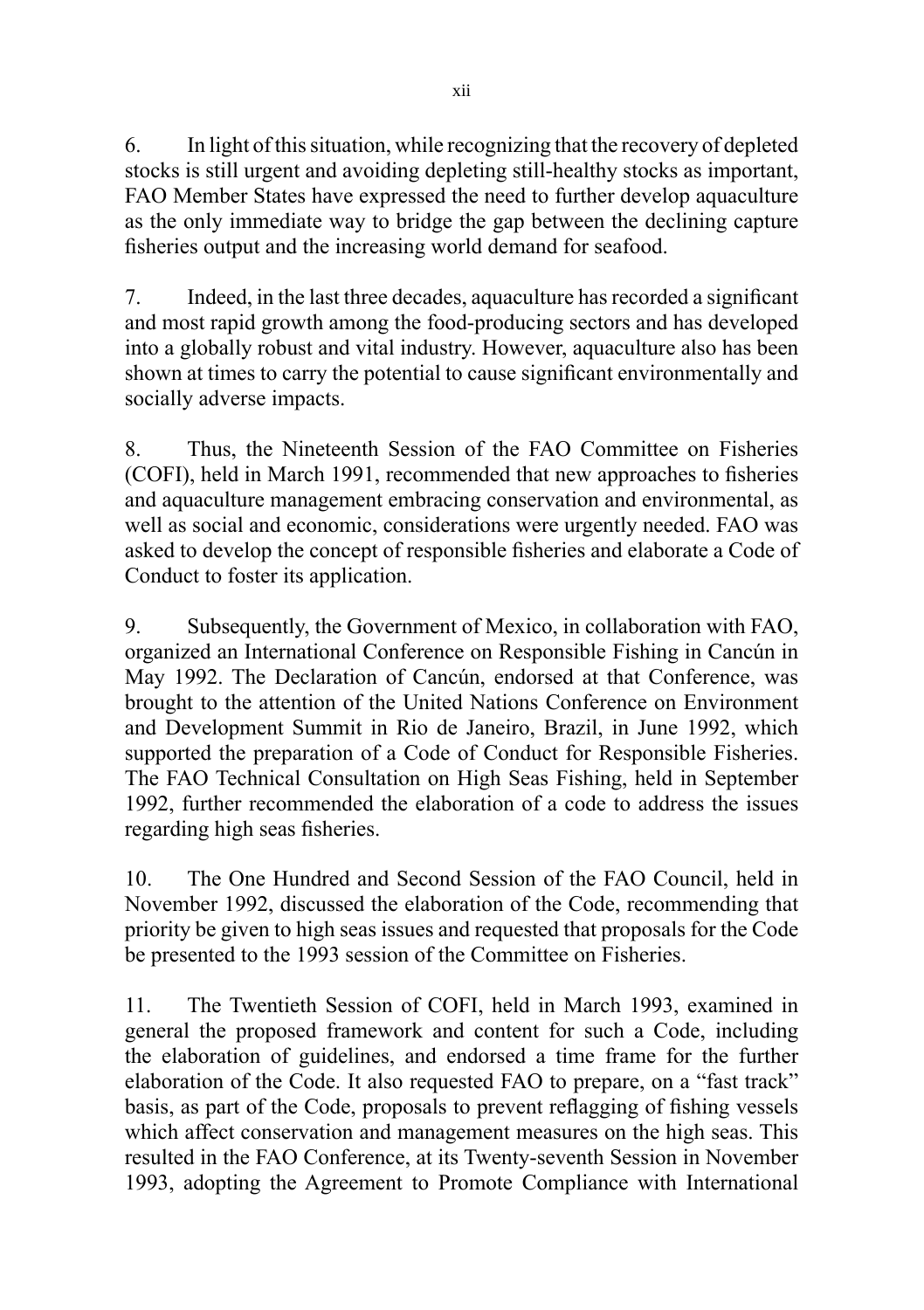Conservation and Management Measures by Fishing Vessels on the High Seas, which, according to FAO Conference Resolution 15/93, forms an integral part of the Code. It was also recognized and confirmed that issues of responsible aquaculture development and aquaculture sustainability should be addressed in the formulation process so that these be appropriately covered in the envisaged Code.

12. This implicit recognition of the importance of governance in aquaculture is underlined in Article 9.1.1 of the Code, which requires states to "establish, maintain and develop an appropriate legal and administrative framework to facilitate the development of responsible aquaculture". In addition, at the beginning of the new millennium there is growing recognition of the significant potential for and implications of the use of ocean and coastal waters for mariculture expansion. The outstanding issue in this area is that, unlike in capture fisheries, the existing applicable principles of public international law and treaty provisions provide little guidance on the conduct of aquaculture operations in these waters. Yet, experts agree that most of the future aquaculture expansion will occur in the seas and oceans, certainly further offshore, perhaps even as far as the high seas. The regulatory vacuum for aquaculture in the high seas would have to be addressed should aquaculture operations expand there.

13. The Code was formulated so as to be interpreted and applied in conformity with the relevant rules of international law, as reflected in the 10 December 1982 United Nations Convention on the Law of the Sea. The Code is also in line with the Agreement for the Implementation of the Provisions of this Law, namely the 1995 Conservation and Management of Straddling Fish Stocks and Highly Migratory Fish Stocks. It is equally in line with, *inter alia*, the 1992 Declaration of Cancún and the 1992 Rio Declaration on Environment and Development, in particular Chapter 17 of Agenda 21.

14. The development of the Code was carried out by FAO in consultation and collaboration with relevant United Nations agencies and other international organizations, including non-governmental organizations.

15. The Code of Conduct consists of five introductory articles: Nature and scope; Objectives; Relationship with other international instruments; Implementation, monitoring and updating; and Special requirements of developing countries. These introductory articles are followed by an article on General principles, which precedes the six thematic articles on Fisheries management, Fishing operations, Aquaculture development, Integration of fisheries into coastal area management, Post-harvest practices and trade,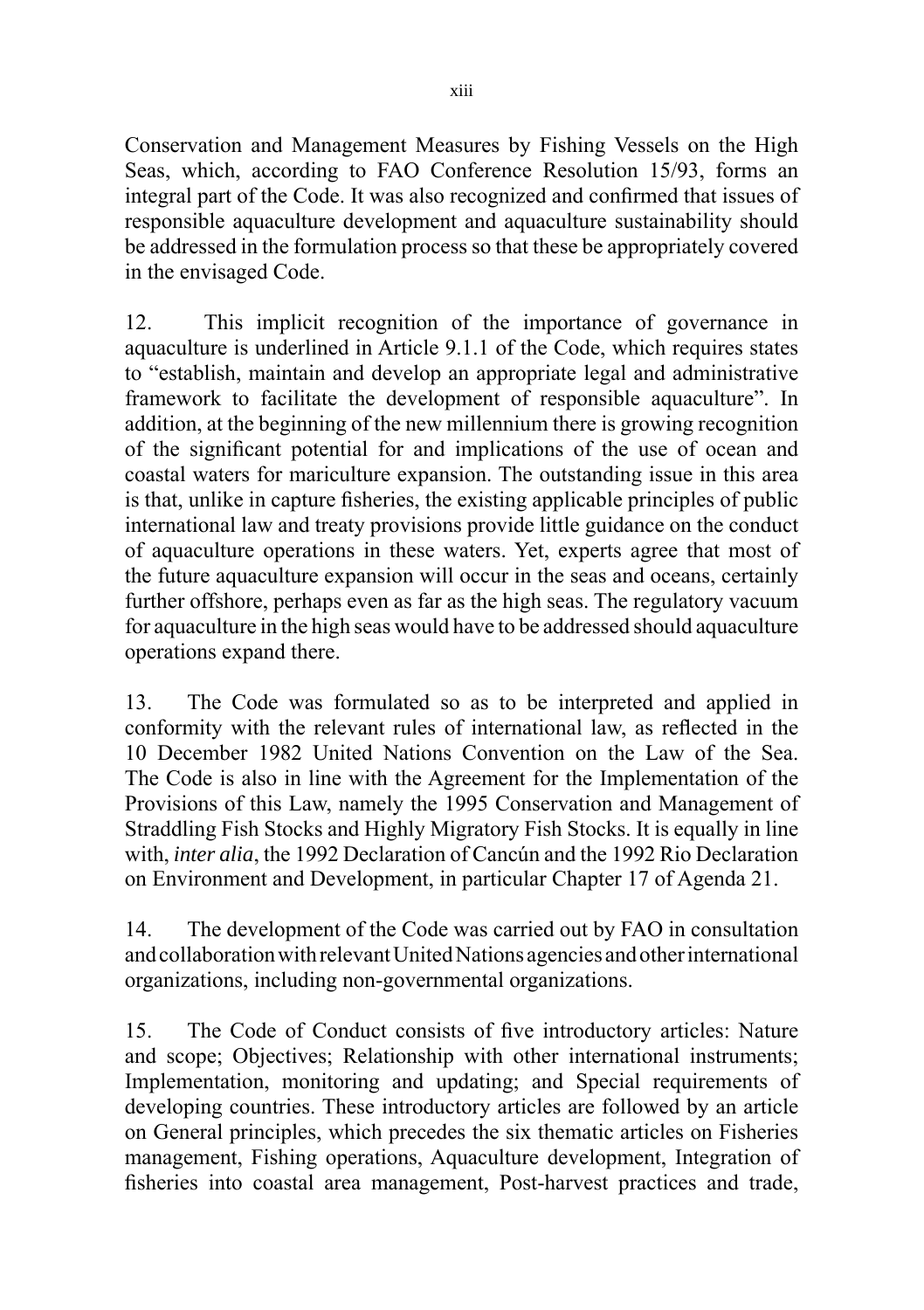and Fisheries research. As already mentioned, the Agreement to Promote Compliance with International Conservation and Management Measures by Fishing Vessels on the High Seas forms an integral part of the Code.

16. The Code is voluntary. However, certain parts of it are based on relevant rules of international law, as reflected in the United Nations Convention on the Law of the Sea of 10 December 1982. In capture fisheries, the Code also contains provisions that may be or have already been given binding effect by means of other obligatory legal instruments among the Parties, such as the Agreement to Promote Compliance with Conservation and Management Measures by Fishing Vessels on the High Seas, 1993. In aquaculture, the provisions of the Code implicitly encourage participatory governance of the sector, which extends from industry self-regulation, to co-management of the sector by industry representatives and government regulators and to community partnerships. Compliance is self-enforced or enforced by peer pressure, with industry organizations having the ability to exclude those who do not comply and with governments only checking periodically.

17. The Twenty-eighth Session of the Conference in Resolution 4/95 adopted the Code of Conduct for Responsible Fisheries on 31 October 1995. The same Resolution requested FAO *inter alia* to elaborate appropriate technical guidelines in support of the implementation of the Code in collaboration with members and interested relevant organizations.

18. The expanding role and increasing contribution of aquaculture to economic growth, social welfare, as well as global food security was recognized and reiterated at international levels such as the 1995 FAO/ Japan Conference on the Contribution of Fisheries and Aquaculture to Food Security, the 1996 World Food Summit, the 1999 Ministerial Meeting on Fisheries, the 2000 FAO/NACA (Network of Aquaculture Centres in Asia and the Pacific) Conference on Aquaculture in the Third Millennium and its Bangkok Declaration and Strategy, and most recently, the 2009 World Summit on Food Security.

19. The application of the ecosystem approach to fisheries and aquaculture as a strategy for the development of the sector contributes to the implementation of the provisions of the Code, thereby enforcing the technical, ecological, economic and social sustainability of the industry.

20. Article 7 of the Code of Conduct for Responsible Fisheries focuses on management of wild fisheries and Article 9 on aquaculture. FAO has produced a number of technical guidelines on specific issues of responsible fisheries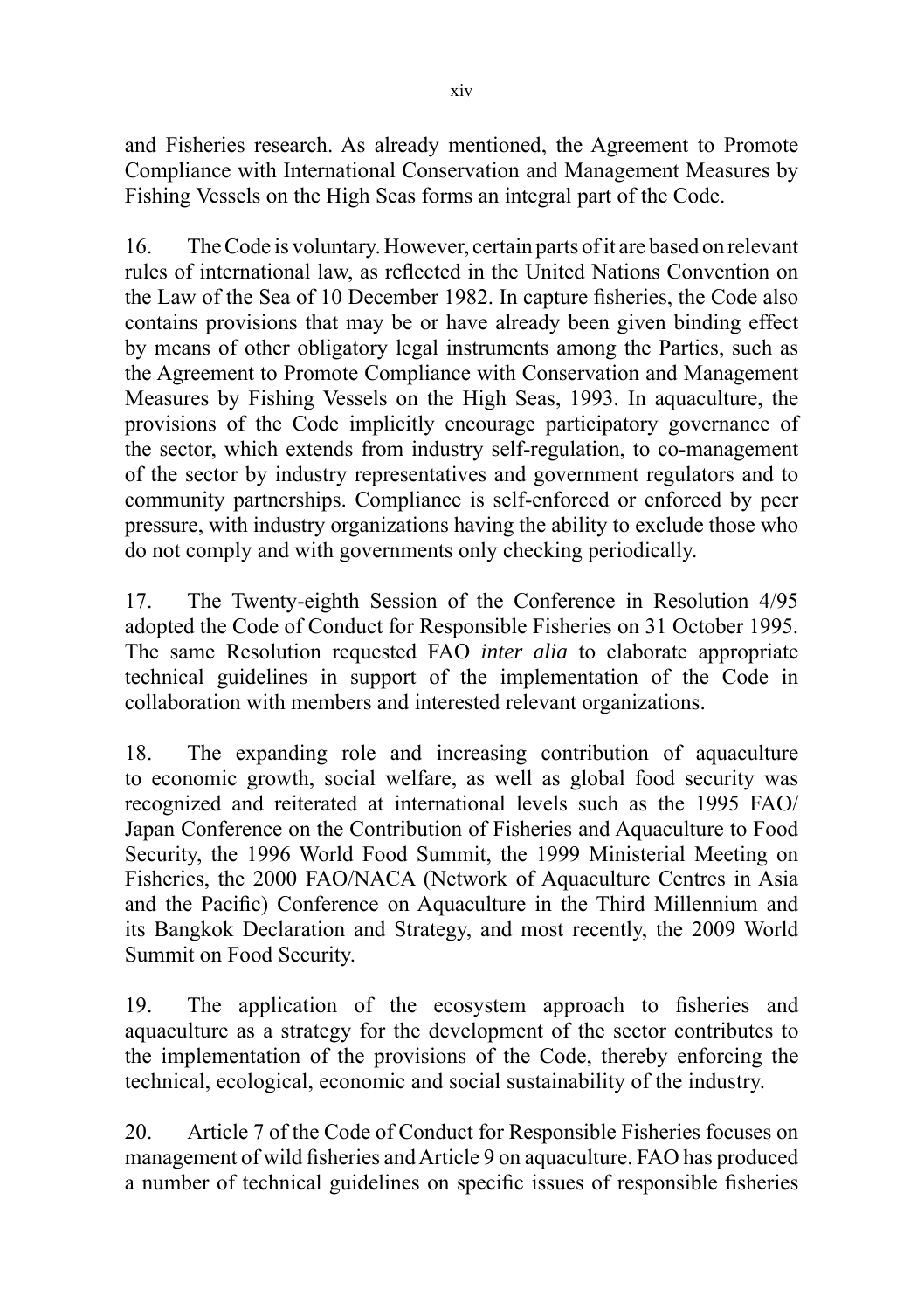and aquaculture to assist Member States in the implementation of the Code. It is noteworthy that the *FAO Technical Guidelines for Responsible Fisheries No. 5 – Aquaculture Development* points out that detailed guidelines on specific issues and topics covered by Article 9 of the Code will be developed by FAO in collaboration with interested partners and identifies the need to provide specific guidelines on certain types of aquaculture systems.

21. These technical guidelines provide a framework for sustainable capture-based aquaculture (CBA) within the overall context of the FAO Code of Conduct for Responsible Fisheries. They provide general principles, guidance on evaluating the suitability of existing or proposed CBA and guidance on wild capture fisheries for CBA live material, inclusive of seed material and broodstock specimens.

22. As CBA involves both capture fishery and aquaculture components, the principles and guidance enshrined within both the ecosystem approach to fisheries and the ecosystem approach to aquaculture are highly relevant and form the foundation for these guidelines.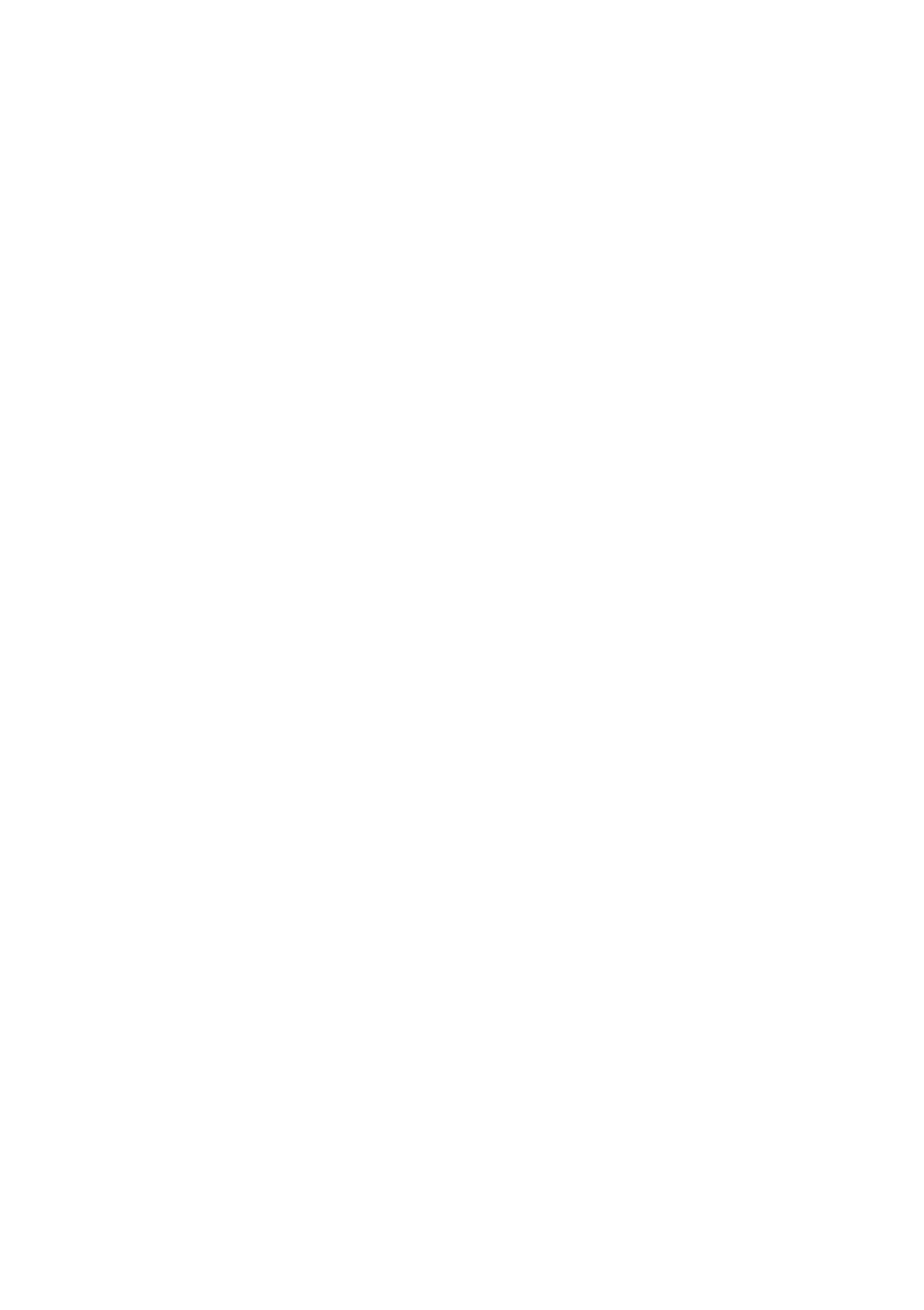#### **1. INTRODUCTION**

#### **1.1 Capture-based aquaculture**

Fisheries and aquaculture have been and remain important sources of food for humanity, as well as a provider of employment and other benefits. These two activities are often considered to be very different, often compared as the difference between hunting and farming. They are different in many aspects of what is done and who it is done by. Aquaculture certainly owes its origins to fishing, where wild fish or shellfish were trapped or settled in ponds or cages and then cultured to a larger size. Indeed, such systems continue to exist today and still provide significant amounts of the global production from aquaculture. The targeted capture of seed or broodstock for aquaculture operations is a more recent development and one that can result in impacts on wild populations, their habitats and non-targeted species. Another wellknown linkage between capture fisheries and aquaculture is the direct use of wild fish to feed cultured animals. Although this may be viewed solely as a fisheries management concern, unrelated to the aquaculture operation, the interdependence of the fisheries and aquaculture must be recognized in order to manage the two effectively.

Previously, these interdependencies between fisheries and some forms of aquaculture had not been widely acknowledged as a distinctive activity and were simply considered to be a form of aquaculture, unrelated to the conduct or management of capture fisheries. The form of aquaculture that is directly linked to capture fisheries operations is termed "capture-based aquaculture" (CBA) and it can be considered as the practice of collecting live material from the wild and its subsequent use in aquaculture. It is, therefore, an aquaculture operation that involves some form of wild capture fishery activity for deriving seed material, broodstock specimens or feed up to the point of sale or trade.

Because of its linkage to capture fisheries, it is now recognized that CBA can cause ecosystem effects, such as contributing to or even drive overfishing, and negatively impacting non-target species and habitats. When badly managed, such CBA can affect ecosystem functions and services with negative environmental, social and economic consequences. In the case of CBA, which includes significant wild capture, the practice can also contribute to threats to species from overfishing. In such cases, CBA is or has been pursued unsustainably, with negative impacts on wild animal resources, the environment and on some sectors of society.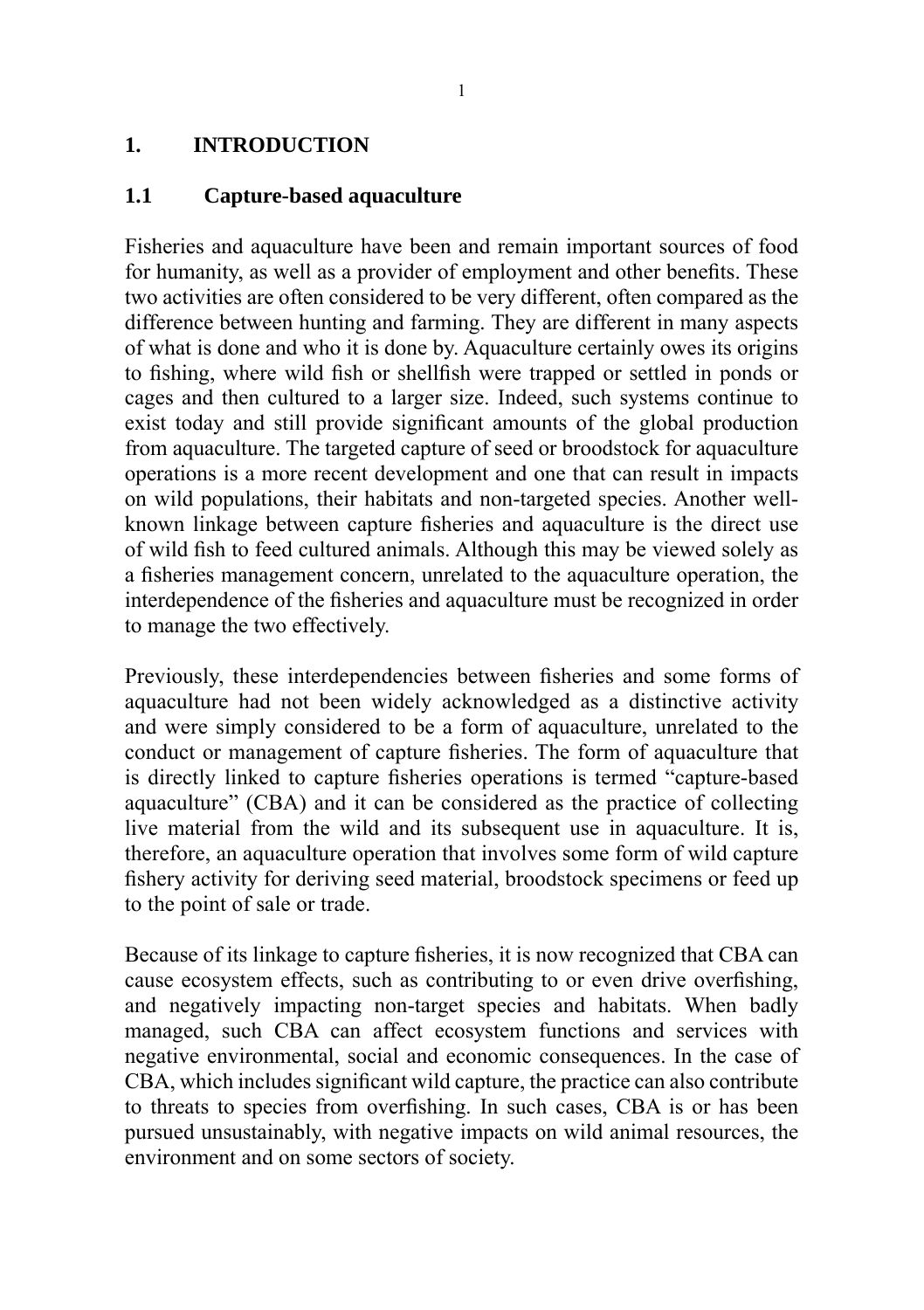It is also clear that responsible CBA can contribute positively to livelihoods and economies, as demonstrated through examples of sustainable CBA. Capture-based aquaculture is the necessary first step in the development of fully closed-cycle aquaculture. It can provide a significant supplement to the production of aquatic resources, an outcome of increasing importance given the declining capture rates in many wild stocks of fishes and invertebrates. In doing so, CBA can be a significant economic activity, providing many livelihoods and producing food in a manner that can be conducted sustainably.

The ecosystem approach to fisheries (EAF) and the ecosystem approach to aquaculture (EAA) have three main objectives: (i) ensuring human well-being; (ii) ensuring ecological well-being; and (iii) facilitating the achievement of both, i.e. effective governance of the sector/areas where aquaculture occurs and has potential for development. In these guidelines, the term "sustainability" refers to the potential for long-term maintenance of human well-being, which in turn depends on the well-being of the natural world and the responsible use of its limited resources. Sustainable CBA, therefore, demands both sustainable practices at the level of the target species, as well as taking responsibility for its interactions in the ecosystem context.

# **1.2 Terms and definitions**

Given that there is no existing definition for CBA, that CBA is a significant activity, and that CBA is not specifically incorporated in the definition of "aquaculture" by FAO, there is a need for a concise and clear definition for use in these guidelines. A suitable starting point is the definition developed by Ottolenghi *et al.* (2004), which states: "Capture-based aquaculture is the practice of collecting 'seed' material – from early life stages to adults – from the wild, and its subsequent on-growing in captivity to marketable size, using aquaculture techniques."

While this definition makes an important contribution to advancing the understanding of CBA, it is largely focused on the grow-out phase of aquaculture. There is a need for a broader definition that can adequately incorporate the wider range of CBA activities and issues, e.g. the capture (i.e. collection) of broodstock or seed material from the wild for aquaculture use.

The following term is proposed as a definition of CBA: "Capture-based aquaculture is the practice of capturing or collecting live material from the wild and its subsequent direct use in aquaculture."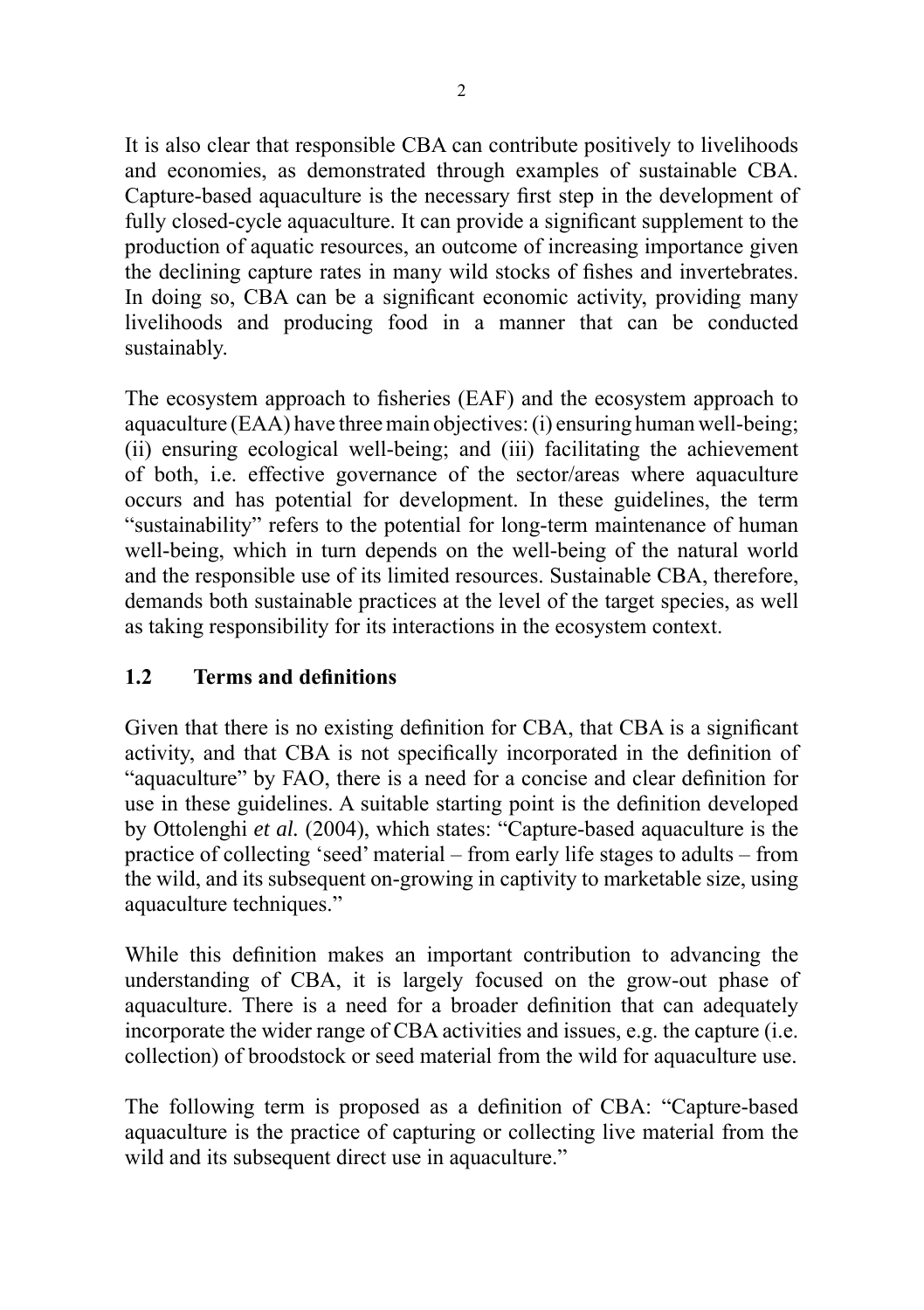Based on this, it should be noted that CBA, in addition to the taking of seed, includes the collection of broodstock from the wild for use in hatcheries, whereby the aquaculture system requires repeated replenishment from the wild stock for each production cycle generation produced. Furthermore, the key aspect of this definition, which has not elsewhere been considered in aquaculture practices, is that there can be significant wild capture or collection involved in relation to some types of grow-out operations that have previously been considered only as "aquaculture" and unrelated to "fisheries".

One reason for the frequent confusion between capture fisheries and what constitutes aquaculture is attributable to the widely used FAO definition for aquaculture: "Aquaculture is the farming of aquatic organisms including fish, molluscs, crustaceans and aquatic plants. Farming implies some sort of intervention in the rearing process to enhance production, such as regular stocking, feeding, protection from predators, etc. Farming also implies individual or corporate ownership of the stock being cultivated. For statistical purposes, aquatic organisms which are harvested by an individual or corporate body which has owned them throughout their rearing period contribute to aquaculture while aquatic organisms which are exploitable by the public as a common property resource, with or without appropriate licences, are the harvest of fisheries."

The fact that the source of stock used for "aquaculture" grow-out in some systems may be derived from wild capture fisheries is not specified in the FAO definition of "aquaculture". Capture-based aquaculture clearly falls between the definitions of "true fisheries" and "true aquaculture", being closer to one or the other, depending upon the type of system and the degree of dependence on wild fisheries resources.

Examples of the forms of CBA that involve a component of wild capture together with a component of aquaculture are extremely varied, ranging from the "fattening" of wild caught tuna, to the catch of juvenile grouper (and many other species) for grow-out in culture cages or ponds to market size, the catch of gravid male seahorse and grow-out of the young they bear, the collection and farming of wild clam spat, or the use of brushwood aggregating devices to facilitate fish and shrimp seed capture for subsequent grow-out. These guidelines also provide other examples in text boxes to illustrate particular aspects of CBA.

The need to manage the wild capture of seed and broodstock destined for grow-out in aquaculture operations and to ensure that such harvest is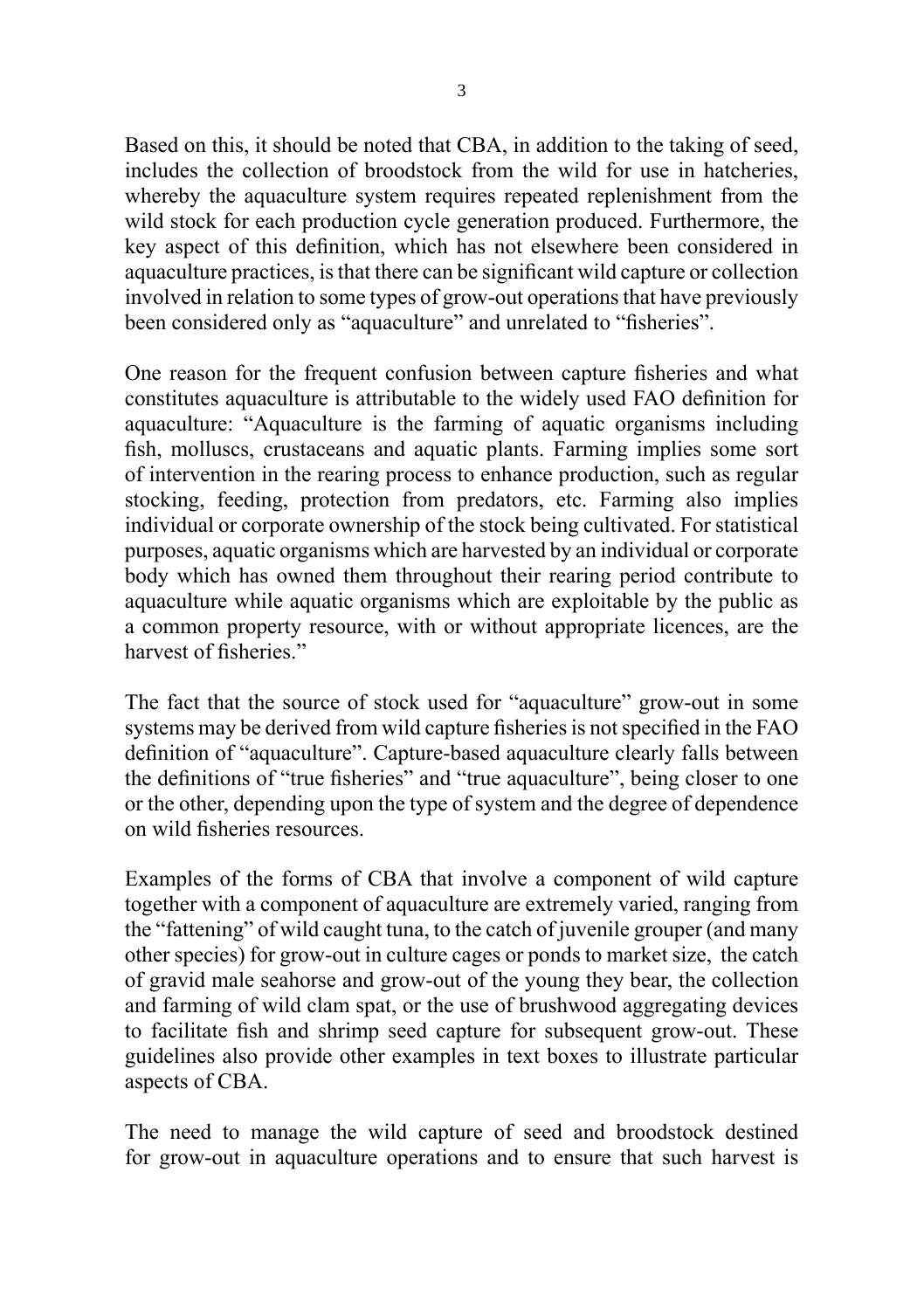conducted sustainably must be a consideration for any CBA operation, as for all activities that involve wild harvest fisheries.

It is also useful to clarify that there are other related production operations that are not considered CBA, based on the agreed definition above; CBA is not "culture-based fisheries" (as previously defined by FAO) and it is not "live storage" (as described in Appendix 1, Glossary of definitions).

#### **1.3 Purpose, objectives and scope of the guidelines**

These technical guidelines provide a framework for sustainable CBA and within the overall context of the FAO Code of Conduct for Responsible Fisheries (the Code) (FAO, 1995). They provide general principles and guidance on evaluating the suitability of existing or proposed CBA. Since it has only recently been recognized that CBA is a distinct activity, the guidelines provide numerous examples – from a wide taxonomic and geographic range – that highlight the challenges of achieving sustainable CBA, the implications of the failure to do so and how to improve existing practices.

The need for considering fisheries and aquaculture activities within a broader ecosystem context, including social, economic and governance considerations for sustainability and food security, has led to the adoption of innovative approaches such as the EAF and the EAA. Because CBA involves both capture fishery and aquaculture components, the principles and guidance enshrined within both the EAF and EAA are highly relevant and form the foundation for these technical guidelines.

The broad purpose of these guidelines is to implement an ecosystem-based approach to CBA practices in order to ensure the long-term sustainable use of all the resources involved and to minimize possible adverse impacts on the environment and local communities, as stated in Articles 6 and 9 of the Code. While there may be a tendency to move from CBA to hatchery-based aquaculture (HBA) as the life cycle of target species is closed (and becomes completely reliant on broodstock maintained in captivity), the shift is rarely fully completed because of a range of biological, practical and socio-economic reasons. It may also remain economically and technically unobtainable for many species well into the long term. Although seed production in hatcheries may have been technically and economically viable for some time, there are still major aquaculture systems that remain dependent upon the capture of wild broodstock to supply these hatcheries, either on a regular or periodic basis, or wild seed may be taken if it is cheaper or more opportune to do so. Moreover, many of the carnivorous species, even under HBA, need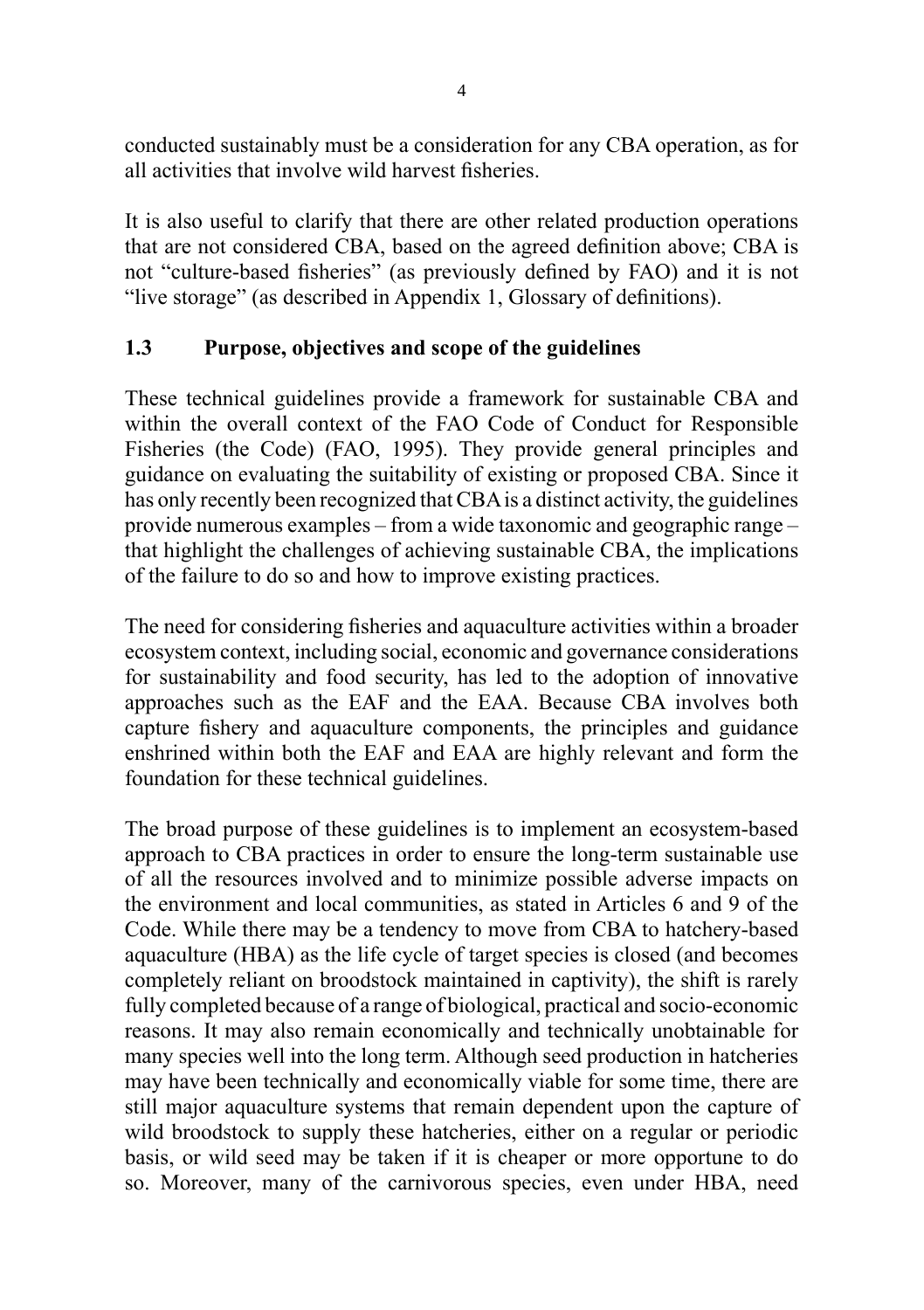significant quantities of wild-caught feed. Therefore, it is highly likely that CBA practices will continue for many species to some extent.

These guidelines are intended to act as a basis for the development of evaluation criteria for the assessment of existing or proposed CBA. They may also serve as the foundation for the development of systems for monitoring or certifying such farming practices. Therefore, they are of interest to regulatory institutions, certifying bodies and producers engaged in CBA or related activities.

Capture-based aquaculture consists of two different components: capture fishery and aquaculture. Accordingly, the scope of the technical guidelines on the use of wild fish/fishery resources for CBA covers not only the issues and aspects common to capture fisheries and aquaculture, but also those that are unique to CBA. Those issues shared with capture fisheries and aquaculture are addressed in more detail by the corresponding FAO guidelines and publications, and it is recommended that users also refer to that guidance for greater detail.

Furthermore, these guidelines are not intended to address several issues related to CBA, which have been covered in other FAO technical guidelines. These include restocking, or stock enhancement, which is also referred to as culture-based fisheries (CBF) (FAO, 2008a). Diseases, health (FAO, 2007), genetic (FAO, 2008b) and feed (FAO, 2011) resource management and other aspects related specifically to the culture phase of CBA are also dealt with largely in other FAO technical guidelines, although such issues may be raised when they apply specifically to the wild capture component of CBA. However, these guidelines for CBA do apply to CBF when the source of fish or invertebrate destined for restocking is from the wild.

# **1.4 Structure and content of this document**

In view of the diversity of CBA systems, these guidelines are not intended as detailed technical management guidelines. Rather, they are intended to highlight key principles and aspects requiring consideration for CBA development, operation and practices, and to facilitate the development of specific management approaches for individual systems. Examples that illustrate the various features of CBA practices are provided.

Following this introductory chapter, Chapter 2 reviews the application of the various global codes and agreements that relate to CBA activities, including the Code and the precautionary approaches such as the EAF and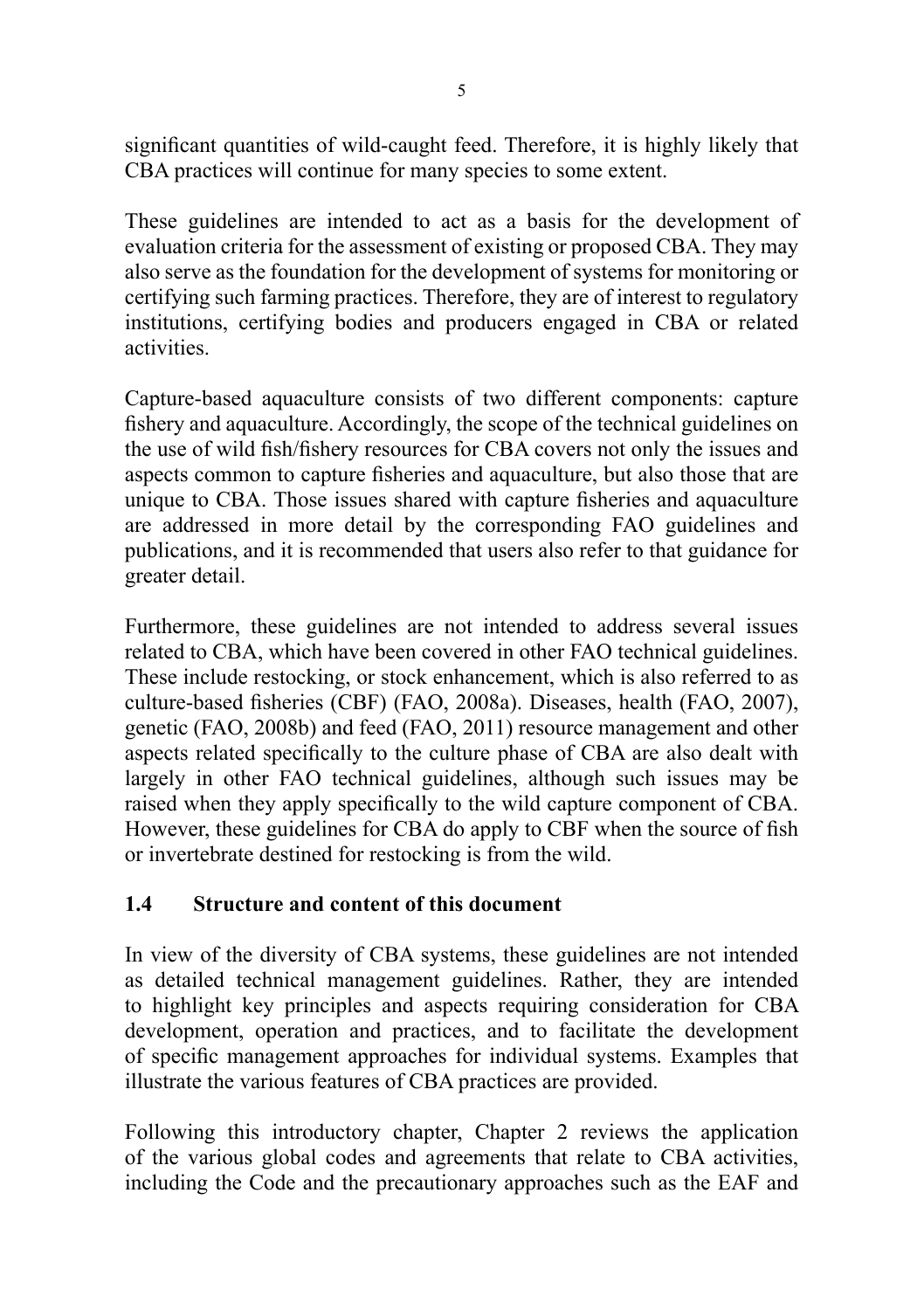EAA. Chapter 3 provides direction on addressing the substantive issues of CBA-related wild capture fisheries, including the management of fisheries for broodstock or seed; ecosystem and environmental impacts of CBA fisheries; use of inefficient gear and gear that results in high mortality of target broodstock/seedstock; gear that results in excessive or unacceptable bycatch; legal, regulatory and enforcement issues of CBA; animal welfare; consequences arising as a result of implementation of management measures; information needs for adaptive management; and the role of statistics in responsible CBA. It also provides direction on addressing the substantive issues of CBA activities that are unique to CBA operations after capture, including the handling, transfer and transport issues of live material; culture and grow-out issues; and feed issues.

Chapter 4 examines social and economic considerations. It acknowledges the importance of both CBA and HBA, and considers issues of livelihood, food security, conflict, gender, cultural practices, and user rights. It also focuses on both the economic advantages and the need for sufficient financial support to ensure sustainable management, and considers the economic impacts of CBA activities on other, non-CBA fisheries sectors.

Chapter 5 provides guidance on the establishment of responsible CBArelated practices inclusive of management arrangements, effectiveness and compliance, legislation, information and statistics, and education and communication/consultation with stakeholders. Also included are matters of institutional capacity for monitoring, management and enforcement and associated funding considerations. The chapter further addresses the operation of both fisheries and mariculture in the case of threatened species.

Chapter 6 provides some final thoughts on major challenges and opportunities for CBA and considers possible future developments. The final two sections are the References, which provide key reference materials for more detailed information, and the Appendixes, which include a glossary of definitions, a brief on the code of practices for alien species, and eight case studies, in addition to the 22 case studies embedded in the text of the main document, providing useful examples and information from CBA fisheries around the world and from a diverse range of fish and invertebrate species.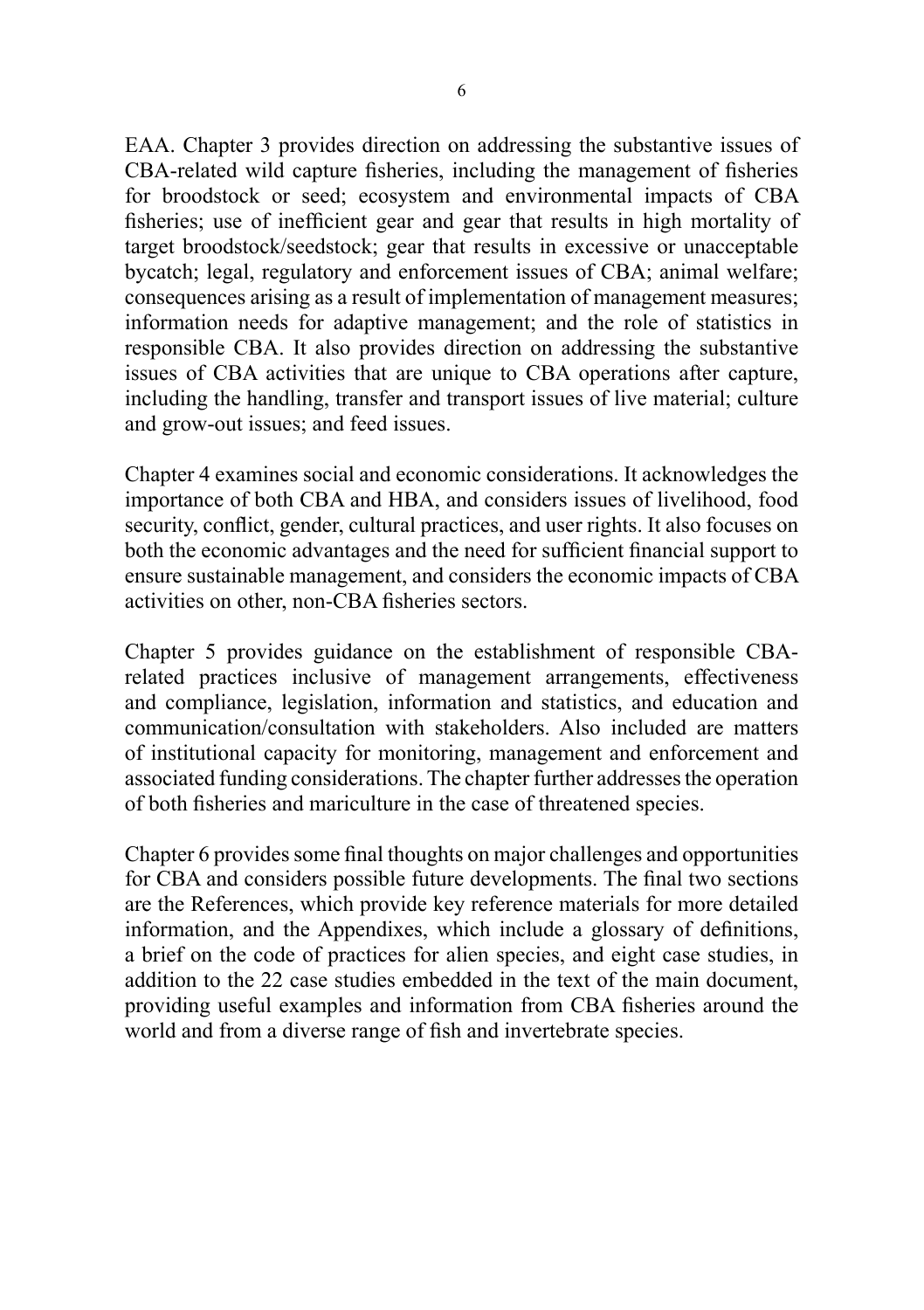# **2. GUIDING PRINCIPLES**

# **2.1 The FAO Code of Conduct for Responsible Fisheries**

All relevant aspects of the Code and subsequent technical guidelines should be applied to the use of wild fish/fishery resources for CBA, as many of the practices, characteristics, situations and issues that are part of CBA are shared with wild capture fisheries and with aquaculture more generally. Given that CBA can involve significant impacts on wild populations, either directly through target fisheries on seed or broodstock, or indirectly through feed fisheries, bycatch or other harvesting practices, or can result in inequitable access to natural resources, sustainable CBA will typically require the application of the same set of guidelines as are relevant for wild fisheries in terms of both monitoring and management considerations and needs. Similarly, and in order to make sure that this activity is fully consistent with the Code, key issues related to sustainable aquaculture practices are also included in these guidelines.

# **2.2 Ecosystem approaches to capture-based aquaculture**

There is broad acceptance that fishery and aquaculture activities have to be considered within the ecosystem context (including human well-being) in which they take place.

The EAF and the EAA provide frameworks to place fisheries and aquaculture activities, respectively, within the broader ecosystem context, making sure that stakeholders take full part in decision-making and in the implementation of appropriate measures and regulations. Both approaches consider people and livelihoods as an integral part of ecosystems and regard these activities as an important source of food and livelihoods. Both approaches underline the need to carry out these activities in ways that do not undermine the possibility of future generations, taking advantage of all the goods and services that aquatic ecosystems can provide. For full details, refer to FAO technical guidelines on fisheries management (FAO, 2003) and aquaculture development (FAO, 2010).

Under an EAF, any fishing activity requires the existence of a formal or informal arrangement between the fishery management authority and stakeholders, i.e. a management plan. This provides, to all those with interest in the exploited resource and the ecosystem, key information on the biology of the resource, importance to humans, and all agreed rules for managing the fishery. All possible sustainability threats that the given fishing practice may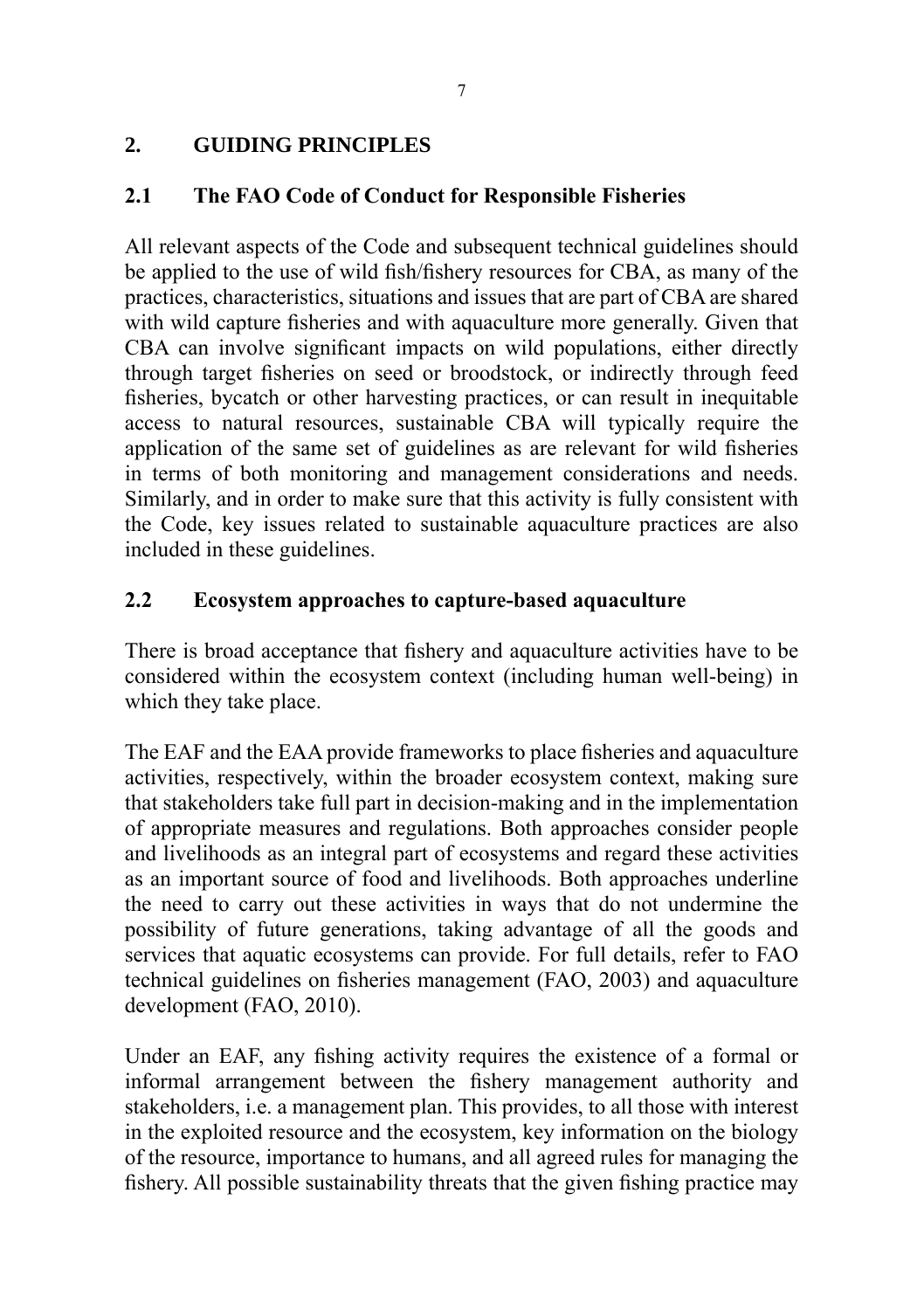generate, as well as external threats that may affect the fishery, are considered for applying the most appropriate management action. Social and economic issues, as well as governance and institutional issues, key to the sustainability of the activity, are also considered. The management plan is an essential tool for implementing the approach. Guidance on the required steps for developing and implementing a fisheries management plan can be found in the Code and in the various technical guideline supplements.

The precautionary principle as defined in the Rio Declaration on Environment and Development, Principle 15, provides that: "In order to protect the environment, the precautionary approach shall be widely applied by States according to their capabilities. When there are threats of serious or irreversible damage, lack of full scientific certainty should not be used as a reason for postponing cost-effective measures to prevent environmental degradation" (United Nations, 1992). As the information required for decision-making is often scarce and uncertainty very high, applying the precautionary approach means that risk-averse decisions will have to be based on the best, even if incomplete, information available (see also Appendix 2).

As for the capture fisheries part, the aquaculture part of CBA should best be carried out following the principles of the EAA. The major consideration is that the negative impacts on wild fishery resources that result from the capture component of CBA do not exceed the benefits obtained from the culture component of CBA, considering both ecological and socio-economic components.

# **2.3 Framework for assessing sustainability of CBA**

Up until the last decade, CBA was typically included within the general practice of "aquaculture" without explicitly making the link between the procurement of seed or broodstock for grow-out in CBA and the possible impacts on wild aquatic populations, and by extension, on those who depend for food and livelihood on capture fisheries of the same species. One possible reason for this is that the capture of organisms at a very early stage of development was widely assumed to have little or no impact on subsequent stock sizes. However, the need to examine these fisheries more closely has now been highlighted by the recognition that:

- very large harvest volumes, potentially exceeding sustainable levels of small seed, can be involved in relation to CBA;
- the practice of capture of juveniles and small adults for CBA in some fisheries is increasingly widespread and is often undertaken without consideration for what might be the most productive use of the stock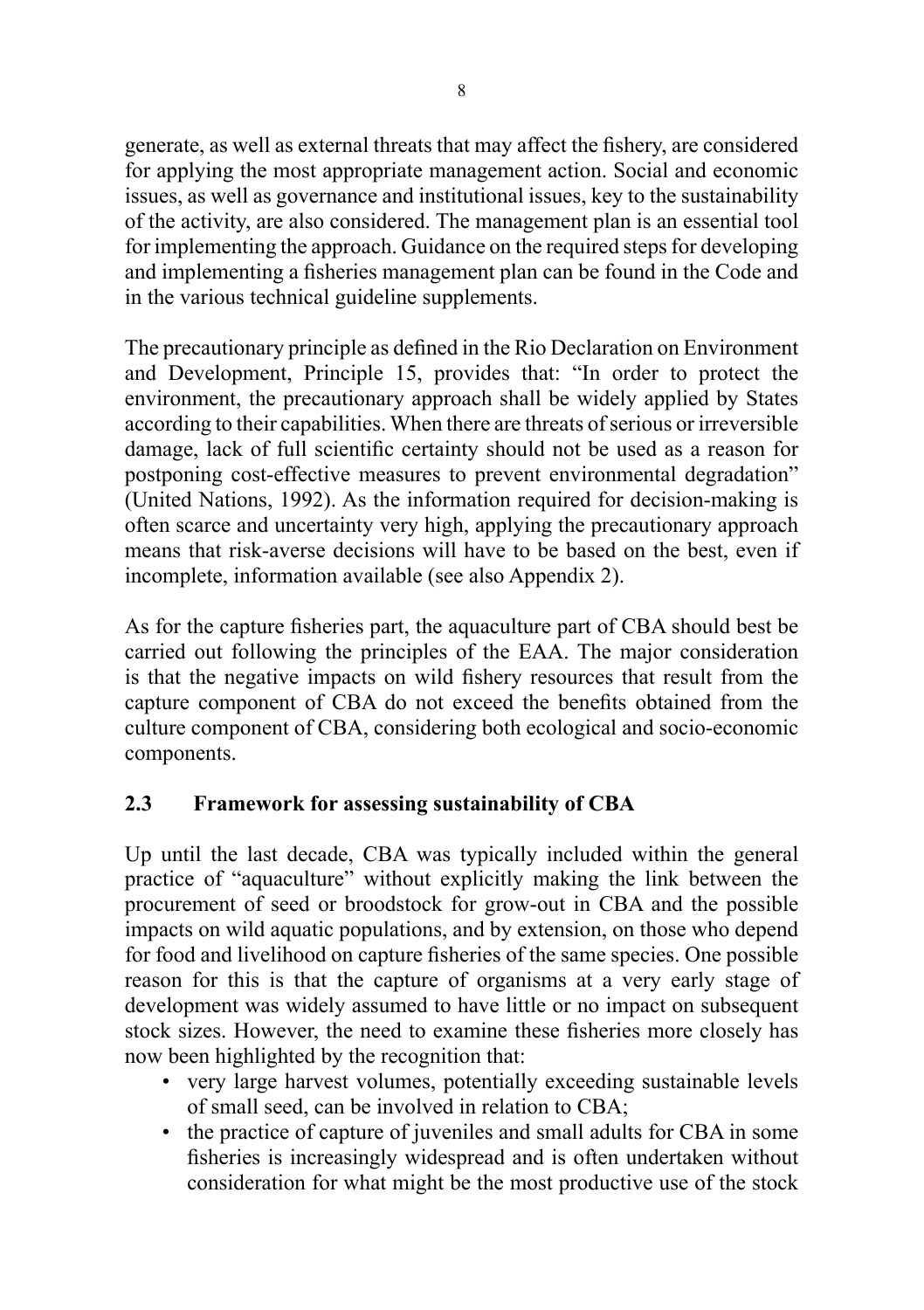if managed holistically (i.e. taking into consideration total fishing pressure on all life history phases of a target species exploited by different fishery sectors);

- there is a lack of information on the relationship between capture volumes of wild seed and feed and their natural mortality rates that can be used for management; and
- there may be high levels of wasteful post-capture mortality in many CBA-related fisheries.

Given that significant CBA-based harvest of seed focuses on life history phases often not considered or taken in non-CBA fisheries, and that many capture methods have been developed specifically to harvest seed, these guidelines include consideration of relevant issues such as early natural mortality rates, gear impacts and equity of resource use, among other issues that are not elsewhere explicitly considered.

The proposed framework for assessing sustainability of CBA activities, consistent with an ecosystem approach as defined in sections 2.1 and 2.2, can be illustrated as in Figure 1.

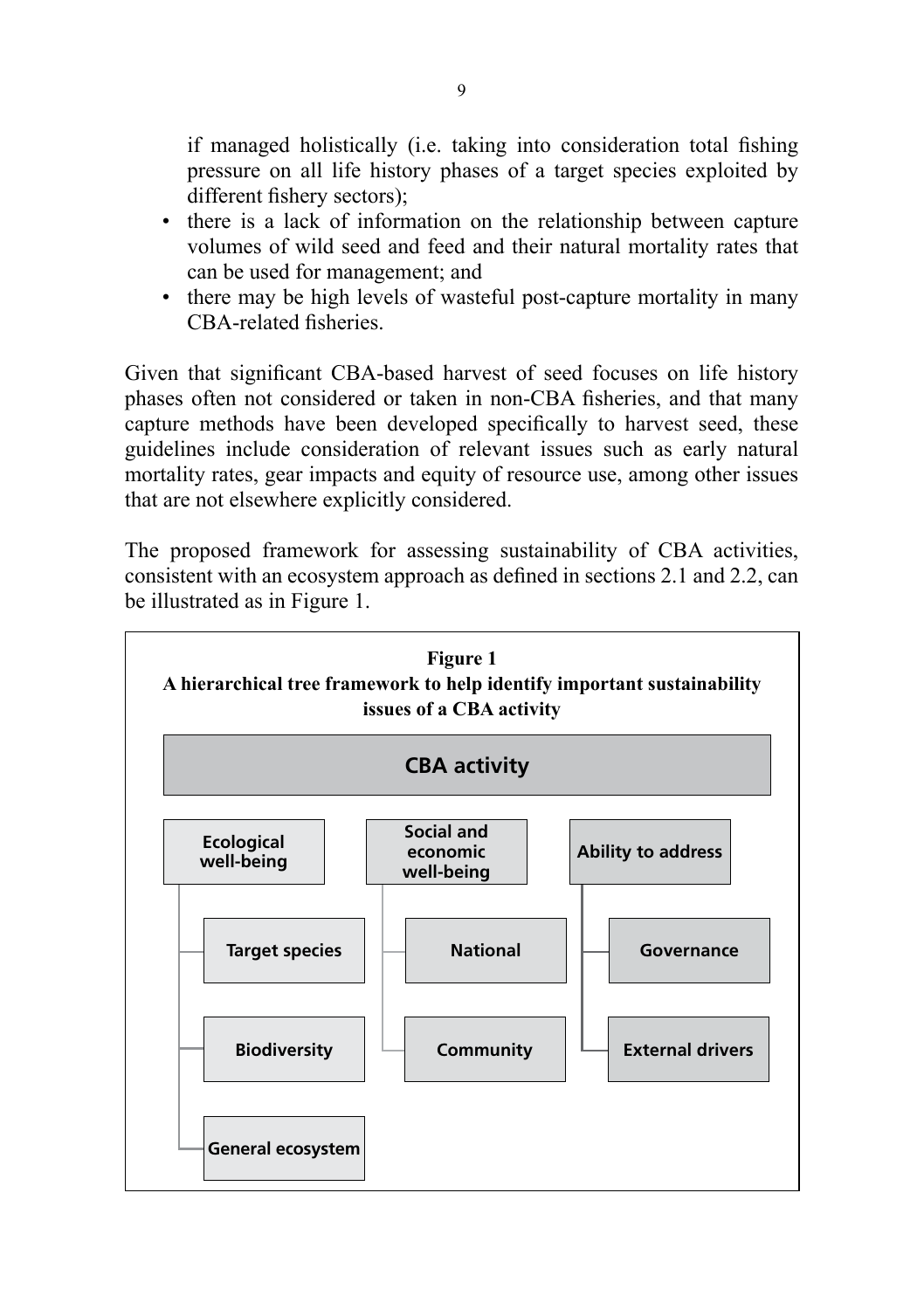In a few cases, CBA may be conducted as part of a sustainable management plan with species that are considered to be threatened and without management, or, in more extreme cases, it may be applied for population restoration purposes. If CBA is part of a well-managed fishery, special care will need to be paid to minimize unnecessary losses resulting from poor practices and to ensure that enforcement is effective. Where HBA is feasible, this mode of production should be encouraged over CBA, following due consideration of economic and sustainability issues. However, it is possible that demand cannot be satisfied by HBA alone and, thus, that CBA will continue into the long term, such as for seahorses (Box 1). If both CBA and HBA are practised, careful documentation, and possibly tagging, will be needed for individuals of threatened species listed in Appendix II of the Convention on International Trade in Endangered Species of Wild Fauna and Flora (CITES) produced by HBA to ensure that they can be distinguished

#### **Box 1 Global demand for dried seahorses too high for current HBA supply**

Dried seahorses (*Hippocampus* spp.) are used extensively in traditional Chinese medicine and as curios, with live seahorses traded in much smaller numbers as aquarium fishes. Concerns over the unsustainable nature of the seahorse trade led to all species being listed on Appendix II of the Convention on International Trade in Endangered Species of Wild Fauna and Flora (CITES). Commercial development of seahorse aquaculture started in the 1990s, particularly in Australia, New Zealand and the United States of America, with an increasing contribution of captive-bred seahorses to the aquarium trade but not to the curio trade or to the considerably larger traditional medicine dried market, which will have to rely on wild-caught seahorses into the foreseeable future because of the numbers involved (30 million seahorses/year). While there remain technical problems with diseases and with breeding and raising some species, others are performing successfully in aquaculture. The culture of some species remains problematic over multiple generations, with reduced fecundity and developmental problems resulting in continued dependence on wild broodstock. Economic viability remains a concern in many current aquaculture operations, particularly price competition with wild-caught animals. However, the CITES listing of seahorses has increased the demand for cultured animals, and HBA production continues on a small scale.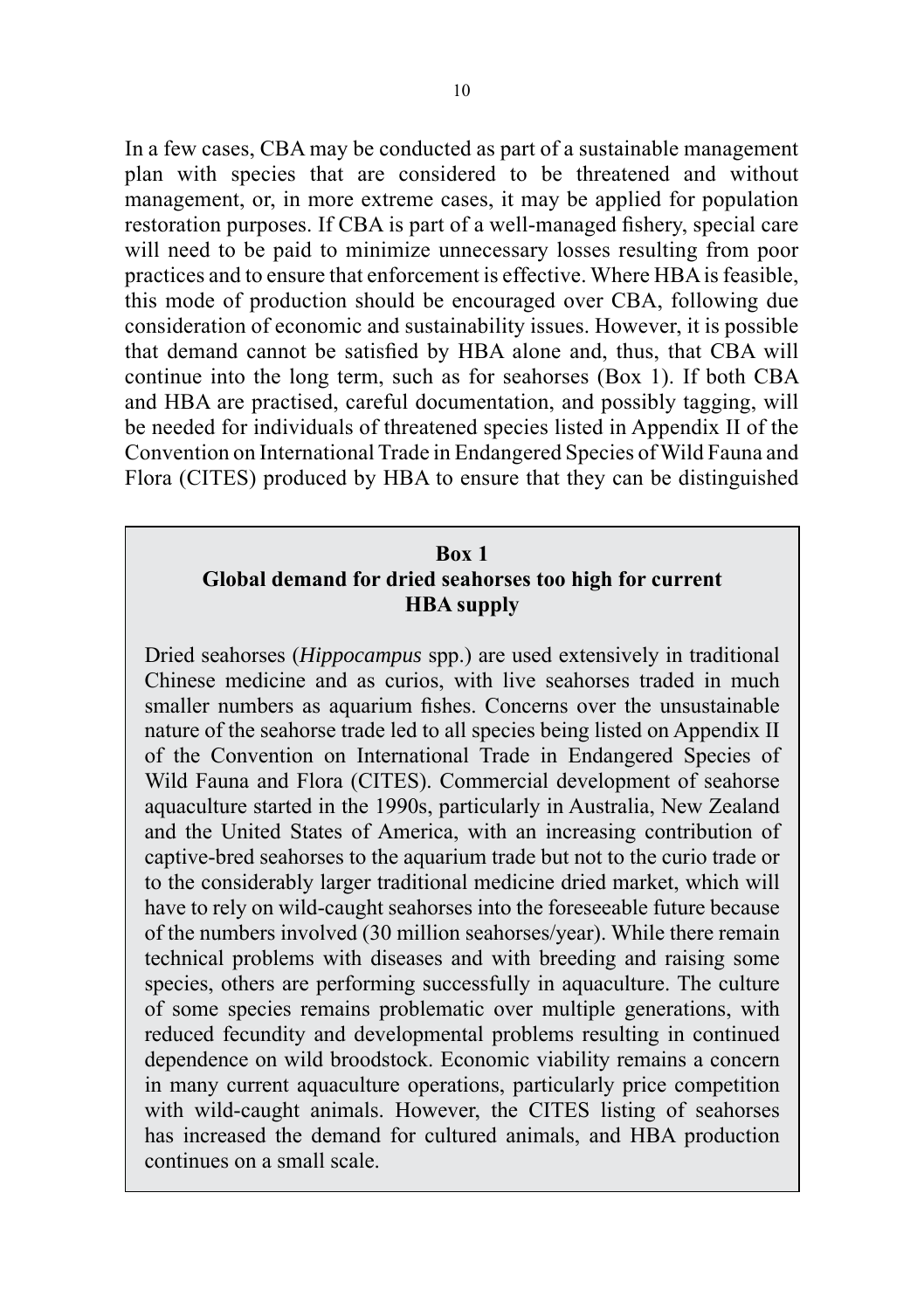from CBA for export purposes (see Rosser and Haywood, 2002). Cultured animals can be exported if: (i) they have been produced in captivity after at least two generations; and (ii) the latter can be demonstrated by certification or by techniques such as microchipping that identify individuals whose origins can be traced.

Animals produced through CBA may be used in restocking or recovery programmes. While such programmes are not covered by these guidelines (considered as fisheries enhancement or CBF), the conditions and practices exercised in relation to species destined for restocking or recovery programmes are the same as for other CBA operations in general. If both HBA and CBA are used to produce animals for restocking or recovery programmes, then it is advisable to seek means to assess the success rates after restocking of each mode of production for future reference and best practices.

# **2.4 General principles for the development, management and conduct of CBA**

Capture-based aquaculture should be clearly recognized as a combination of aquaculture and capture fisheries and as such the practices and guidelines of both activities apply with recognition that CBA can have significant environmental impacts and must be managed accordingly

- Where CBA is highly dependent on wild-caught live material, i.e. when culture operations are not possible by HBA, or HBA is possible and CBA continues, management of the CBA-fishery is required and regulatory actions should be undertaken.
- Where appropriate and where they exist, regional fisheries management organizations (RFMOs) or other arrangements, in addition to measures at the national level, should ensure that CBA fishery activities are managed and monitored effectively. In the absence of an RFMO, relevant regional intergovernmental organizations should assume due responsibility.
- The ecosystem approach to fisheries and aquaculture needs to be considered and applied. This includes considerations on the type and quantities of feed used during the culture phase, seed captured for grow-out, the impacts of fishing methods and culture operations on the environment and on non-target species, and genetic issues.
- Capture-based aquaculture should be managed holistically and with due consideration paid to other fishing sectors targeting the same stock in a way that ensures the sum of fishing (and related mortalities such as during capture and transfer) does not exceed the natural mortality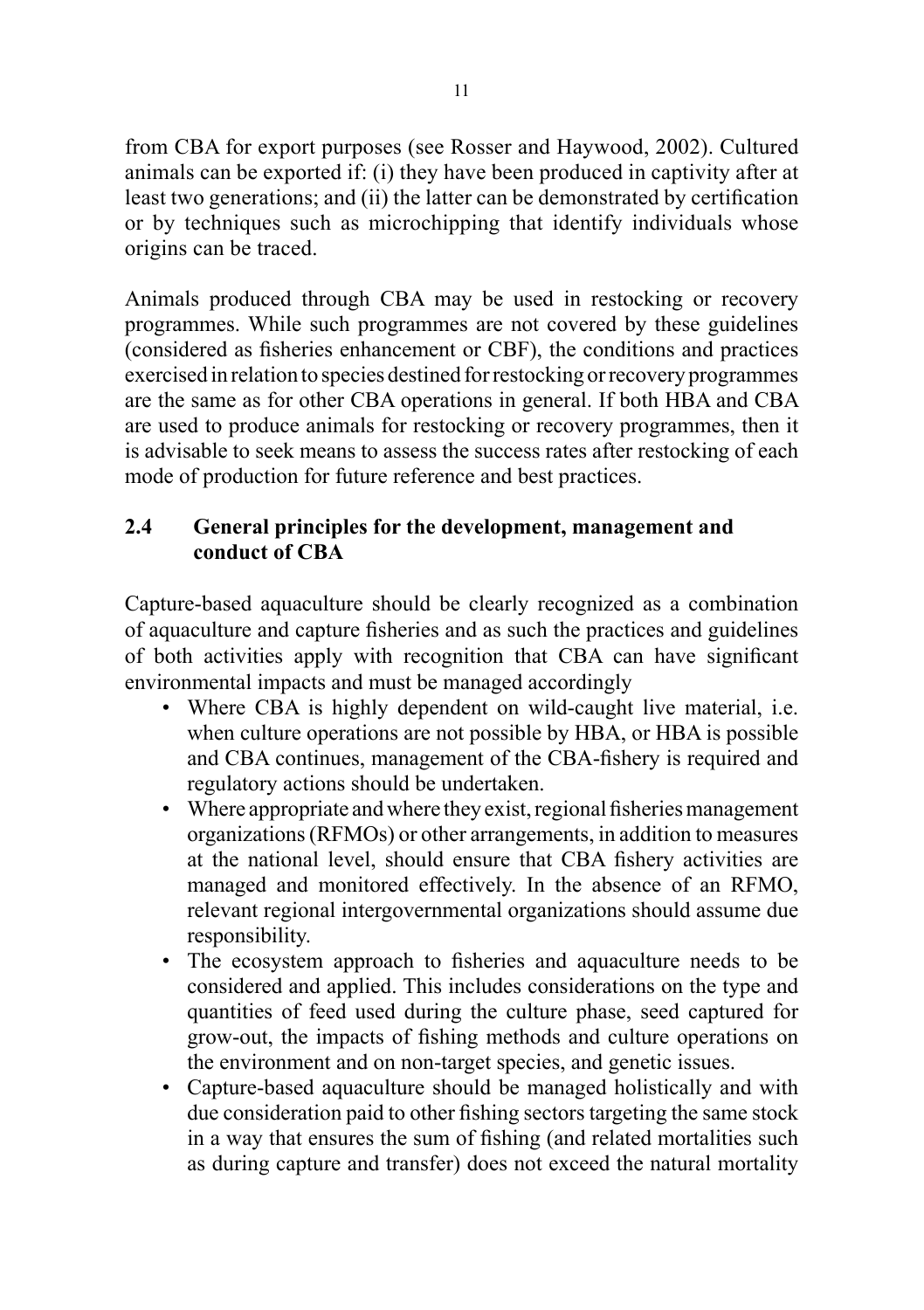of the exploited stock while taking into consideration all life history phases targeted.

- Where natural-mortality-curve information is unavailable for a new CBA fishery, ideally, no CBA activities should be undertaken for that species, except for controlled collection of live material to produce a natural mortality curve for the species and other relevant biological and socio-economic information. Alternatively, exploratory fishing could be conducted at low and controlled levels of fishing intensity, and the CBA fishery should only proceed under a set of guidelines that integrate the adaptive management concept. In all cases, new CBA activities should apply the precautionary principle and consider potential risks.
- It is important to consider the overall benefits of CBA compared to other uses of the resources. For example, if survival rates of seed following capture and during transfer and grow-out are unacceptably low, then the net benefit of such removals for CBA may be minimal and efforts should be made to utilize the wild resources in a more beneficial and sustainable way.
- Broodstock capture should be kept to a minimum and carefully monitored, especially in the case of threatened species.
- Migration routes, spawning sites and important nursery and settlement sites of CBA species should be identified, protected and managed by appropriate spatial, temporal and technical means.
- Appropriate handling methods should be applied to seeds or broodstock to minimize mortalities during transfer or grow-out.
- Holistic management will require additional controls beyond fishery management measures, such as controls on the aquaculture component of the operation. These might include licensing of hatcheries or culture operations, requirements for reporting and monitoring, regulations on quantities and size of wild seed or broodstock used.
- Monitoring and reporting of CBA fisheries should include information on the transfer into aquaculture operations (i.e. including mortalities from capture and during transfer) and, where possible, data from the aquaculture operation, such as mortality levels during the culture period.
- The effort in a CBA fishery should be monitored to enable evaluation of whether reduction or other control of fishing effort is required as part of a process of adaptive management, and what impacts such measures might have on different fishing sectors targeting the same resource.
- Equity issues need to be considered. For example, how do fishers targeting different life history phases of the same population affect one another, and can actual or potential conflicts be adequately addressed?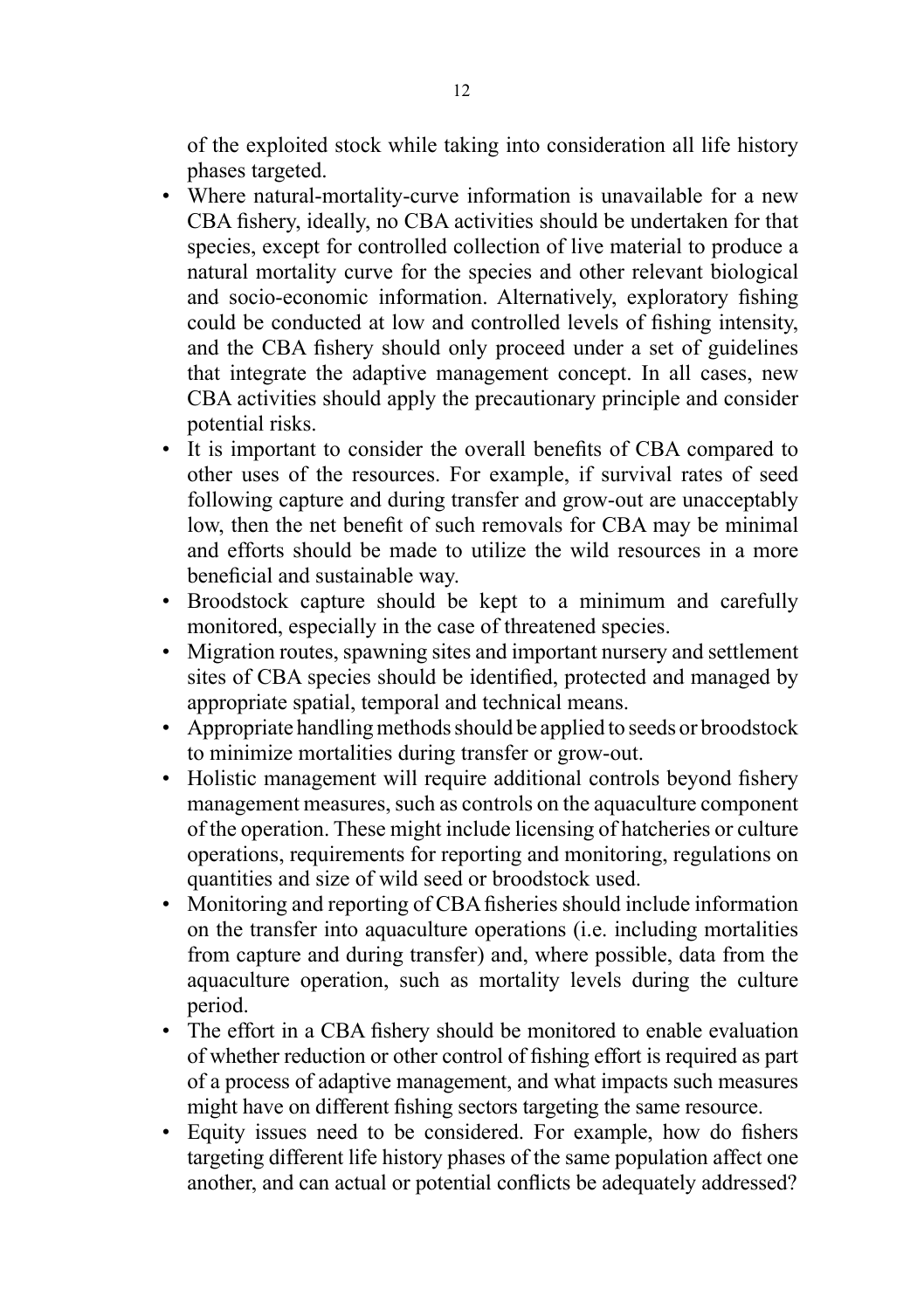- All stakeholders, inclusive of fishers from all fishing sectors, fishery managers and aquaculture operators, should communicate to ensure that the linkage between the sum of capture pressure and supply and demand for seed is appropriately measured and controlled, and to ensure consultation across fishing sectors and interests.
- Where a wild capture live material or broodstock fishery is not under management and overexploitation of the wild stock and adult fishery is likely, the fishery should be halted or restricted until sustainability can be demonstrated.
- When management measures are proposed, the social and economic impacts of the management should be identified, along with mitigation measures and appropriate agencies, non-governmental organizations, international non-governmental organizations, RFMOs, etc. Means to implement programmes to mitigate social and economic impacts should also be identified.
- Countries with CBA activities should collect separate statistics on CBA with data clearly disaggregated between wild fisheries capture for CBA and culture aquaculture production.
- Animal welfare considerations must be addressed in relation to CBA operations.
- Capture-based aquaculture live material or broodstock fisheries should not come from illegal, unreported and unregulated (IUU) fishing.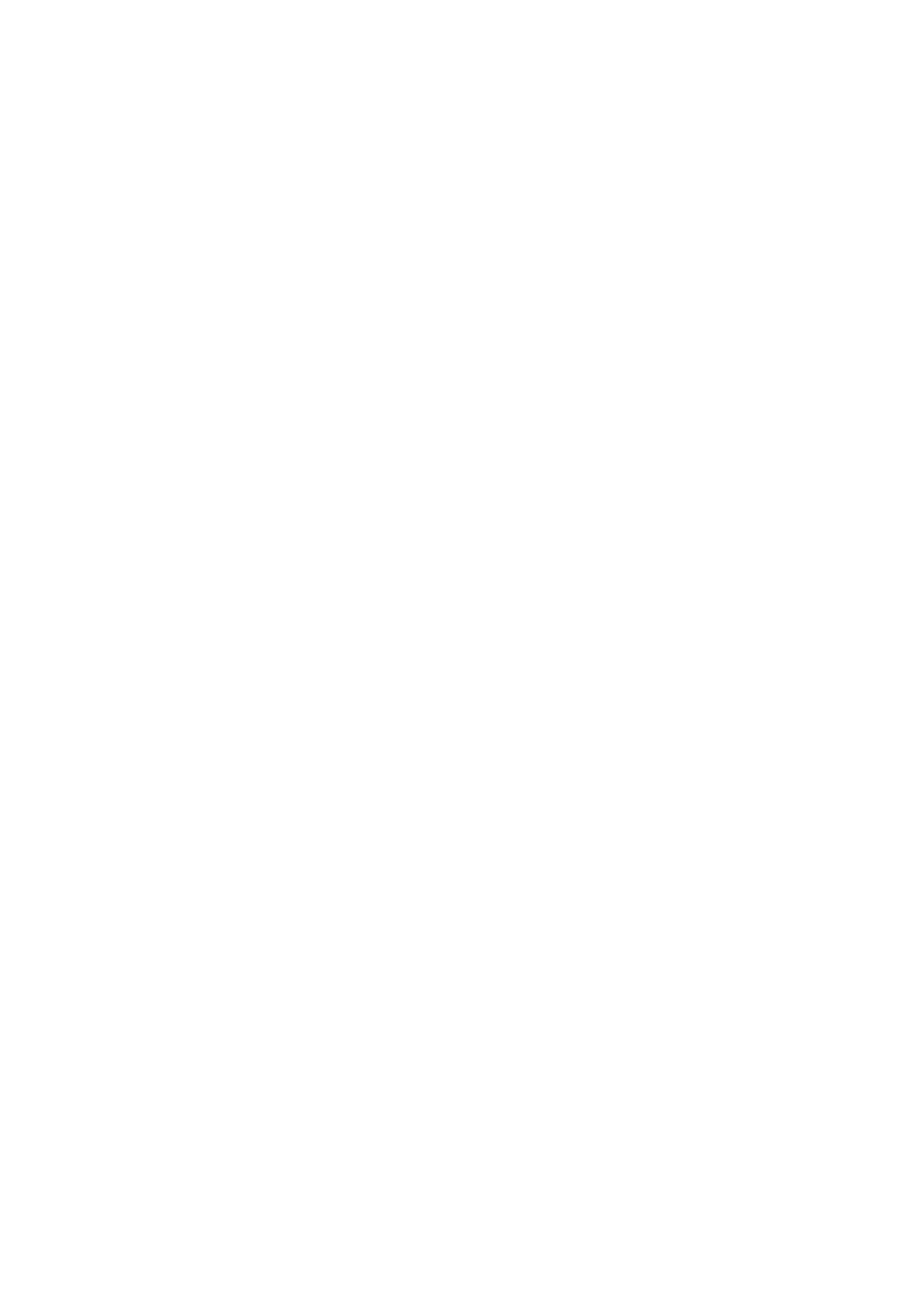#### **3. GUIDANCE ON SUSTAINABLE CBA PRACTICES**

#### **3.1 Guidance on issues regarding ecological impacts of capture of wild live material for CBA**

Capture-based aquaculture is being undertaken for many species in many countries, and new CBA developments are under way or being proposed. Therefore, there is an urgent need to evaluate the suitability of existing or proposed CBA developments in terms of ecological and biological sustainability, economic efficiency, equity, societal impact and animal welfare. The sustainable practice of CBA requires the integration of factors relevant to both sound aquaculture and sustainable capture fisheries practices, and consideration of the implications of CBA on non-CBA fishing sectors, as well as on the ecosystem. For fisheries that affect the species being exploited for CBA, this means that a management plan is required that considers the combined impacts of the fisheries on target species, as well as on the ecosystem within which the species occurs. Furthermore, the level of detail in the management plan may need to be linked to the scale and potential impact of the CBA operation. Cochrane and Garcia (2009) provide additional information on biological and other considerations relevant to managing capture fisheries in general.

A major feature of these guidelines is the need to apply the precautionary principle (see Section 2.2) in the development and operation of CBA activities. This means that if suitable measures and practices to ensure sustainable and responsible operations are not planned or in place, then: (i) the existing CBA-related fishery should be temporarily suspended until they are in place; and (ii) the proposed CBA-related fishery should not be initiated until such measures or practices are in place.

This section addresses the various issues to be considered in relation to the capture of target species for seed and broodstock for CBA, inclusive of considerations regarding spawning, nursery and settlement, natural mortality, population dynamics, life cycle, transboundary movements and stock origin. Appropriate consideration of such aspects of the biology of the target species is essential for ensuring that wild populations are managed to persist in the long term and continue to supply economic and societal benefits.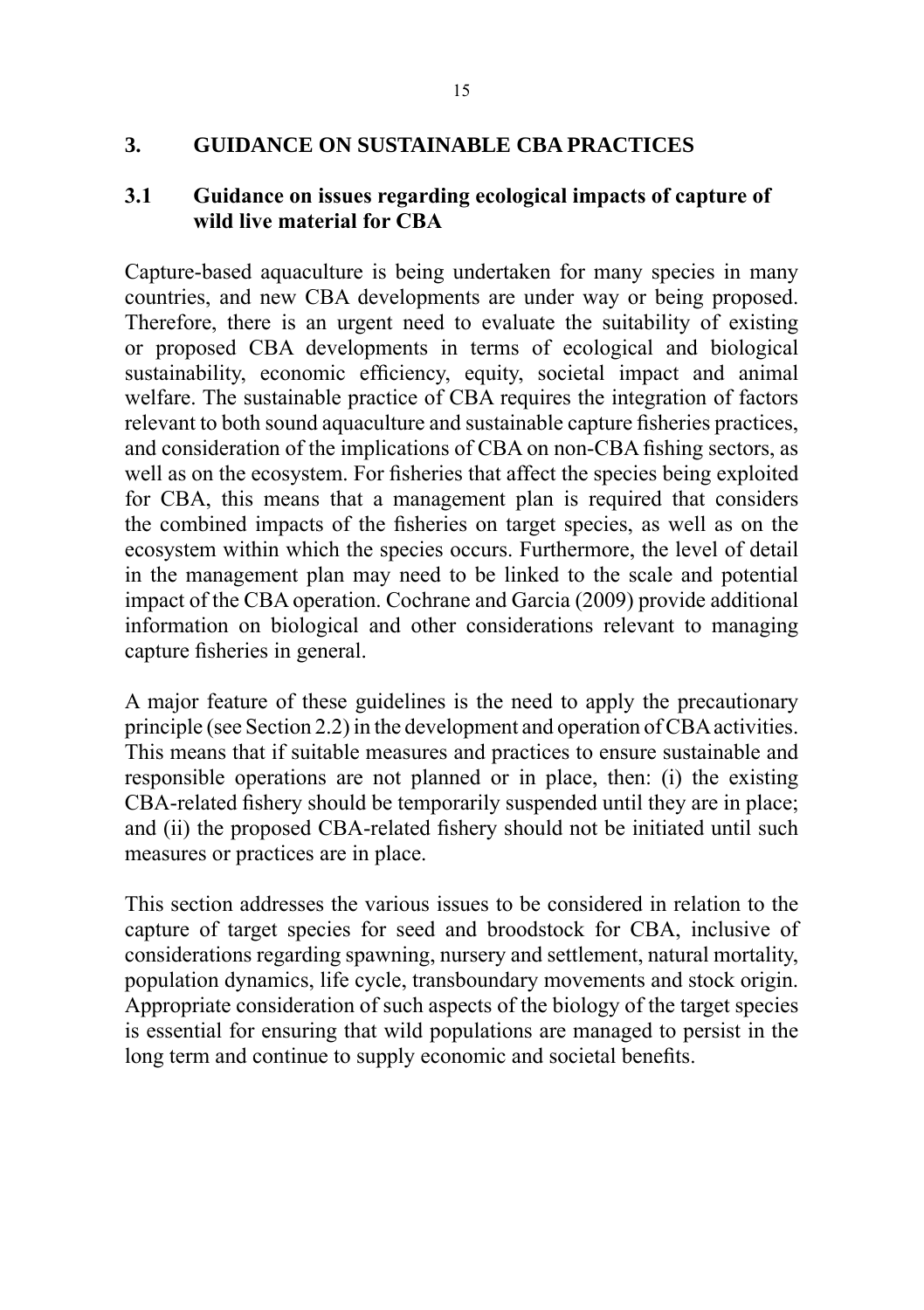# *3.1.1 Impacts of CBA fisheries on wild populations of fishery resources*

#### *3.1.1.1 Spawning considerations*

Maintenance of adequate spawning biomass is an essential component of the management in any fishery to avoid recruitment overfishing and consequent stock declines, and CBA is no exception. Wild populations have limits on their ability to replace individuals lost to fishing. These limits are determined by the species, the current size of the population in relation to its unfished state and by the environment in which it occurs and is exploited. It is vital to ensure that the population maintains sufficient reproductively mature adults, or spawners, also referred to as spawning biomass (refer to Section 1.3.1 of the FAO technical guidelines on Fisheries Management No. 4 [FAO, 1997]).

Aquatic organisms display a diverse range of mating strategies and tactics and some may be particularly dependent on certain habitats, seasons or conditions for successful spawning. As many CBA species are difficult to breed in captivity (and therefore, not yet qualified as HBA species), they may be especially vulnerable to overexploitation at the time or place of spawning and therefore, need special management attention. Examples include those species that form large groupings or aggregations of spawning adults that are highly predictable both temporally and/or spatially, and species that depend on specific habitats or conditions for spawning (Box 2). It should be noted that a number of aggregating species are the basis of early post-settlement-stage CBA and that aggregations could be good potential sources of ripe, high-quality broodstock.

Given the vulnerability of spawning aggregations and the fundamental need to protect sufficient spawning biomass for stock maintenance, it is essential that any activity targeting these aggregations is adequately managed as part of an overall management plan for the given population and that, if no management is in place, the fishery is suspended or allowed to proceed until management is in place.

#### *3.1.1.2 Nursery and settlement considerations*

Some species are highly dependent on specific nursery and settlement grounds, and, once known, these may become the target of fishing. If fishing pressure is too high at the settlement life-history phase, and too many organisms are removed too quickly, or settlement or nursery habitat is damaged, this could ultimately compromise the sustainability of the stock. Examples include inshore areas that are often important settlement grounds, such as estuaries, mangroves and seagrass beds.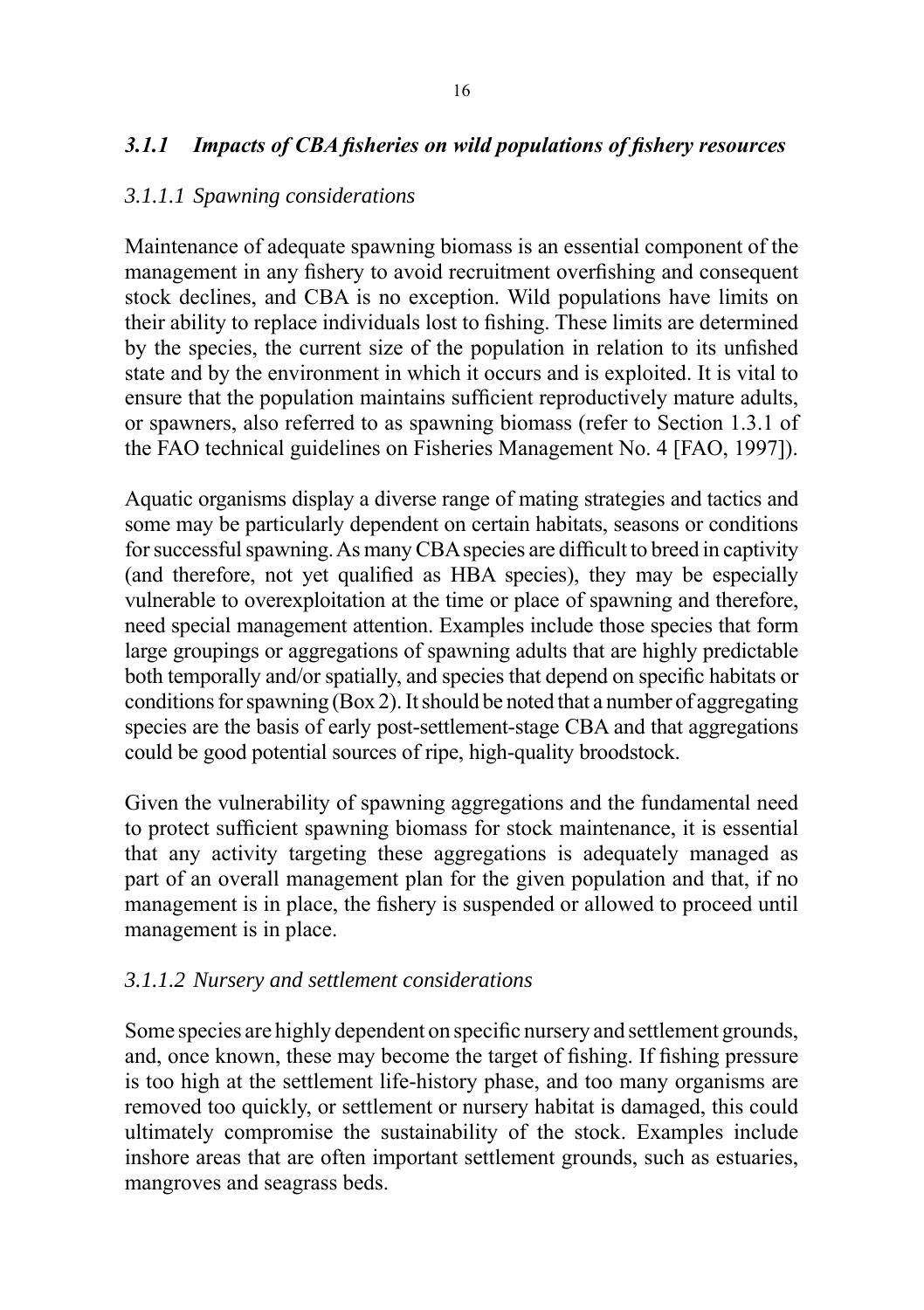#### **Box 2**

# **Spawning aggregations – the basis of some CBA fisheries**

Many fish species form temporally and spatially limited groups or aggregations to spawn as their only means of annual reproduction. The high numbers of eggs produced at such times and places can form the basis of many capture-based aquaculture (CBA) fisheries if associated with heavy settlement pulses of post-larvae. Adults assembled in these spawning aggregations are often the focus of fishing and can be very rapidly depleted, indirectly affecting later settlement pulses. The majority of recorded spawning aggregations of coral reef fishes are not managed and many have been depleted by fishing. Ensuring that spawning aggregations persist and are properly managed is important for continuing fisheries, including those for CBA seed and/or broodstock of such species. Examples include the green grouper, *Epinephelus coioides*, and tiger grouper, *Epinephelus fuscoguttatus* (Serranidae), several species of rabbitfishes (Siganidae), mullets (Mugilidae), and milkfish (Channidae) (see the Web site of the Society for the Conservation of Reef Fish Aggregations at www.scrfa.org).

Important considerations include the need to adequately identify nursery/ settlement areas by appropriate spatial, temporal or technical means. In some cases, threats to nursery and settlement areas may come from other human activities (e.g. cutting of mangroves, coastal development, pollution from land-based activities), and these impacts also need to be identified and addressed as appropriate.

# *3.1.1.3 Migration considerations*

Certain species undertake upstream and/or downstream migrations as juveniles or adults during part of their life cycle to fulfil their specific biological requirements. Migrations may be to and from the sea, along shorelines, to and from floodplains, and even vertical migrations within the water column. Whether such migrations are extensive (e.g. long-distance anadromous or catadromous migrations) or short-distance, they are an important part of the life history. The period of migration can represent an important risk, especially if there are large congregations of fish that become a target of unmanaged fishing during this time or if key migration areas are disturbed or damaged (see also Section 4.3.8 of the FAO technical guidelines on Inland Fisheries No. 6, Suppl. 1 [FAO, 2008a]). As examples, annual migrations of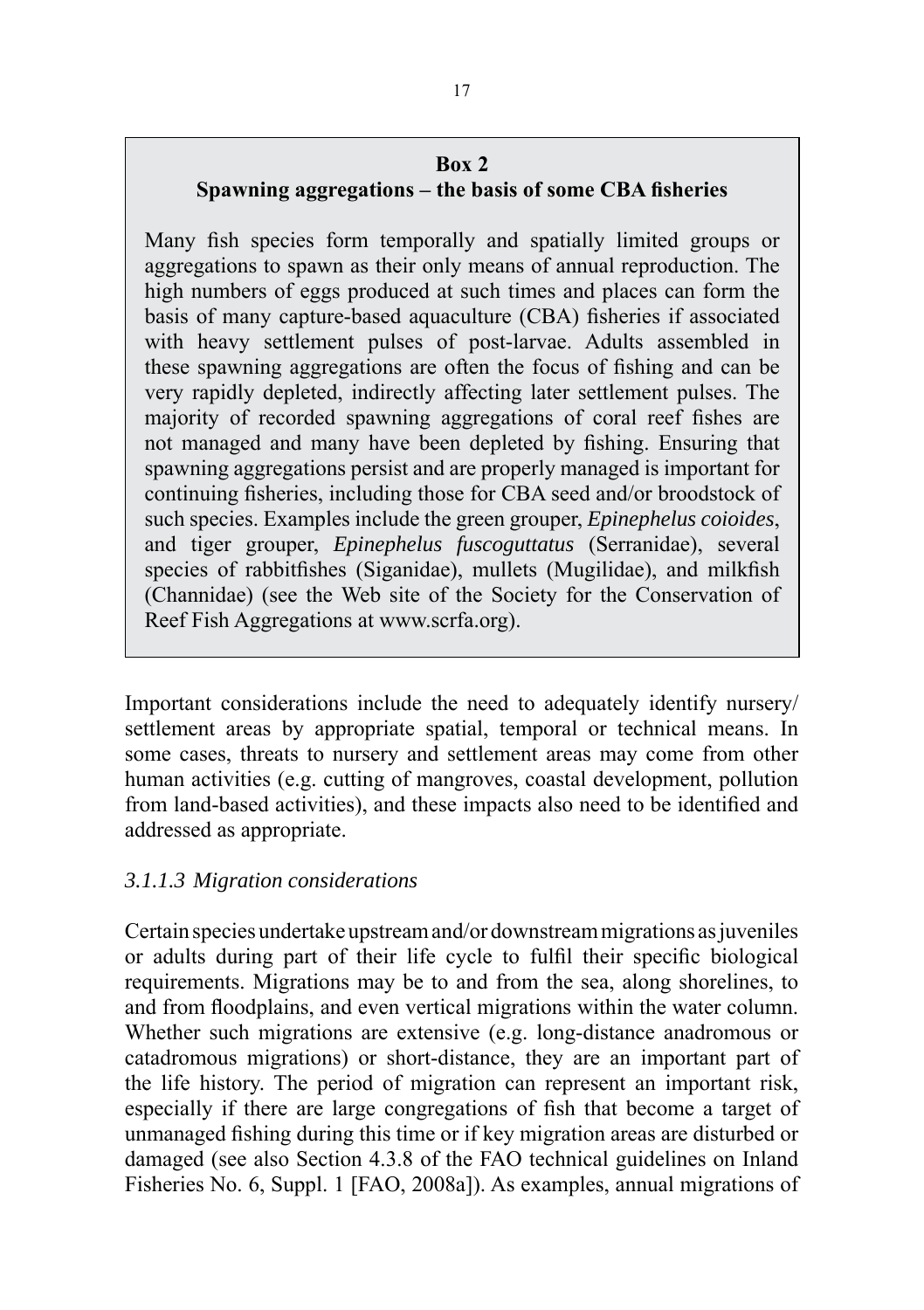rabbitfish (*Siganus* spp.) in Palau and elsewhere have been heavily fished to the extent that spawning runs have been severely reduced, while movements of the European eel have been severely affected by dams and weirs (Box 3). Management needs to ensure that such life history phases are not affected to the extent that they compromise persistence of the population.

#### **Box 3 Need for management of free migration – the European eel**

The European eel, *Anguilla anguilla*, migrates between oceanic and continental waters. Since the beginning of the twentieth century, numerous dams and weirs built on many rivers have impeded glass eel from migrating through estuaries and the lower parts of rivers, and yellow eel from reaching the medium and upper parts of water catchments. Demand for eel seed for aquaculture is extremely high globally and far exceeds supply. In both Europe and other regions, this has led to the development of targeted fisheries, as eel cannot be bred in hatcheries. As a result of the development of hydroelectric power stations, a large percentage of the original area suitable for eel has been lost to eel production. Although many of the obstacles in rivers are now equipped with eel passes allowing part of the eel population to migrate upstream, thereby improving the production of silver eel, mortality can still be very high when these fish migrate downstream through the hydroturbines towards the Atlantic Ocean for spawning.

If migration is a critical part of the life cycle of the target species or stock, either as part of the early developmental phase or as part of annual spawning migrations, it is essential that migration routes are adequately protected or managed by appropriate spatial, temporal or technical means.

# *3.1.1.4 Natural and fishing mortality considerations*

Natural mortality (M) is usually very high in the early stages of the life cycle of most fish and shellfish species, and usually decreases rapidly with growth (Box 4; Figure 2). Natural mortality is an important parameter in fishery management because the relative importance of fishing mortality (F) versus M is a major consideration for sustainability. For example, where F exceeds M, the fishery is at risk of becoming overfished. If F greatly exceeds M, fishing sustainability is put at high risk and strong evolutionary selective force may take place, with unknown consequences for fished populations in the long term.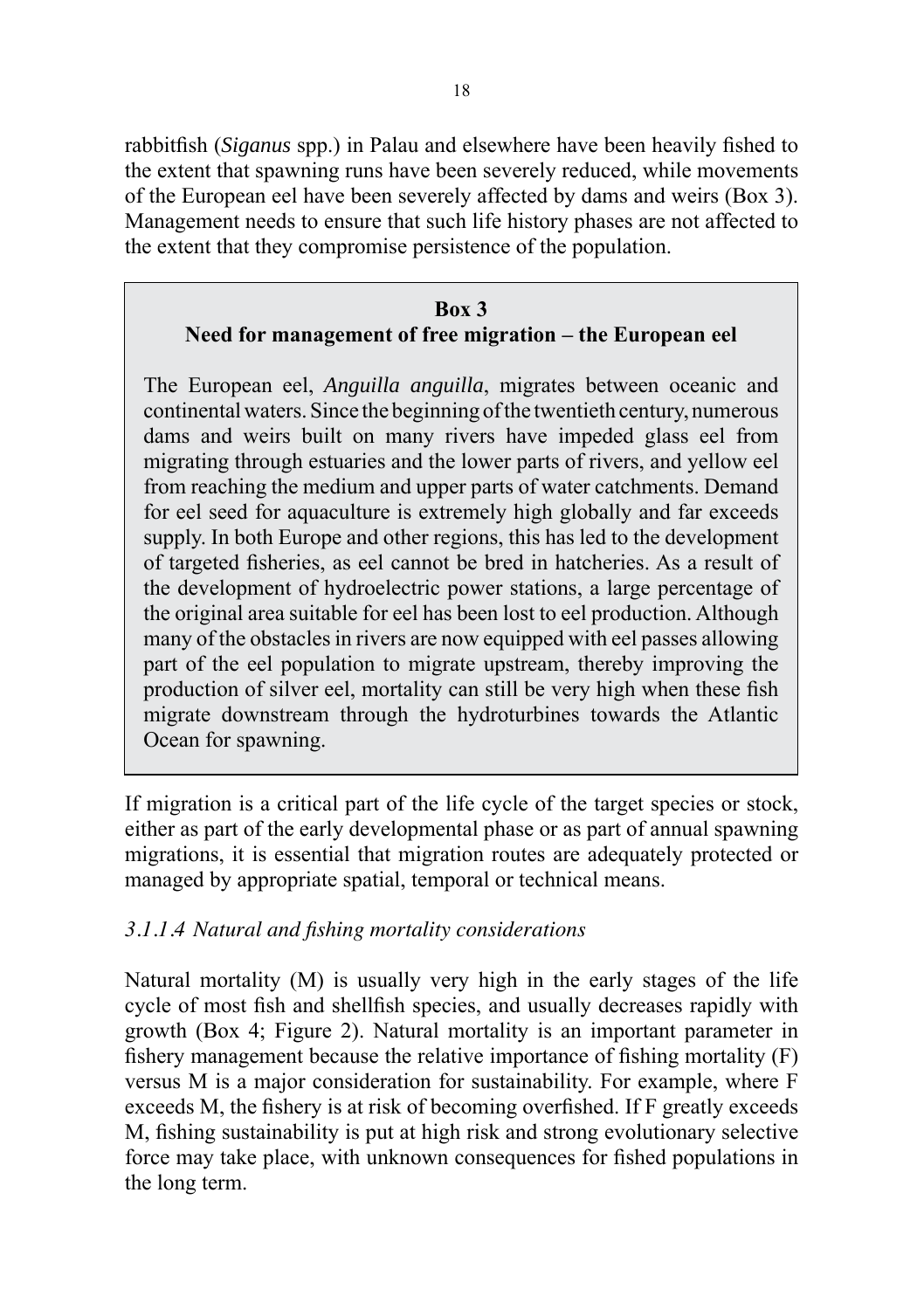## **Box 4 Natural mortality and its relevance to CBA**

In most exploited marine species with a planktonic larval phase, natural mortality (M) following post-settlement declines rapidly as the young organisms find suitable shelter, shift their feeding habits and learn to survive in their juvenile/adult environment. While the estimation of M in natural populations continues to be a challenge, work on fish species to date indicates that M drops to low levels within the first few weeks or months post-settlement. This means that shortly post-settlement, young organisms are reasonably expected to have a good chance of surviving into adulthood to reproduce. Examples of large juvenile and young adult fish commonly used in capture-based aquaculture (CBA), i.e. captured when M is much reduced compared with settlement levels, include tuna, grouper and humphead wrasse. As many such fish taken for CBA in these "juvenile fisheries" are likely to contribute to the next generation, their fisheries need to be managed accordingly, taking into account the numbers of both juveniles and adults captured in all of the fishing sectors to which they are exposed. Moreover, if mortality under CBA culture (i.e. grow-out) conditions is high, there may be little net overall benefit to production of removing fish from the wild before sexual maturation. Similarly, although M is high for early post-settlement organisms, their numbers are certainly not infinite and, if too many are removed for CBA, future recruitment may be significantly reduced because too few fish are surviving to adulthood.

*Source:* Cochrane and Garcia, 2009.

In the case of CBA fisheries, which tend to focus on smaller and younger fish or invertebrates compared with conventional capture fisheries of mature-sized fish, the implicit assumption seems to have been that M will inevitably greatly exceed F, and hence, that the level of F poses no risk to sustainability. As a result, natural mortality has largely been ignored in CBA fisheries. However, given the increasing interest in, and species diversity associated with, CBA, the massive numbers of organisms sometimes removed for CBA and the wide range of their ages post-settlement mean that both F and M are important parameters to assess, as is widely done in fisheries science and for fishery management models in general. Ideally, M at the stage of capture should be determined relative to F to ensure that F does not exceed M on a sustained basis, or substantially. In addition to F due to CBA (inclusive of capture and wastage associated with capture), it is quite possible that the same stock is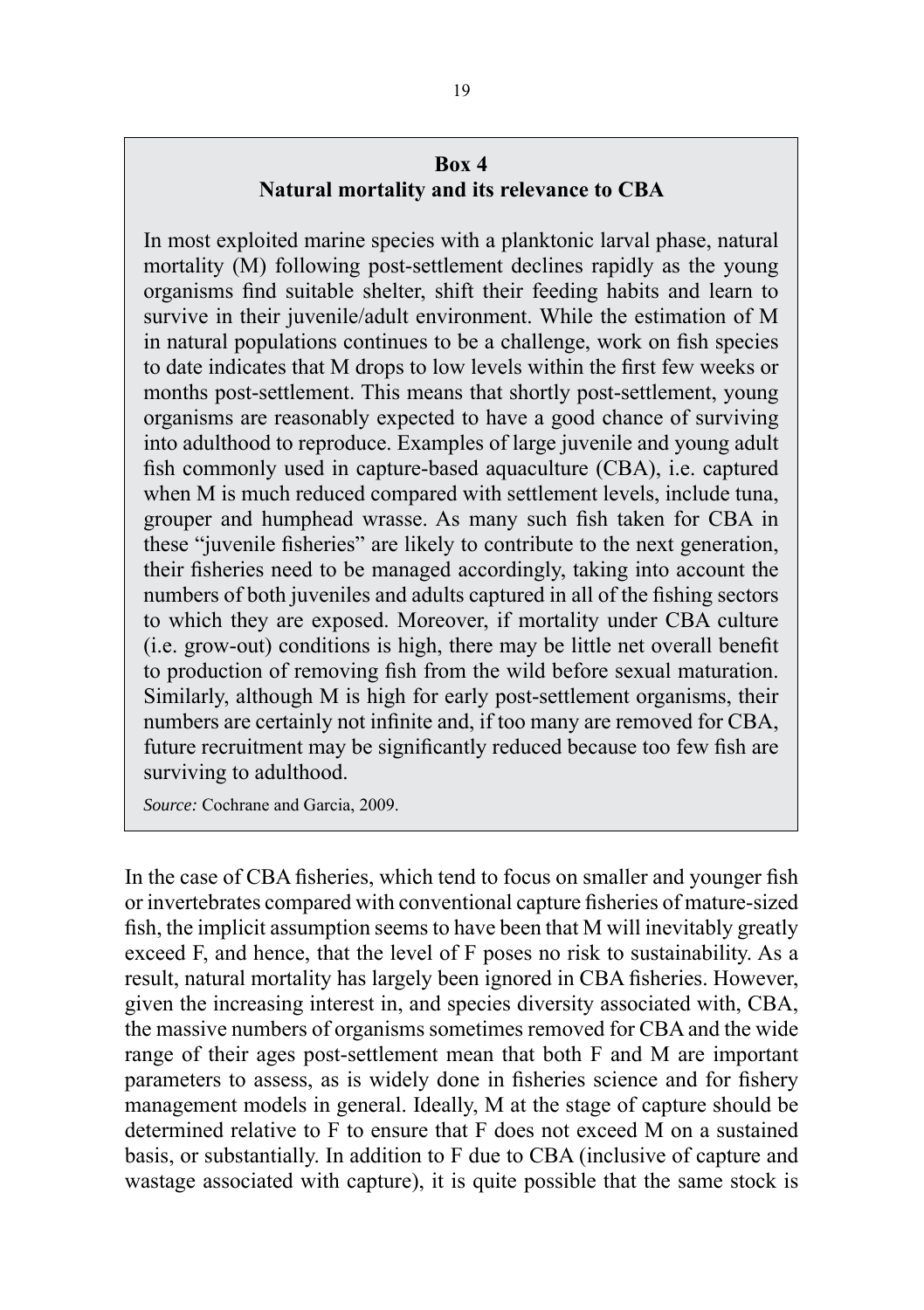

being subject to additional F from other fishing sectors. If so, this would also have to be considered in management, clearly taking into account, among other factors, the overall fecundity of the target CBA species.

Key considerations related to natural and fishing mortality include the need for assessing the impacts of CBA as part of an overall assessment of the stock that considers all the sources of fishing mortality and how these compare with the levels of natural mortality of the given stock/species.

Responsible fishing should not allow more of the resource to be harvested on average and over the long term than can be replaced by the net growth of the stock. This usually involves management to maintain stock abundance in excess of some predetermined reference point which signals possible stock collapse. Failure to manage it in this way runs the risk that the resource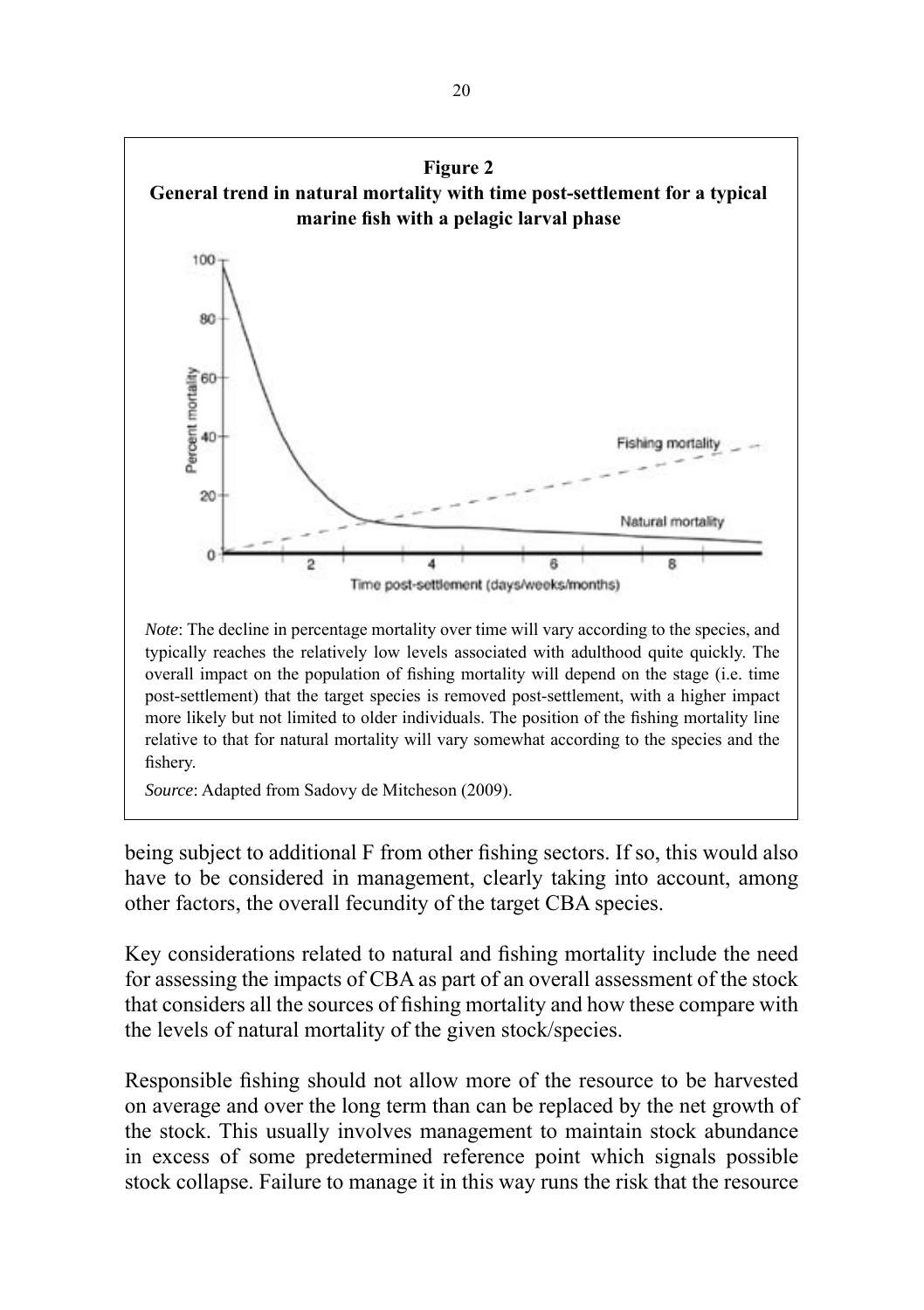will decline over time, leading to lower than optimal average vields and economic returns and, in extreme cases, to stock collapse. Management of fisheries requires information to be collected on trends over time in landings, sizes of organisms captured, and, if possible, on other parameters to assist management decisions, determine the relationship of the CBA-related sector to the capture fishery of the species as a whole (i.e. there may be fisheries on other sectors of the fishery), and the establishment of suitable reference points for management. Should there be both capture fisheries for direct use and for use in CBA for a given stock, assessments on the state of the resource should take into account the sum of all impacts on the population.

#### *3.1.1.5 Transboundary considerations*

For transboundary fish and invertebrate stocks, straddling fish stocks, highly migratory stocks and high seas fish stocks, where these are exploited by two or more States, the States concerned, including the relevant coastal States in the case of straddling and highly migratory stocks, should cooperate to ensure effective conservation and management of shared resource or resources. This means that management must be conducted across all relevant boundaries and beyond the spatial scale of a single catchment if the species is in export trade. The transboundary scale and complexity of management is challenging and requires considerable coordination among the States that exploit the resource. This should be achieved, where appropriate, through the establishment of a bilateral, subregional or regional fisheries organization or arrangement as encouraged by the Code. Similarly, for CBA species of interest that include transboundary stocks (e.g. eels and tuna, some migratory riverine species), CBA-related fishing mortality will have to be integrated into an existing or future transboundary management arrangement.

#### *3.1.1.6 Species and/or stock origin considerations*

The growth in CBA, its importance for aquaculture of a wide range of species and the difficulties in some areas of procuring seed have resulted in considerable volumes of international transfer of seed, often to areas far outside of the natural geographic range of the species (e.g. European eel). Given that such transfers could act as risk factors in disease transfer or introduction of exotics, with possible undesirable consequences, CBA practices need to be considered in relation to disease transfer and environmental impacts including on species diversity. Although some of these issues are also relevant to HBA, there are certain considerations specifically or indirectly pertinent to CBA practices because the impacts on biodiversity may be negative (Beveridge, Ross and Kelly, 1994).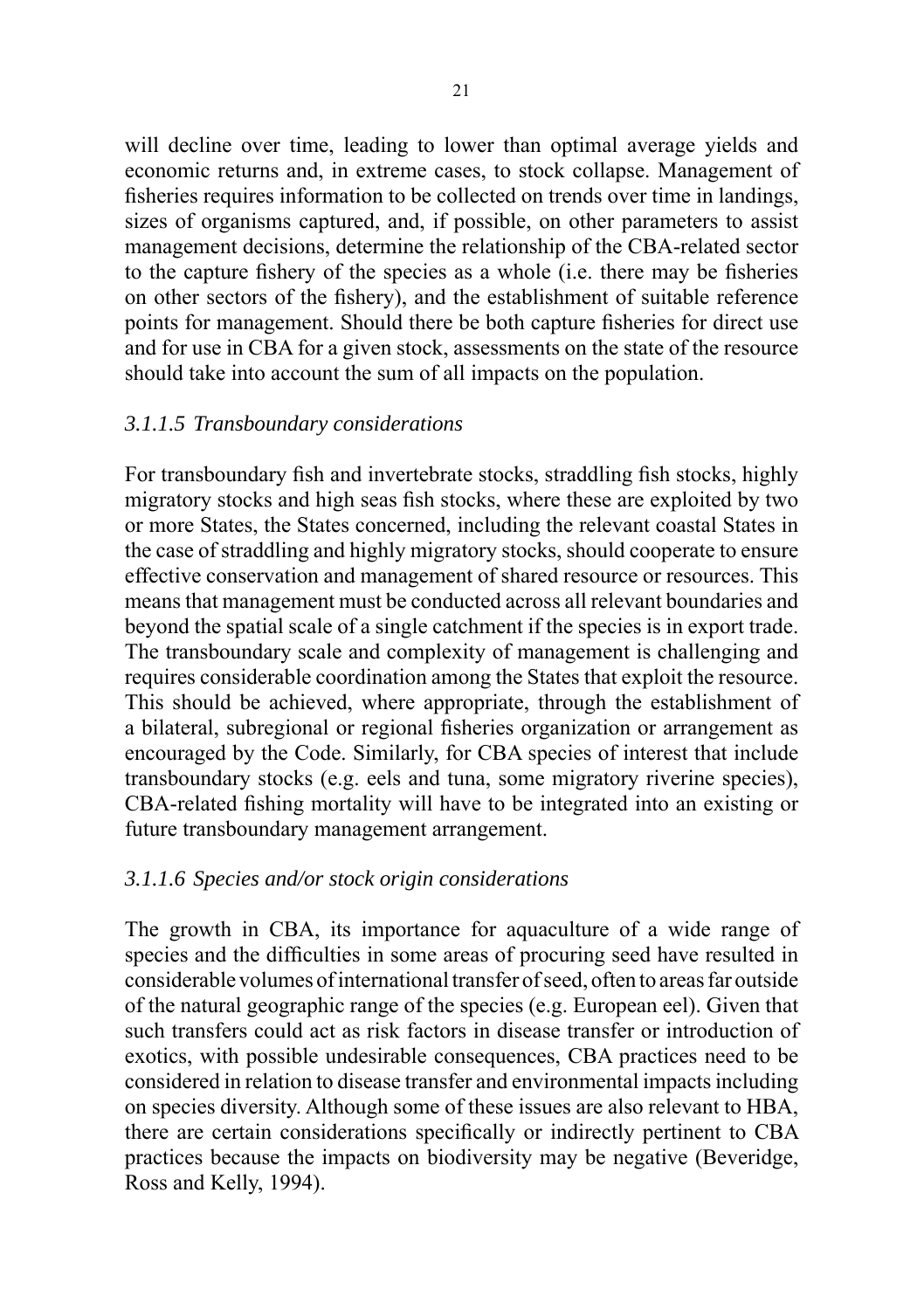There is a need to ensure that risk management procedures are in place to minimize the risk of disease or release of inappropriate genetic stock. In some cases where there has been extensive overfishing, translocation of closely related stock for farming purposes may be worth considering, but only once the appropriate oversight and regulatory mechanisms are in place and will be effective to minimize potential risks (see also FAO technical guidelines on Genetic Resource Management [FAO, 2008b]).

Important considerations in this respect include the need for measures, such as quarantine, risk assessment, vaccination and/or regular inspection to be applied in those situations where live material (seed or broodstock) are introduced into a region beyond the natural range of the given species.

### *3.1.1.7 Transition from CBA to HBA*

Although the long-term goal of most CBA is that it would eventually transition to HBA to the greatest extent possible, this may not occur rapidly for many species (e.g. European eel), and in some cases it may not be necessary or desirable. Capture-based aquaculture is typically an inevitable first step in the move towards HBA, allowing much to be learned about the grow-out phase while the more challenging hatchery production is being worked out. However, based on experience to date with a wide range of species, it appears that even when HBA is achieved and reaches commercial production levels it may not fully substitute CBA for a range of biological, social and economic reasons; biological because of the need to maintain genetic diversity (which may call for continued, if much lower, dependence on wild seed and broodstock), and economic because when HBA productivity is low, it may be cheaper to source seed from the wild (e.g. yellowtail in Japan). Moreover, in some cases, many wild capture fisheries for CBA support livelihoods that are unlikely to be sustained under HBA. Thus, it seems likely that, for many species with which CBA is currently practised, economic and practical considerations will mean that some level of CBA will persist long into the future and in such cases CBA practices need to be developed or undertaken responsibly and will require to be managed accordingly (Box 5; see also Boxes A3.1, A3.2 and A3.3 for case studies on grouper and sturgeon, carp and yellowtail, respectively, in Appendix 3).

### *3.1.2 Impacts of CBA fisheries on biodiversity, the environment and ecosystems*

The impacts of capturing wild seed for CBA can extend beyond those on the target species of interest under certain circumstances. For example, if the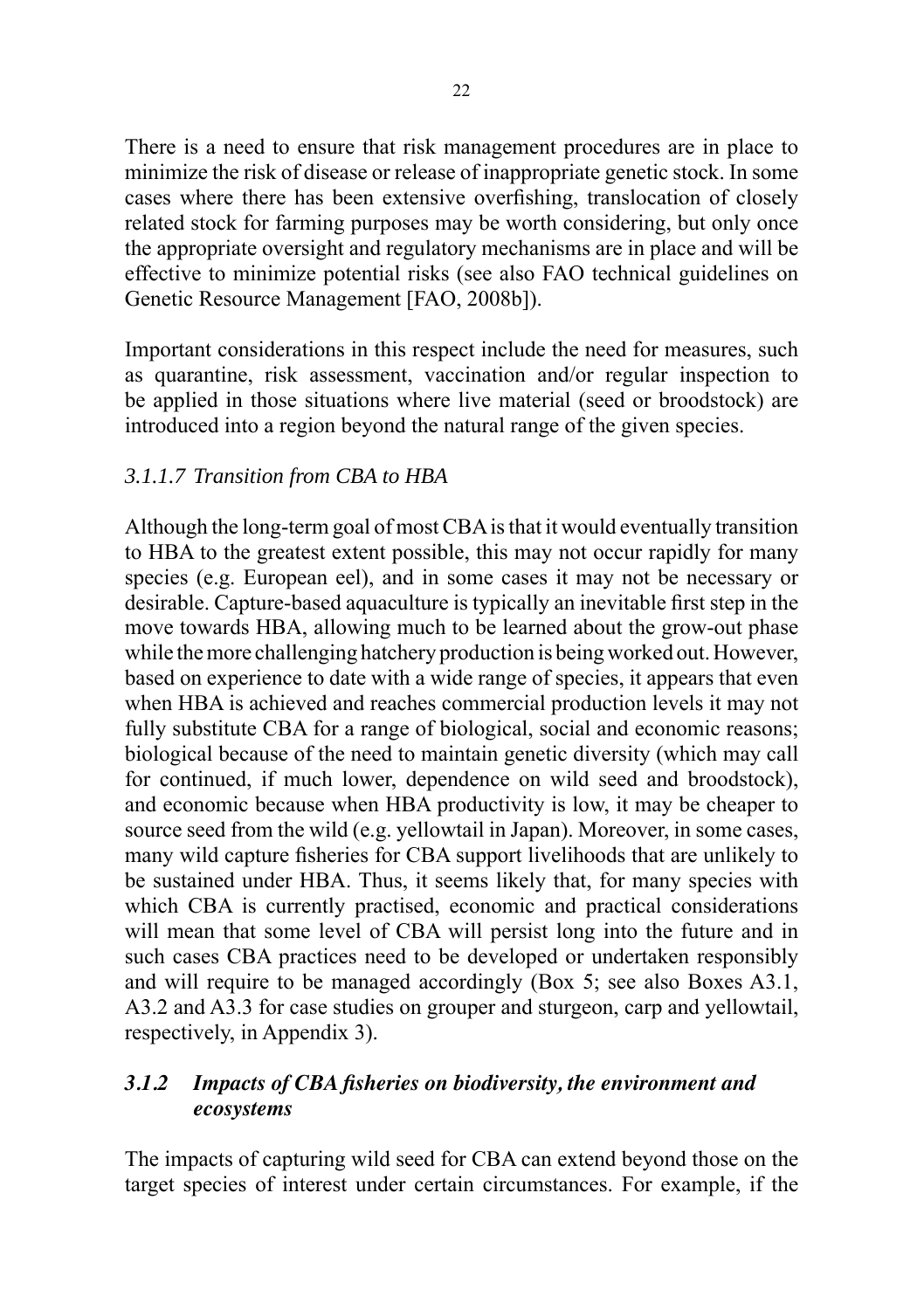#### **Box 5**

### **Transition from CBA to HBA – a success story in Viet Nam**

The catfish *Pangasianodon hypophthalmus*, commonly known as "tra", was first artificially propagated in Thailand in 1959, but not until 1996 were pangasiid catfishes produced by hatcheries in Viet Nam. In early 2000, much of the aquaculture industry for "tra" was based on the wild capture of fingerlings. Subsequently, having successfully mastered the artificial spawning of *P. hypophthalmus*, larvae and fry/fingerling production in the Mekong Delta of Viet Nam increased substantially, and by 2008 an estimated 93 hatcheries were producing 52 billion fry for 1.3 million tonnes of fish produced and 100 000 people employed. While wild broodstock are still used seasonally to produce local seed, there are many small-scale hatcheries and nurseries supplying pangasiid seed. Indeed, more than sufficient is produced for local culture, with excess river catfish larvae and fingerlings being exported to Cambodia.

fishing gear used to take the target species damages the substrate, or takes large volumes of bycatch, its deployment needs appropriate management (Box 6). Furthermore, in some circumstances, the possible ecosystem implications of the release of gametes into non-native areas from open-water CBA systems may have to be considered.

### *3.1.2.1 General biodiversity, environmental and ecosystem impact considerations*

The use of fisheries for live material, inclusive of seed and broodstock, can adversely affect biodiversity, the environment and the ecosystem where the fisheries occur. This can include impacts on biodiversity, from the use of chemicals, to the destruction of coral, mangrove removal, and damage to the habitat from bottom trawling gear. Ecosystem-level impacts can result from disruptions to trophic interactions or population dynamics from excessive removals or damage. While attention is paid to those activities specifically associated with CBA, issues that are more widely relevant to aquaculture production are also addressed. Article 6.6 of the Code applies: "Selective and environmentally safe fishing gear and practices should be further developed and applied, to the extent practicable, in order to maintain biodiversity and to conserve the population structure and aquatic ecosystems and protect fish quality. Where proper selective and environmentally safe fishing gear and practices exist, they should be recognized and accorded a priority in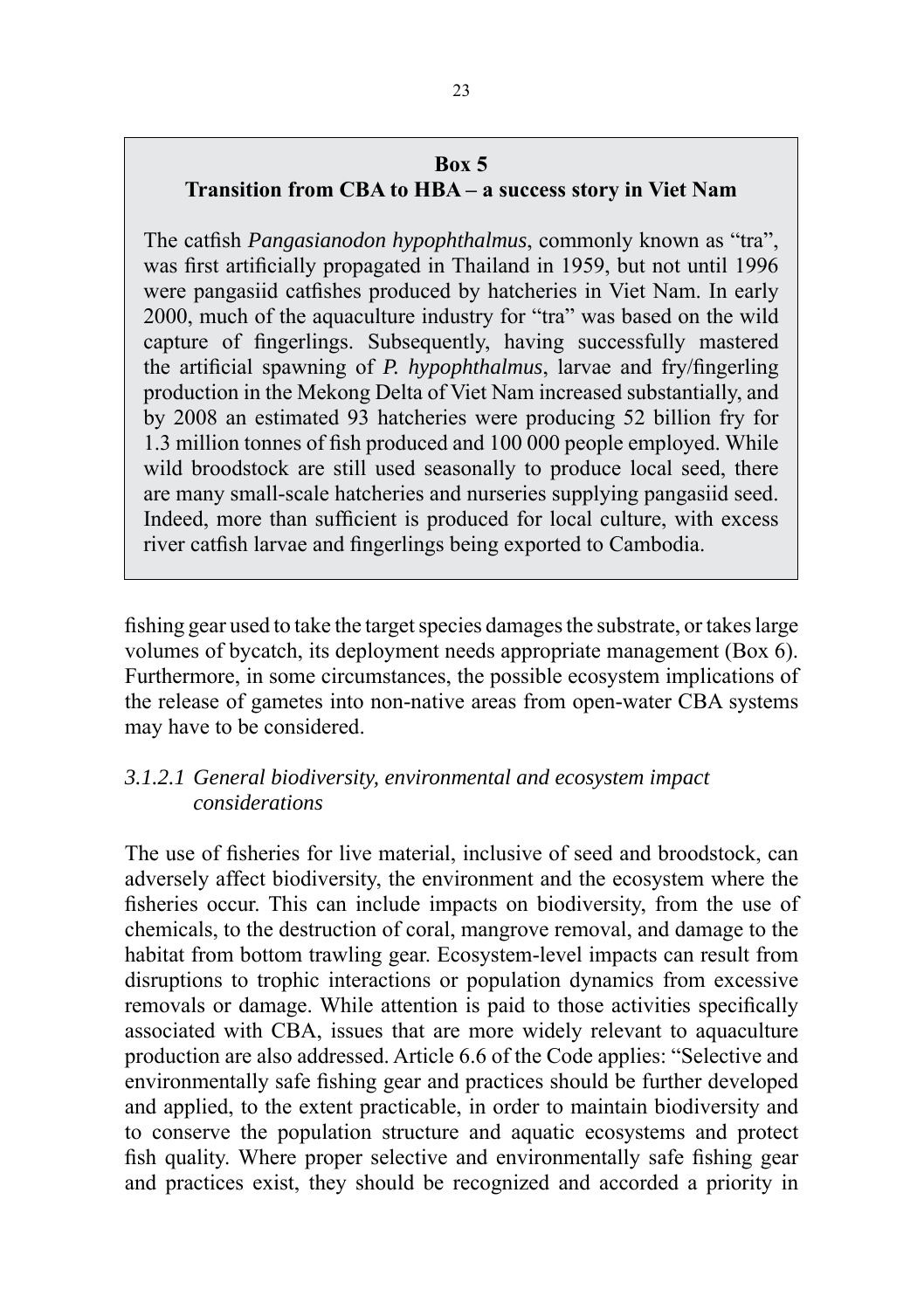## **Box 6**

**Bycatch of non-target species in grouper seed collection**

Grouper seed for capture-based aquaculture (CBA) is collected using a wide variety of fishing methods, depending on location, size of target fish and local practices. Some methods are selective and some unselective and many of the latter generate unwanted bycatch comprising the young of non-target species. For example, the push net or scoop net, widely used in Southeast Asia for seed collection, trap both target and large numbers of non-target organisms, as well as cause damage to the substrate disturbed by the net frame. Subsequent sorting of the catch also results in the discarding of non-target species, which are typically in juvenile stages. Furthermore, an evaluation of capture rates, sizes of target species, and impact on environment and biodiversity of "gangos", a capture method for grouper seed collection used in Southeast Asia, indicated that only 1.4 percent of the total fish catch comprised target groupers and snappers while the non-target organisms typically consisted of food fish and shrimp species still too small for human consumption; most discarded dead or moribund. More careful handling could avoid the high wastage of bycatch, and additional attention is needed, as well as ways to reduce the take of, or damage to, bycatch. Seed fisheries conducted in this way can severely undermine the advantages of CBA.

*Source:* Mous *et al.*, 2006.

establishing conservation and management measures for fisheries. States and users of aquatic ecosystems should minimize waste, catch of non-target species, both fish and non-fish species, and impacts on associated or dependent species" (see also FAO International Guidelines on Bycatch Management and Reduction of Discards [FAO, 2011a, 2011b]).

Capture-based aquaculture should aim to reduce and, where possible, eliminate, dependence on activities and equipment that cause severe environmental impacts, e.g. excessive damage to the substrate by push nets or removal of mangroves to construct artificial reefs that attract small fish seeking shelter. This is particularly important in seed fisheries where nursery habitats may be specifically targeted. The potential for localized impact on habitats from broodstock and seedstock fisheries is high, so there is a need for responsible collection tools and methods supporting a well-managed broodstock or seedstock fishery that will ensure no significant damage to habitats.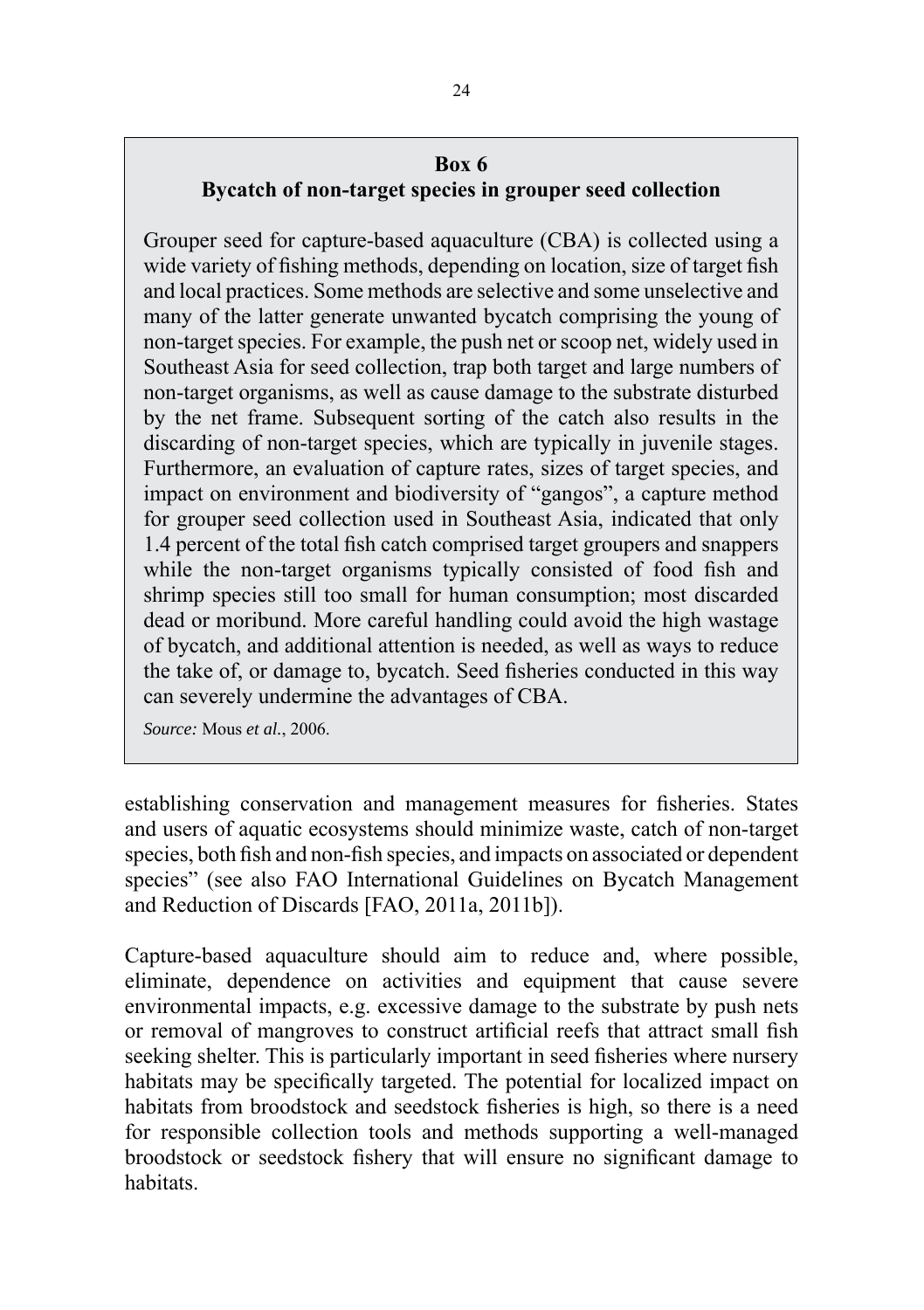Capture-based aquaculture is usually based on animals that have yet to reach sexual maturity, but it sometimes involves the targeting of broodstock (adults) for use in hatcheries. Collection of wild broodstock or seed can result in significant quantities of non-target species and, sometimes, in high mortalities of target seed stock. This may negatively affect recruitment of wild stock and have impacts on food webs and other ecosystem linkages. The selection of large individuals of a species for broodstock, if this involves substantial numbers of organisms being fished on a regular basis, could affect the reproductive capacity of the target stock. The absolute dependence of farming *Penaeus monodon* on wild caught broodstock resulted in very heavy selective fishing for large broodstock-sized animals, although population effects have been difficult to demonstrate because of other possible factors such as escapees, stocking of fisheries and disease.

Overall, CBA most typically involves harvesting of the target animal for culture prior to sexual maturation. However, should such animals mature and ripen in captivity, there is a possibility that they will release fertilized eggs. Generally, the conditions or location in which they are held will probably mean that these eggs will not contribute significantly or even at all to fisheries recruitment because they are not the natural spawning conditions, although some shellfish can regularly release gametes that are viable and can colonize areas in which they settle. The range of implications of cage-held organisms successfully spawning and the spawn subsequently recruiting into the wild needs to be discussed. It is an area that has been little studied and rarely considered (Box 7).

Capture-based aquaculture fisheries must consider broader ecosystem and life history issues beyond the target species and take biodiversity considerations into account during development and at all operational stages, and in particular:

- Management of CBA fisheries for live material should include measures that cover essential habitats of all stages of life cycle of the target species (by input controls, spatial protection, etc.).
- The harvest for CBA live material should not result in ecosystem overfishing through significant effects on non-target species or habitat.
- The implications of the release of fertilized eggs by ripe live material held outside of its natural range on wild stocks should be considered, especially when exotic species are involved. While unlikely to contribute significantly to natural production, there is potential for problems caused by interbreeding with wild stocks. Hence, species should not be moved out of their native areas if gamete release is likely and could lead to the introduction of foreign genetic (eggs or seed) material.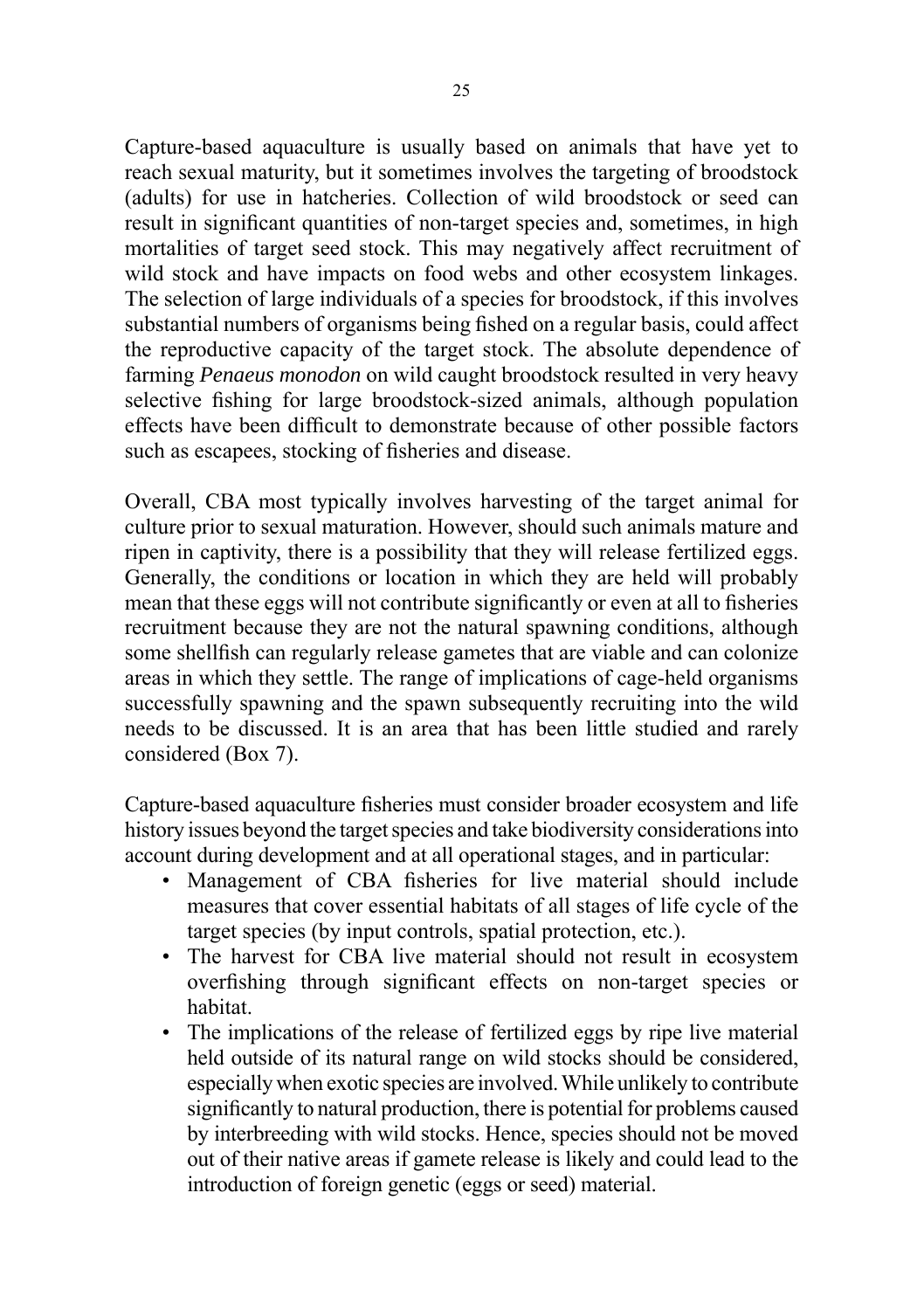• Management of CBA fisheries should ensure maintenance of sufficient genetic diversity in wild broodstock.

#### **Box 7**

#### **Spawning in captivity by wild-caught seed – possible implications**

In some cases, as for bluefin tuna, Atlantic cod or the reef-associated humphead wrasse, capture-based aquaculture (CBA) operations may include individuals that have already attained sexual maturity. These may be destined to be broodstock or retained past sexual maturation because of market requirements (seasonal or size based). In many such cases, the adult-sized fish and invertebrates may be kept in captivity in cages in open water, and there is a possibility that fertilized eggs escape into the ocean, with both positive and negative implications. On the positive side, eggs released from adult captive animals that might otherwise be contributing to the wild population if the animals were free may not be entirely lost if they contribute to population regeneration. However, this has not been demonstrated to occur, and seems unlikely to be substantial if animals are not spawning in suitable habitats for egg survival and dispersal. As one example, those species that migrate to spawning sites and spawn only in specific areas at specific times and in specific social groupings may have less reproductive success, or produce fewer viable eggs, if spawning in captivity in other times or places. Studies on cod, *Gadus morhua*, in Norway show evidence of both non-contribution and contribution of released eggs to wild populations. On the negative side, if fish are held in captivity far away from where they were caught, the successful release of eggs could cause the introduction of exotic genetic material with uncertain consequences. While there is little evidence to date that eggs released into the wild fortuitously by ripe animals in grow-out operations survive and populate the surrounding waters, very little work has been conducted to test for this possibility. Most species have specific spawning needs in terms of locations, conditions and timing of spawning that are unlikely to be present in artificial holding stations. As one example, many groupers spawn in aggregations after migrating tens to hundreds of kilometres to traditional sites each year for a few weeks to spawn. While the evolutionary significance of these spawning sites and times is not known, they are presumably adaptive in some way, providing appropriate conditions for adults and/or eggs and larval survival. Cage conditions, at best, will be comparably suboptimal.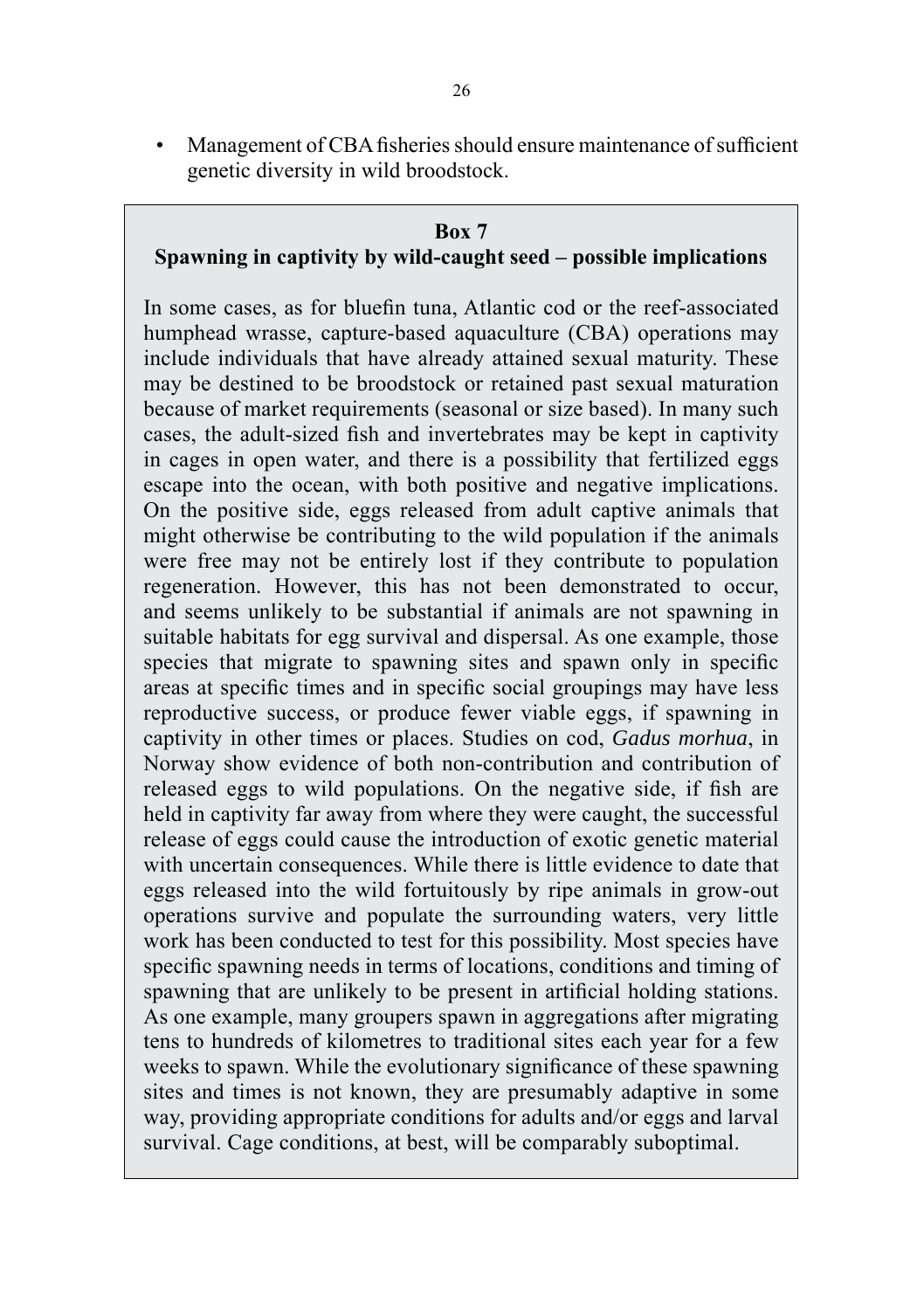## *3.1.2.2 Environmental impacts of fishing gear and methods*

As with many fisheries, bycatch and discards are problems in CBA fisheries for live seed material or broodstock, inclusive of excessive mortality. This results from suboptimal or socially unacceptable harvesting gear and methods, and from suboptimal and inappropriate treatment of bycatch. The bycatch resulting from CBA fisheries for live material often consists of large numbers of small-sized individuals of many different species (termed growth overfishing). Excessive bycatch can negatively impact biodiversity and ecosystem function(s) and the market or food potential of bycatch, should it be left to develop in the wild, is often not considered in evaluation of impacts of broodstock fishing. This bycatch also creates information problems for management, as the bycatch is often not recorded or may even be discarded. Some gear result in excessive take of bycatch partially from the way in which the gear is used or constructed. Fishing gear and methods that are known to be destructive to the environment, or can result in high mortalities of target and/or non-target species (e.g. fyke and scoop nets and poisoning) should be banned and alternatives developed (see Box 6).

Harvesting and holding of live material for CBA should be managed to limit its impact on biodiversity, the physical environment and the ecosystem, and operated in such a way that minimizes excessive mortality, bycatch or discards or produces outcomes that are otherwise socially unacceptable. Furthermore:

- Research and development should be encouraged to improve the type of gear and methods used to catch CBA species so that they are more selective and have less impact on the environment or on non-target species, or to develop new types of gear and methods that minimize bycatch and mortalities.
- Dependence on non-selective gear for CBA species should be reduced through development, promotion and training in the use of alternative types of gear.
- In cases of excessive bycatch and where no alternative gear or fishing methods are available, fishing effort for CBA species should be reduced or eliminated.
- Discarding of bycatch should be discouraged and methods to keep bycatch alive should be promoted.
- Live bycatch taken in CBA fisheries should either be released back to nature or used in CBA to reduce waste of marine biomass.
- Bycatch and discards should be documented and reported for management purposes.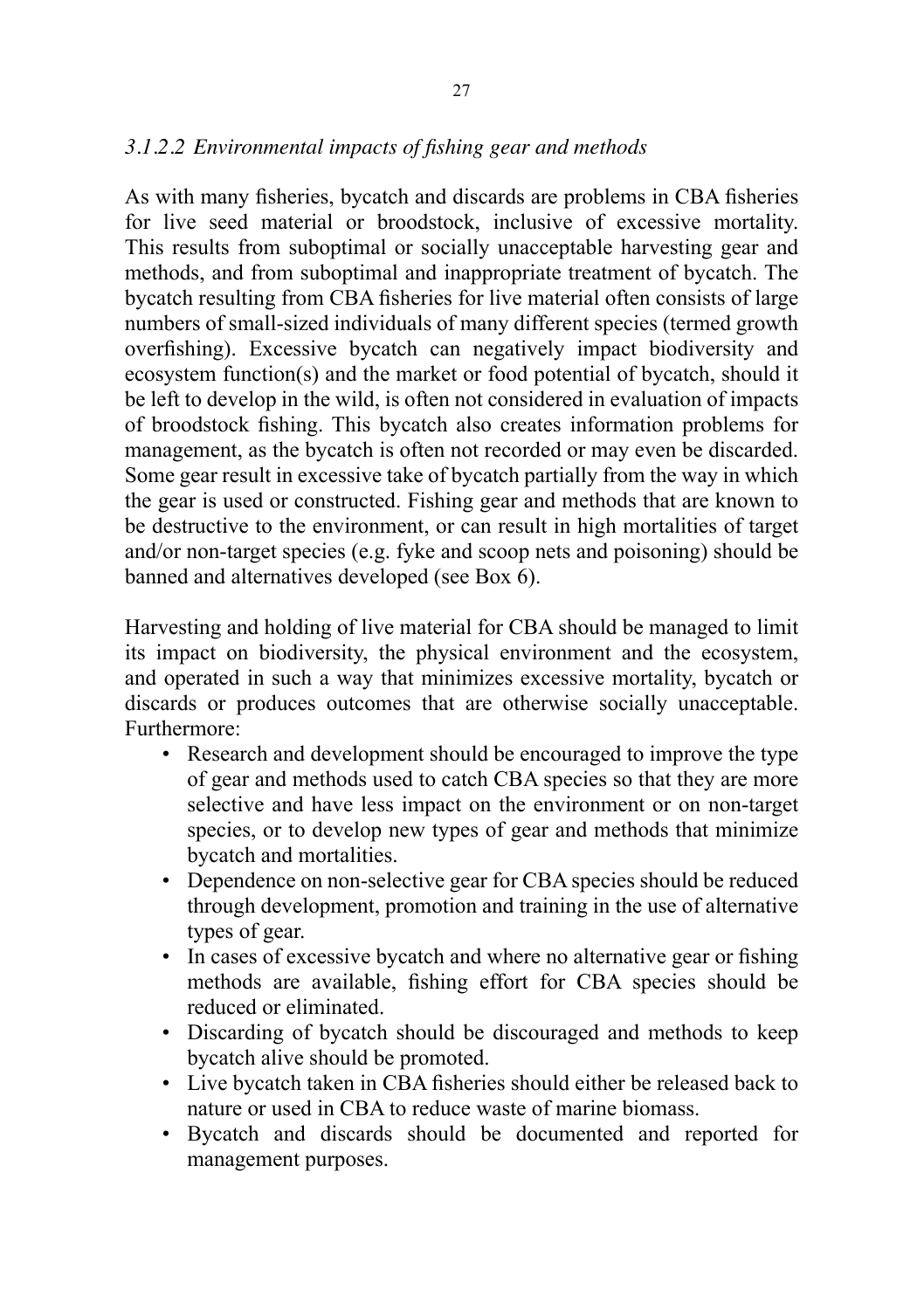- Alternative livelihood options should be explored for CBA fisheries in which existing destructive gear cannot reasonably be replaced by non-destructive (or less destructive) gear.
- Knowledge and best practices regarding responsible gear and methods in CBA fisheries should be developed and applied.

### **3.2 Guidance on post-collection of seed and aquaculture components for existing or proposed CBA**

For cases where a decision has been made that an existing or proposed CBA activity is suitable, the following section provides guidance on ensuring that the aquaculture operations are responsible once the wild material has been collected for CBA. The general issues of handling and transport of live materials, culture and grow-out, documentation and use of fish feed are covered in this section. While such post-fishing issues are also of relevance to HBA and have been variously covered in other guidelines, those of particular or unique importance to CBA are highlighted. In addition to identifying any key problems for CBA, emphasis is also placed on the need to mitigate negative impacts of CBA to improve practices and standards of CBA operations and outcomes. Issues of relevance to the culture phase of both CBA and HBA but not specifically and directly of relevance to the wild capture component of CBA are not covered in this document. Excellent coverage of important issues ranging from best management practices at the farm level, wastes from farming, genetic considerations, health considerations, site selection and water conservation may be found in a range of FAO technical guidelines (see References) including those, among others, on health management for responsible movement of live aquatic organisms (FAO, 2007) and on genetic resource management (FAO, 2008b).

## *3.2.1 Live material handling and transport issues*

## *3.2.1.1 Mortality, health and welfare of CBA live material during handling and transport*

Following the capture of the live material, there are several important issues concerning the mortality, health and welfare of seed and broodstock as they move from capture to culture. There can be significant levels of mortality during the initial capture and post-capture grading and sorting process, during transport from the capture area to the aquaculture facility, and as part of the recovery or acclimatization process upon arrival in aquaculture facilities. In addition to the obvious impacts on animal health and welfare, significant mortality at this stage has negative impacts on the economic viability of CBA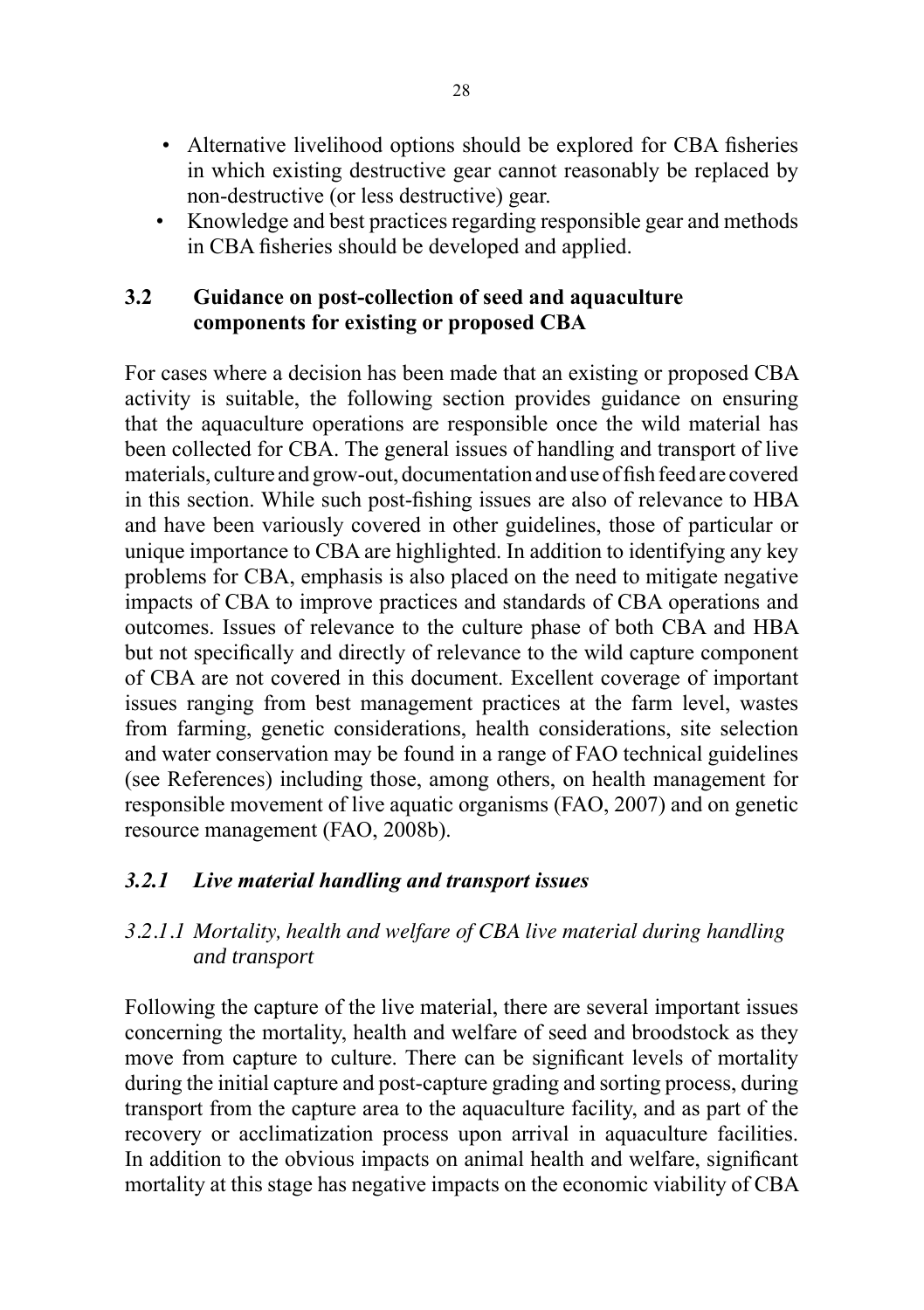operations. High levels of harvest, post-harvest or pre-aquaculture mortality stimulate increased fishing effort to replace the live material lost, resulting in increased environmental impacts and a wasteful use of natural resources. Data on mortality rates are essential for managing and improving survivorship of live material from capture to aquaculture.

Even with adequate survival rates of target animals, optimal health and welfare may be compromised through sublethal stress, injury, competitive interactions of animals and other factors. Less than optimal health and welfare may reduce the ability of the live material to survive in confined farming facilities or compromise its potential for attaining optimal growth or quality during captivity, with economic implications for the CBA enterprise.

Best practices to reduce mortality and optimize the health and welfare of target and non-target animals will vary among different species and among the life stages of the live material. Best practices may include a range of issues, techniques, methods, equipment and approaches. For example, appropriate handling, transportation facilities and procedures will need to consider aspects such as tank size, sorting, conditioning, transfer practices, recovery time and inspection (Box 8). Water quality will need to be maintained to optimize

#### **Box 8**

# **Improved capture and handling methods to reduce mortality in the Norwegian cod CBA fishery**

The survival of cod, *Gadus morhua*, during and after catch is a key consideration for its economically sustainable capture-based aquaculture (CBA). Several types of fishing gear are used in this fishery in Norway. Most of the catch is landed by medium-sized and large coastal vessels using the Danish seine, which has been modified over time to increase survival of the catch and to avoid large amounts of saithe bycatch. Some vessels vacuum pump the fish from the codend to the vessel, while others use a canvas lining inside the codend to reduce pressure on the cod during hauling. Mortality during transfer to and within the holding tank initially caused problems. In the holding tank, for example, swim bladder rupture occurred close to the surface, making the cod negatively buoyant in addition to becoming exhausted, resulting in fish piling up at the bottom of the flowthrough tanks. Survivorship was increased by introducing upwelling tanks whereby the water supply comes from inlets on the bottom of the tank. The mortality associated with transfer to the holding cage was reduced by developing a cage with a rigid, flat bottom where the fish could spread out to recover physiologically and regain neutral buoyancy.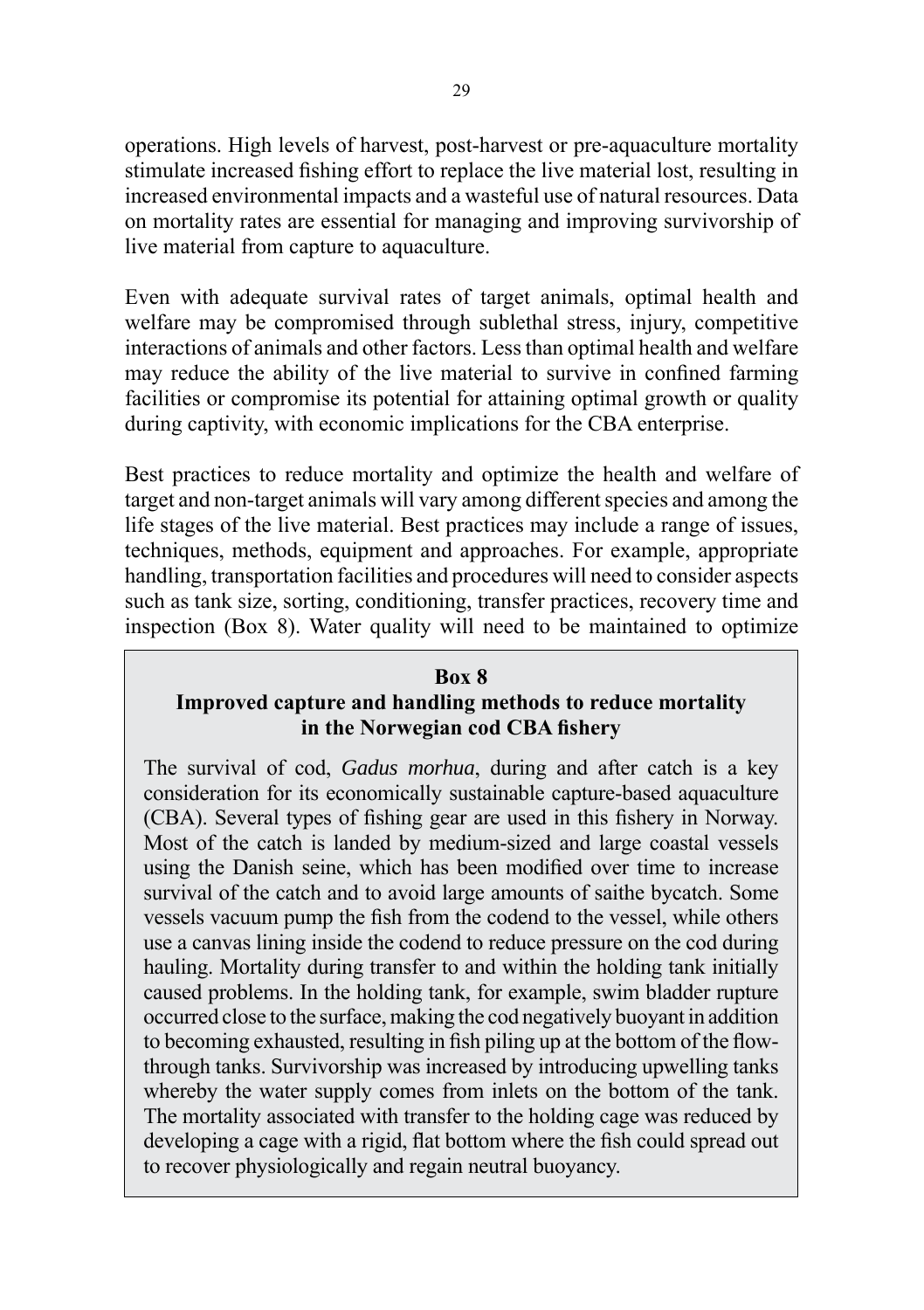health and welfare of the live material, with appropriate monitoring and water exchange. The stocking density will need to be kept within appropriate limits for the species and the size and condition of the animals based on estimated biomass and volume. The transfer of best practices and lessons learned in reducing mortality and optimizing health and welfare is important to improve CBA overall.

The handling of CBA live material, inclusive of seed and broodstock, should aim to minimize mortality, address animal welfare issues, and make the best possible use, and incur the least wastage, of natural resources. Furthermore:

- Best practices should be identified and implemented to reduce mortality and optimize the health and welfare of the live material at all stages, from capture to captivity.
- Procedures should be documented to facilitate monitoring and reporting.
- Data on fishing, post-collection and pre-aquaculture mortality rates should be collected, compiled and analysed to identify and correct problems affecting the survivability, health and welfare of the live material.

## *3.2.1.2 Pharmaceutical treatments of CBA live material during handling and transport*

The stress from capture and during transportation to the culture facilities affects the health and welfare of CBA live material, inclusive of seed and broodstock. Storage and transport in confined areas or holding facilities, increased densities and reduced water quality, and poor handling, may, along with stress, increase the incidence of disease and infection and become an animal welfare concern. To maintain optimal health, it may be necessary to treat aquatic organisms to reduce stress and to prevent or eliminate disease or infections in the captured stock prior to arrival at the culture facilities. Reliable information is not often available on the most appropriate and effective treatment products and procedures in relation to specific stress, disease, infection or species needs.

Recent years have seen the introduction of many regulations regarding consumer protection and biosafety issues. These often restrict the use of chemicals such as anaesthetics (e.g. phenoxyethanol), antibiotics, antioxides and antifoam agents, all products useful in reducing fish stress and preventing or treating disease or infection but of concern to human health. Information is lacking on bioaccumulation of these pharmaceuticals in live material, safe levels for human consumption and the potential transmission to consumers through aquatic food products. Hence, procedures for their use should be precautionary.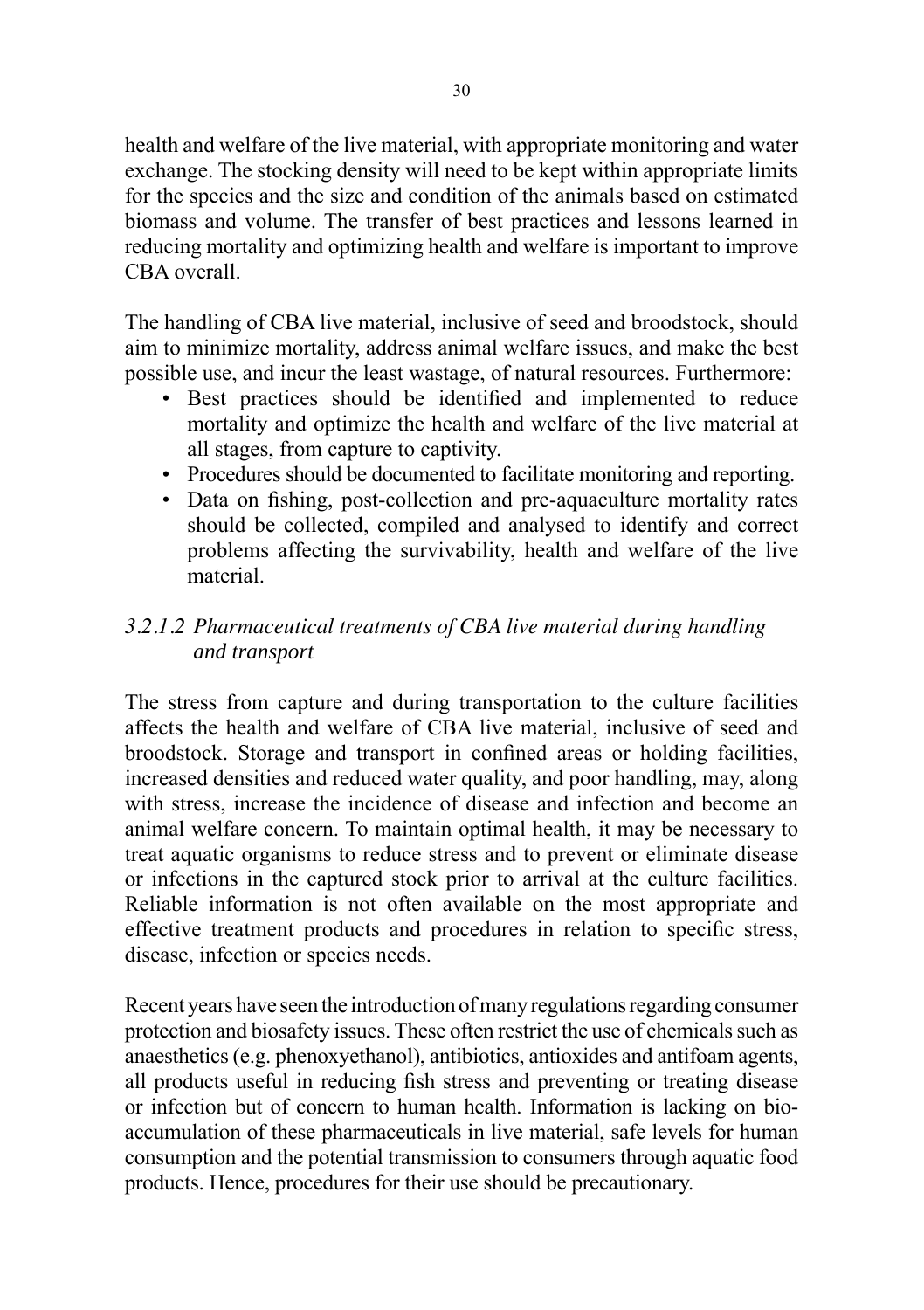Pharmaceutical treatments should be administered by authorized veterinarians. They should address stress, disease or infections during transport and handling from capture to captivity, should be appropriate and should not adversely affect human health and safety. In particular:

- Best available information should be obtained on the most appropriate and effective treatment in relation to the specific stress, disease, infection, or species situation.
- Pharmaceutical treatment plans should exclusively use authorized therapeutic agents and at the prescribed doses.
- Data on the incidence of disease and infection, and pharmaceutical treatments, should be collected, compiled and analysed.
- Treatments should be diagnosed and provided by suitably qualified persons.

## *3.2.1.3 Transfer of diseases, parasites and live material in relation to CBA*

Capture-based aquaculture typically includes the transport of live material, inclusive of seed or broodstock, from the location of capture to the location of culture facilities. The movement of live material for CBA often involves: (i) significant quantities of live material; (ii) sustained periods of time (from days to weeks or months); and (iii) substantial distances (for example, when seed is traded internationally). The use of best practices in the treatment for disease, pathogens or parasites may not always be effective in preventing or controlling their spread and additional measures may be necessary.

The FAO technical guidelines on the Health Management for Responsible Movement of Live Aquatic Animals (FAO, 2007) provide comprehensive overall guidance on addressing issues in relation to both wild populations and aquaculture facilities. Codes of practice for the introduction of alien species by the International Council for the Exploration of the Sea (ICES) (ICES, 2005) and the European Inland Fisheries and Aquaculture Advisory Commission (EIFAAC) (Turner, 1988; see also Appendix 4) and the FAO technical guidelines on Genetic Resource Management (FAO, 2008b) provide guidelines and an example of how good practices, inclusive of transfer and quarantine, can be developed (Box 9).

The capture and movement of live material from one area to another, and its maintenance in systems at culture sites open to the ecosystem, present the potential for escapees and the introduction of disease, parasites or genetic material (eggs or seed in most cases, but include broodstock in some operations) into wild populations of the same species in other areas, or into wild populations of other related species. Cultured live material may be from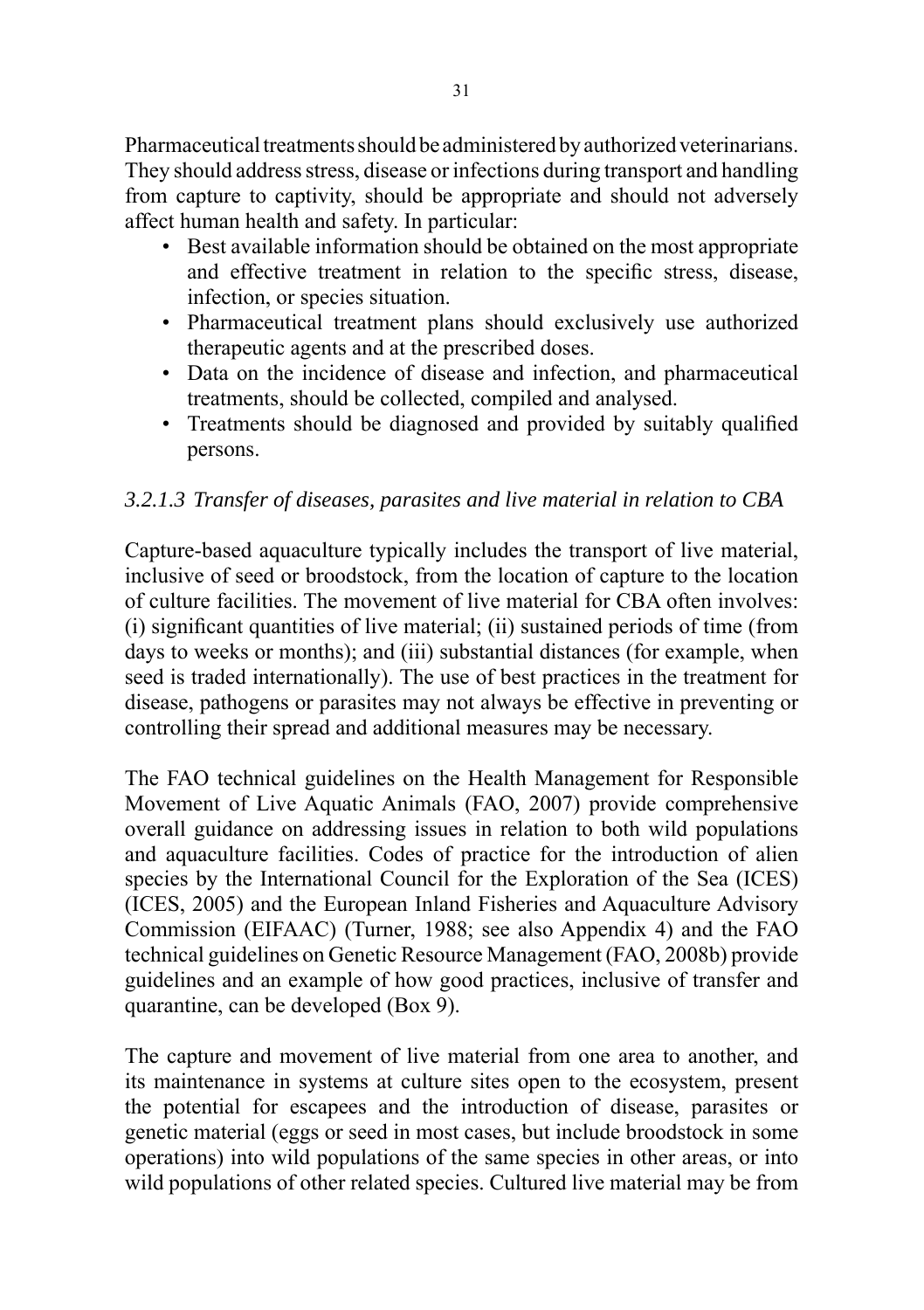### **Box 9**

## **Species transfers and introductions – codes of practice**

Article 9.3 of the FAO Code of Conduct for Responsible Fisheries specifically calls for establishment of codes of practice at both national and international levels. It recommends that "States should, in order to minimize risks of disease transfer and other adverse effects on wild and cultured stocks, encourage adoption of appropriate practices in the genetic improvement of broodstock, the introduction of non-native species, and in the production, sale and transport of eggs, larvae or fry, broodstock or other live materials. States should facilitate the preparation and implementation of appropriate national codes of practice and procedures to this effect." Article 9.3.2 further recommends that "States should cooperate in the elaboration, adoption and implementation of international codes of practice and procedures for introductions and transfers of aquatic organisms." A code of practice has been established by the International Council for the Exploration of the Sea (ICES). It provides advice on how to reduce the risk of adverse effects from the intentional introduction of marine and brackishwater alien species. The general principles of the code also apply to freshwater ecosystems. This code has been adopted in principle by several FAO statutory bodies. The requirements start with the preparation of a proposal that will be reviewed by an independent body. This code would also apply to the movement of gametes, juveniles and adult organisms used in hatcherybased aquaculture and capture-based aquaculture.

the wild and/or from hatcheries. The introduction of disease, parasites and unwanted genetic material into culture facility stocks creates the potential for the spread of diseases, parasites or genetic material into hatcheries or other locations in the chain of custody, or at the location of the culture facility (Box 10).

During handling, transfer and transport of live material for CBA, the escape of live material prior to arrival in the culture facility and while in the facility, and the introduction of exotic eggs, seed, broodstock, disease or parasites into wild populations or into culture facilities, should be prevented. Furthermore:

• Best practices should be identified and implemented to prevent the escape of live material, in the form of eggs, seed or broodstock, and to avoid the transfer of pathogens or parasites to wild populations outside the capture area.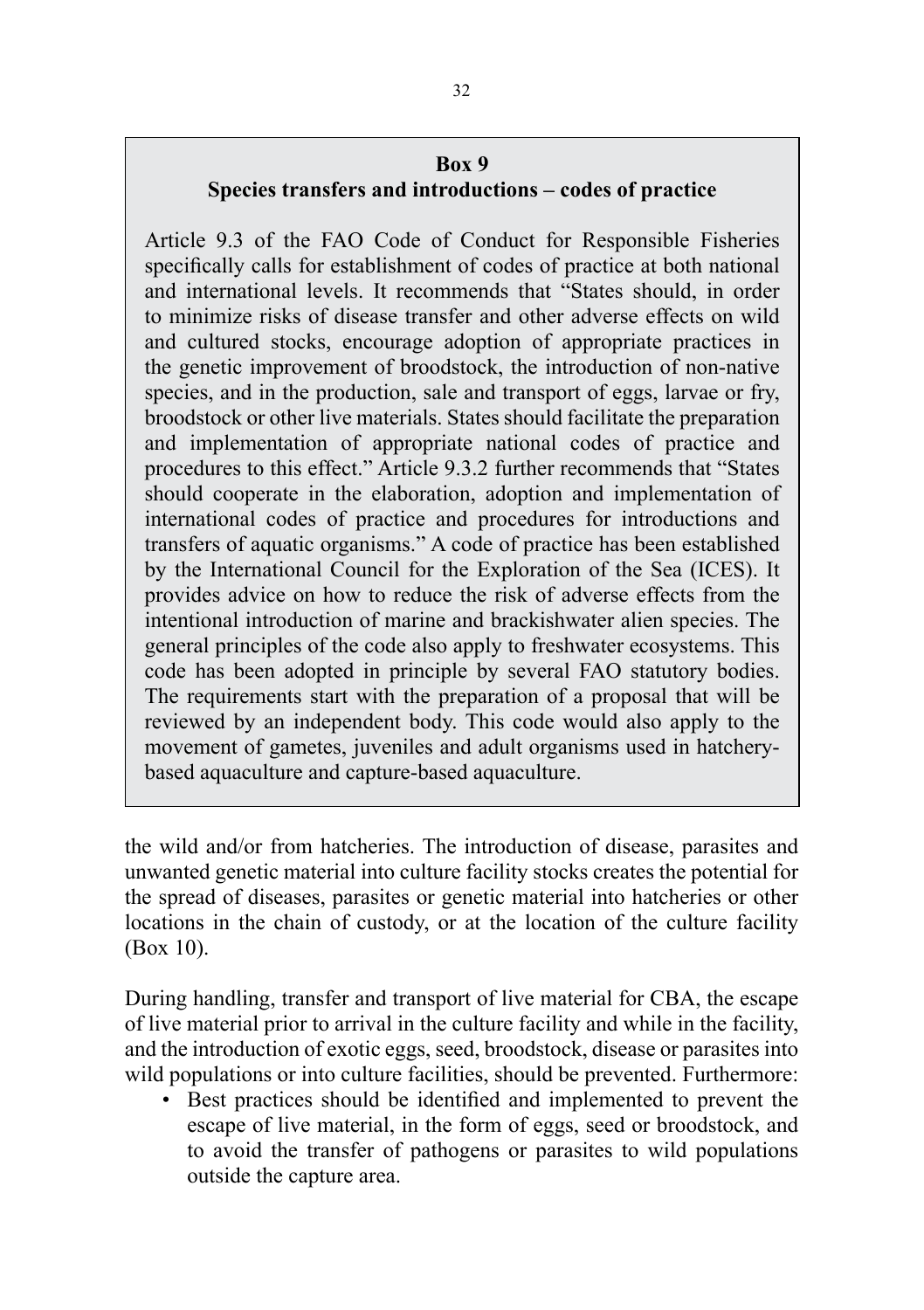### **Box 10 Introduction of exotic species – eels**

At the beginning of the 1980s, a parasite specific to the eel (*Anguillicola crassus*) was first detected in the European eel, *Anguilla anguilla*, following the introduction of the Japanese eel (*Anguilla japonica*) to the Mediterranean Sea and Germany. This roundworm inhabits the eel's swim bladder, the lining of which gradually loses its elasticity and flexibility, leading to lesions. This condition may impede highly contaminated silver eels from reaching the spawning areas or reduce the viability of the larvae produced.

- Best practices should be identified and implemented to avoid the transfer of pathogens or parasites from the wild-caught live material to the live material or broodstock already in culture facilities.
- Quarantine facilities and practices should be incorporated into the overall development of CBA when transfer and transport of live material is involved.
- Best practices should be identified and implemented to prevent the escape of live material and to avoid the introduction of genetic material to wild populations outside the capture or culture area.
- Best practices should be identified and implemented to avoid the introduction of genetic material to the live material already in culture **facilities**

## *3.2.2 Culture and grow-out issues*

## *3.2.2.1 Provision of appropriate aquaculture conditions for wild-caught live material*

Capture-based aquaculture is based on the culture of live animals taken from wild populations, and, as a natural resource, it should be kept within biologically sustainable levels while also addressing equity issues if it forms part of a multisector fishery on the target species. To ensure that the most beneficial and least wasteful use is made of limited natural resources, good practices are needed during culture because the unnecessary or excessive mortality of CBA stock in the aquaculture phase will mean additional pressure on wild fisheries to replace the losses during aquaculture and results in lost opportunities and waste of live material. The production of less than optimal outputs, e.g. lower-quality product, or smaller-sized animals than are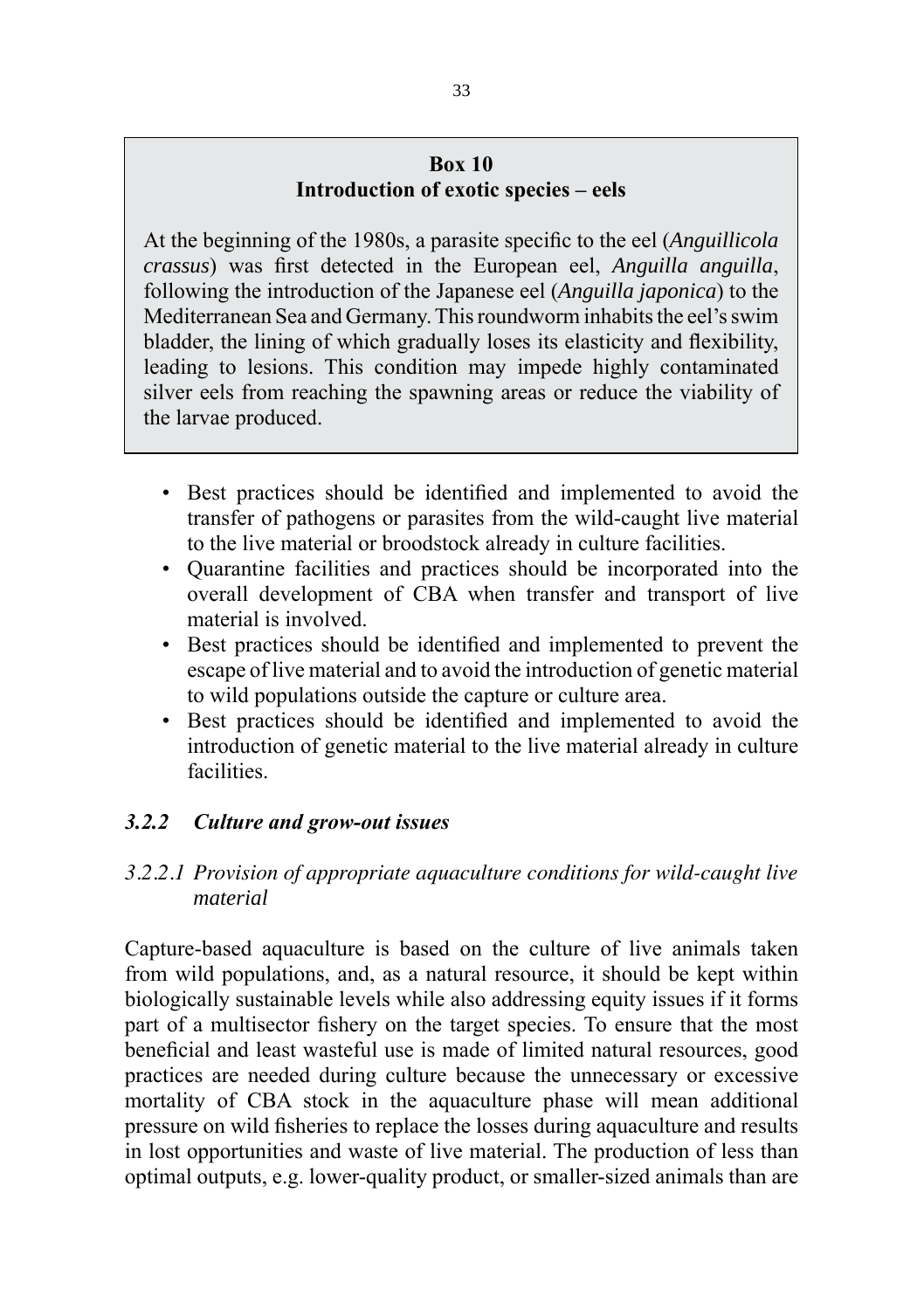suitable for culture operations, may also result in higher pressure on wild stocks to provide additional live material. Good practices and guidelines are available for the development and operation of responsible aquaculture conditions, techniques, equipment and facilities appropriate to many of the species involved in CBA.

Aquaculture operations should ensure maximum survival and/or optimal production from wild-caught live material. Culturing operations with CBA live material should employ best practices, with appropriate conditions, techniques, equipment and facilities to ensure appropriate conditions for maximum survival and/or optimal production from wild-caught live material.

## *3.2.2.2 Health monitoring during acclimatization and weaning*

Regular inspection and monitoring of the health of live material in CBA systems is important for practical, economic and animal welfare reasons, especially during acclimatization and weaning. Some wild-caught live material will not adapt well to captivity or will not readily be weaned onto the feed provided. These individuals will starve and/or not remain healthy. The situation can be improved by communication between CBA fishers and hatchery managers focusing on the earliest-stage larvae to be caught, or the stage or stages most suitable to successful acclimatization and weaning, if possible, and transferred to controlled weaning conditions that result in higher survival and improved economic viability, as well as better animal welfare.

The weaning of CBA live material and broodstock onto artificial feed is a critical aspect of aquaculture operations for many species of wild-caught live material. Capture-based aquaculture live material at the time of capture is accustomed to eating wild food and has not been weaned onto artificial feeds.

During weaning, mortality and injuries can occur and injured fish can be vectors for disease, in addition to there being animal welfare issues of injuries. To prevent the spread of disease and maintain the welfare of aquatic organisms, it is important to identify and remove injured live material stock as soon as possible and to address the causes of excessive injuries or mortalities.

During acclimatization and weaning of CBA live material, organisms should be regularly inspected for health, and injured, non-adapted and starving individuals should be removed as soon as possible and handled accordingly. Every effort must be made to address fish welfare considerations.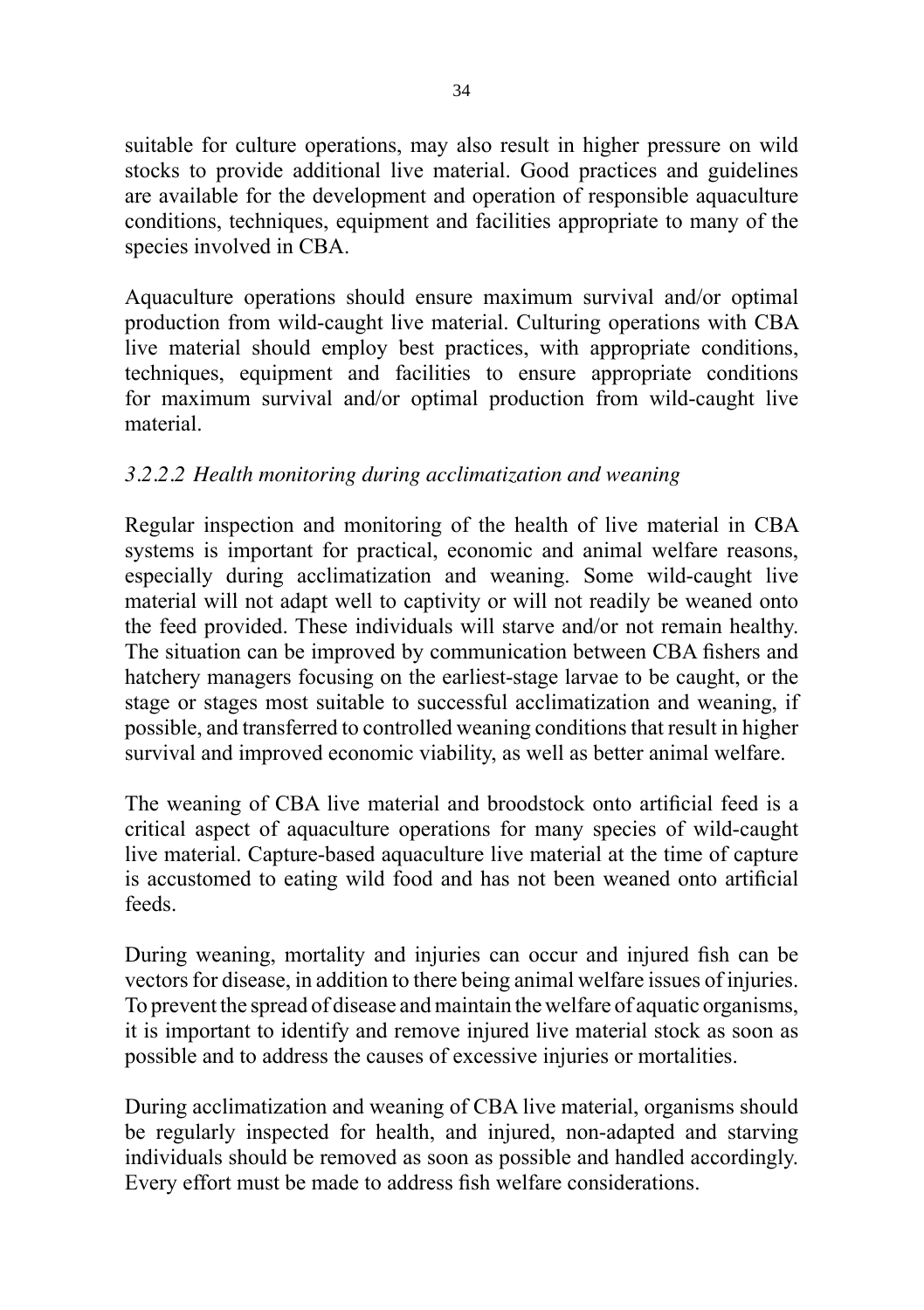Mortalities that occur during or as a result of the acclimatization and/ or weaning process should be documented and the causes understood and addressed where possible. Excessive mortality should be a matter of concern. Mortality levels documented should be included when considering overall mortalities of CBA-sourced animals from capture and throughout the culture process and prior to sale as part of estimating the total take from the wild.

### *3.2.3 Broodstock issues*

### *3.2.3.1 Fisheries providing wild live material for CBA: broodstock*

The capture of broodstock for use in aquaculture is included in the definition of CBA because of the common practice of regularly catching wild broodstock for maintaining culture operations. In many places and for many species, it is likely that this practice will continue until HBA closes the life cycle on commercially important CBA species and the stock becomes domesticated. Even then, wild relatives in nature will be important as a back-up source of genetic material and as a valuable resource in its own right. Wild broodstock taken for CBA operations is a particularly important issue when there is significant adverse impact from such collection to support aquaculture, for example, when: (i) broodstock harvesting occurs on a repeated and regular basis and for each generation of production; or (ii) a stock is particularly vulnerable to even limited capture of broodstock, such as from unmanaged spawning aggregations; or (iii) the species is rare or threatened. Given that the aquaculture facility has the technical capacity to feed and spawn wild-caught fish and collect gametes or eggs, in general, using a limited number of broodstock to produce seed for aquaculture is relatively efficient, and broodstock take can be managed as part of a responsible fishery. However, care must be taken that sufficient genetic diversity exists within the cultured population to allow it to perform well under culture conditions. In some cases, broodstock may be used for culture operations and returned to the wild. In such cases, appropriate handling and release protocols are needed.

In practice, the use of broodstock to produce seed lends itself relatively easily to conventional management when there is good information on the fishery, capacity and enforcement. However, the case of threatened target species may need special attention. There are some aquaculture operations based on broodstock taken from the wild for which there is also a fishery (e.g. *Penaeus monodon*), and the broodstock fishery has a significant impact on the conventional fishery in these cases. Many aquaculture systems need to resort periodically to the use of wild broodstock to refresh the genetic diversity of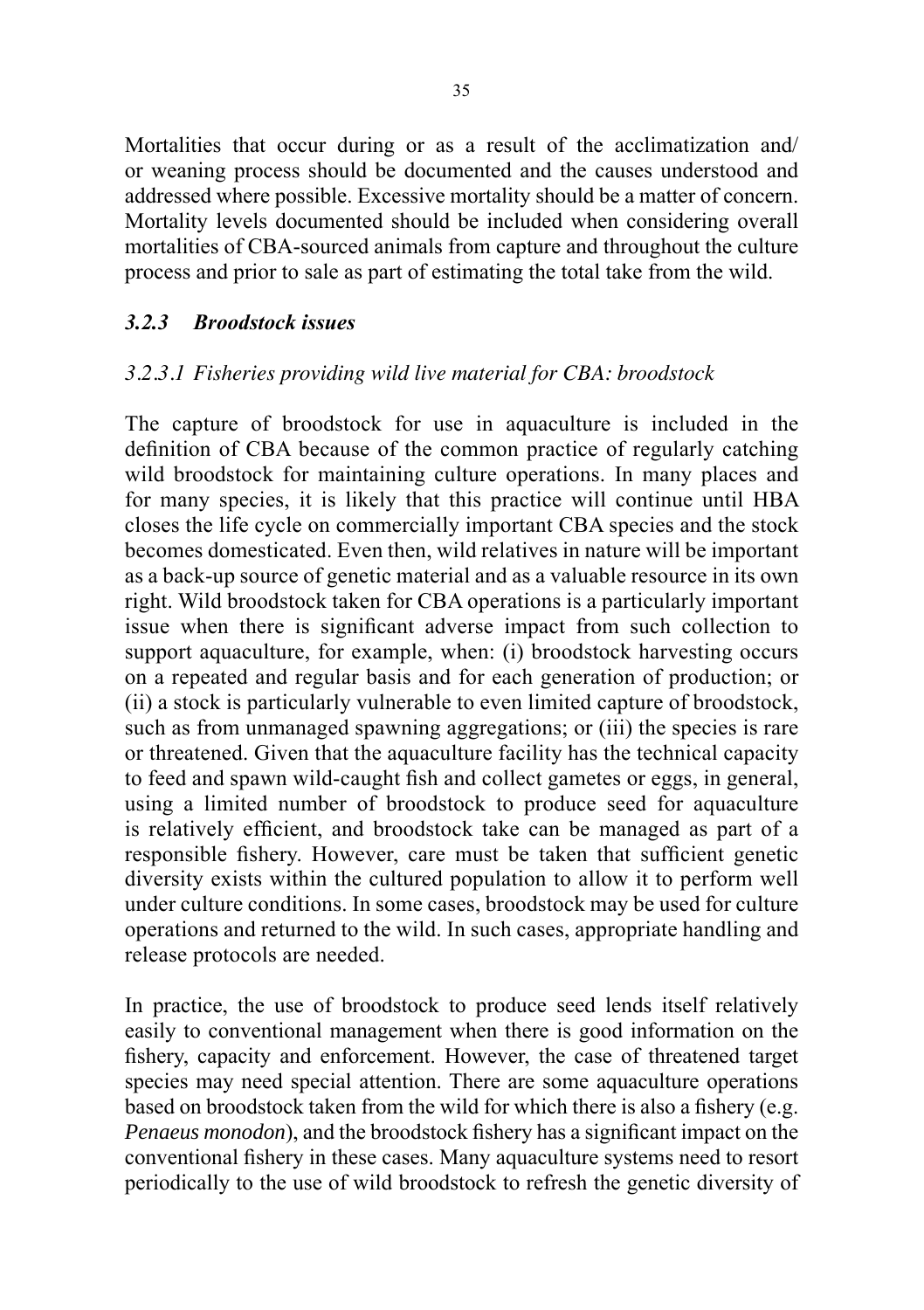captive broodstock or to replace broodstock. Such operations typically take fewer animals and should have a schedule of replacement defined.

Currently, only some fisheries for broodstock are likely to engender significant impacts and require specific management measures, e.g. because of the large numbers that are collected or because the species is of conservation concern. In such cases, it is particularly important that the CBA broodstock fishery is managed responsibly. However, as capture fisheries decline and the need for seafood increases, more pressure could be put on wild broodstock. Hence, fisheries for broodstock for CBA should be managed for sustainability within the overall context of all uses of the target species (i.e. both CBA and non-CBA uses). Special attention will be needed when the capture of target broodstock threatens a species or population, and in particular:

- The CBA broodstock fishery should be managed in relation to the biological and ecological sustainability of the overall stock and according to the Code. Special attention will be needed in the case of rare and threatened species or populations. While in general it is not expected that broodstock fisheries represent a significant component of fishing pressure on the species, this may not be the case for threatened species or future scenarios of scarce seafood in which case they would need to be carefully managed.
- Data on broodstock fisheries should be collected, compiled and analysed to identify those fisheries that are significant and require management. Particular attention is needed to collect detailed data on the capture of broodstock in the case of threatened or vulnerable species to ensure that the reproductive capacity of the wild target population is not being compromised.
- The wild population that is the source of broodstock should be monitored. If the fishing pressure on broodstock for CBA is high enough to affect recruitment to the fishery, then management is needed.
- Efforts should be made to maintain broodstock in culture operations in good condition if they are retained for repeat spawning in order to minimize frequent and large-scale replacements of broodstock from wild stocks. Broodstock may need to be replaced to meet genetic goals of diversity (particularly in relation to restocking or stock enhancement) and performance.
- For broodstock used in culture and then returned to the wild, suitable transfer and release protocols should be applied to keep mortality rates and risk of spreading disease to a minimum.
- Broodstock of threatened species or populations (e.g. according to IUCN or CITES listings or based on national-level assessments) will need careful management for sustainability.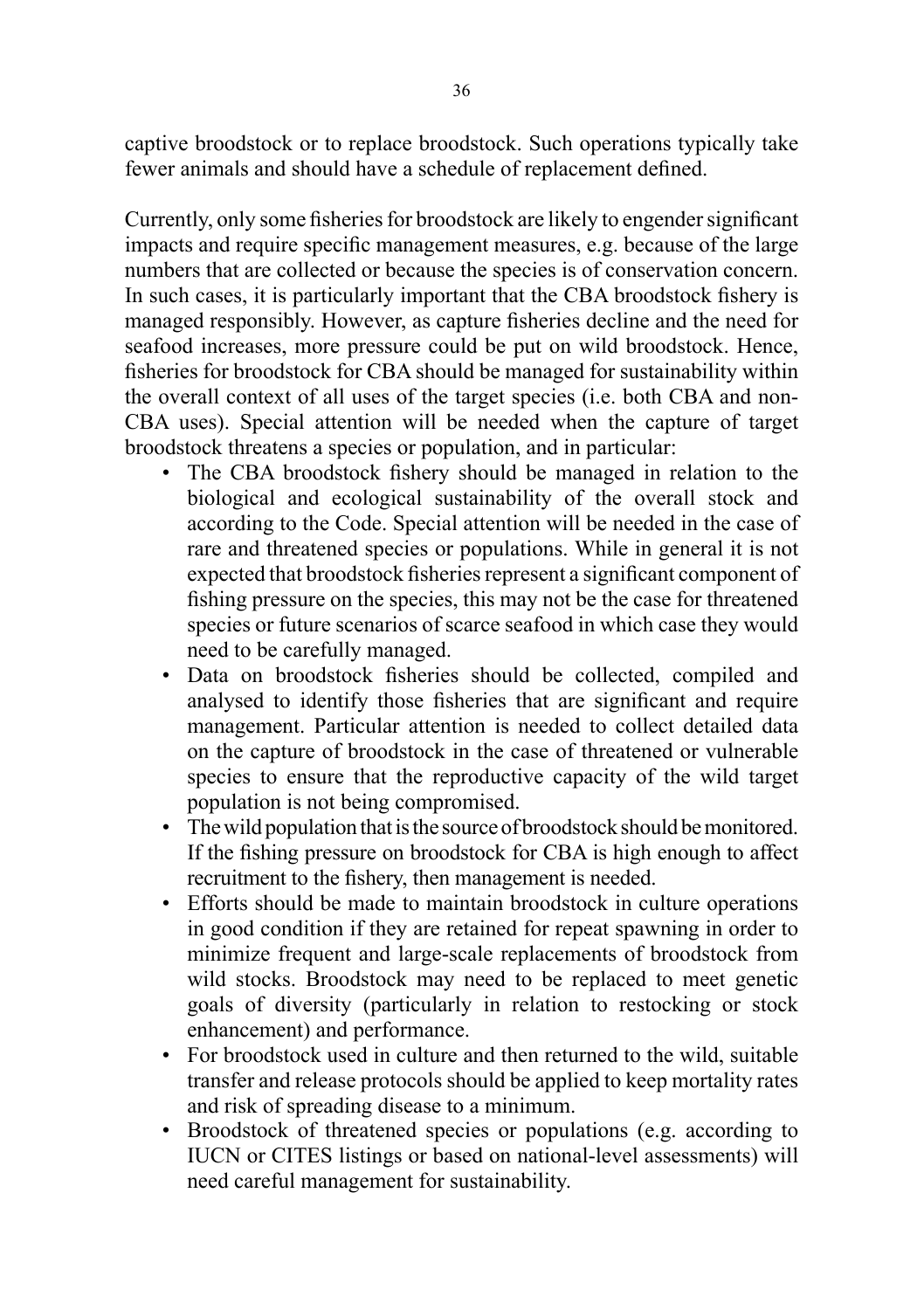### *3.2.4 Feed issues*

#### *3.2.4.1 Dependence on wild aquatic species as feed for CBA*

Although HBA and CBA both use wild aquatic resources (either fresh or processed) as feed, this practice tends to be a prominent issue for many CBA species because many are carnivorous. There are a number of species that are still fed directly on fresh fish derived from capture fisheries, i.e. low-value fish or invertebrates, so-called "low-value/trash fish" (note that low value does not infer that the species are not without potential value for human food), or rely heavily on bait fish/forage fish. The wider ecosystem implications of removing a large and diverse range of species, either, indirectly as bycatch or directly as dedicated feed-fish fisheries, is often unknown. However, given that many bycatch species taken are food fish for other wild commercial species, and given the enormous volumes of wild fish taken for feed, the potential for ecosystem effects cannot be ignored (Box 11).

More broadly of concern in culture operations is the overall efficiency of the direct use of fresh, wild-caught aquatic organisms in terms of best use of biomass as aquaculture feed owing to their low food conversion ratios, as well as possible health risks arising from the practice. Today, there is a growing trend towards encouraging the use of formulated feeds that are less reliant on aquatic organisms from capture fisheries and/or fish meal and can be considerably cheaper in the long term.

For many CBA cultured species, commercially produced formulated feeds are not yet widely available, or may not currently be commercially attractive. Many compound feeds are still in the developmental stages with heavy reliance on wild-caught fish. Research is needed on the specific nutritional and palatability requirements of wild-caught aquatic organisms to develop cost-effective artificial feed that will ensure low mortality during weaning and the high meat quality required by the market. For some cultured species in developing countries, there remains insufficient research on compound feeds, and this area requires attention. Furthermore, research is also needed on the use of non-marine products (e.g. terrestrial animal by-products, meat meal, blood meal) as fish feed. However, there are often market and socio-economic pressures in relation to new feed types, e.g. the Japanese market is not so interested in tuna fed on artificial feeds because of taste and texture concerns (Box 12), while fish farmers in the Hong Kong Special Administrative Region prefer to use wild-caught fish rather than pelleted feed in their culture operations because it is cheaper and easier to obtain.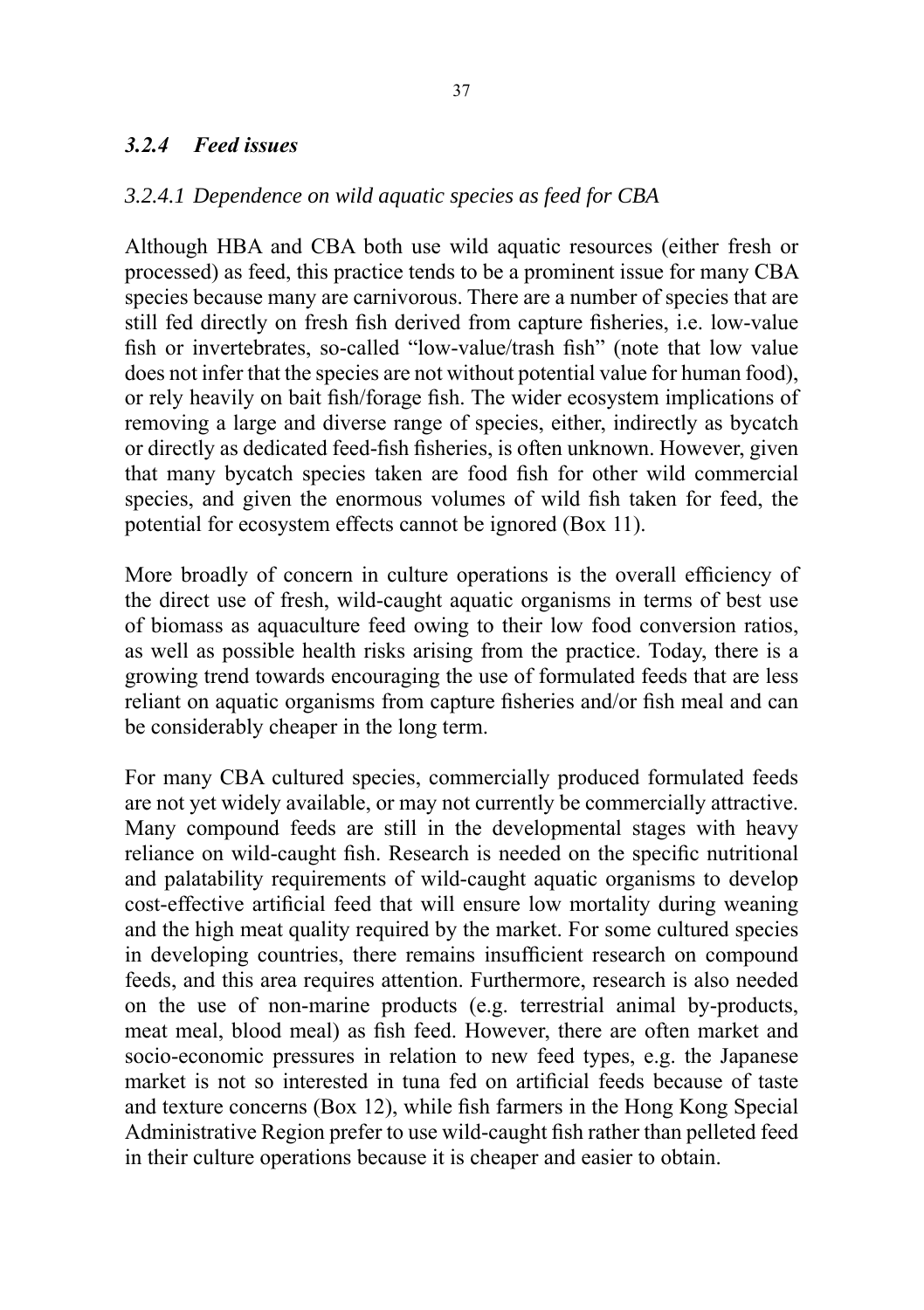Guidelines on the use of wild fish as feed in aquaculture have been developed by FAO and are available as one of the supplements to technical guidelines on aquaculture development and provide comprehensive overall guidance on addressing this issue (FAO, 2011c).

Dependence of CBA species on wild-caught fish should be reduced as much as possible and eliminated whenever possible, and volumes and species composition of wild feed-fish should be documented. In particular:

• In fisheries where there is a harvest of wild aquatic organisms for use as aquaculture feed, assessment of sustainability should be undertaken and specific management regulations developed, employing best practices for management, handling and quality control of these feedfish fishery products.

#### **Box 11**

### **Use of feed fish may promote overfishing of feed-fish fisheries – the switch to pellet feed is a challenge**

Feed fish are extensively used for mariculture in Southeast Asia, mounting regional concerns over the general decline of fish stocks in the region. The Hong Kong Special Administrative Region has a small mariculture sector, mainly grouper species. Despite government attempts to convert the mariculture sector from dependence on wild feed-fish, aquaculturists have been reluctant to change (Chau and Sadovy, 2005). As a consequence, culture zones have pollution problems caused by excess feed use, and large volumes of feed-fish are involved. The Chau and Sadovy study recorded species composition, fish sizes and volumes involved in the fish-feed fishery of the Hong Kong Special Administrative Region and determined that at least 109 fish species from 38 families were involved, mainly Leiognathidae, Clupeidae, Apogonidae, Carangidae and Engraulidae. Mean lengths and weights of these fish were about 8 cm and 7 g and many of the fish had not attained the size of sexual maturation. The estimated volume of feed-fish used annually was about 9 700 tonnes in 2002 based on a mariculture production of 1 211 tonnes and a feed conversion ratio of 8:1. Such use of small fish for feed is not considered appropriate because: (i) its use exacerbates the pressure of overfishing in Hong Kong Special Administrative Region waters where there is little fisheries management; (ii) there are unknown effects on the marine ecosystem caused by the removal of large volumes of small pelagic fishes, as calculated from feed conversion ratios and fish production; and (iii) the mixed fish include many species that could be used for human consumption if allowed to grow larger.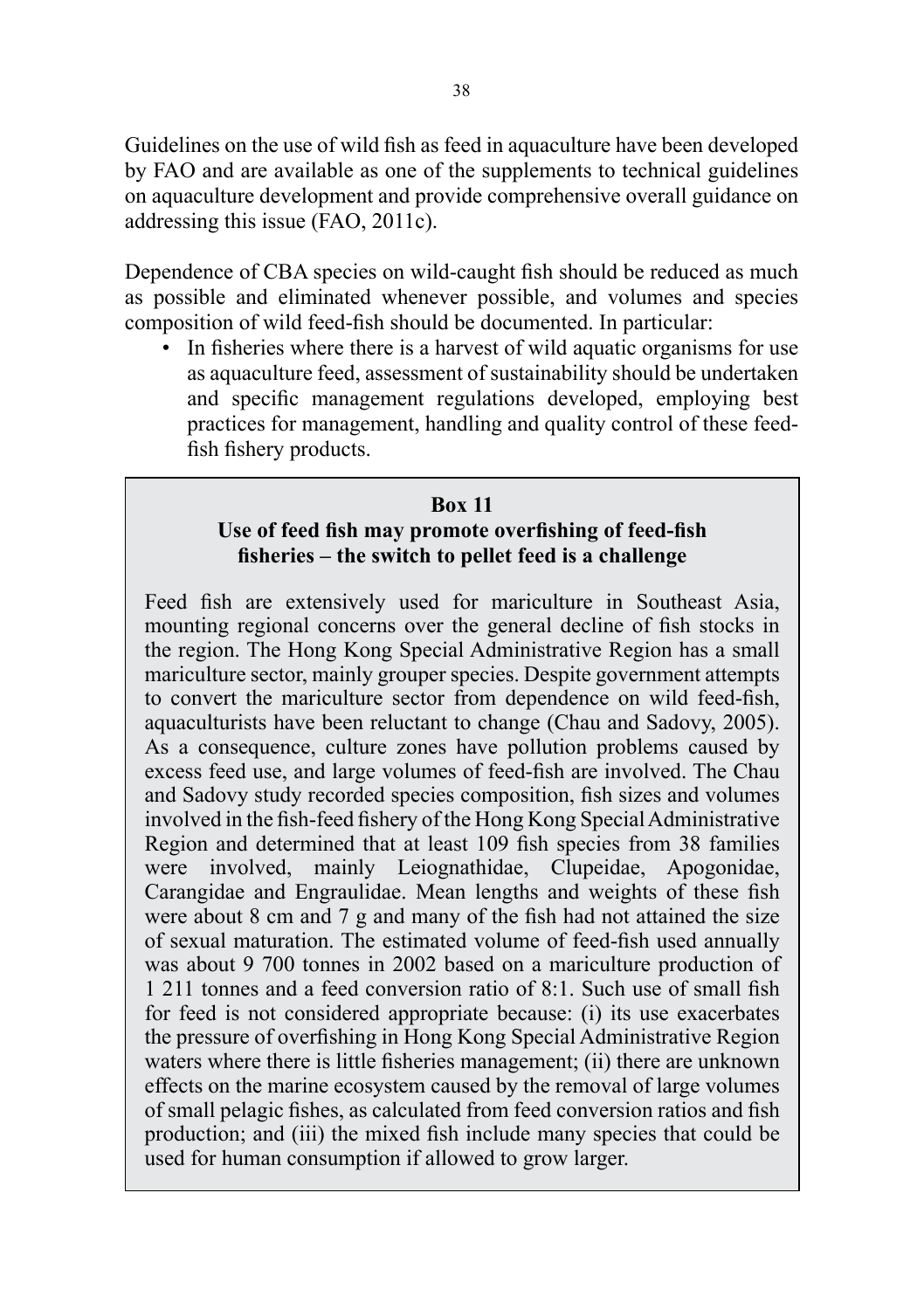### **Box 12**

## **Challenges of developing formulated feed – the case of Mediterranean tuna**

Bluefin tuna are fed mainly with a mixed diet composed principally of small pelagic species including sardine (*Sardinella aurita*), pilchard (*Sardina pilchardus*), herring (*Clupea harengus*), mackerel (*Scomber japonicus*), bogue (*Boops boops*) and squid (*Illex* sp.). Considering the high volumes of mixed fish needed, and heavy reliance on wild populations of feed-fish for tuna (2–10 percent of the bluefin tuna biomass farmed), there is an urgent need for research to develop artificial diets able to support a better feed conversion ratio and to ensure greater control over the quality of the fish produced. Scientific evidence indicates that fish weaned on a formulated diet that replicates normal nutritional intakes will perform considerably better than those fed on mixed fishfeed, eliminating health risks associated with the use of raw fish. High production costs and resistance from the Japanese market (owing to taste concerns) are problems yet to be overcome in adopting artificial feed. Challenges to progress in the development of feed for tuna include difficulties in working with large pelagic species (their high economic value making studies with live animals particularly expensive) and poor knowledge of the nutritional requirements of the species.

- Where CBA operations are dependent upon wild aquatic organisms for feed, research and development of artificial feed that reduces dependence of wild-caught feed should be promoted.
- The quantities, sizes and species of aquatic organisms serving as live feed for CBA species should be documented, as well as their origin, and efforts made to reduce bycatch that is not used in any way.

## *3.2.4.2 Transfer of disease, parasites or genetic material from CBA live feed*

As with the capture and movement of live CBA material, inclusive of feed and broodstock, the capture, transport and use of wild feed-fish creates the potential for introduction of diseases and/or parasites into wild populations of the same species, or the populations of other species. The growing use of wild feed-fish for the CBA industry is increasing these risks. Treatments that reduce or eliminate pathogen load in feed are important to address this problem. The FAO technical guidelines for Health Management for Responsible Movement of Live Aquatic Animals provide comprehensive overall guidance on addressing these issues (FAO, 2007).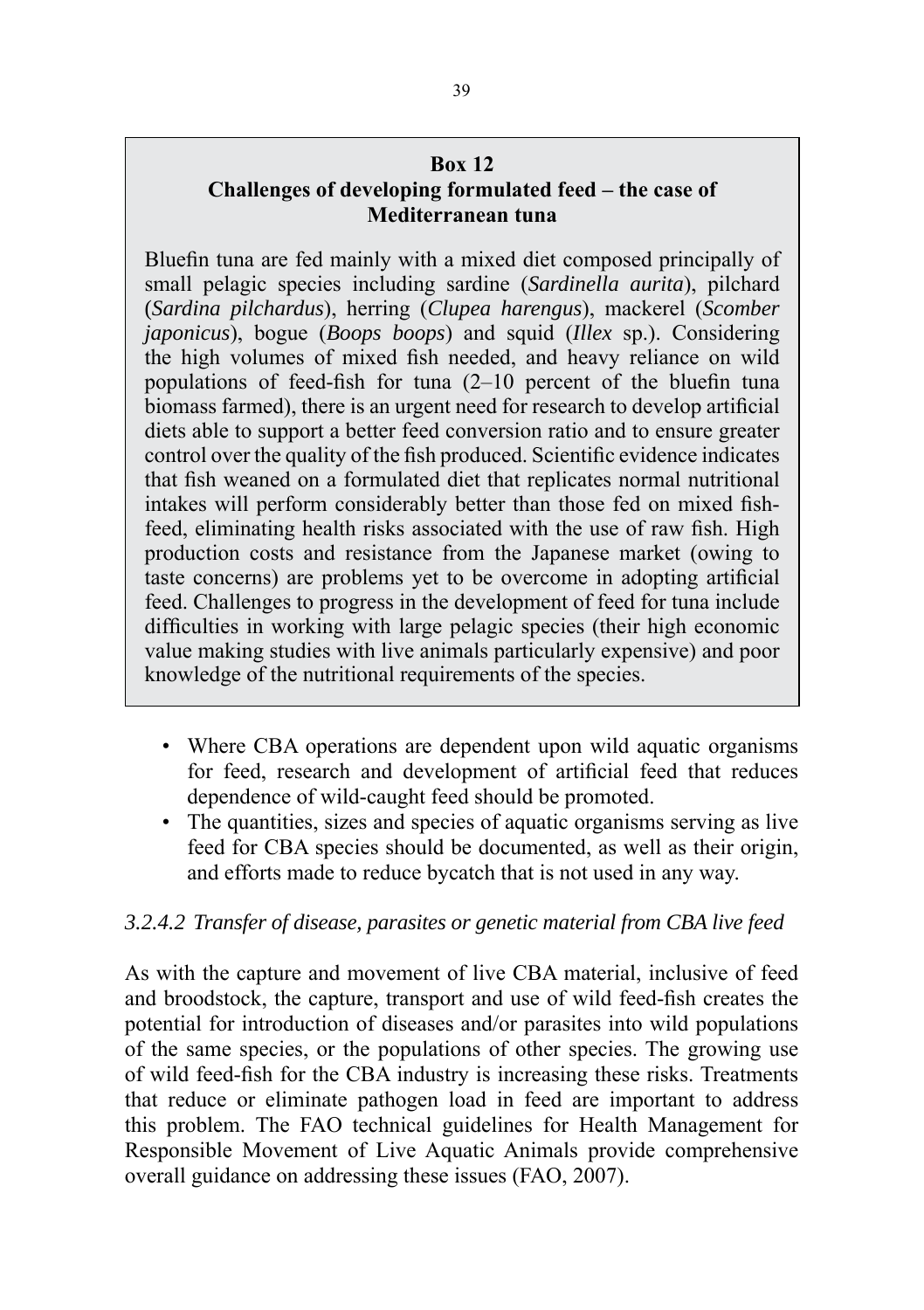The introduction of diseases and parasites into wild populations from culture facilities and from the feed used should be prevented. In particular:

- Best practices should be identified and implemented to avoid the transfer of pathogens and/or parasites to wild populations outside the capture area of the CBA stock.
- Best practices should be identified and implemented to avoid the transfer of pathogens and/or parasites from the wild feed-fish to the live material already in culture facilities.
- In cases of risk of disease transfer from wild-caught feed, these organisms for feed in aquaculture should be treated to reduce this risk.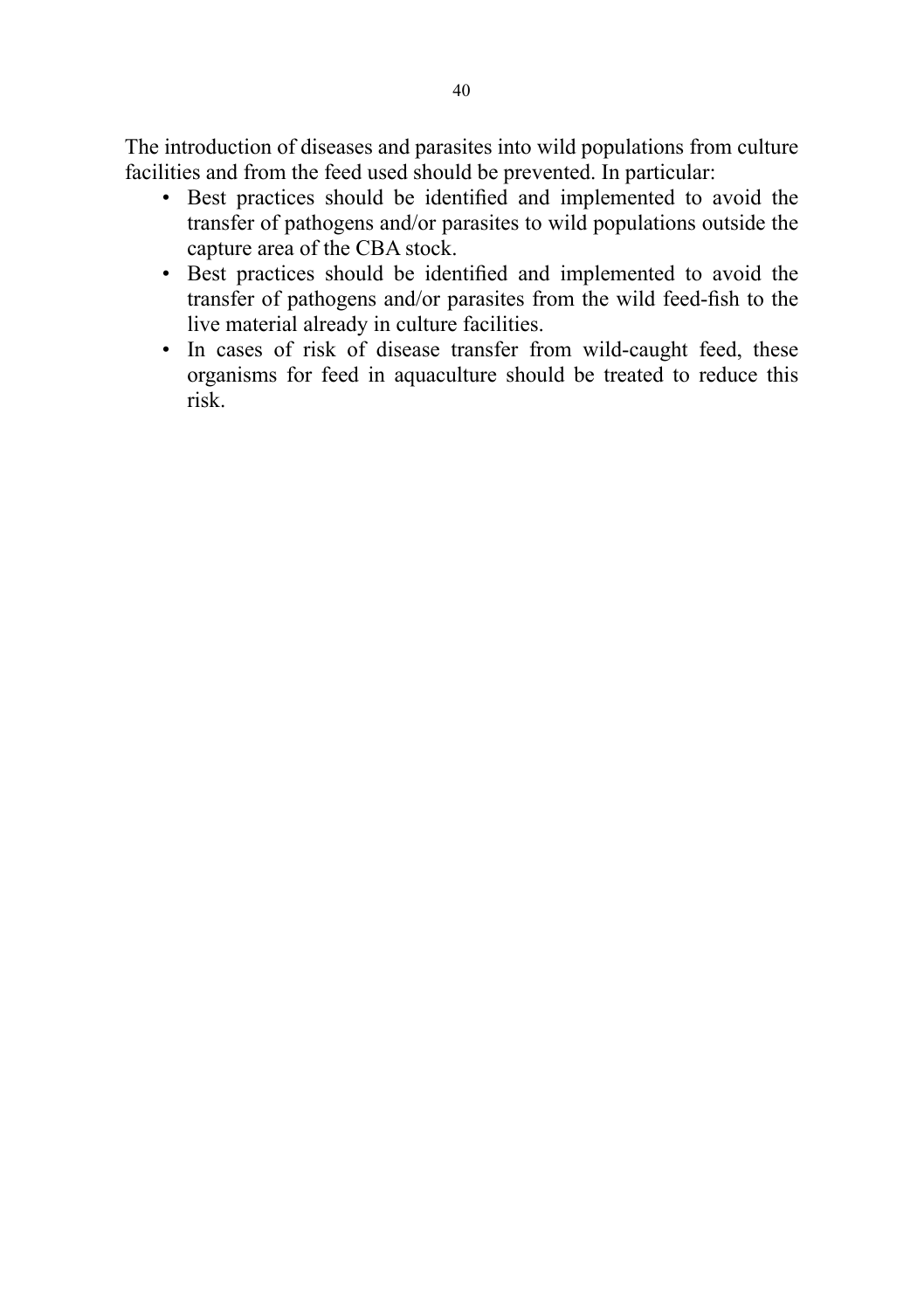### **4. SOCIAL AND ECONOMIC CONSIDERATIONS**

The social and economic benefits of CBA and HBA are often considerable, and HBA is not always preferable to CBA. In some situations, the collection and grow-out of wild juveniles and other live material for CBA provides considerable socio-economic opportunities to communities that HBA would be unlikely to provide. On the other hand, HBA can greatly improve culture operations by supplying a more constant and often more healthy seed, thereby standardizing production and reducing production risks. Seed shortages and quality issues can be a major constraint to aquaculture development, and breakthroughs in artificial breeding tend to lead to increased production (Box 13).

The gathering of seed from the wild at small scales and their sale to grow-out operators can generate significant employment and income for large sectors of the population otherwise excluded from the aquaculture industry and unlikely to be able to engage in hatchery production because of knowledge or financial constraints. Many hatcheries require considerable funding and advanced technology typically out of the reach of poorer sectors of society without government or other assistance. Seed fisheries and grow-out for CBA can support rural development and provide alternative or supplemental livelihoods. Operations are generally located in rural areas and can make considerable contributions to rural economies and social networks. This can result in significant economic multipliers within the economy through employment,

#### **Box 13**

## **Usage patterns of wild shrimp in Ecuador show advantages of HBA over CBA**

During the 1970s and 1980s, the Ecuadorian industry relied almost entirely on wild shrimp post-larvae (PL). However, shortages of wild seed during the 1980s led to episodes of violence in the Ecuadorian estuaries ("postlarvae wars") (Csavas, 1994), while unpredictability in wild PL supply and disease outbreaks forced the industry to switch gradually towards hatchery PL. According to Sonnenholzner *et al.* (2002), records of the larvae sourced by 14 shrimp farms in Ecuador in the period 1995–2000 indicated a decrease in the number of ponds stocked with wild PL from 58 percent in 1995 to 7 percent in 2000. The switch from captured-based aquaculture (CBA) to hatchery-based aquaculture (HBA) was made possible because of technological and economic developments with resulting increases in shrimp production through more stable and healthy HBA supply of PL.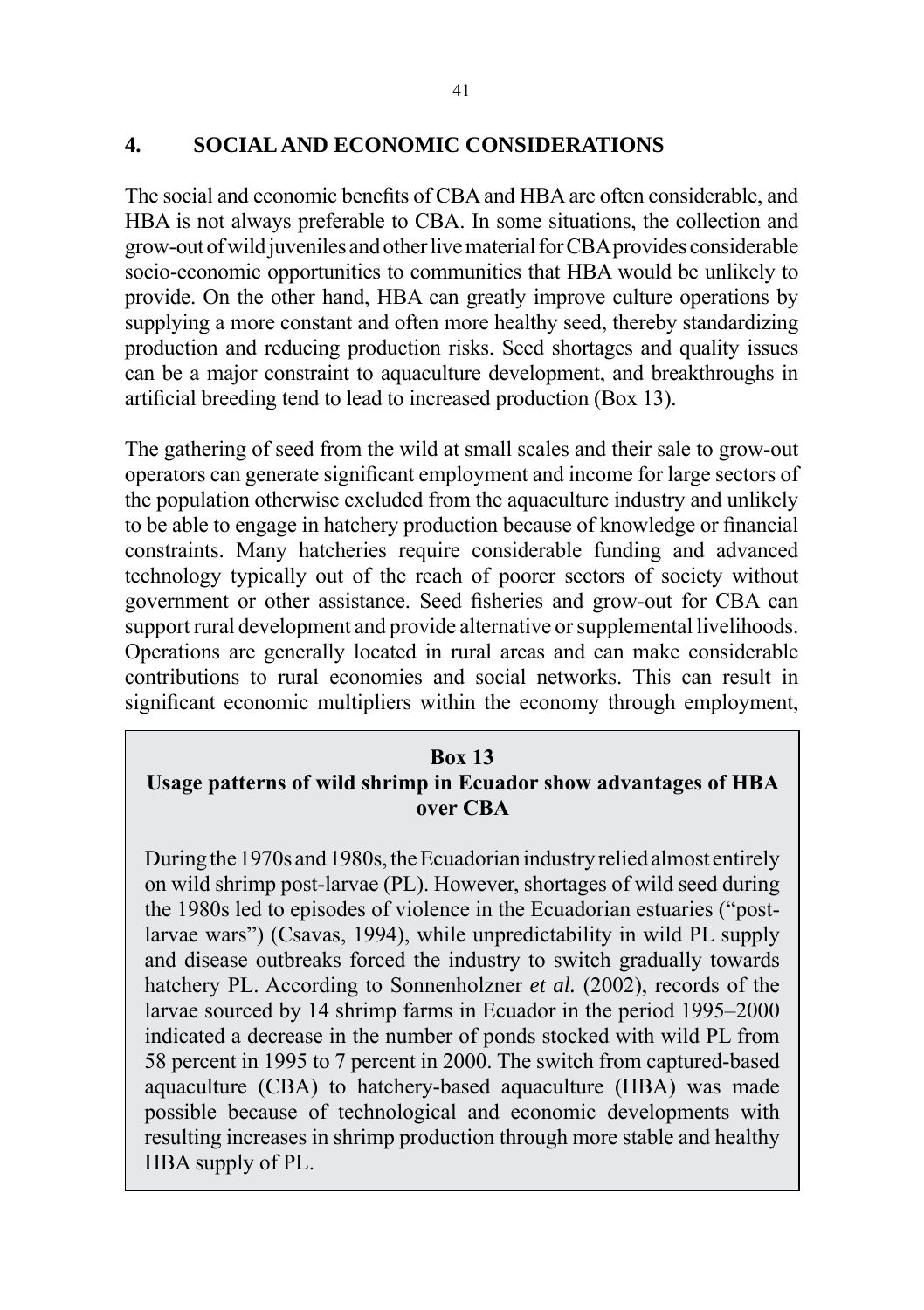diversification of household livelihoods, small business development, purchase of goods and services, increases in income and food security, generation of foreign exchange and activities for women and children.

While there can be socio-economic advantages in relation to seed capture and supply for CBA, there can also be disadvantages associated with its practice that need to be considered in managing for long term sustainability of the fishery and clear advantages to promoting HBA (Box 14). Fishing methods used to take the seed can employ inappropriate technologies and skills, and users may undertake unsustainable practices to supply farmers with wild seed. Furthermore, the poor may be excluded from participating in or enjoying the benefits of wild seed collection and aquaculture production when large commercial interests become involved. Elites and/or politically powerful sectors may appropriate resources for themselves, or their activities

#### **Box 14**

#### **An important local livelihood in the Philippines – the milkfish case**

The milkfish, *Chanos chanos*, is one of the most important brackishwater, low-priced species cultured in Southeast Asia and an important food fish in the Philippines. However, supply of wild fry is declining owing to one or a combination of pollution, loss or degradation of coastal habitats and overexploitation of fry and/or adults, with both social and economic consequences. Although artificial reproduction is possible, HBA is not yet practised on a large scale, and thus most milkfish larvae used for grow-out in the Philippines are still taken from the wild. Moreover, associated with seed collection, bycatch and mortalities can be high and result in much wastage of target and non-target species. The Philippines currently imports 360 million fry in peak months. Demand for fry is increasing as a result of a shift from traditional or extensive culture systems to semi-intensive and intensive culture systems, and a move from prawn farming to milkfish farming following the collapse of the prawn farming industry. Because wild fry are still preferred by many milkfish producers, management is needed to reduce wastage, monitor trends over time, develop local participation and ensure equity and continuation of wild fry harvest. While hatcheries will be important for addressing the increasing demand for milkfish fry, this will mean competition for fry gatherers, requiring mechanisms to ensure the sustainable continuation of wild fry capture. Enforcement of rules and regulations for milkfish and fry smuggling is also needed.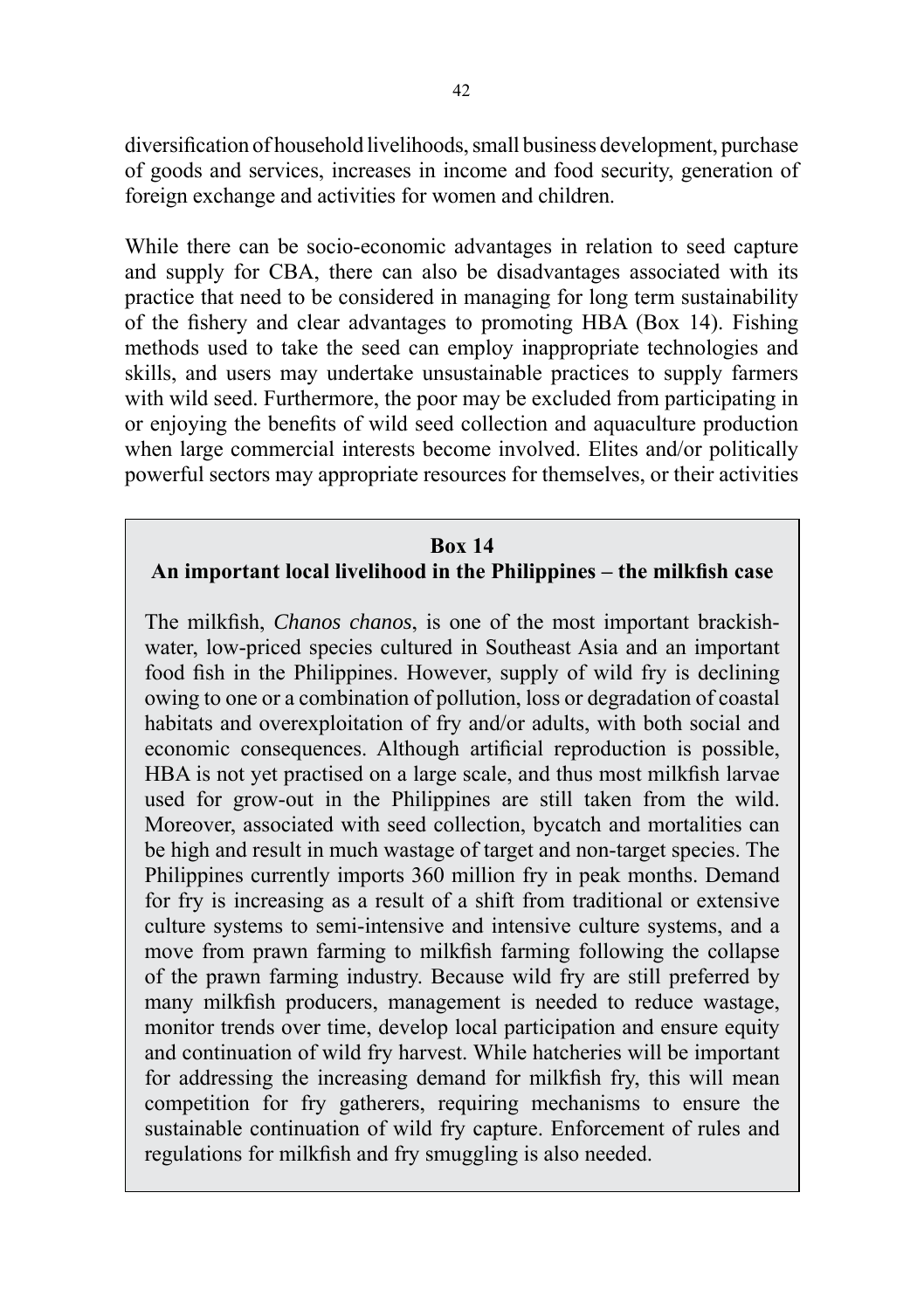may affect other fishing sectors, e.g. the taking of large amounts of seed of a species may negatively affect the fishery on adults of the same population. On the other hand, the development of HBA can generate additional jobs, ensure more stable seed supply and increase productivity. It might also help to address situations of conflict and violence stemming from competition for the target wild resource. Whether for CBA or HBA, there may be a need in many cases to develop and promote certification and best practices to ensure market access or to be sufficiently competitive.

Of critical importance for establishing productive, responsible and sustainably managed CBA culture operations are suitable management arrangements, enforcement, legislation, information, education and statistics, and consultation with stakeholders. Both the target fishery and the wider ecosystem context are relevant with the resulting practice (or practices) seeking a positive balance across all interested sectors and stakeholders.

## **4.1 Social considerations**

A common key component in CBA, which typically focuses on early life history phases of wild-caught material (thereby, differing considerably from more conventional fisheries, which usually target older or adult stages), is the issue of equity of resource use and access by different fishing sectors. In some cases, this will also involve transboundary considerations, especially when species are highly migratory, as for pelagic species, or have different life history phases in different countries, as in many freshwater species. Even within a country, different fishing sectors may focus on different life history phases of the target species. In such cases, a major consideration should be the appropriate allocation of life history phases among different user groups in a way that takes into account their rights and needs within the overall context of the sustainability of the species. For example, removing too many adults could reduce the production of young recruits, thereby affecting the availability of fingerlings to seed fishers. Conversely, removing too many fingerlings could reduce the number of adults available to another fishing sector. In some cases, too much catch in the commercial sector might reduce animals available to the recreational sector. Moreover, if private interests monopolize key fishing grounds, use harmful fishing practices or generate bycatch wastefully, other resource users may be unjustly excluded or negatively affected (Box 15). Additional examples are provided in Boxes A3.4 and A3.5 in Appendix 3 (cases studies on tuna and carp, respectively).

Especially for areas with depressed and marginal economies and where employment opportunities are limited, the alternative fishery-related activities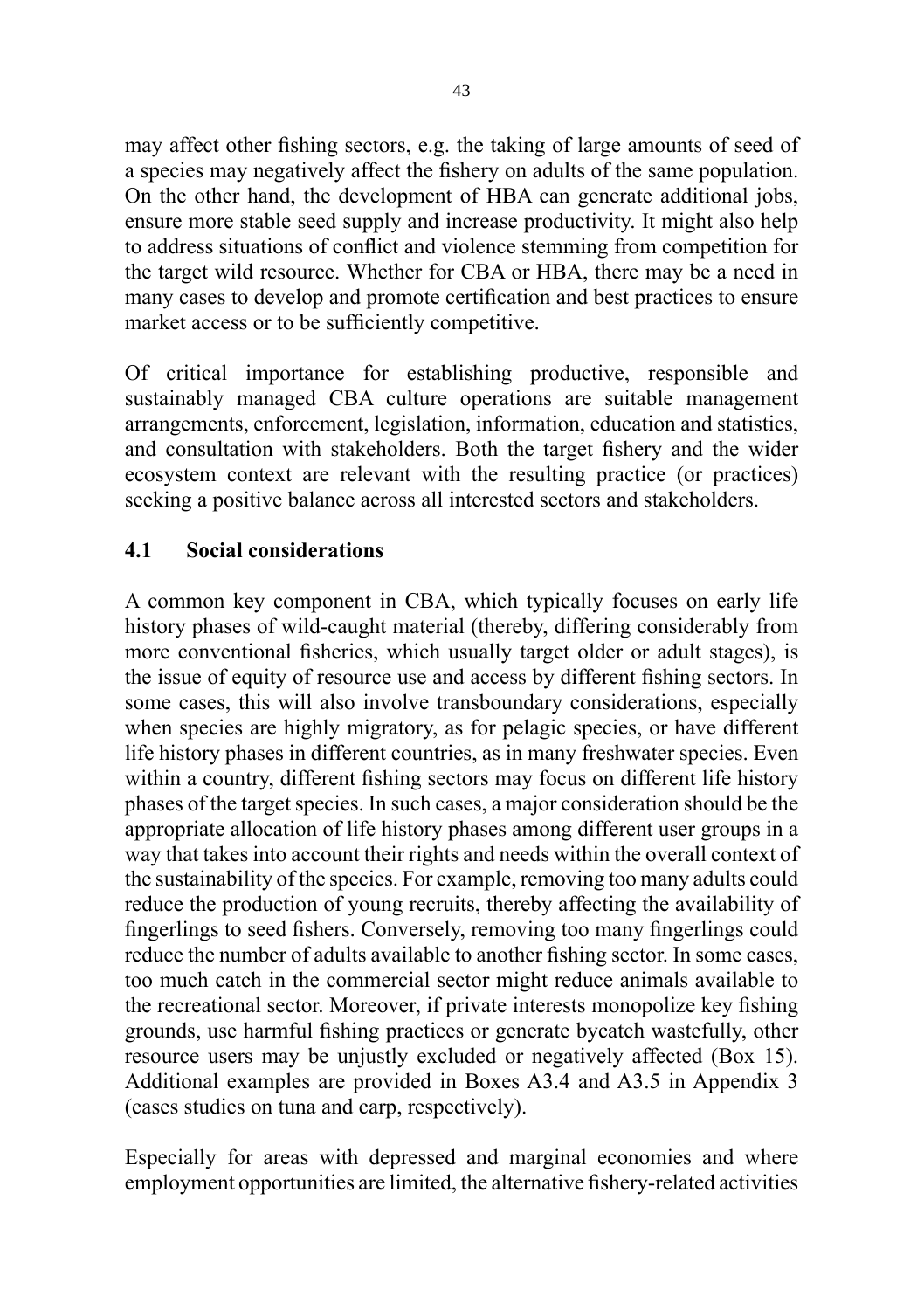generated by CBA are often welcome alternatives for the existing fishing workforce. Employment opportunities are also made available in aquaculture production and marketing, and there are possibilities for fishers to become active partners in aquaculture activities either as suppliers of seed or as growout farmers.

Because target resources may not be able to accommodate all the social needs and pressures on them, consideration of the best and most practical overall use of the resource is required, with considerations for both equity and sustainability following the principles and recommendation in the Code

#### **Box 15**

## **Socio-economic impacts in the shrimp seed fishery in Bangladesh – lack of alternative options**

In Bangladesh, the demand for shrimp post-larvae (PL) for capture-based aquaculture (CBA) increased in the mid-1980s with the rapid expansion of the shrimp industry. The resulting growth in fishing pressure on the fry fishery is thought to be contributing to declines in abundance and distribution of mother shrimp, thereby causing serious damage to the productivity of the coastal marine fishery sector that targets market-sized shrimp. In addition to fishing pressure, huge numbers of eggs, larvae and juveniles of non-target fish and shrimp harvested during shrimp fry collection are taken as bycatch. Overfishing of these fisheries has occurred to such an extent that fishing in the artisanal sector is no longer remunerative, with the fry fishery removing an estimated 90 percent of the *Penaeus monodon* fry stock. There are also concerns about the adverse impact of wild shrimp PL collection on wetland biodiversity. Despite a ban on wild shrimp PL collection since 2000, the practice continues to be a lucrative livelihood option for thousands of poor households living in coastal areas. The preference for wild shrimp PL for farming compared with hatchery-produced ones makes wild PL collection a profitable occupation. Most PL collectors come seasonally from other areas for the harvest, and most are from destitute non-fisher households. The profitability of wild PL harvest and lack of livelihood alternatives for shrimp PL fishers have made it difficult to remove and relocate PL collectors. Alternative livelihood options, such as small trades, fish trading and handicrafts, require training and credit support. Government projects to move collectors to alternative income-generating options have been unsuccessful as there are huge numbers of people engaged in this practice in remote areas of the coastline where it is difficult to reach and motivate people and to monitor activities.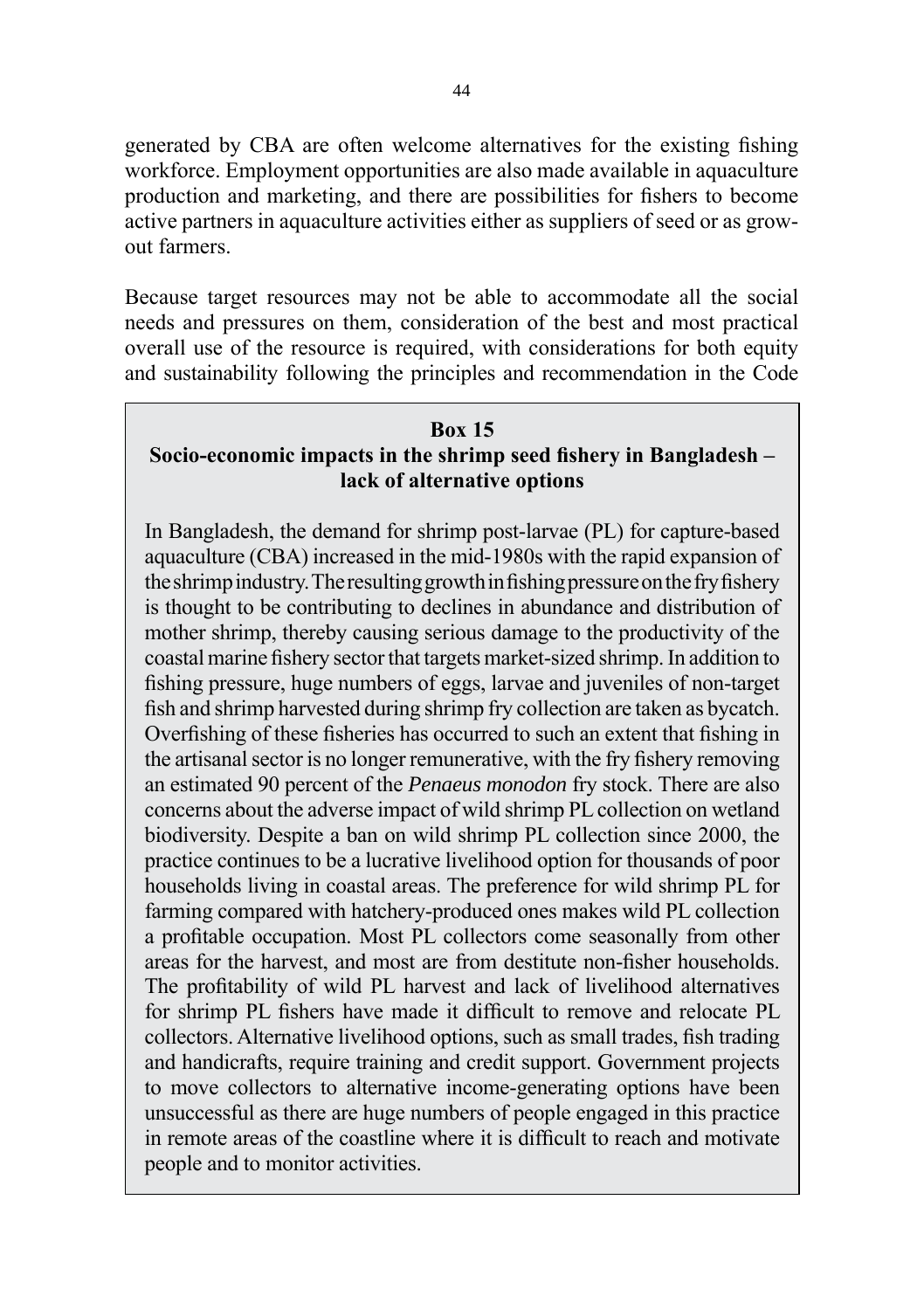guidelines. In particular, equity considerations call for the interests of all the stakeholders being properly represented, the livelihoods of local people being protected, and the well-being of disadvantaged groups being seen as a priority (Box 16).

In order to ensure the equitable distribution of costs and benefits of developing CBA operations, it is important that stakeholders depending on the resource being exploited are identified; issues related to food security, gender, cultural practices, existing tenure and user rights systems are carefully considered; and possible user conflicts are identified and addressed.

## **4.2 Economic considerations**

The establishment, management and monitoring of sustainable CBA activities require sufficient and ongoing funding and, in the early stages, a research and development phase may be needed. It will also be necessary to provide

# **Box 16 Questions over best use of mullet resources exposed to multiple fishing sectors in Egypt and beyond**

Fishery regulations of wild mullet resources in Egypt for their best possible overall economic and social benefits is a major challenge given their exposure to multiple fishing sectors, i.e. for roe, seed and adults. One concern has been declining seed availability. However, despite these declines, the continued availability of cheap wild seed has meant that private investors have not yet been sufficiently attracted by government incentives to invest in hatcheries. A different fishery is the harvesting of mature mullets during their spawning migrations from coastal lagoons, lakes or rivers to the sea to extract the ovaries. The fishing of ripe mullet for roe production practised for centuries in the Mediterranean region, has extended to other regions in the last few decades, especially in Asia and the United States of America. Mullets are known to be highly fecund and one kilogram of fresh ovaries is equivalent to the loss of 10–15 million eggs. The losses to recruitment of wild mullet evidently associated with the roe fishery are estimated to be at least 6–8 times that associated with seed collection for capture-based aquaculture (CBA) of mullet. A ban on collection of wild seed may stimulate development of hatchery production of mullet seed, but its effects on the growing activity of aquaculture must be considered.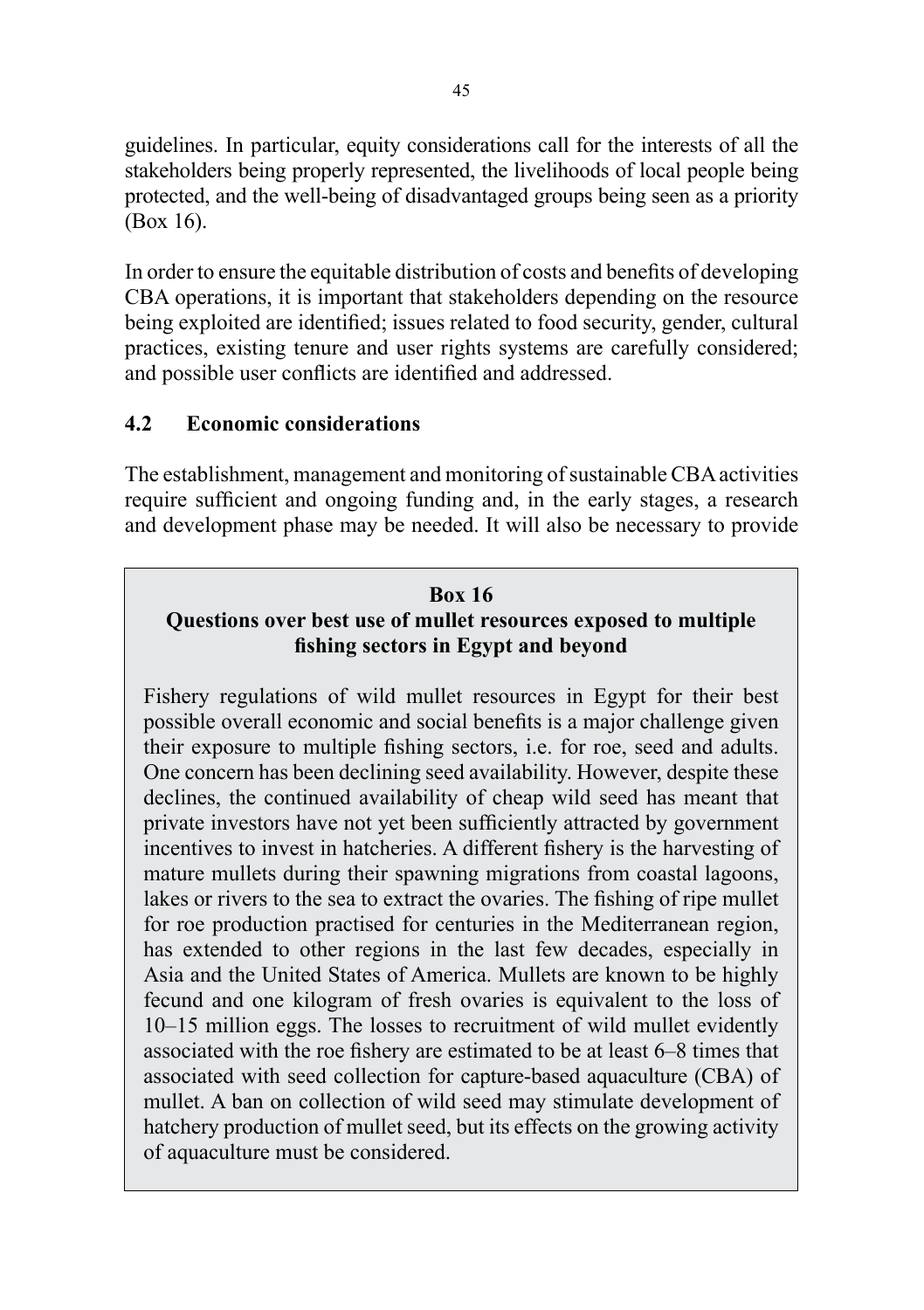training and establish sufficient capacity in terms of human resources. Economic analyses may also be required to determine the market situation or requirements (e.g. through certification of good practices), the economic impacts of a CBA operation on other wild fishery sectors (with consideration of possible support or financial compensation for disadvantaged fishery sectors), for ongoing monitoring of catches and fishing activity, and to address possible chain-of-custody considerations.

In the development of CBA activities, socio-economic considerations, in addition to sustainability and equity, are necessary. Funding should be identified and committed to ensure long-term sustainability for the various developmental phases, from research, to fishery, to trade and economic analyses, and to training, monitoring and enforcement. Furthermore:

- A cost-benefit analysis should indicate that the benefits to society outweigh the costs of a CBA operation.
- The CBA operation should adequately address sustainability and social equity issues, including environmental externalities, and be financially viable at different scales and fishing levels of operation.
- An economic sensitivity analysis in relation to other uses of the stock, and other uses and/or stakeholders should indicate an acceptable level of balance between the CBA use of the stocks and other uses, such as fisheries on market-sized adults, including impacts on existing resource users.
- Long-term funding will be necessary to establish management plans and enforcement needs, as well as for monitoring and data collection to enable adaptive and effective changes in the management plans.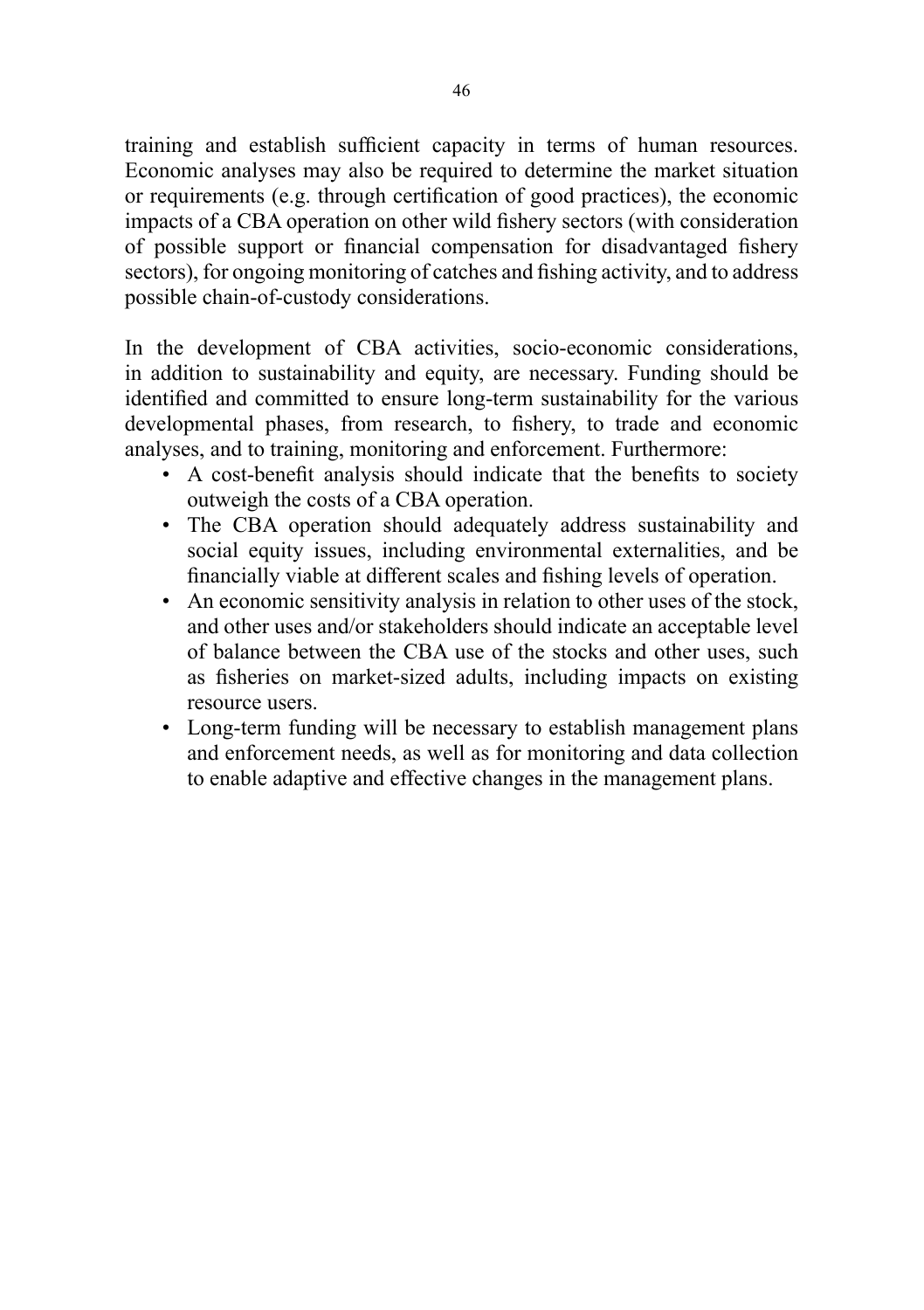## **5. GOVERNANCE CONSIDERATIONS**

Where a decision is made that an existing or proposed CBA activity is promising or suitable, the following section provides guidance on ensuring that the wild capture fisheries are responsible, with a particular focus on aspects that are unique to CBA. It covers management arrangements, effectiveness and compliance, legal and institutional frameworks, information and statistics, as well as communication and/or consultation with stakeholders. It also addresses the operation of both fisheries and aquaculture in the special case of threatened species.

## **5.1 Holistic management approaches linking fisheries to aquaculture**

Capture-based aquaculture depends on capture fisheries for seed and/or broodstock, as well as for feed in some cases. Therefore, it must: (i) be operated or developed according to responsible and sustainable fisheries principles and practices; (ii) consider equity issues; (iii) respect conservation and management measures; and (iv) address animal welfare, i.e. accommodate an EAF (Box 17). Hence, appropriate legislation and governance are essential.

#### **Box 17**

# **Cod legislation for licensing of equipment and welfare in Norway**

Although capture-based aquaculture (CBA) of cod in Norway dates back to at least the 1880s, specific legislation that recognized the hybrid nature of CBA between fisheries and aquaculture did not evolve until 2006. Previously, operations were organized separately, with harvest governed through the fisheries act and fish farming through aquaculture acts. Only within the last decade have authorities considered the need to bridge regulations across the two types of operation to allow for better governance and for economically sustainable development of the CBA sector. Resource control and animal welfare issues have been central to the development of new legislation. Catch of cod for CBA is restricted by minimum size and quotas to avoid overfishing and must be fully documented. Fishing vessels must report in advance when they start fishing for CBA and when they deliver the catch, which is inspected. Animal welfare considerations specify that fishing vessels be appropriately equipped for transferring fish from the fishing gear to the boat, for sorting and moving fish into the holding tanks, and for ensuring welfare in terms of fish density, water flow and transport times. Fish must be checked by a veterinary expert, with injured animals being killed immediately.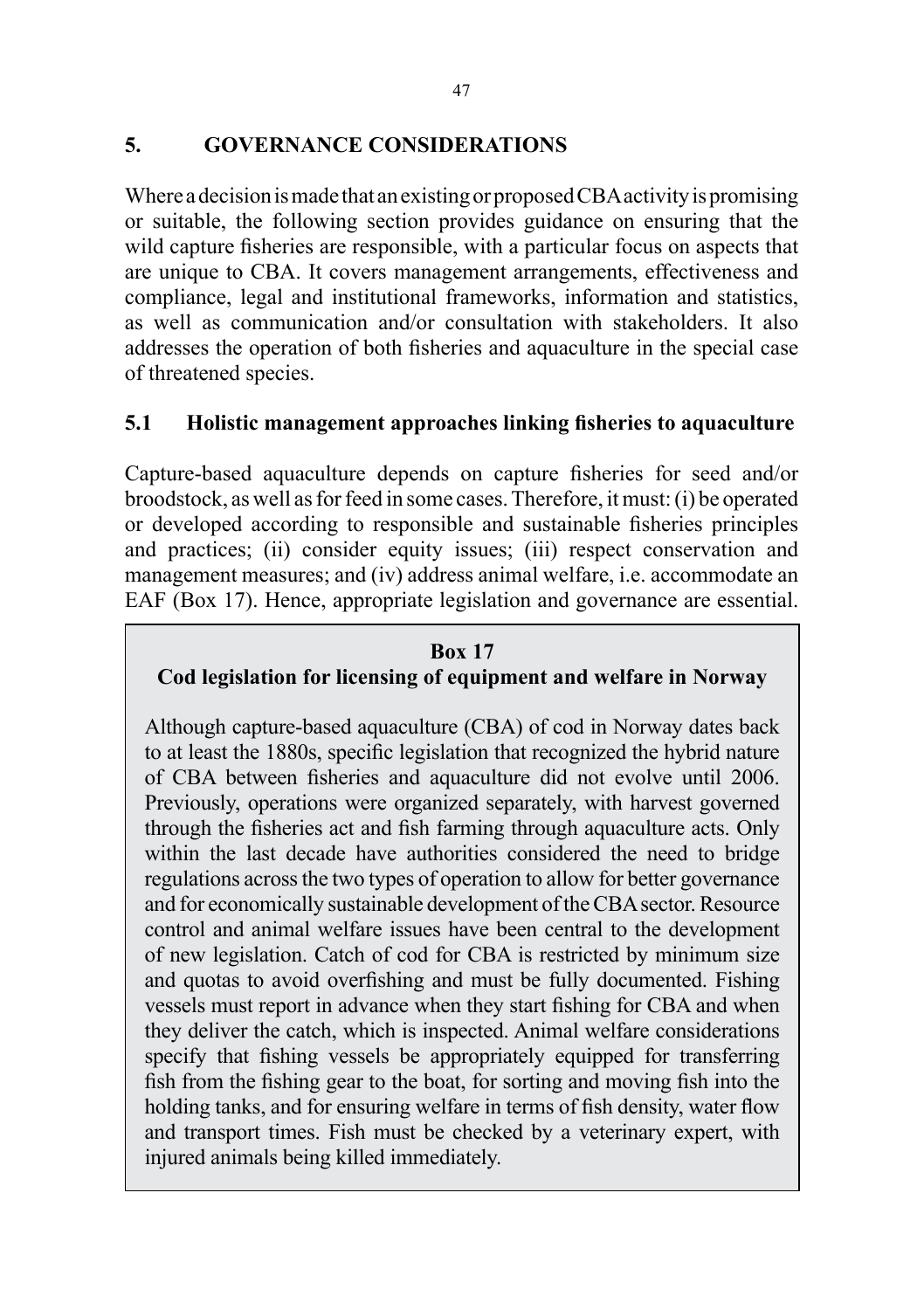Capture-based aquaculture is likely to continue in the long term for many species even when HBA is, or becomes, possible and where there may be considerable social advantages to continuing CBA (e.g. Box 13). Moreover, wild broodstock may periodically need to be captured to maintain genetic diversity or to replace dead broodstock. It is clear that appropriate governance of CBA fisheries should be given a high priority (FAO, 1995).

# **5.2 Development of management plans for CBA-related fisheries**

Management intervention should be as effective, practical and cost-efficient as possible. It must also be developed around clear objectives for the fishery, appropriate reference points (or management targets) identified (FAO, 1995), and involve documentation and adaptive management (Cochrane and Garcia, 2009). These are the fundamental elements of a management plan.

For any CBA-related fishery, a management plan is required to identify key ecological, social and economic issues relevant to the sustainability of that fishery. The plan will also include suitable control measures to address, among others, animal welfare, minimizing mortality during capture, transfer and grow-out. Ecosystem and transboundary considerations will also be included, using the best available knowledge and precaution within an adaptive management framework.

The Code affirms that "States should apply the precautionary approach widely to conservation, management and exploitation of living aquatic resources in order to protect them and preserve the aquatic environment. The absence of adequate scientific information should not be used as a reason for postponing or failing to take conservation and management measures" (FAO, 1995).

Where CBA-related fisheries target highly migratory species and/or transboundary fisheries and the live material or broodstock originates from outside national waters, they may not be subjected to a national fishery management plan. This creates special management challenges. It is the responsibility of the country within which the aquaculture operation will be undertaken to report on the usage of the stock from international waters in the case of stock obtained from the high seas, e.g. highly migratory or shared stocks.

The development and conduct of CBA operations should be undertaken in accordance with the principles listed in Section 2.4.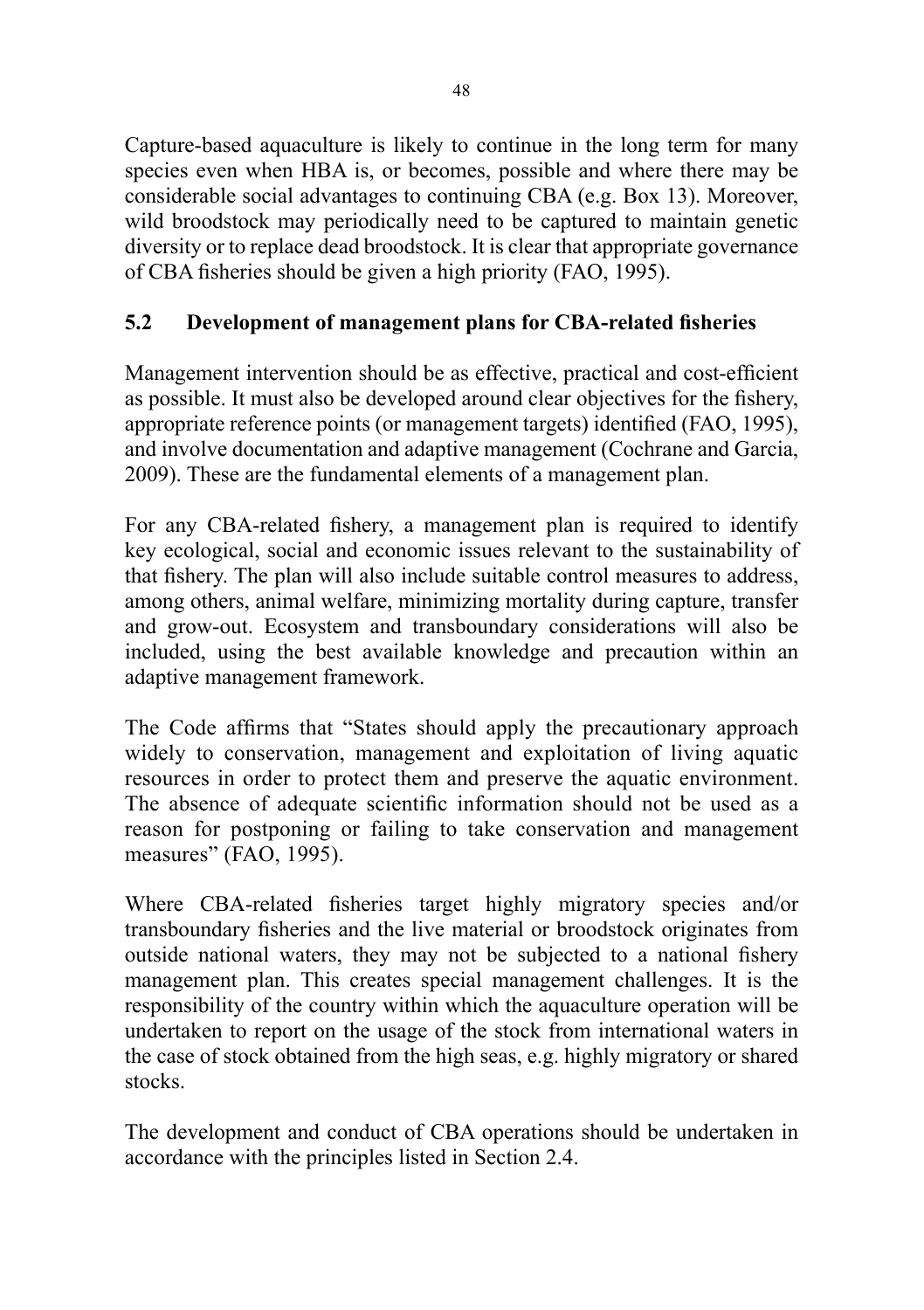## *5.2.1 Developing a management plan*

As a first step, adequate information for management decision-making should be collected by the appropriate stakeholder(s), inclusive of biological research on natural resources, documentation of catches, social and economic aspects of the fishery, etc., as background for the planning and implementation processes. Objectives should be agreed both in relation to ecological sustainability, but also in relation to the social and economic achievements that the activity is meant to achieve.

Through a comprehensive participatory process, key issues related to ecological, socio-economic and governance aspects of the activity should be identified and prioritized keeping in mind the agreed overall objectives. Based on the above, an action plan is prepared and agreed by stakeholders, including appropriate management measures and needs for data and information. Transboundary issues or considerations related to multiple uses and users of the resource should also be clearly identified, and related implications for science and management evaluated.

Management plans can be developed following the process encouraged for the application of the EAF and EAA. To achieve the objectives of a management plan successfully and implement the actions foreseen in the plan, two elements are fundamental in the process: (i) to collect and use the best available information; and (ii) to have broad stakeholder participation. The process and steps for the development of a management plan are described in Figure 3.

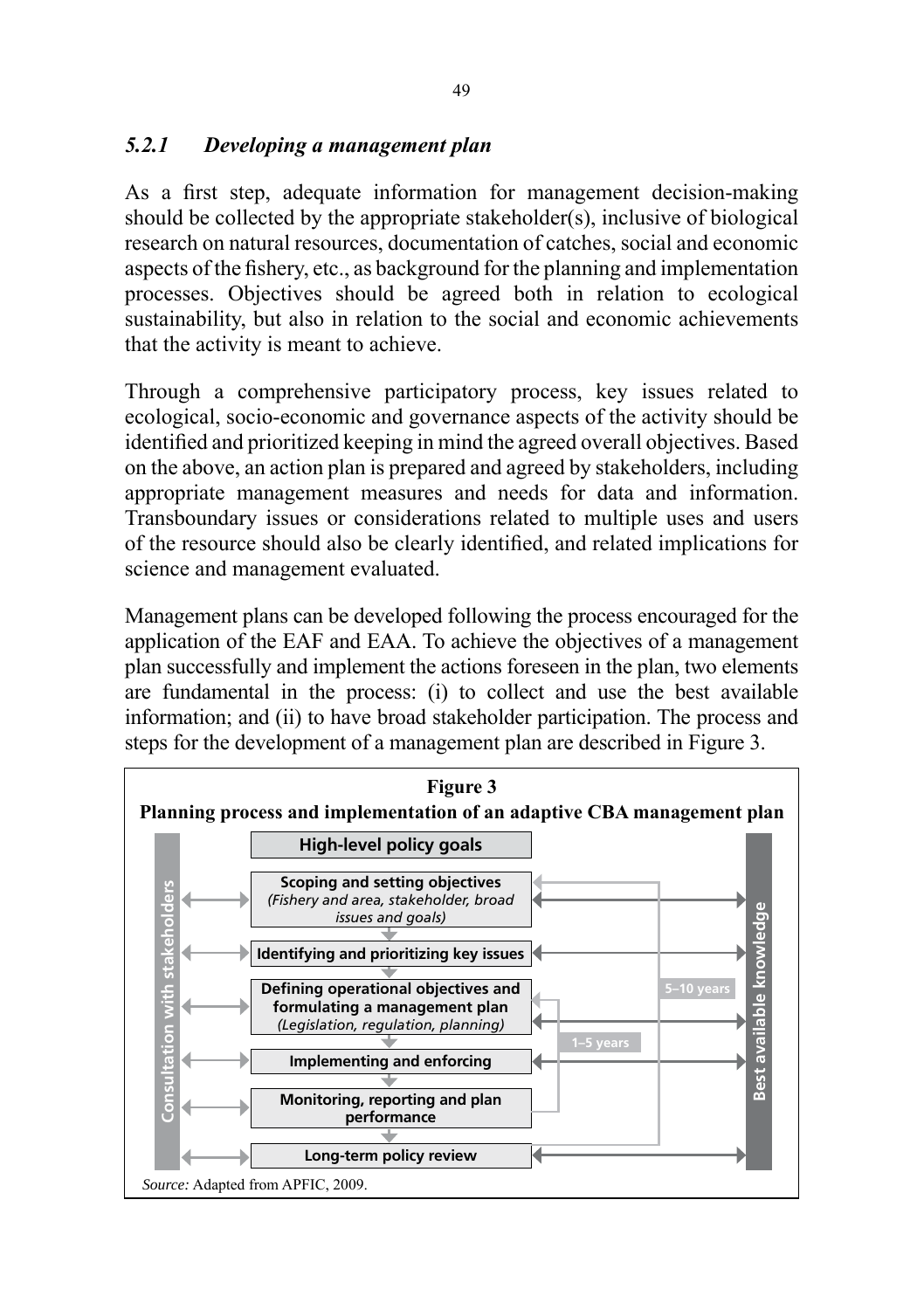## *5.2.2 Management tools for capture-based aquaculture*

A wide range of tools and measures can be applied to address the various challenges of managing the different components of capture-based aquaculture (refer to FAO technical guidelines on fishery management and on aquaculture). Examples include:

### *Input controls*

- gear fees;
- licences for collection of seed or broodstock:
- restrictions or bans on certain fishing gear or modes of fishing.

### *Time/area closures*

- seasonal ban in taking seed or broodstock;
- zoning of areas of biological importance to wild caught seed or broodstock;
- closed areas (seasonally or permanently);
- protection of key seed settlement or nursery habitats.

### *Output controls*

- restrictions on the harvest of spawning adults;
- harvest locality limitations;
- minimum or maximum sizes for harvested species;
- catch allocations between fishing sectors (i.e. on seed, broodstock, conventional fishery on market-sized fresh fish).

### *Market-related measures*

- export controls;
- quotas;
- traceability of product;
- industry codes or standards (e.g. the International Standard for the Trade in Live Reef Food Fish; see Box 18);
- certification systems for culture phase:
- good mariculture practices, including sustainable sourcing and use of feed.

### *Other measures*

- improved harvest, transport and culture practices to reduce wastage;
- pollution controls:
- use of chemicals;
- control of disease;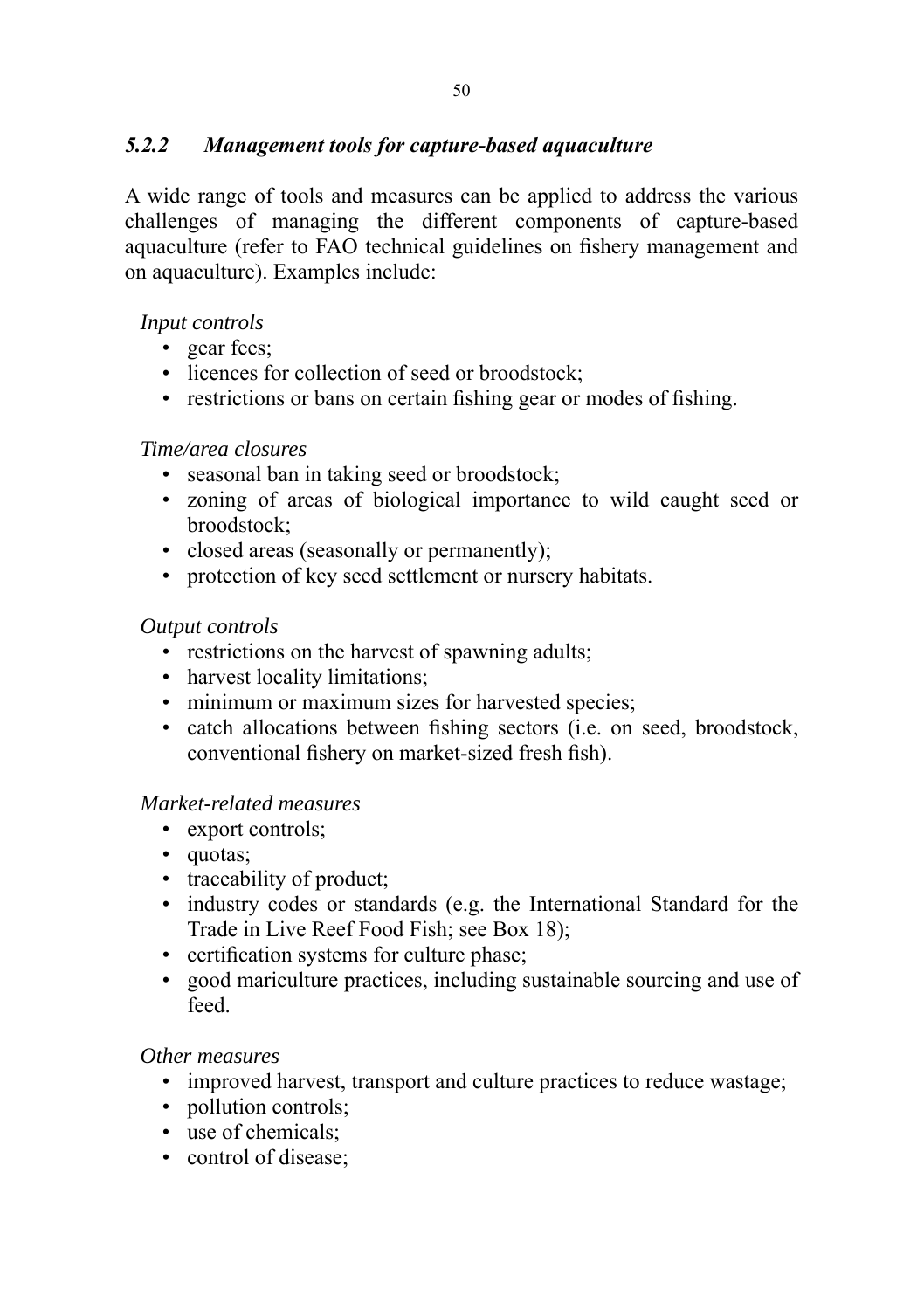- alternative livelihoods by those affected by a ban;
- permanent ban on seed or broodstock capture in the case of unsustainable practices, threatened species or allocations concerns.

The management of CBA fisheries is best implemented with the support of effective monitoring and documentation of catches and regular reporting on key aspects of the fishery. Ideally, the catches themselves should be recorded or logged rather than just the numbers of seed entering culture facilities. This is because, in the case of live catches, there may be significant mortality between the time of capture and the time of landing or entering culturing facilities. Important sources of mortality should be known because not only are they a component of fishing mortality, but, by recognizing them, mitigation measures may be developed through better fishing, handling or transfer practices. Moreover, animal welfare issues will need attention on some CBA-related fisheries.

### **Box 18**

## **Adopting voluntary standards for good aquaculture practices relevant to CBA – an example from the trade in live reef food fish**

Understanding and addressing the impacts and means of removals associated with target and non-target CBA species on biodiversity and the marine ecosystem, in addition to the various implications of international trade in live seed, is extremely important to ensure sustainable and responsible fisheries and associated trade, shipment and marketing practices. A voluntary international standard for the trade in live reef food fish was developed following extensive stakeholder consultations. Among other objectives, the standard aims to ensure that the "seed" taken to supply grow-out operations is produced on a sustainable basis while minimizing negative impacts on biodiversity and ecosystem caused by overfishing, damaging or wasteful capture methods. The standard also includes recommendations to address the shipment and transfer of seed, including practices to avoid the introduction of exotics through unwanted escapes or releases and the spread of disease. Although the standard is voluntary, it represents a comprehensive code of practice of direct relevance to CBA and could be considerably strengthened and supported by relevant local and national laws and by international agreements (see www.livefoodfishtrade.org).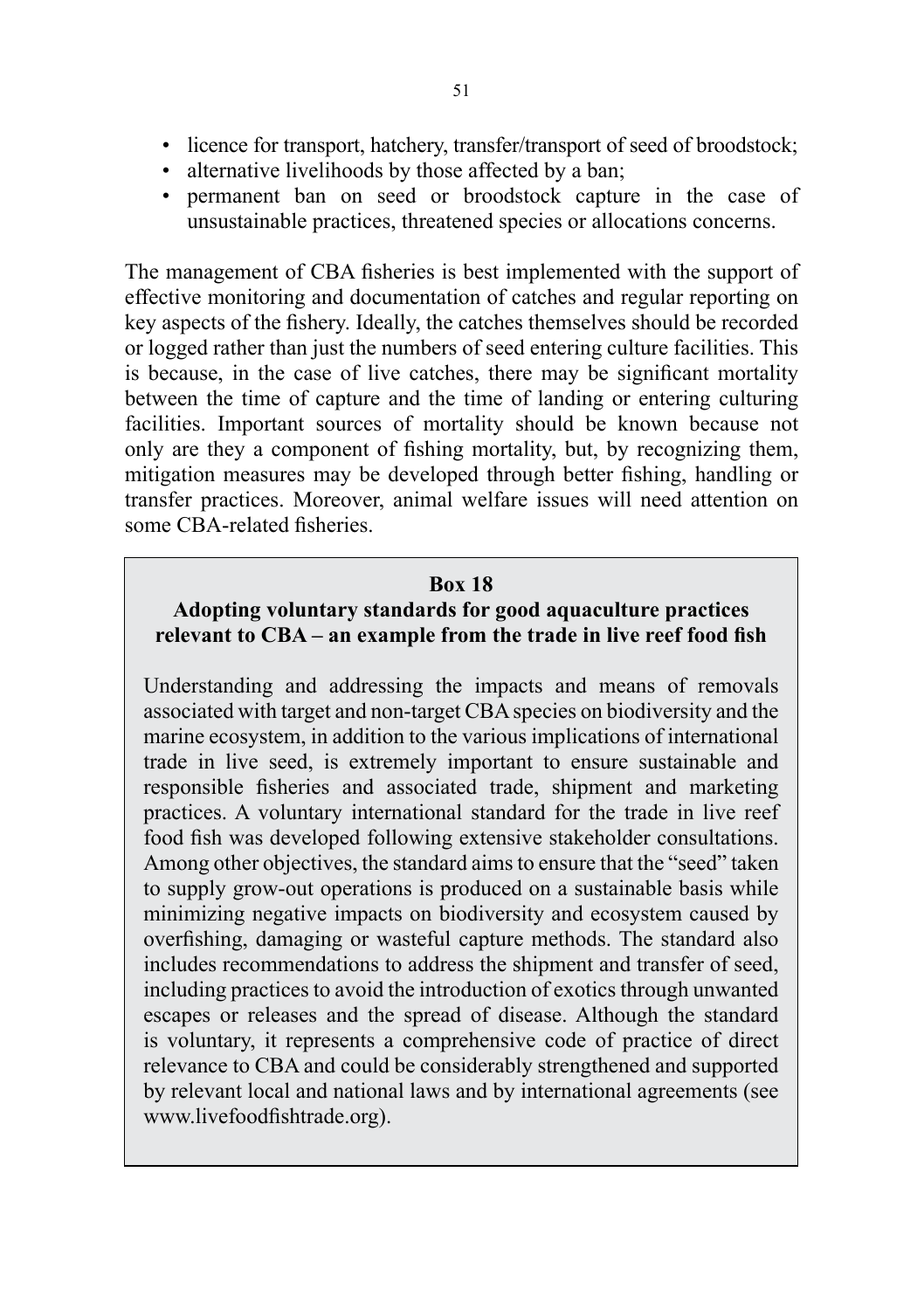Best practices for the management of both the aquaculture and fishery components of CBA including legal, regulatory, information and statistics aspects are being developed and implemented, or are in place, at different locations and for different species; they may provide useful guidelines in the development of new management measures (FAO, 1995; Cochrane and Garcia, 2009).

# **5.3 Legal and institutional framework**

Aquaculture operations in general face multiple challenges, particularly where significant CBA activities are involved. This is because both HBA and CBA considerations need to be addressed. These range from the need to consider sustainable practices in relation to fisheries for feed, seed, broodstock, equity of resource use and the condition of the culture environment (e.g. water quality, pollution, disease), to considerations on the use of chemicals, traceability and animal welfare.

Aquaculture activities that involve the removal of live material from the wild may require novel and specific management intervention and legislation to be established, or reviewed, and research conducted. Funding may need to be generated or identified to ensure adequate management, including enforcement capability, and research capacity. A major challenge to address is the prevalence of illegal, unreported and unmonitored trade in many CBA fisheries (Box 19; see also Boxes A3.6 and A3.7 for additional information on eel and mullet in Appendix 3).

To ensure the long-term biological sustainability of CBA operations and the best possible social and economic benefits, appropriate information and management capacity are essential and enforcement must be effective. All CBA operations have to be legal, reported and regulated. Adequate capacity and funding are needed to address legislation, regulatory and institutional structures for managing CBA operations, and for monitoring, control and surveillance.

# **5.4 Trade considerations**

On occasion, CBA will be conducted using species that are considered to be threatened. This might be in the context of population recovery and part of a specific conservation programme, or CBA may be associated with sustainable international trade under CITES. For threatened species under CBA that are listed on CITES Appendix I or II, there is a need to be able to demonstrate that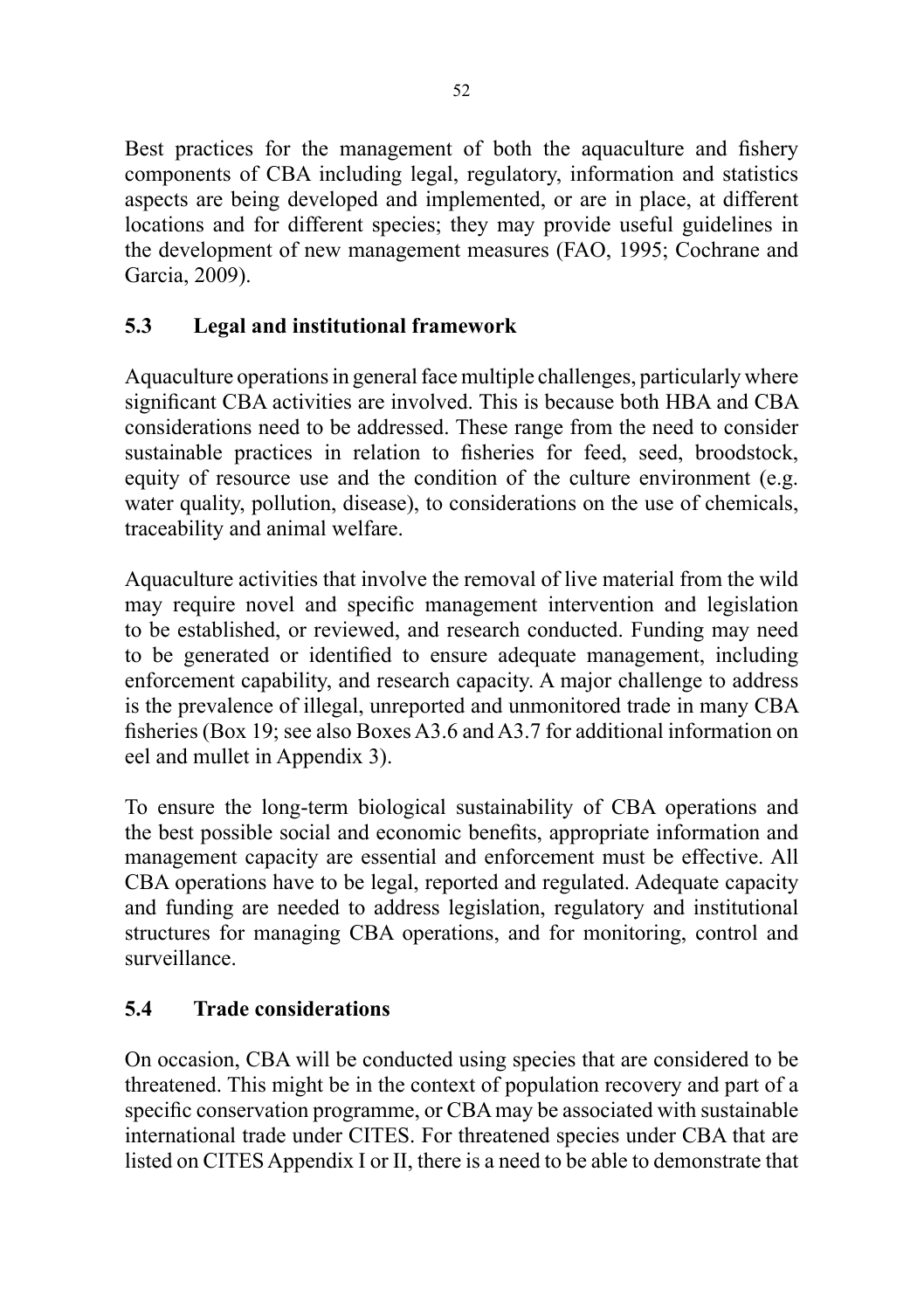## **Box 19 Addressing illegal bluefin tuna seed fisheries**

Illegal, unreported and unregulated (IUU) fishing is a major challenge to the sustainable management of Atlantic bluefin tuna stocks, and for tuna fisheries in relation to tuna capture-based aquaculture (CBA). Major problems include tuna transshipments at sea, the absence of data on fish weight at capture, uncertainty about information from fish fattening operations and in relation to reported national statistics, and data on international trade. Such shortcomings lead to underreporting and compromise stock assessments leading to a likely surpass of the total allowable catch (TAC) levels. Illegal, unreported and unregulated fishing activities in relation to CBA tuna activities include companies with their own, or affiliated, fishing fleets or tugboats; vessels flagged to different countries providing fish to the same farm in a country different to that of the fishing vessels; and reflagging of fishing vessels. All tuna-ranching countries in the Mediterranean import bluefin tuna caught by other countries to stock their farms, and most countries catching bluefin tuna are also engaged in their transport from the fishing ground to the farming location. This made it difficult to carry out controls at the beginning of tuna CBA activities in the 1990s. There has since been a concerted and productive international political effort to identify and address the problem of IUU fishing for bluefin tuna by regulating the fisheries and CBA tuna activities (observers, declarations of catches, transshipment at sea and to the farming cages, etc.).

any wild caught fish exported are done so based on a sustainable management plan and that any HBA component is clearly distinguished (e.g. by tagging) from CBA production. For commercial species listed on CITES Appendix II, the CITES calls for exports of the species to be conducted on a sustainable basis. Challenges in attaining sustainable use in such cases are twofold. The first is that threatened species are usually not common and may be little understood in terms of their fishery. The second challenge is that conservation issues in relation to commercially exploited marine species of fishes and invertebrates are relatively new concerns and are not typically handled by government fishery departments, and hence governance and enforcement can pose institutional challenges. Examples of threatened marine fishes for which both CBA and HBA are, or are likely to become, production means into the long-term future include seahorses, bluefin tuna and the humphead wrasse (Box 20).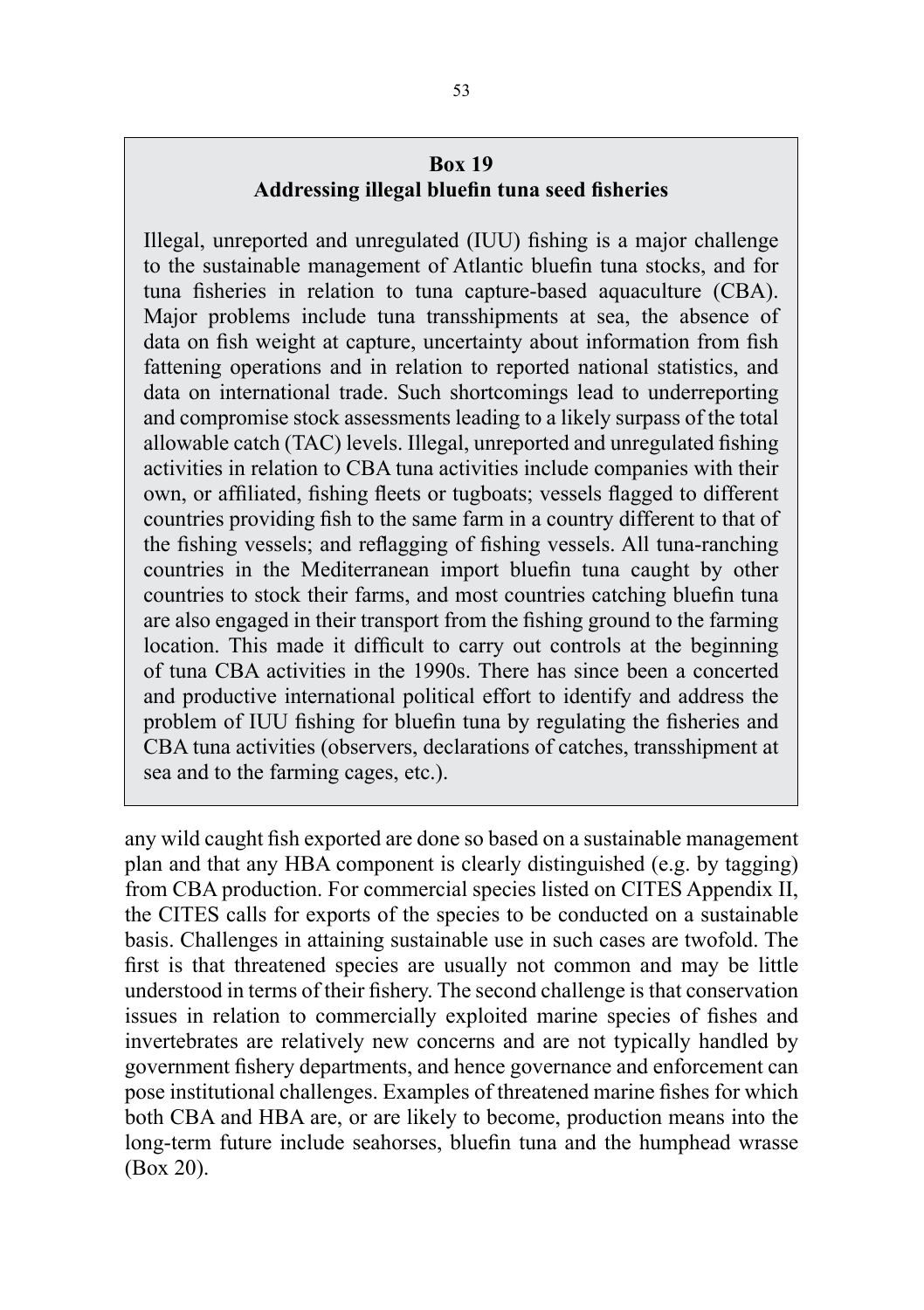### **Box 20**

## **CBA implications for a threatened marine fish regulated in international tarde**

Some species taken for capture-based aquaculture (CBA) are listed as threatened by the International Union for Conservation of Nature (IUCN) on its Red List of Flora and Fauna and/or included on one of the appendixes of the Convention on International Trade in Endangered Species of Wild Fauna and Flora (CITES). One example is the humphead wrasse, or Napoleon fish, *Cheilinus undulatus*, listed as endangered on the IUCN Red List in 2004 and also on the CITES Appendix II in the same year. This relatively uncommon species is widely traded in Southeast Asia at a preferred market size of 0.5–1 kg, at or below the size of sexual maturation. The species cannot be produced using hatchery-based aquaculture (HBA) at commercial levels and is mainly produced by wild capture of marketsized fish and CBA. If HBA develops, there will need to be a means of distinguishing wild-caught fish from hatchery-produced fish if both are included as part of the export quota. To produce a management plan, collaboration was established between FAO, the Indonesian Institute of Sciences and the IUCN Groupers and Wrasses Specialist Group. A fishery model was developed following collection of data from wild populations, grow-out operations and trade data. Indonesia and Malaysia applied the model to assess their humphead wrasse populations. Major challenges under discussion are with illegal, unreported and unregulated trade, which is undermining sustainable trade, and with institutional capacity for managing threatened marine fishes. This example demonstrates the value of collaborative studies and of following through with management initiatives to ensure they are effectively implemented (Sadovy *et al*., 2007). It also illustrates the importance of considering CBA in determining sustainable export levels in compliance with the CITES.

For species used in CBA or HBA that are listed on the CITES Appendix II, careful monitoring of wild capture and of culture operations, and clear identification of HBA-sourced organisms, are needed as part of sustainable management (known as non-detriment findings under the CITES) in relation to export of the species.

## **5.5 Information, statistics and communication**

For the purposes of understanding the relationship between CBA and wild natural resources, as well as for appropriately documenting aquaculture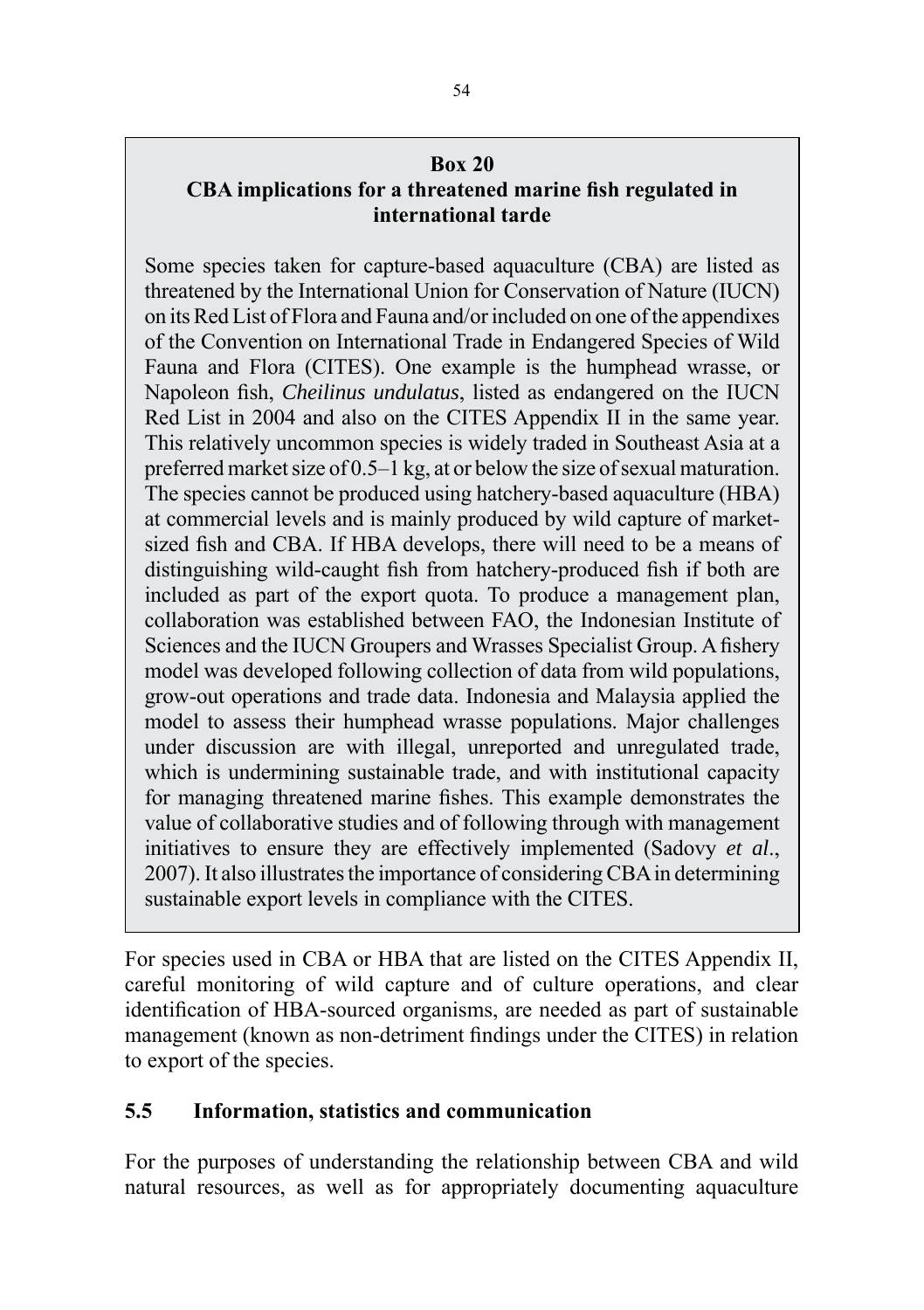production, care is needed in monitoring the catch and effort associated with seed acquisition, and the relative production from CBA versus HBA culture operations. Countries reporting on fishery production need to be able to disaggregate data between wild fisheries capture for CBA on the one hand, and between aquaculture production derived from CBA and HBA on the other. The identification of the source of production is extremely important for clarifying the relative contribution to the overall food production by each type of operation. Moreover, cross-boundary sharing of information for aquaculture planning, development and reporting can assist with management planning for transboundary or migratory species. It is also relevant for other important issues such as helping to minimize the spread of disease in transferring animals across national boundaries, or the introduction of exotic species (Article 9.2 of the Code).

Examples of data requirements include the level of effort employed in the fishery (e.g. number of fishing days), types of fishing gear and, number and size classes of live material introduced into grow-out and broodstock holding facilities, losses through mortality at different stages from capture during transfer and grow-out. As for fisheries or aquaculture operations, it is important to monitor not only production, but also social and economic aspects of the operations to support an EAA and EAF. It is recommended that:

• A process should be in place that ensures collection of information and data on wild seed/broodstock removal for CBA practices and for sound management of the relevant wild resources.

# *5.5.1 Traceability and documentation of CBA live material from capture to culture*

Tracking the movement and status of live material, inclusive of seed and broodstock, as it moves from the point of capture through to culturing facilities is an important component of responsible CBA and necessary for the documentation of species volumes and sizes involved for use in stock assessment and adaptive management. It is important to be able to distinguish and document the portion of stock removed from the wild for CBA fisheries, including mortality levels at different stages of handling and transport of captured live material, as well as the contribution of CBA live material to total aquaculture production by species and at national and global levels. The amount of production that occurs during the culture phase of CBA can be documented as aquaculture production. However, careful consideration is needed regarding how to document the capture fishery component of CBA-related fisheries. Two general classes of capture fishery can be considered: (i) when the seed stocked are very small and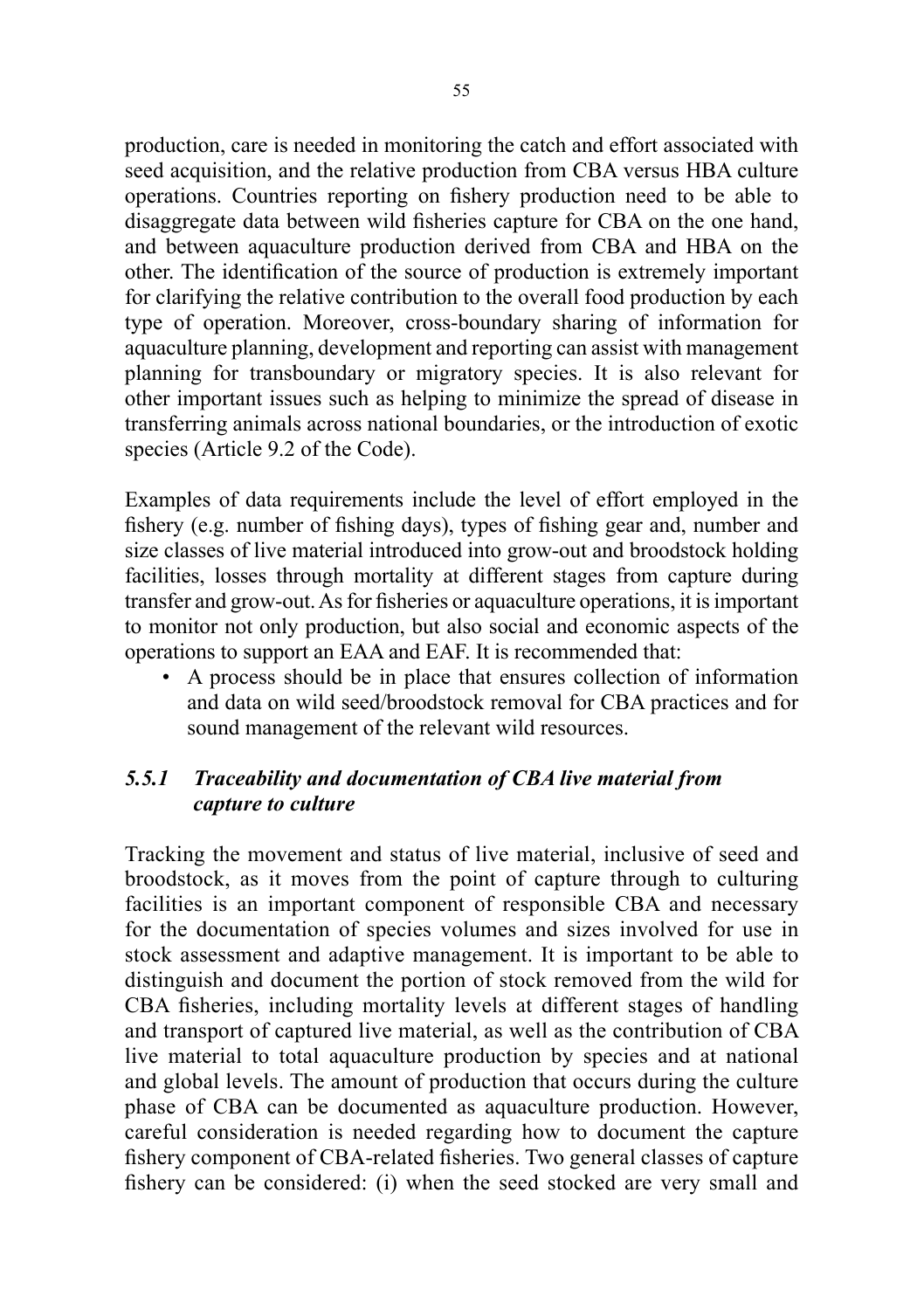relatively few in number, then documentation may not be necessary unless the species is threatened, in which case all capture should be recorded; and (ii) documentation of wild capture (by size and volume) should be included in national landing figures in the case of large catches of animals for CBA, as the information may be needed for management plans or quota allocations. Food safety and sustainability issues also increasingly require that that there be credible traceability information on the origin of aquaculture products and the practices employed along the chain of custody (Box 21; see also A3.8 for a case study on tuna in Appendix 3).

Addressing these considerations requires traceability of CBA live material from the culture facility back to the fishery, as well as the documentation of the numbers and sizes of animals involved at capture and during culture if significant numbers are removed or if the species is threatened. Information on the movement of the live material can help with the preparation of statistics for management and regulatory purposes. Where data on the fishery for the live material are unavailable or unreliable, and a significant portion of the CBA live material is exported, export statistics can give a basis for estimation of catch. In this case, care may be needed to distinguish live material being exported that derives from CBA from that derived from HBA. Therefore, it is recommended that:

- Capture-based aquaculture operations should include documentation systems for traceability by recording the movement and mortality (or loss) post-fishing of live material at appropriate steps in the chain of custody.
- At a minimum, the collection and/or export of CBA live material should be documented.
- Traceability documentation systems for CBA, as distinct from HBA of the same species if applicable, should be standardized and harmonized as best as possible with capture fisheries, aquaculture and export/ import statistics and information systems.

Countries should, therefore, collect separate data on aquaculture production in terms of catches taken from the wild during CBA fisheries and grow-out in captivity; this is to clarify the relative contribution to production of each part of the operation (i.e. as fisheries or aquaculture production). Special attention is needed in the case of threatened species.

# *5.5.2 Communication and consultation with stakeholders*

Communication and consensus building are essential components of successful development and implementation of fishery management. Consultation across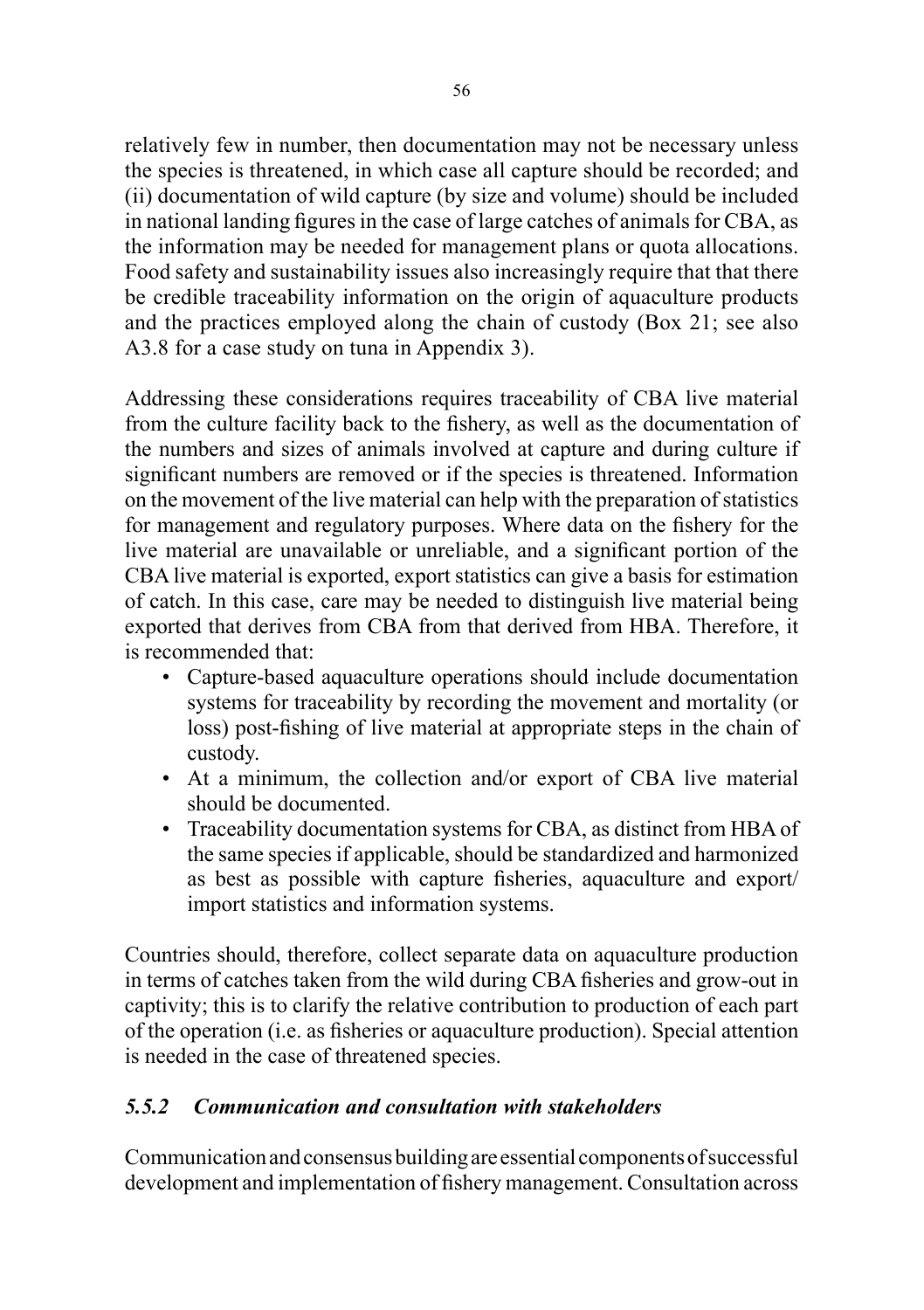#### **Box 21**

# **Problem of grouper juvenile export and re-export and the need for traceability**

Grouper seed of a wide range of sizes and ages, from shortly postsettlement through to subadult phases, is captured throughout much of Southeast Asia. Hundreds of millions of seed probably entered international export trade annually in the 1990s. Given the large number of countries involved and the many collecting sites, fishery or trade monitoring at the species level is a major challenge and is extremely limited. Therefore, not only are catch rates, fishing effort and fish sizes in most capture-based aquaculture (CBA) fisheries unknown, losses from mortality at all stages are not documented. Moreover, the ability to control for disease in imported fish and to trace back to the actual origin of traded fish appears to be non-existent. In addition, the consolidation of seed from many locations by traders masks declines in populations at the local level and can result in serial overfishing, which is likely to go undetected at both national and international levels for a long time.

different stakeholders (e.g. capture fishery operators and, if relevant, operators in other fishing sectors targeting the same stock, broodstock collectors, aquaculture operators and fishery managers) can facilitate the development of management approaches in a way that minimizes possible conflicts and fosters acceptance and compromise (see Figure 3). Estimation and recording of the biomass of exploited CBA species can help ensure that appropriate procedures and regulations are established, enabling effective management and monitoring of CBA resources by the relevant stakeholders. It would also enable adequate analysis on the effectiveness of adopted management measures and allow for adaptive management.

# *5.5.3 Increasing communication and public awareness*

Educational campaigns and initiatives are important for building consensus and acceptance of management and behaviour change. They can also help to improve compliance and to make different public sectors more aware of natural resources issues (Box 22) (FAO, 2009).

A better understanding by the general public of the fisheries and aquaculture issues associated with CBA and in relation to sustainable use and the need for management is important for gaining public support for policies.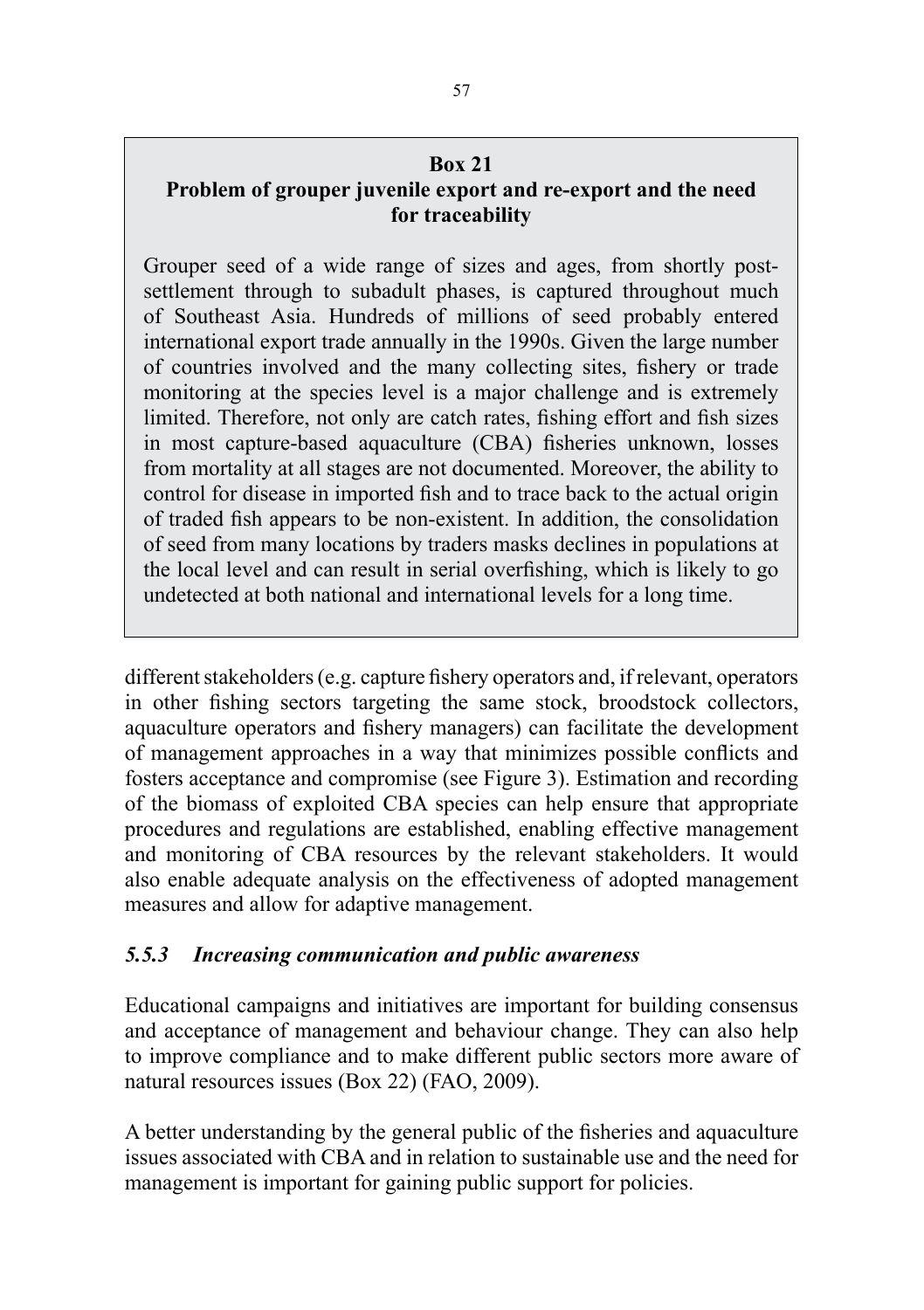#### **Box 22**

### **Communication with the public – European eel information kit**

Given concerns over the status of European eel stocks and recognizing the diverse nature of European catchments where the species occurs, management plans for the species are being conducted across its distribution area. Eel populations are not only affected by fishing; other problems include the use of water for energy and exploitation of wetlands for urban and agricultural needs. This range of problems means that improvement measures for habitats in one catchment area alone cannot lead to a restoration of the resource on a European-wide spatial scale, given the diverse structure of the population. To assist in the effective implementation of management plans and actions for this threatened species, educational materials in multiple languages have been prepared on the biology of the species, on the major anthropogenic impacts affecting the future of the stock, and on the importance of protecting the environment. Furthermore, such communication material explains in easy terms the basis of a restoration plan.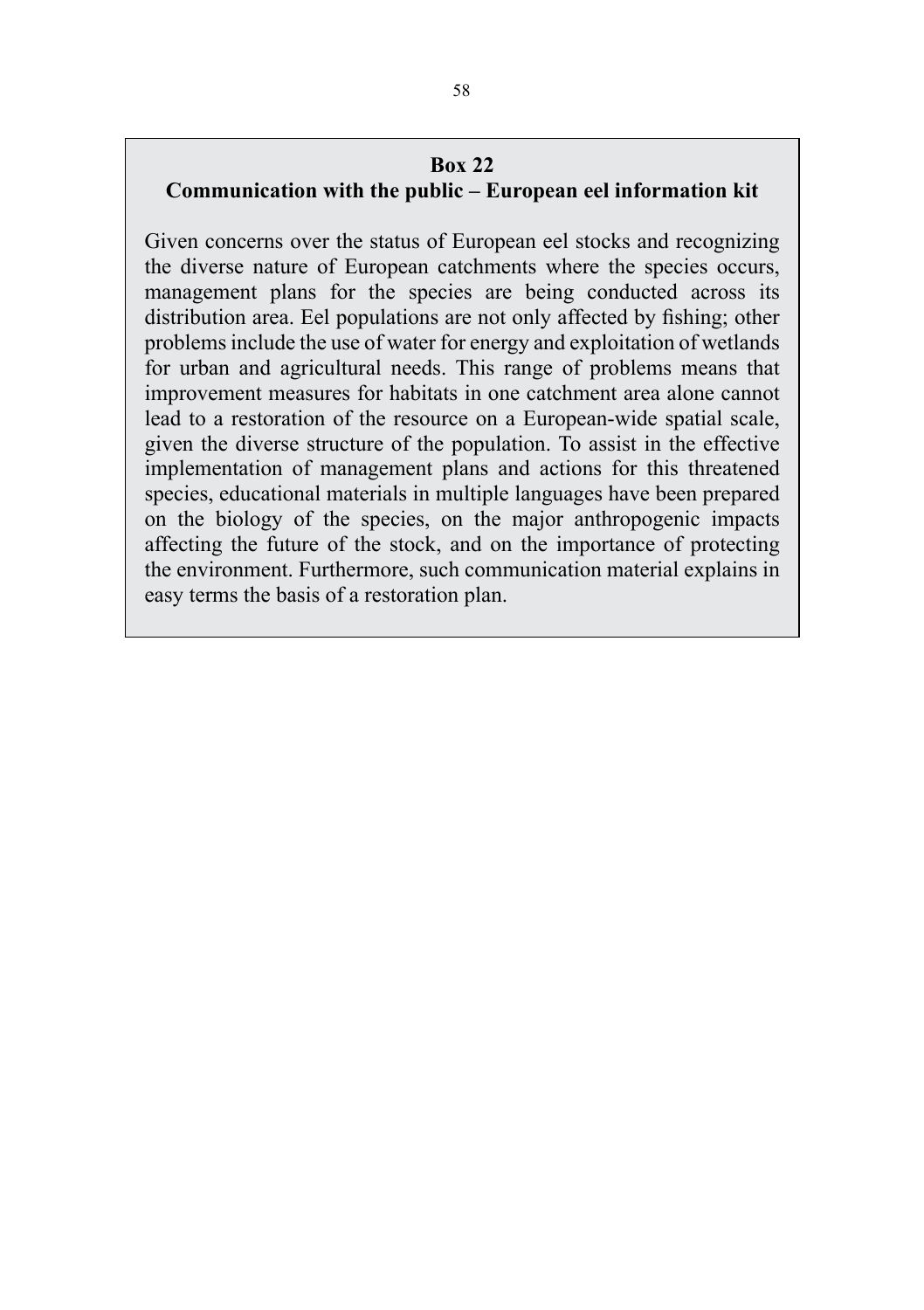#### **6. FUTURE DEVELOPMENTS**

Aquaculture continues to grow rapidly and provides an increasing proportion of fishery products for human consumption. Its relative importance in meeting aquatic protein needs will grow if global production from wild harvest remains stable at the current output level or decline. Aquaculture can take several forms depending on the type of culture system and the degree of dependence on wild fisheries resources. In the case of CBA, as there is a heavy reliance on the catch and culture of wild resources, both fishery management and aquaculture practices need to be considered. The Code provides guidance and principles relevant to good fishery and aquaculture practices. The EAF and the EAA provide frameworks for the comprehensive and practical implementation of the Code. They identify factors contributing to the resilience of both social and biophysical systems associated with the culture phase of CBA. Together, these sets of guidelines provide means to plan and manage aquaculture development in a way that integrates it with different fishery sectors and with HBA while aiming to ensure sustainable use of wild resources and consider overall social and economic benefits.

Two major challenges for CBA are the management of associated fisheries and attaining the appropriate balance between HBA and CBA once HBA has been achieved and where CBA-associated harvest supports significant livelihoods. The integration and coordination of different government sectors, across a range of fishery and aquaculture interests will also require the establishment of institutional mechanisms for effective coordination, as it will be necessary to consider human health, traceability and transboundary issues. Given the growing awareness of the need for an ecosystem-based approach to management, the development of high consumer expectations and the call for sound aquaculture practices, it is in the best interests of businesses, operators and governments to begin to factor in international standards and take account of the potential power of consumer preferences.

The CBA guidelines provide a general framework for the development and implementation of a biologically and environmentally sustainable culture sector that takes full account of ecosystem and social limits, as well as the interests of resource users and stakeholders. In moving towards better practices, there is a need to couple and integrate science, policy and management at the government level by developing specific policies, strategies and funding mechanisms. These guidelines should be considered as a work in progress, with potential for expansion, alteration and development in the future.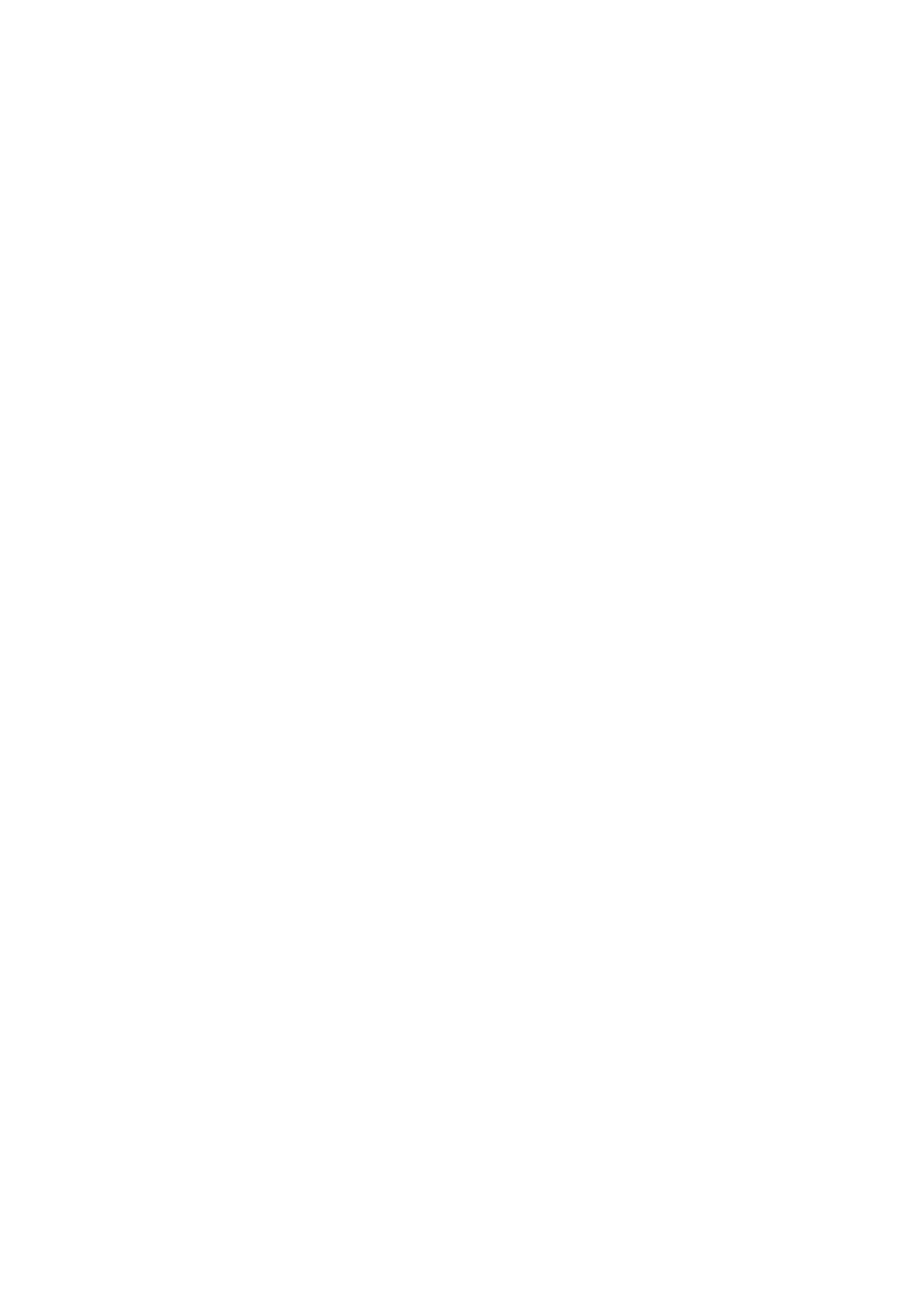#### **REFERENCES**

- **APFIC.** 2009. *APFIC/FAO Regional consultative workshop "Practical implementation of the ecosystem approach to fisheries and aquaculture"*, 18–22 May 2009, Colombo, Sri Lanka. FAO Regional Office for Asia and the Pacific, Bangkok, Thailand. RAP Publication 2009/10. 96 pp.
- **Beveridge, M.C.M., Ross, L.G. & Kelly, L.A.** 1994. Aquaculture and biodiversity. *Ambio* 23: 497–502.
- **Chau, G.T.H & Sadovy, Y.** 2005. The use of mixed fish feed in Hong Kong's mariculture industry. *World Aquaculture* 36(4): 6–13.
- **Cochrane, K.L. & Garcia, S.M., eds.** 2009. *A fishery manager's guidebook*. Second Edition. Rome, FAO, and Wiley-Blackwell. 536 pp.
- **Csavas, I.** 1994. Important factors in the success of shrimp farming. *World Aquaculture*, 25(1): 34–56.
- **FAO.** 1995. *Code of conduct for responsible fisheries*. Rome. 41 pp. (also available at www.fao.org/docrep/005/v9878e/v9878e00.htm).
- **FAO.** 1996. *Precautionary approach to capture fisheries and species introduction*. FAO Technical Guidelines for Responsible Fisheries. No. 2. Rome. 54 pp. (also available at ftp://ftp.fao.org/docrep/fao/003/W3592e/ W3592e00.pdf).
- **FAO.** 1997. *Fisheries management. 4*. FAO Technical Guidelines for Responsible Fisheries. No. 4. Rome. 82 pp. (also available at www.fao. org/docrep/003/w4230e/w4230e00.htm).
- **FAO.** 2003. *Fisheries management. 2. The ecosystem approach to fisheries*. FAO Technical Guidelines for Responsible Fisheries. No. 4, Suppl. 2. Rome. 112 pp. (also available at www.fao.org/docrep/005/ y4470e/y4470e00.htm).
- **FAO.** 2007. *Aquaculture development. 2. Health management for responsible movement of live aquatic animals.* FAO Technical Guidelines for Responsible Fisheries. No. 5, Suppl. 2. Rome. 31 pp. (also available at www.fao.org/docrep/010/a1108e/a1108e00.htm).
- **FAO.** 2008a. *Inland fisheries. 1. Rehabilitation of inland waters for fisheries*. FAO Technical Guidelines for Responsible Fisheries. No. 6, Suppl. 1. Rome. 122 pp. (also available at www.fao.org/docrep/011/ i0182e/i0182e00.htm).
- **FAO.** 2008b. *Aquaculture development. 3. Genetic resource management*. FAO Technical Guidelines for Responsible Fisheries. No. 5, Suppl. 3. Rome. 125 pp. (also available at www.fao.org/docrep/011/i0283e/ i0283e00.htm).
- **FAO.** 2009. *Information and knowledge sharing*. FAO Technical Guidelines for Responsible Fisheries. No. 12. Rome. 97 pp. (also available at ftp:// ftp.fao.org/docrep/fao/011/i0587e/i0587e00.pdf).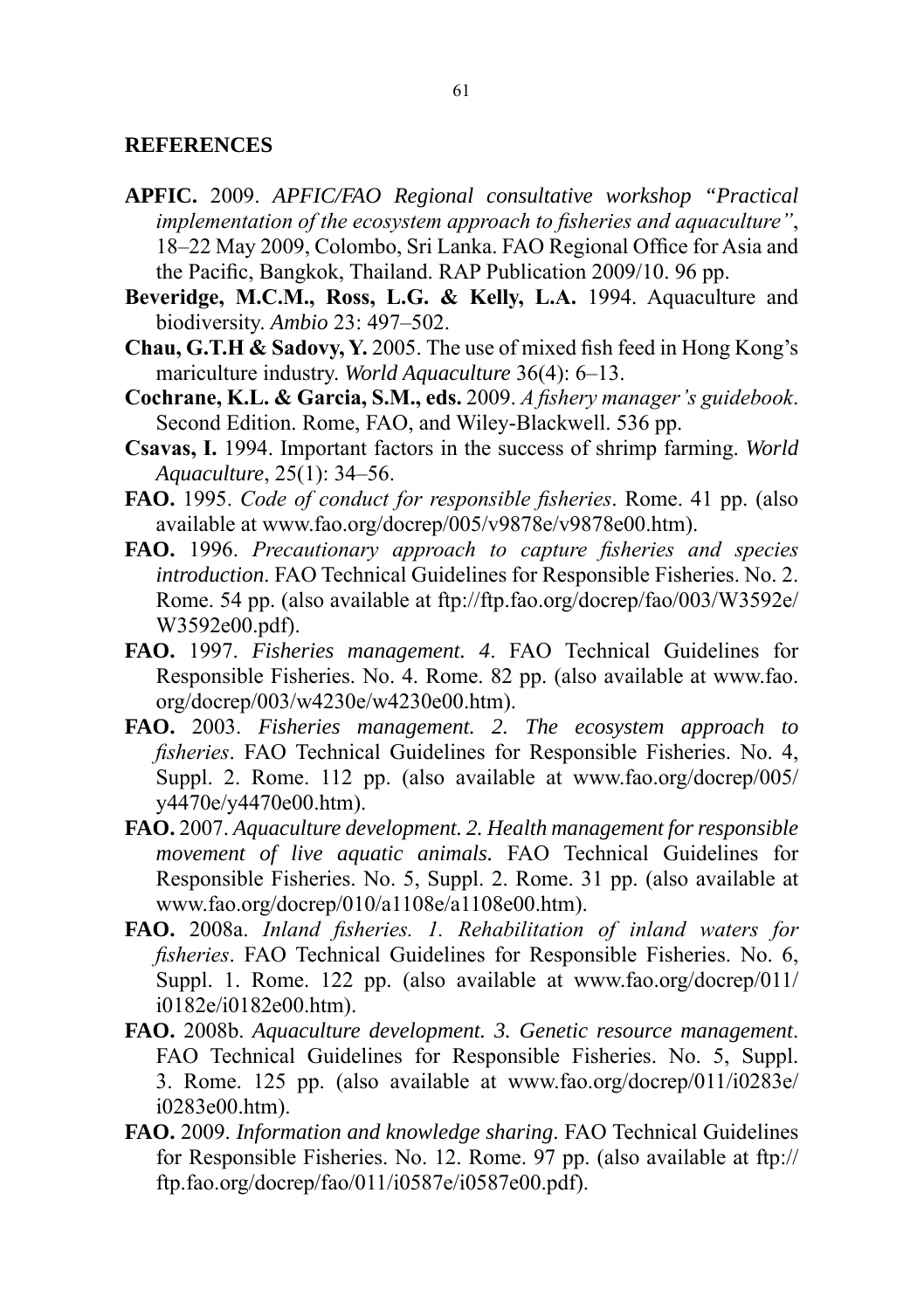- **FAO.** 2010. *Aquaculture development. 5. Ecosystem approach to aquaculture*. FAO Technical Guidelines for Responsible Fisheries. No. 5, Suppl. 4. Rome. 53 pp. (also available at www.fao.org/docrep/013/i1750e/i1750e.pdf).
- **FAO.** 2011a. *International guidelines on bycatch management and reduction of discards. Directives internationales sur la gestion des prises accessoires et la réduction des rejets en mer. Directrices internacionales para la ordenación de las capturas incidentales y la reducción de los descartes.* Rome/Roma, FAO. 2011. In press.
- **FAO.** 2011b. *Report of the Technical Consultation to Develop International Guidelines on Bycatch Management and Reduction of Discards*. Rome, 6–10 December 2010. FAO Fisheries and Aquaculture Report. No. 957. Rome. 32 pp. (also available at www.fao.org/cofi/24783- 010c9c0c7cae3b0bb7f6b70baec897306.pdf).
- **FAO.** 2011c. *Aquaculture development. 5. Use of wild fish as feed in aquaculture*. FAO Technical Guidelines for Responsible Fisheries. No. 5, Suppl. 5. Rome. 79 pp. (also available at www.fao.org/docrep/014/ i1917e/i1917e00.pdf).
- **International Council for the Exploration of the Sea (ICES).** 2005. *ICES code of practice on the introductions and transfers of marine organisms 2005*. Copenhagen. 30 pp. (also available at www.ices.dk/reports/ general/2004/ICESCOP2004.pdf).
- **Mous, P.J., Sadovy, Y., Halim, A. & Pet, J.S.** 2006. Capture for culture: artificial shelters for grouper collection in SE Asia. *Fish and Fisheries*, 7: 58–72.
- **Ottolenghi, F., Silvestri, C., Giordano, P., Lovatelli, A. & New, M.B.** 2004. *Capture-based aquaculture: the fattening of eels, groupers, tunas and yellowtails*. Rome, FAO. 308 pp. (also available at ftp://ftp.fao.org/ docrep/fao/007/y5258e/y5258e00.pdf).
- **Rosser, A.R. & Haywood, M.J., compilers.** 2002. *Guidance for CITES Scientific Authorities: Checklist to assist in making non-detriment findings for Appendix II exports*. Gland, Switzerland, and Cambridge, UK, International Union for Conservation of Nature.  $xi + 146$  pp.
- **Sadovy de Mitcheson, Y**. 2009. Biology and ecology considerations for the fishery manager. *In* K.L. Cochrane & S.M. Garcia, eds. *A fishery manager's guidebook*, pp. 21–51. Rome, FAO, & Wiley-Blackwell. 526 pp.
- **Sadovy, Y., Punt, A.E., Cheung, W., Vasconcellos, M. & Suharti, S.** 2007. *Stock assessment approach for the Napoleon fish*, Cheilinus undulatus, *in Indonesia: a tool for quota setting for data-poor fisheries under CITES Appendix II Non-Detriment Finding requirements*. FAO Fisheries Circular No. 1023. Rome, FAO. 71 pp.
- **Sonnenholzner, S., Massaut, L., Saldias, C., Calderón, J. & Boyd, C.** 2002. *Case studies of ecuadorian shrimp farming*. Report prepared under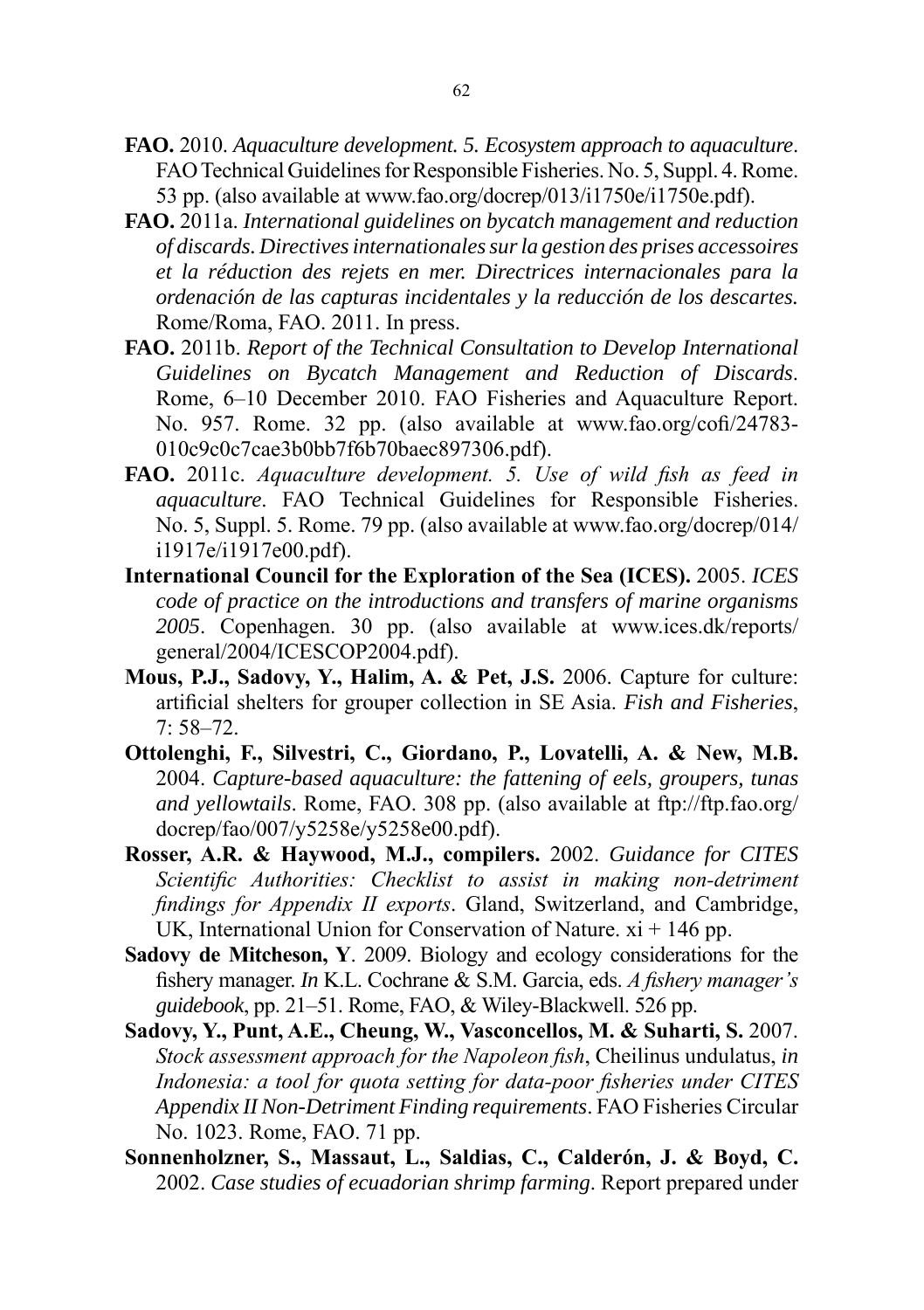the World Bank, NACA, WWF and FAO Consortium Program on Shrimp Farming and the Environment. Work in Progress for Public Discussion. Published by the Consortium. 55 pp.

- **Turner, G.E., ed.** 1988. *Codes of practice and manual of procedures for consideration of introductions and transfer of marine and freshwater organisms (1989)*. EIFAC Occasional Paper No. 23. Rome. FAO. 46 pp.
- **United Nations.** 1992. *Report of the United Nations Conference on the Human Environment.* Stockholm, 5–16 June 1972. Rio Declaration on Environment and Development. The United Nations Conference on Environment and Development. New York. USA. (also available at www.unep.org/Documents.Multilingual/Default.asp?documentid=78& articleid=1163).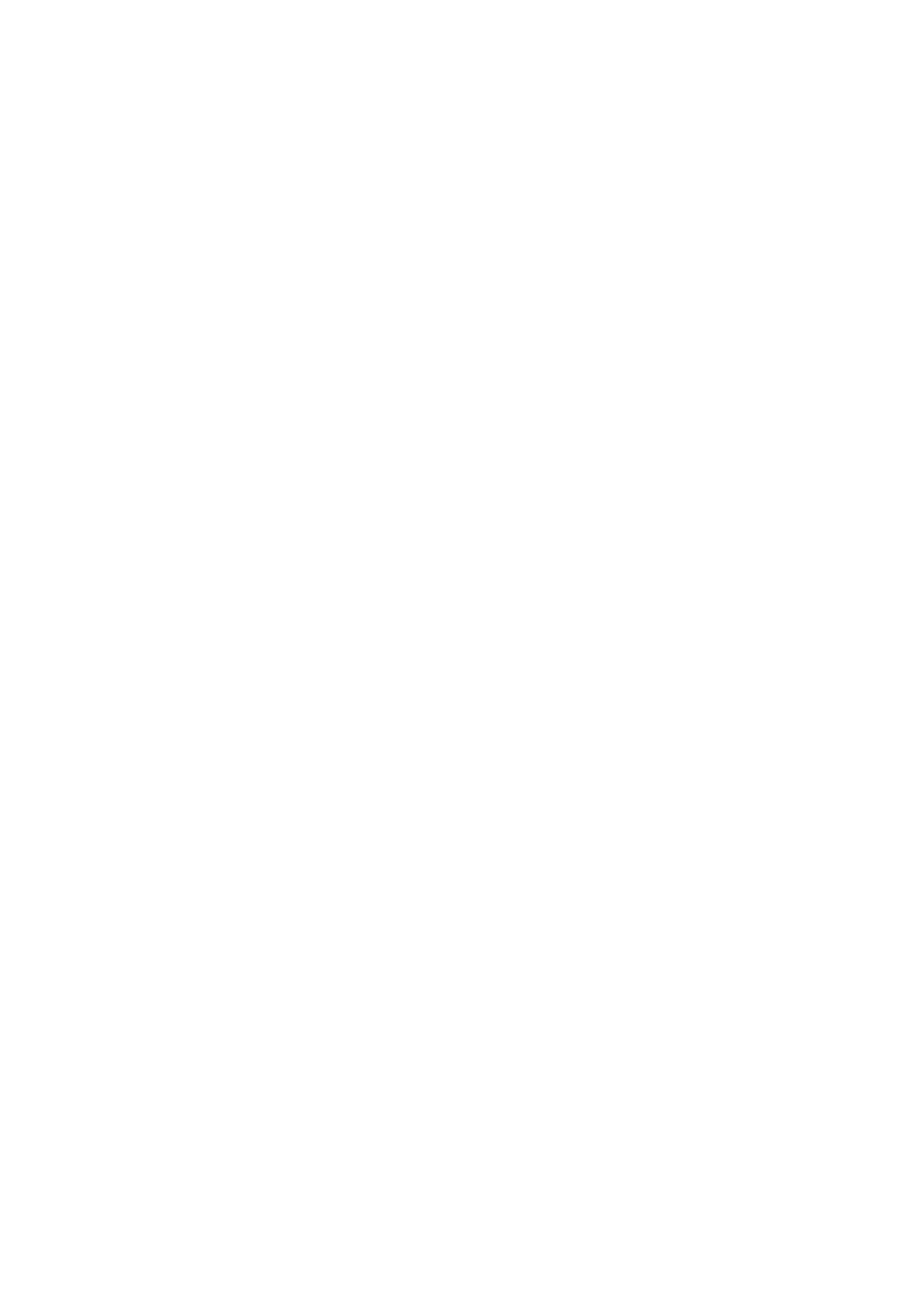## **Appendix 1**

# **GLOSSARY OF DEFINITIONS**

## **Already defined terms**

**Aquaculture** is the farming of aquatic organisms: fish, molluscs, crustaceans, aquatic plants, crocodiles, alligators, turtles and amphibians. Farming implies some form of intervention in the rearing process to enhance production, such as regular stocking, feeding, and protection from predators. Farming also implies individual or corporate ownership of the stock being cultivated. For statistical purposes, aquatic organisms harvested by an individual or corporate body that has owned them throughout their rearing period contribute to aquaculture. Because the original definition of "aquaculture" did not specifically recognize the concept of capture-based aquaculture (CBA), and given the extensive practice of CBA, the need for a clear definition for this distinctive activity was recognized.

**Bait fish** typically refers to smaller pelagic fish species used for bait, for reduction to fish meal, or for direct feeding to carnivorous fish in aquaculture. These species may also be used for human consumption. Typically, fish are classified as bait fish in situations where they are not immediately in demand for human consumption and thus, are considered suitable for use as feeds.

**Culture-based fisheries (CBF)** are capture fisheries that are maintained by stocking with seed material originating from aquaculture installations (see FAO technical guidelines on Inland Fisheries)<sup>1</sup>. The definition is applicable to both marine and freshwater species.

**Ecosystem approach to aquaculture (EAA)** is a strategy for the integration of the activity within the wider ecosystem such that it promotes sustainable development, equity and resilience of interlinked social-ecological systems.

**Ecosystem approach to fisheries (EAF)** strives to balance diverse societal objectives by taking account of the knowledge and uncertainties of biotic, abiotic and human components of ecosystems and their interactions and applying an integrated approach to fisheries within ecologically meaningful boundaries.

<sup>1</sup> FAO. 1997. *Inland fisheries*. FAO Technical Guidelines for Responsible Fisheries. No. 6. Rome. 36 pp. (also available at www.fao.org/docrep/003/w6930e/w6930e00.htm).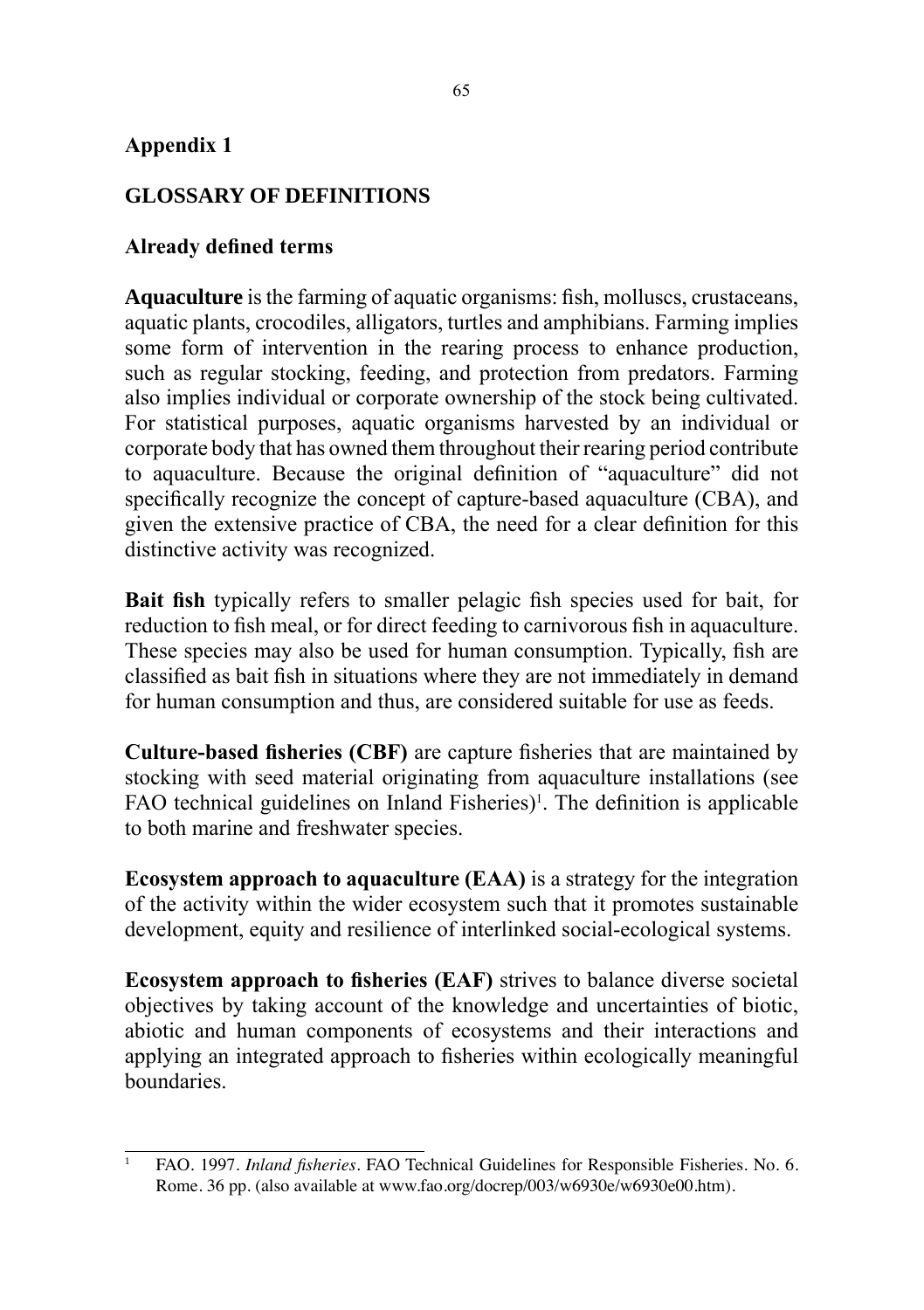**Enhancement** refers to human-induced alterations to natural habitats or application of artificial culture or stocking techniques that are intended to lead to increased abundance. One of the problems with this definition is that it is often very difficult to demonstrate that such "enhancement" has actually occurred and, as such, "enhancement" should not be assumed without due evaluation.

## **Farming** (see Aquaculture).

# **Illegal, unreported and unregulated (IUU) fishing**<sup>2</sup>

*Illegal fishing* refers to activities conducted by national or foreign vessels in waters under the jurisdiction of a State, without the permission of that State, or in contravention of its laws and regulations; conducted by vessels flying the flag of States that are parties to a relevant regional fisheries management organization but operate in contravention of the conservation and management measures adopted by that organization and by which the States are bound, or relevant provisions of the applicable international law; or in violation of national laws or international obligations, including those undertaken by cooperating States to a relevant regional fisheries management organization.

*Unreported fishing* refers to fishing activities which have not been reported, or have been misreported, to the relevant national authority, in contravention of national laws and regulations; or undertaken in the area of competence of a relevant regional fisheries management organization which have not been reported or have been misreported, in contravention of the reporting procedures of that organization.

*Unregulated fishing* refers to fishing activities in the area of application of a relevant regional fisheries management organization that are conducted by vessels without nationality, or by those flying the flag of a State not party to that organization, or by a fishing entity, in a manner that is not consistent with or contravenes the conservation and management measures of that organization; or in areas or for fish stocks in relation to which there are no applicable conservation or management measures and where such fishing activities are conducted in a manner inconsistent with State responsibilities for the conservation of living marine resources under international law.

**Low-value fish** (see Trash fish).

<sup>2</sup> Definition from Articles 3.1–3.3 of *FAO International Plan of Action to Prevent, Deter and Eliminate Illegal, Unreported and Unregulated Fishing*. Rome, FAO. 2001. 24 pp.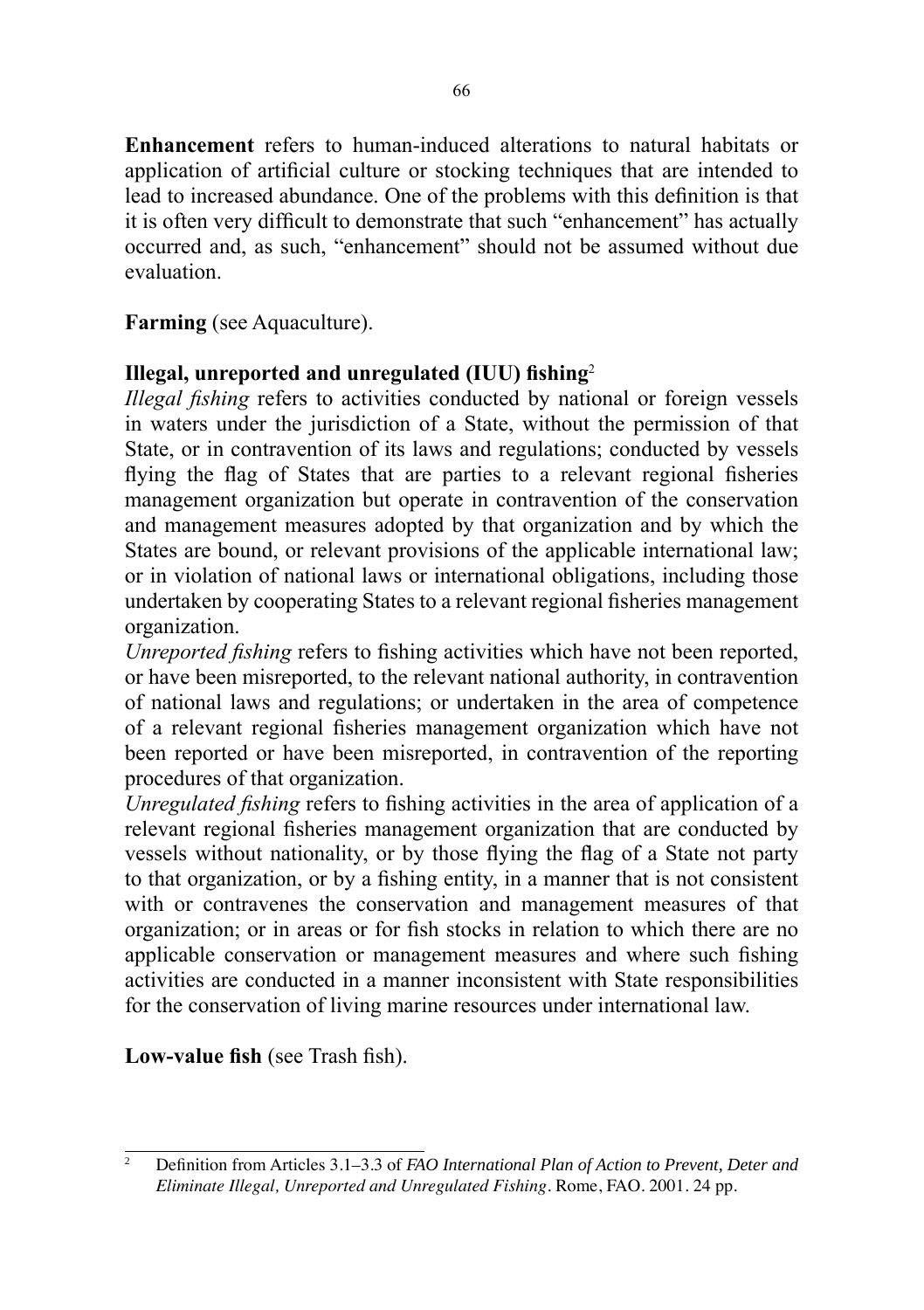**Overfishing** is a generic term used to refer to the state of a stock subject to a level of fishing effort or fishing mortality such that a reduction of effort would, in the medium-term, lead to an increase in the total catch. Often referred to as overexploitation and equated to biological overfishing, it results from a combination of growth overfishing and recruitment overfishing and occurs often together with ecosystem overfishing and economic overfishing.

**Precautionary approach** involves the application of prudent foresight. Taking account of the uncertainties in fisheries systems and the need to take action with incomplete knowledge, it requires, *inter alia*, consideration of the needs of future generations and avoidance of changes that are not potentially reversible; prior identification of undesirable outcomes and of measures that will avoid them or correct them promptly; that any necessary corrective measures are initiated without delay; that corrective measures should achieve their purpose promptly, on a time scale not exceeding two or three decades; that where the likely impact of the resource use is uncertain, priority should be given to conserving the productive capacity of the resource; that harvesting and processing capacity should be commensurate with estimated sustainable levels of the resource, and that increases in capacity should be further contained when resource productivity is highly uncertain; all fishing activities must have prior management authorization and be subject to periodic review; and an established legal and institutional framework for fishery management, within which management plans that implement the above points, are instituted for each fishery, and appropriate placement of the burden of proof by adhering to the requirements above<sup>3</sup> (see also Appendix 4).

**Recruitment overfishing** is the rate of fishing above which the recruitment to the exploitable stock becomes significantly reduced. This is characterized by a greatly reduced spawning stock, a decreasing proportion of older fish in the catch, and generally very low recruitment year after year. It may lead to stock collapse if prolonged and combined with poor environmental conditions.

**Reference point** is a benchmark against which to assess the performance of management in achieving an operational objective, corresponding to a state considered to be desirable (target reference point) or undesirable and requiring immediate action (limit reference point).

<sup>3</sup> FAO. 1995. *Code of conduct for responsible fisheries*. Rome. 41 pp. (also available at www.fao.org/docrep/005/v9878e/v9878e00.htm).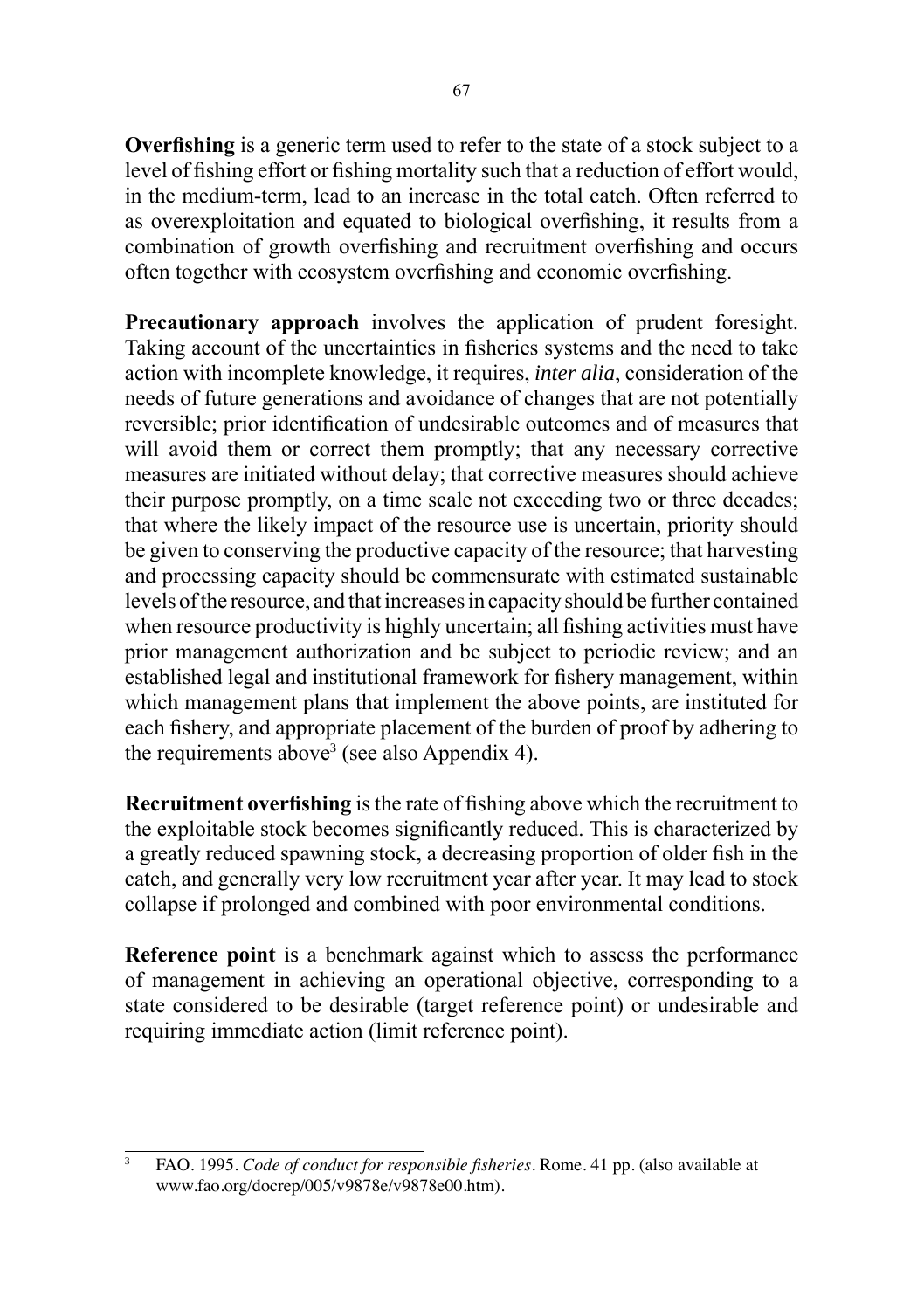**Restocking** involves the introduction of native or non-native fish or invertebrates reared in hatcheries or captured in and transferred from other areas, where the animals have been produced from hatcheries or grownout from wild-caught natural resources, to enhance future fish production. Usually, this involves the intention to restore fish reproductive capacity. Restocking can be included in a management programme for restoring habitat quality, recovery of threatened species, or is used independently of a restoration programme. More recently, this activity has been referred to as "culture-based fisheries" (see definition).

**Seed** is a general term that refers to larvae, post-larvae, fry, fingerlings, juveniles and occasionally adults used for aquaculture grow-out to marketable or consumable size. Wild seed refers to seed fished from the wild (as opposed to produced in a hatchery).<sup>4</sup>

**Spawning stock biomass** refers to the total weight of all fish (both males and females) in the population which contribute to reproduction. Often conventionally defined as the biomass of all individuals beyond "age at first maturity" or "size at first maturity" i.e. beyond the age or size class in which 50 percent of the individuals are mature.

**Stock** is a group of individuals in a species occupying a well-defined spatial range independent of other stocks of the same species. Random dispersal and directed migrations due to seasonal or reproductive activity can occur. Such a group can be regarded as an entity for management or assessment purposes, although a stock may or may not be a genetic population. Some species form a single stock while others are composed of several stocks. The impact of fishing on a species cannot be fully determined without knowledge of its stock structure.

**Sustainable use** refers to the use of components of biological diversity in a way and at a rate that does not lead to the long term decline of biological diversity, thereby maintaining its potential to meet the needs and aspirations of present and future generations.

**Trash fish** refers to a mixture of small fish caught as bycatch (most typically from trawl fisheries), or as a targeted catch, often used as feed for cultured fish during their grow-out phase. It is referred to as "trash" because formerly

Modified from Sadovy, Y.J. & Lau, P.F. 2002. Prospects and problems for mariculture in Hong Kong associated with wild-caught seed and feed. *Aquaculture Economics and Management*, 6(3/4): 177–190.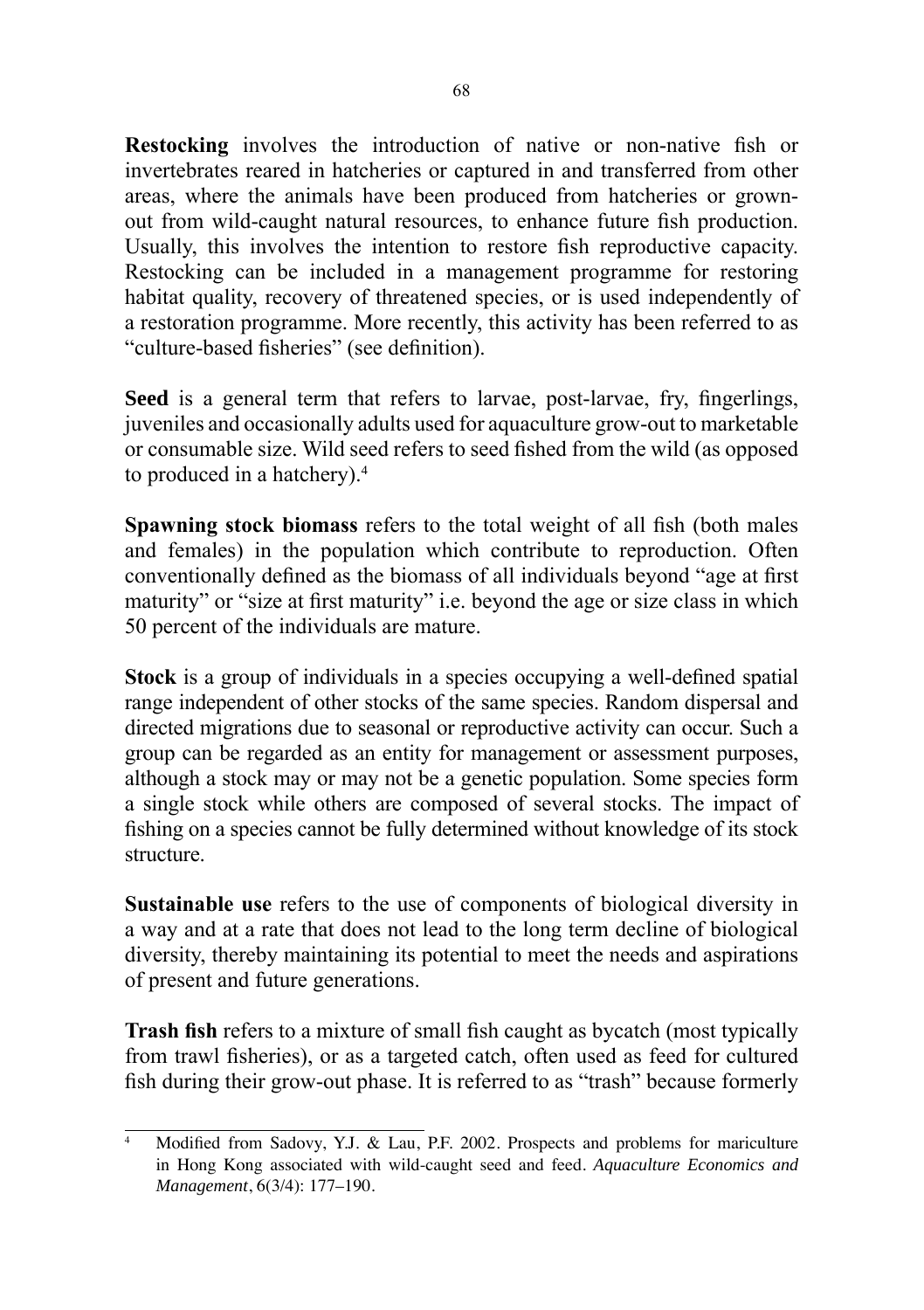it was taken as bycatch and was not considered to have any economic value. Nowadays, it is valued as feed for fish. It is also valuable in that it comprises the juveniles of many species of direct food importance to humans, or the food for such fish. The term "trash" is, therefore, inappropriate and should be discouraged, to be replaced by the more descriptive term "low-value fish".

## **Newly developed terms to address specific issues relating to CBA**

The following terms have been developed to facilitate discussion on issues relating to capture-based aquaculture.

**CBA broodstock fishery** refers to the repeated requirement to capture wild, sexually mature individuals (broodstock) to replenish hatchery stocks and/or broodstock populations (i.e. the broodstock is not consistently derived from aquaculture operations). This is distinct from stocks held in captivity that are typically genetically differentiated from wild stocks as a result of their having been bred. Wild broodstock may have to be continually sourced to maintain genetic diversity, replace dead broodstock, or because the production of multiple generations of adult spawners in captivity through the process of full-cycle (hatchery) aquaculture is not biologically feasible or economically viable.

**Fattening** refers to the placing of wild-captured aquatic animals in captivity and feeding them to increase the size, weight or fat content prior to marketing. Note that "fattening" typically involves a relatively short period of time (i.e. months) but can be longer, as sometimes in the case of tuna, and that "grow-out" typically involves a relatively longer period of time (i.e. many months or even years). However, both activities involve CBA and are used interchangeably in that context. The term "fattening" can also be applied to related short-term grow-out activities, such as crab culture when "empty" crabs that have recently moulted and have not fully grown to fill their new shells are fattened for a few weeks prior to sale.

**Hatchery-based aquaculture (HBA)** is the farming of aquatic organisms using broodstock produced from farmed stocks through full-cycle aquaculture.

**Live (stocked [stocking]) material** refers to the live aquatic organisms captured from the wild and placed into an aquaculture operation. This term will encompass all the sizes and life cycle stages – from eggs, larvae and fingerlings, through juveniles to larger even adult fish and broodstock, as well as plants. Live stocked (stocking) material is analogous with the terms seed, seedstock or broodstock that are often used in relation to CBA.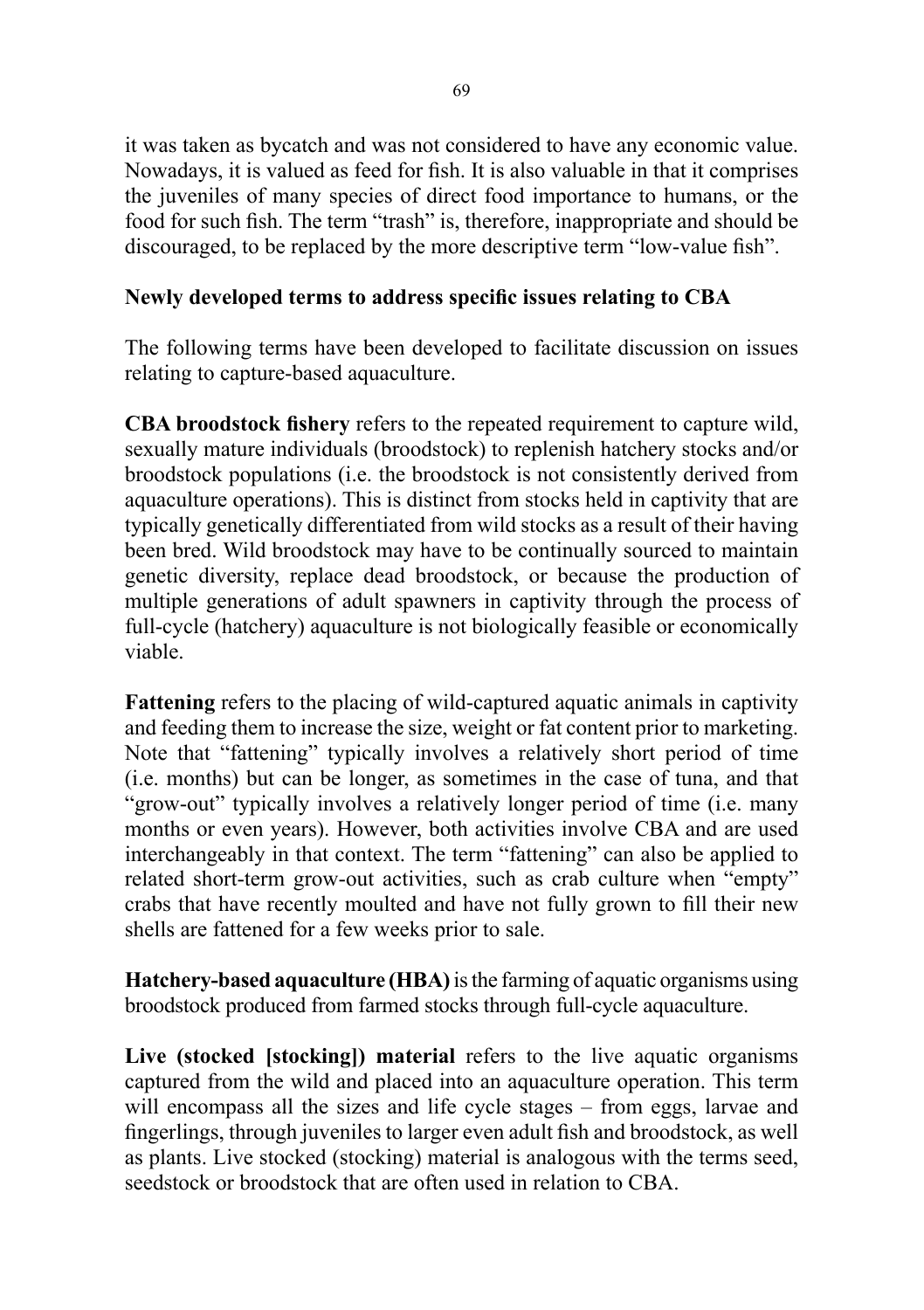**Live storage** is the holding of aquatic organisms that are already of market size for the purpose of transport or to await advantageous marketing or price. Maintenance feeding of animals may be provided, as well as other management interventions. However, in live storage, there is no significant or intended incremental increase in weight or size of the animal even though the holding period might be quite extended. Live storage is not considered to be aquaculture.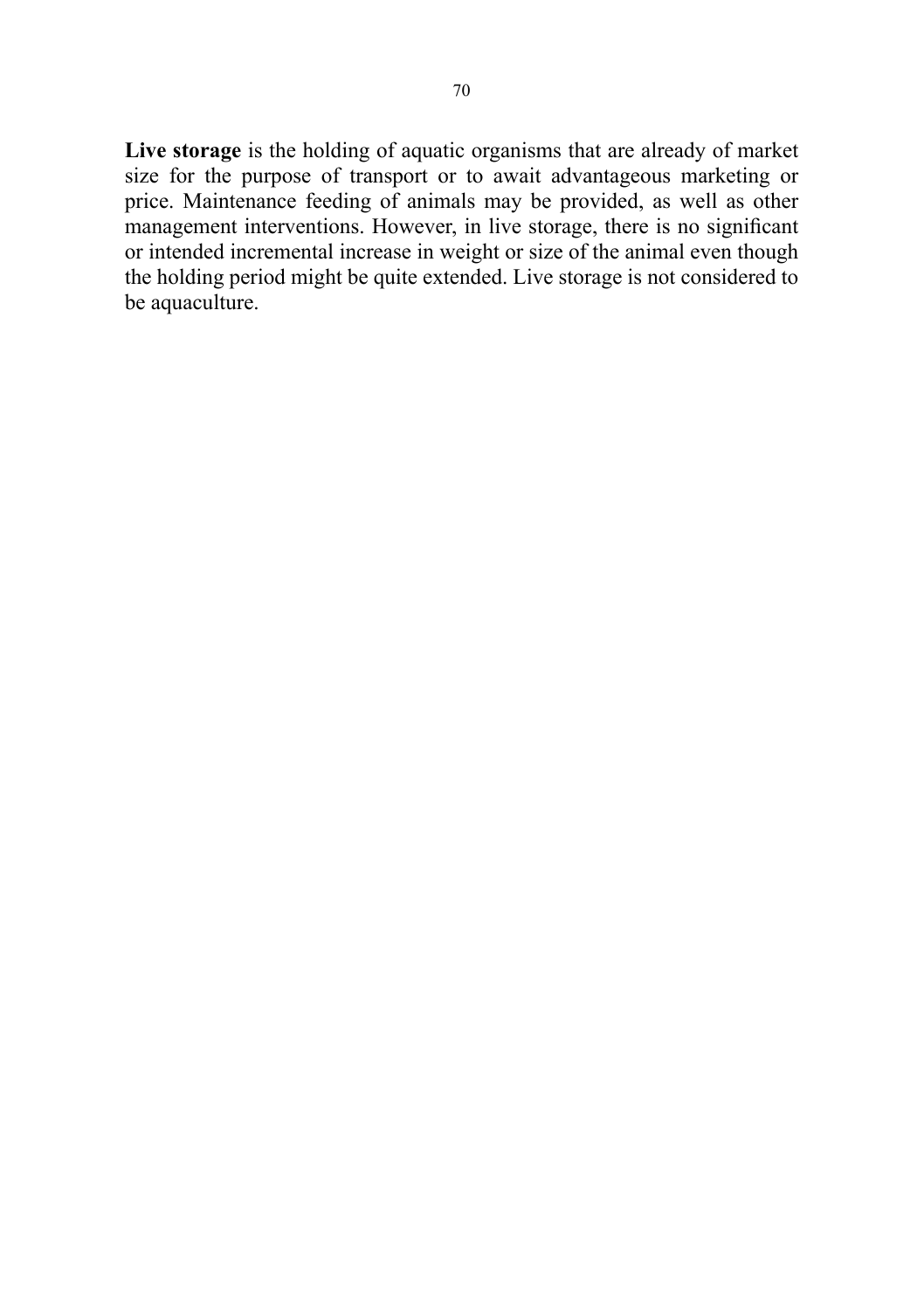#### **Appendix 2**

#### **CODES OF PRACTICE FOR ALIEN SPECIES**

The International Council for the Exploration of the Sea (ICES) and the European Inland Fishery and Aquaculture Advisory Commission (EIFAAC) are two intergovernmental bodies that acknowledge the necessity for international cooperation in order to conserve and use living aquatic resources responsibly. The groups noted the success derived from the growth of marine and freshwater aquaculture and established a set of procedures to be followed in the European and North Atlantic region to address three main challenges from alien species: (i) to reduce the chance of disease transfer from the movement of aquatic species; (ii) to reduce impacts of alien species on native aquatic biodiversity; and (iii) to address the impact that genetically altered stocks may have on related natural populations. These codes and procedures have been endorsed by the Code of Conduct for Responsible Fisheries and have been adopted in principle by other regional bodies of FAO.

The basic code contains the requirements that:

- 1. the entity moving an exotic species develops a **PROPOSAL** that would include location of facility, planned use, passport information and source of the exotic species;
- 2. an independent **REVIEW** is made that evaluates the proposal, the impacts and the risks and benefits of the proposed introduction, e.g. pathogens, ecological requirements and/or interactions, genetic concerns, socio-economic benefits and concerns, and local species most affected;
- 3. **ADVICE** and comments are communicated among the proposers, evaluators and decision-makers, and the independent review **ADVISES**  acceptance, refinement, or rejection of the proposal in such a way that all parties understand the basis for any decision or action. Thus, proposals can be refined and the review panel can request additional information on which to make its recommendation;
- 4. if approval to introduce a species is granted, **QUARANTINE, CONTAINMENT, MONITORING AND REPORTING PROGRAMMES** are implemented; and
- 5. the **ONGOING PRACTICE** of importing the (formerly) exotic species becomes subject to review and inspection that check the general condition of the shipments, e.g. ensuring that no pathogens are present and that the correct species is being shipped.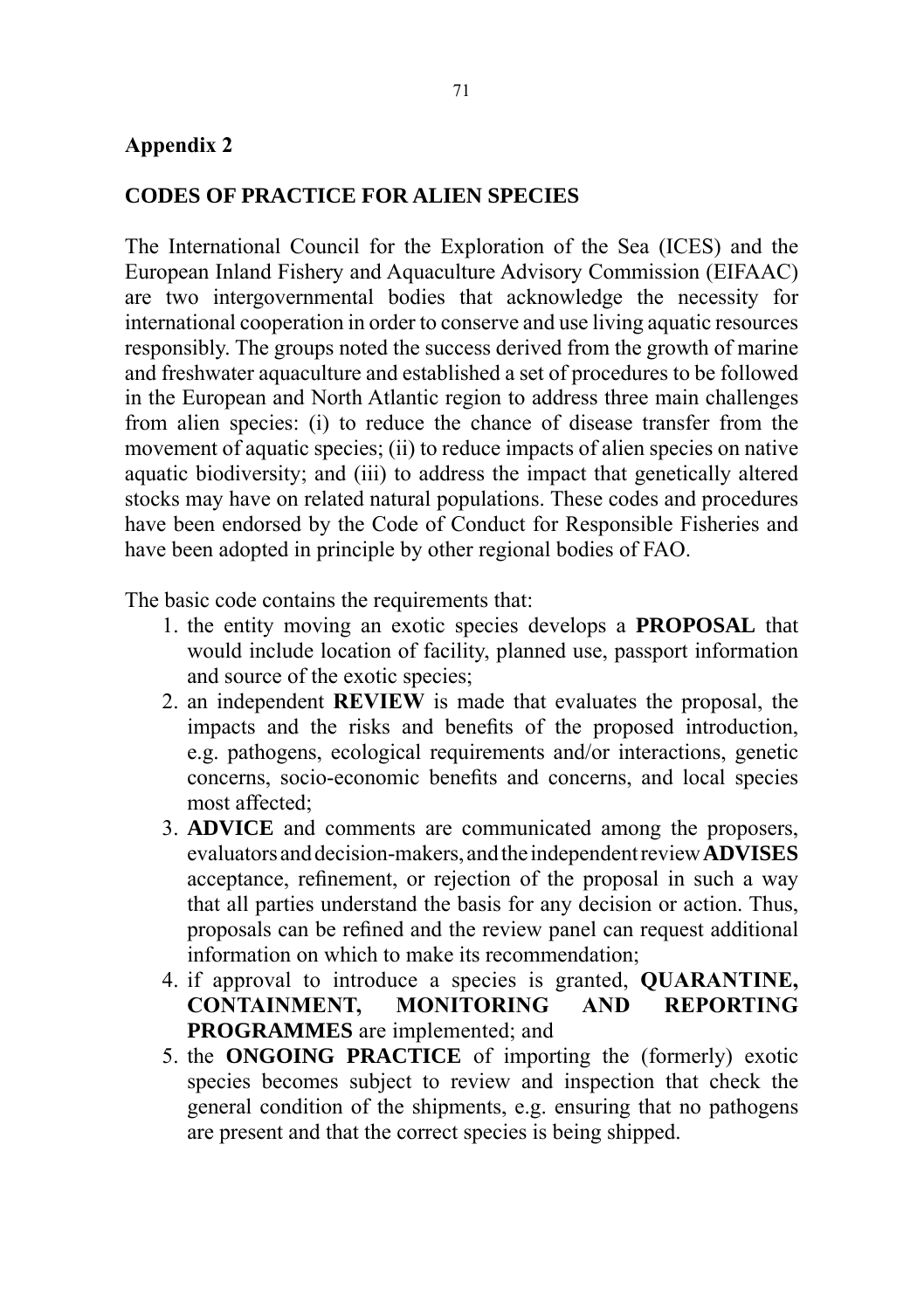These codes are general and can be adapted to specific circumstances and resource availability. However, none of the above requirements should be omitted and nor should the rigour in the application of the requirements be compromised. For example, a regulatory agency may require a proposal to contain a first evaluation of the risks and benefits, and this evaluation would then be forwarded to an independent review or advisory panel; or the advisory panel could make the first evaluation of a proposal. Similarly, States may require quarantine procedures to be described explicitly in the proposal before approval is granted. For additional information, see Bartley, D.M., ed./comp. 2006. *Introduced species in fisheries and aquaculture: information for responsible use and control*. Rome, FAO. (CD-ROM).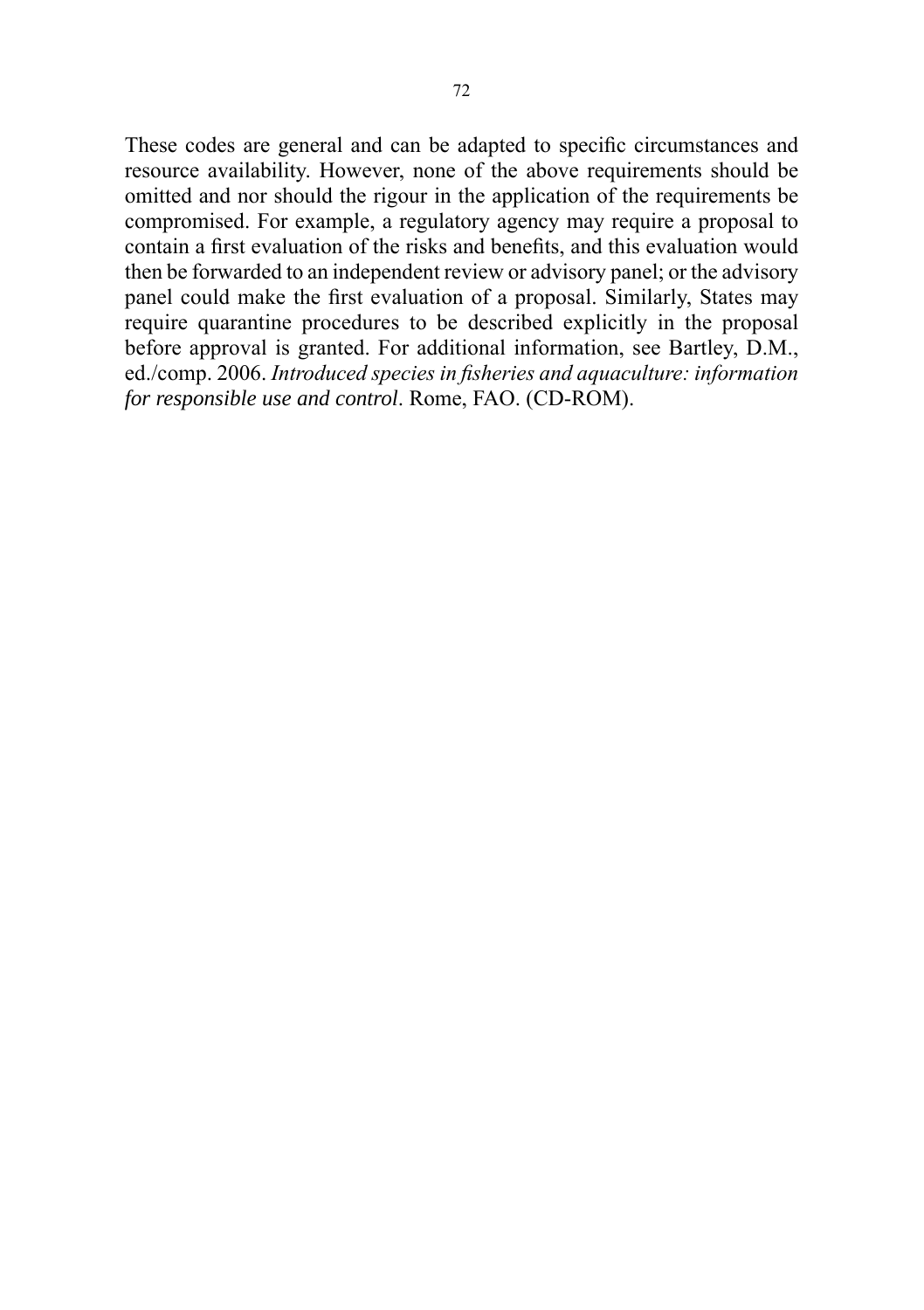### **CASE STUDIES OF CBA FISHERIES AND RELATED ACTIVITIES**

#### **Box A3.1**

# **Transition from CBA to HBA – work in progress with groupers and sturgeons**

Grouper (family: Serranidae) seed produced from hatcheries is reported for about ten species in Southeast Asia, although, few fulfil hatcherybased aquaculture (HBA) entirely and capture-based aquaculture (CBA) is likely to continue into the long term for most species for both economic and practical reasons. Many grouper mariculture operations continue to purchase wild-sourced fish, inclusive of seed for grow-out and of adults for replacement of broodstock on a regular basis. The rate and volume of broodstock are not quantified but are likely to be substantial because broodstock rarely reach second generation and their lives are often shortened by intensive use of chemicals that stimulate breeding. In addition to seed from larval and small juvenile stages, submarket size fish close to the stage of sexual maturation are caught for grow-out to market size. Removal of too much such seed from the wild for CBA could lead to insufficient remaining fish for population replenishment, i.e. recruitment overfishing. Reports from Southeast Asia indicate much reduced numbers of grouper juveniles, although, whether this is due to overfishing of seed and/or adults, or to other factors, is not known.

Understanding the relationships between the number of seed (at different stages), fishing pressure and the status of adult stock is critical for setting quotas of seed collection that do not threaten the stock or population in the long term. It is also important for integrating CBA with other capture pressures on the same population, such as on adults. For example, the red or Hong Kong grouper, *Epinephelus akaara*, of high commercial importance between the 1960s and 1990s in Hong Kong Special Administrative Region, is still an expensive and well-favoured marine food fish throughout its limited geographic range. Although HBA has been possible for the species for more than four decades, only CBA is practised. The species is listed as threatened on the International Union for Conservation of Nature (IUCN) Red List with serious declines in most fishing grounds.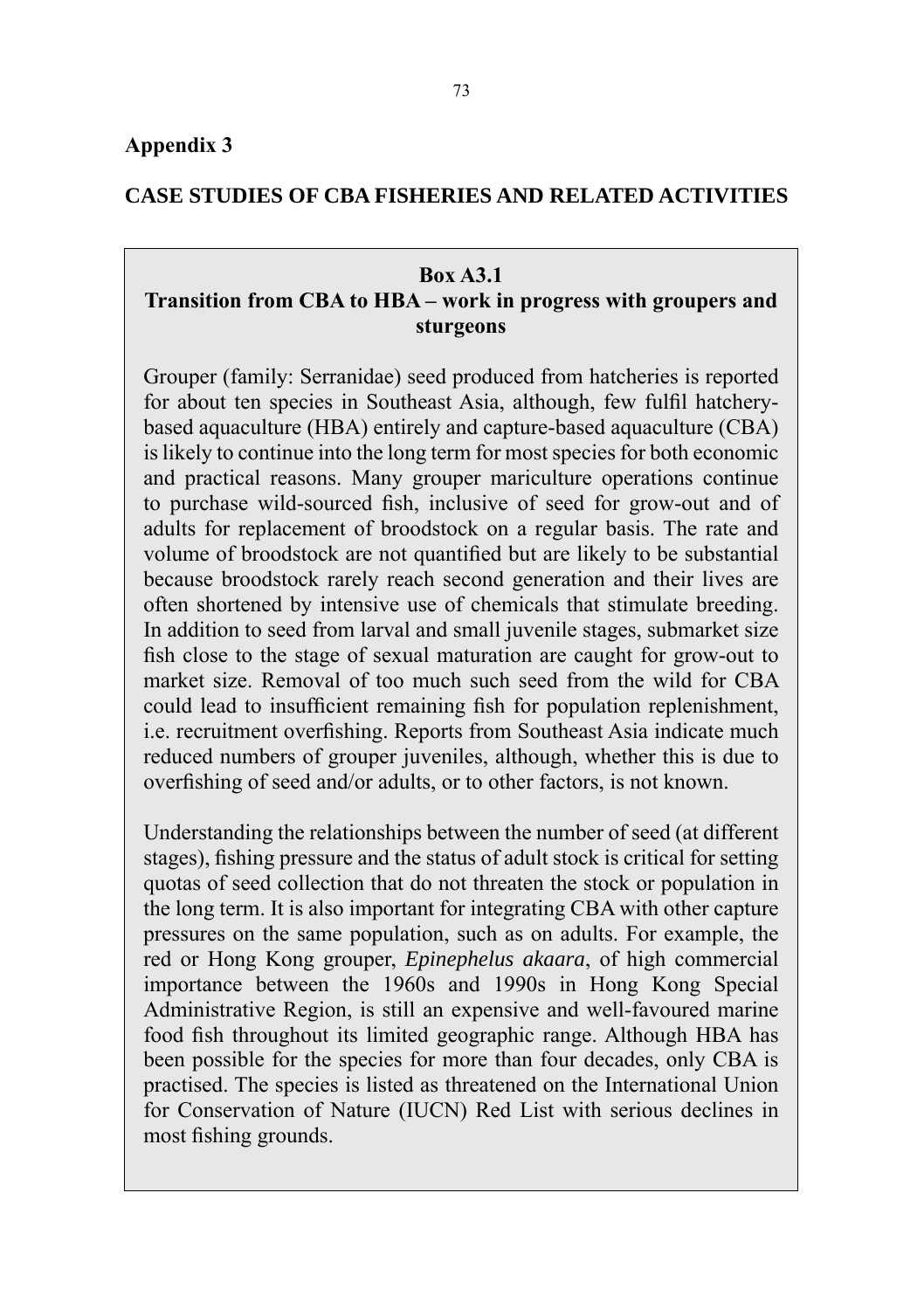#### **Box A3.1 (Continued)**

Sturgeons (family: Acipenseridae) are highly valued for their roe, widely known as caviar. The People's Republic of China has been the largest producer of cultured sturgeons globally since 2000. Between the late 1950s and mid-1970s, artificial reproduction was conducted by collection of mature broodstock and hormone injection in *Acipenser schrenckii*, *A. sinensis* and *A. sabryanus*. By 2002, second generation *A. schrenckii* offspring were being produced by HBA, but for other sturgeons in China, eggs or seed from the wild are still taken and the impact on the stock in the wild of broodstock collection requires assessment and management attention. There is also a need to preserve older, larger sturgeons and safeguard the gene pool of critically endangered species. On the other hand, sturgeons produced in California, United States of America, are captive-raised.

# **Box A3.2 Transition from CBA to HBA for carp in Bangladesh – can complete transition occur?**

The Bangladesh Department of Fisheries successfully produced carp fingerlings in the mid-1960s. It initiated commercial hatchery production in 1975, prior to which aquaculture had been wholly dependent on capture-based aquaculture (CBA) sources. In 1977, the Department of Fisheries established hatcheries as part of a shift from wild sources to hatchery sources of seed supply for grow-out operations. Subsequently, large numbers of hatcheries were established and the collection of wild fertilized eggs and seed declined (also because of habitat loss and degradation). This change from entirely CBA to predominantly hatcherybased aquaculture (HBA) carp culture in the last 20 years in Bangladesh has been assisted by both the public and private sectors. However, dependence on CBA is likely to continue and the transition from CBA to HBA in carp may never be complete as wild broodstock is needed to ensure genetic diversity for HBA operations.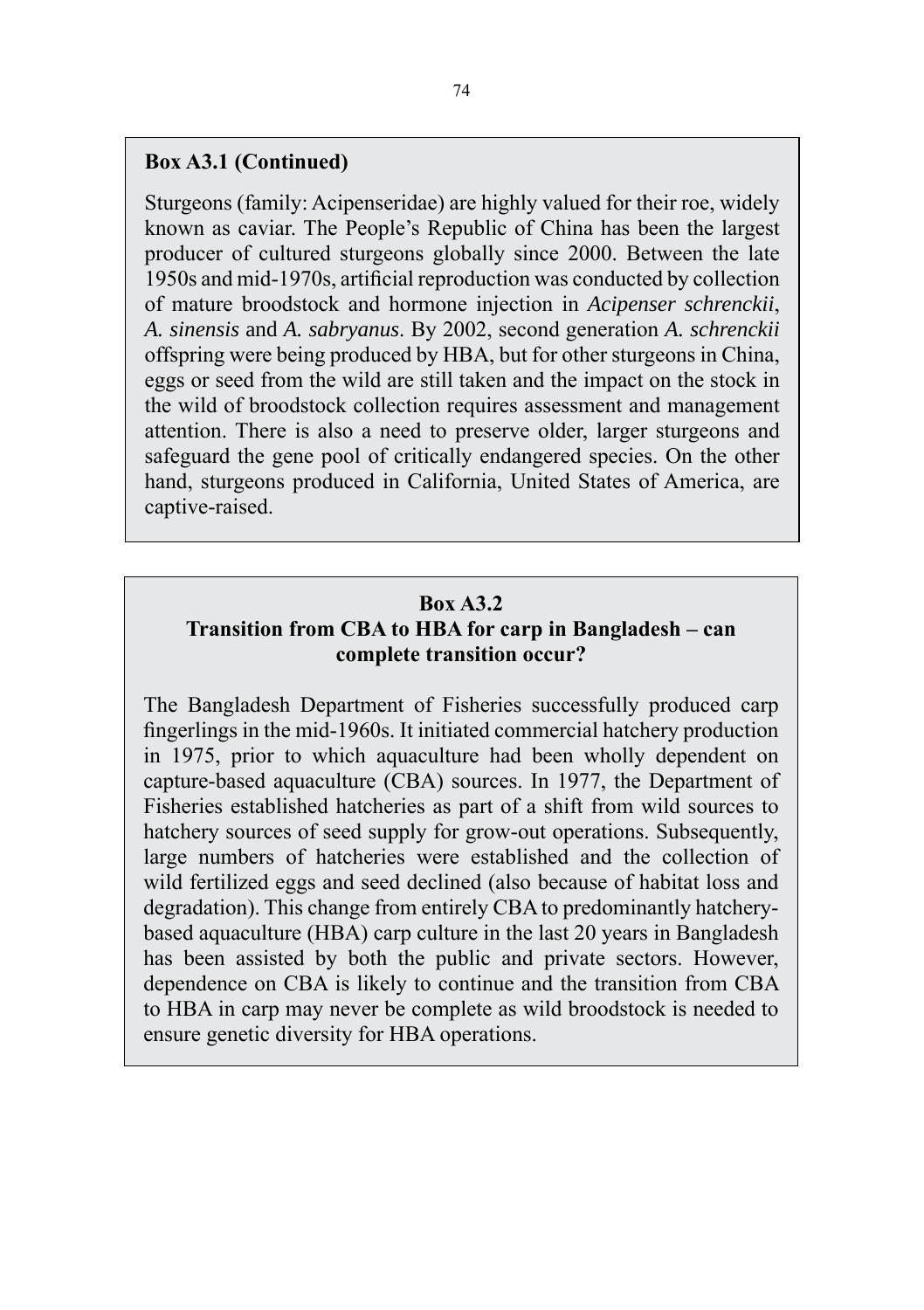#### **Box A3.3**

# **Culture of yellowtails in Japan – continued CBA despite HBA**

Yellowtail (family: Carangidae; jacks) have been cultured in Japan for more than 70 years based on the grow-out of wild caught seed ("mojako") of several species of *Seriola*. Mojako are mainly caught in Japanese waters on drifting seaweed but are sometimes imported. Aquaculture production from capture-based aquaculture (CBA) typically exceeds that produced by wild harvest (i.e. capture fisheries of larger fish). In 1966, in order to conserve the resource, Japan's National Fishery Agency imposed regulations limiting the number of mojako that could be caught annually for the purpose of aquaculture to about 40 million. By 1997, the allocation had dropped to 25 million, such that catch levels are now controlled at less than 2.5 percent of estimated seed stock size (1 billion). Despite such measure, domestic supply has shown significant declines and many mojako are now imported.

Although hatchery-based aquaculture (HBA) is possible, hatcheryproduced seed is more expensive than wild-caught seed and farmers prefer to use wild-caught seed over hatchery-produced seed as the latter is not only more expensive, but usually too small for successful rearing. Moreover, hatchery-produced seed has a high percentage of body deformities, and mass seed production has not yet been achieved (mainly because of the difficulty in securing sufficient healthy broodstock). There is an urgent need to address the sustainable use of wild populations and to improve hatchery production to avoid serious depletion of wild yellowtail stocks.

#### **Box A3.4**

# **Tunas – conflicts of interest across multiple fishery sectors**

The exploitation of a common resource often creates conflicts between different fishing sectors and fishing related to capture-based aquaculture (CBA) is no exception. In the Mediterranean Sea and adjacent regions, for example, the fishery for bluefin tuna, *Thunnus thynnus*, is among the oldest organized on an industrial scale. The rapid expansion of CBA tuna activities has focused particularly on the purse seine, which is not only a highly efficient fishing method but also the only one that allows for the transfer of live fish to CBA cages. Capture-based tuna aquaculture activities in the Mediterranean have caused friction with local tuna fishers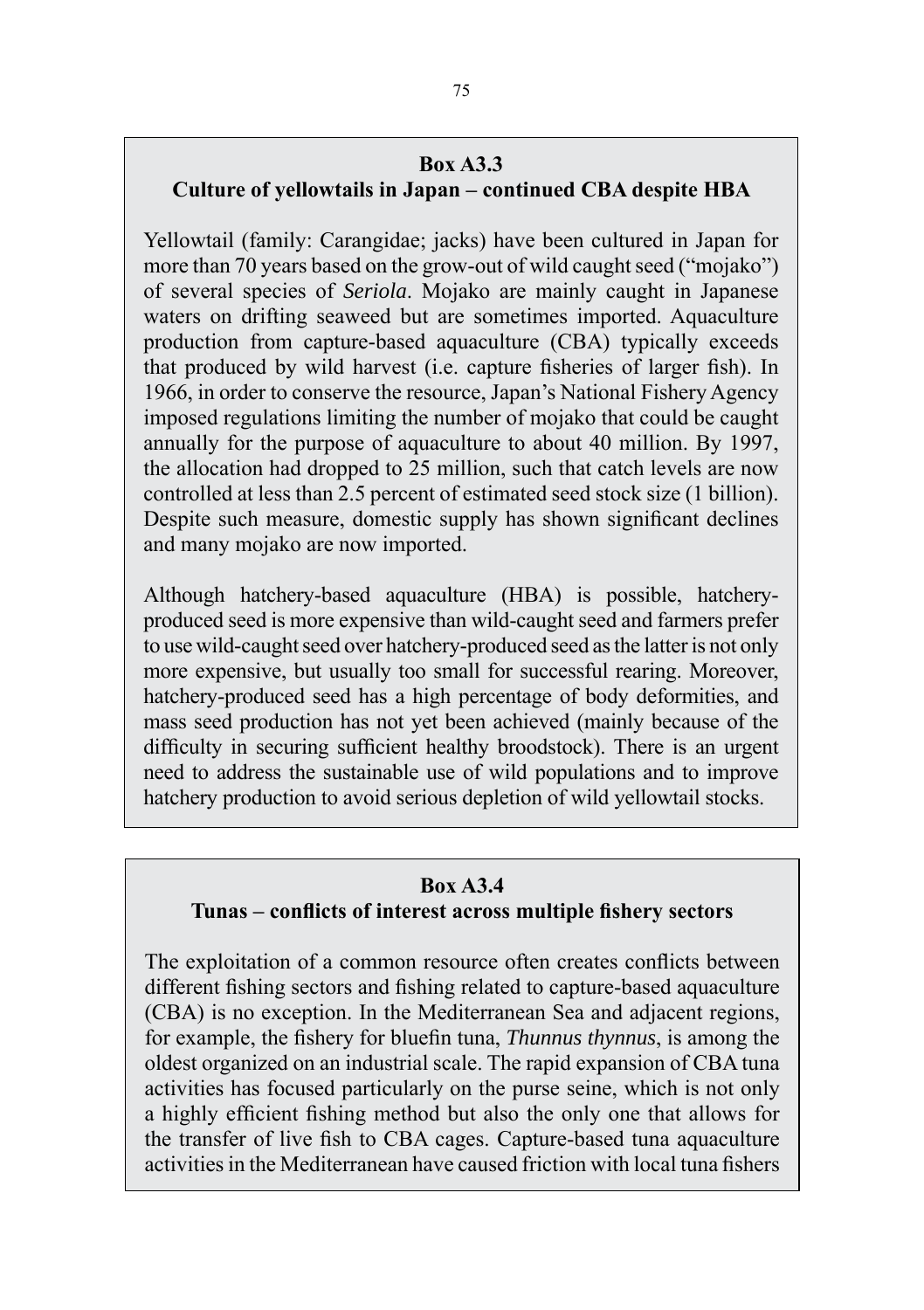# **Box A3.4 (Continued)**

using longlines because the activity of tugboats towing live tuna in cages disturbs the traditional longline fisheries, as well as contributing to the reduction of tuna catches in general. In Mexico, an additional conflict of interest is between the CBA farmers and the sardine boat owners. The latter oppose tuna CBA farmers owning and operating sardine boats because they are concerned about loss of control of sardine production and prices. Furthermore, there is competition between the farmers and the sardine-processing plants for limited sardine supply; CBA farmers pay higher prices for fresh sardines than do the frozen sardine packing and fishmeal and fish-oil reduction industries.

#### **Box A3.5**

#### **Importance of carp seed fishery to small-scale fishers in Bangladesh**

The carp seed fishery in Bangladesh has a long history involving many small-scale activities in the collection, rearing and transportation of carp seeds from river sources to fish farmers for capture-based aquaculture (CBA) grow-out. In the mid-1970s, carp seed, in the form of fertilized eggs or fingerlings, came exclusively from the wild. Part of the catch was reared in the collectors' nursery ponds and part sold to other nursery operators. The wild-carp-seed fishery intensified with the rapid expansion of carp hatcheries in the country and improved fish culture practices in ponds, shifting from a seasonally based livelihood activity conducted by small numbers of specialized fishers to commercial enterprises involving large numbers of poor collectors who otherwise would have remained unemployed for part of the year. These activities included egg and fry collection, broodfish rearing, hatchery operations, transportation, nursery rearing, feed industry and marketing.

The declining availability of natural carp eggs in rivers, increased availability of hatchery-produced carp eggs, and encouragement by the government for farmers to use hatchery-produced seeds have led to a substantial reduction in the number of people involved in the catch of wild carp seed and increased activities around hatchery-produced seed. The wild seed fishery in Bangladesh continues as a small-scale fishery and, although the use of hatchery-produced fry is encouraged, people still catch wild seed while enforcement of legislation to protect wild seed is poorly developed.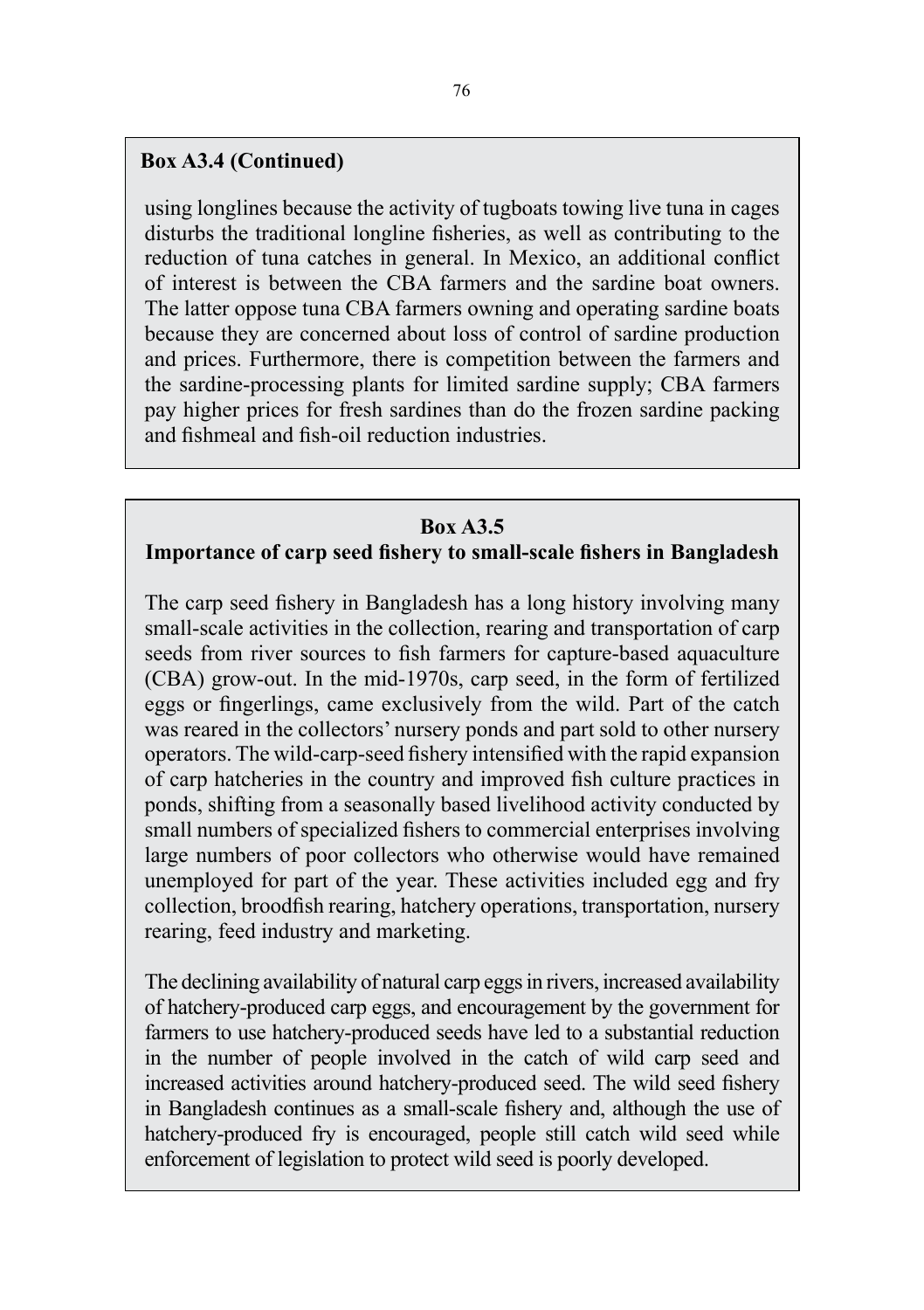## **Box A3.6 Illegal European eel fisheries**

As a result of the high price obtained for glass eels in Asian markets and low availability of glass eels in Asia, many poachers seek glass eels in southern Europe. The future of the European eel population would appear to depend on an intensive battle against poaching, which, in certain areas, involves significant underground activity. Given the difficulties in significantly increasing police surveillance, improved understanding of the fishing and trading networks is important. In France, in order to be allowed to fish and sell eel to a wholesaler or a fishmonger, it is necessary to have a fishing licence. However, a licence holder could, in addition to his/her own harvest, sell on behalf of others. Therefore, there is an element of trust that licence holders are only handling their own catches. A comparison of the numbers of glass eel landed by the professional fishery with the quantity of glass eel actually sold would allow for a better understanding of the extent of black market trading in glass eels. The concern over illegal trading is one reason why the various European Union Member States are interested in developing fishery and trade databases for the European eel for their own eel restoration programmes.

# **Box A3.7 Illegal mullet seed fisheries in Egypt**

The number of mullet fry collected through illegal fishing in Egypt is thought to be considerable, but is not subjected to any form of control. This not only undermines effective management of seed fisheries, but heavily affects the management of other (i.e. non-seed) capture fisheries for the species. The scale of illegal fishing can be very large with the amount of collected fry possibly exceeding the legal harvest. Legal seed fishing is limited to specific sites and to a predetermined number of days each season. Collection sites are selected to avoid disturbing the movements of fry to nursery, feeding and growing grounds. On the other hand, illegal activities take place intensively in protected areas, especially in canals where aggregations of fry migrate from the sea to lakes and coastal lagoons.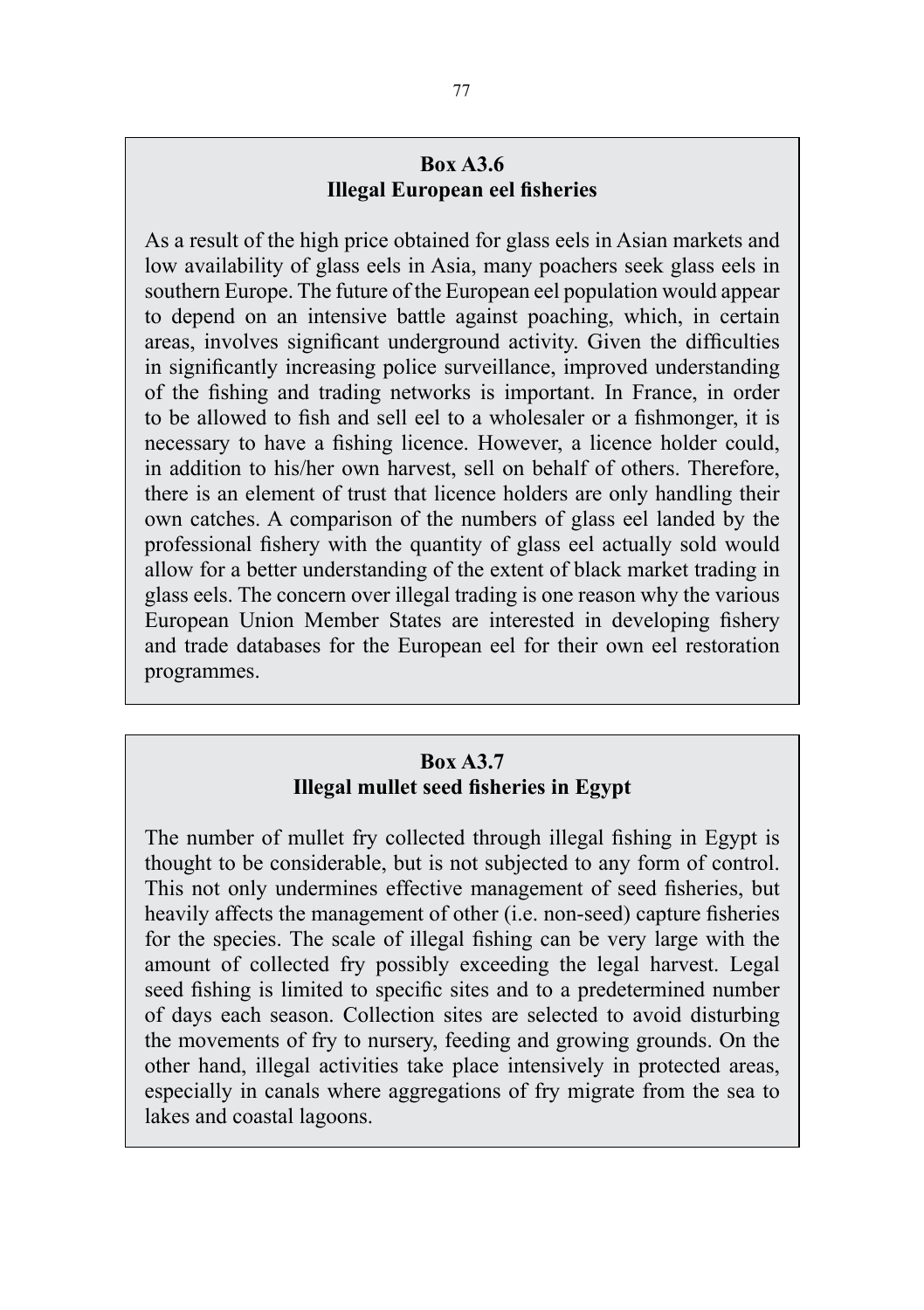# **Box A3.8**

## **Uncertainties of biomass transfers of Atlantic bluefin tuna – a stock assessment issue**

A key to sustainable management planning is stock assessment. For Atlantic bluefin tuna, this requires, among other things, information collected from fishing operations. With the increasing use of capturebased aquaculture (CBA), there are growing uncertainties in officially reported catch data, with the size and age composition of wild fish becoming more difficult to determine with an acceptable degree of precision. In the Mediterranean Sea, during the fishing season, purse seiners capture and transfer schools of tuna at sea from the purse seines into towing cages. Counting of fish trapped within the seine is usually done by divers, while cameras count the fish when they pass from the seine to the towing cage, and average weight is estimated from the dead fish in the seine. Currently, there is insufficient determination of live tuna biometrics, and the resulting uncertainly in the data undermines establishment of effective management measures; the model used to assess the state of the tuna stock should be used with caution because of these increasing uncertainties in the officially reported catches owing to increased CBA. This constitutes a major problem, as the Atlantic bluefin tuna spawning biomass continues to decline while fishing mortality is increasing rapidly, especially for larger fish specimens. Reduction of the uncertainty in biometric statistics data is essential for improving data collection and management of the Atlantic bluefin tuna.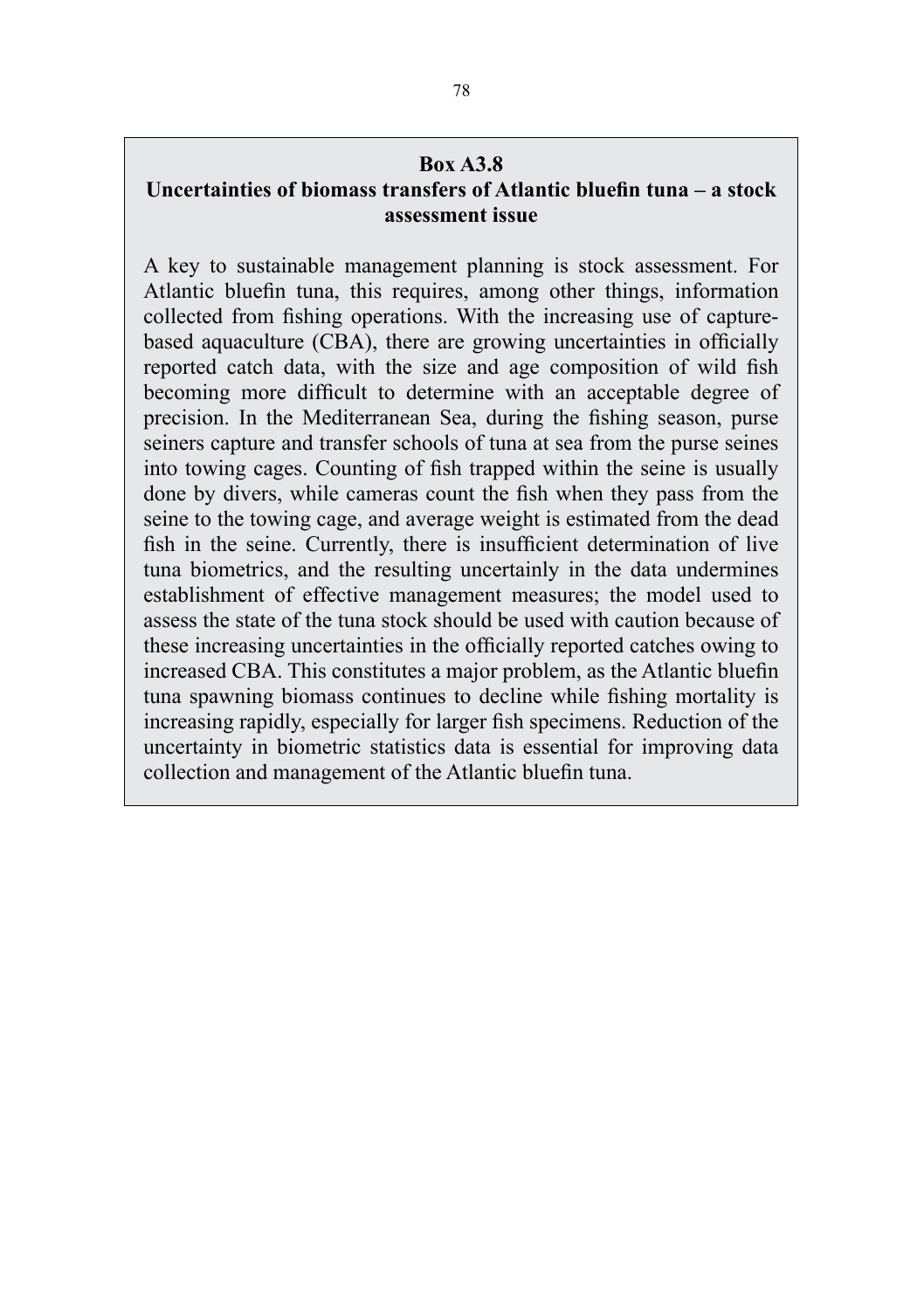### **Appendix 4**

## **PRECAUTIONARY APPROACH**

The precautionary approach to fisheries management is about being cautious when scientific knowledge is uncertain, and not using the absence of adequate scientific information as a reason to postpone action or failure to take action to avoid serious harm to fish stocks or their ecosystem.

A precautionary approach is, therefore, a set of agreed measures and actions, including future courses of action, that ensures prudent foresight and reduces or avoids risk to the resource, the environment and the people, to the best extent possible, taking into account existing uncertainties and the potential consequences of being wrong (FAO, 1996). FAO technical guidelines on the precautionary approach to fisheries management include precautionary measures for four typical situations: (i) new or developing fisheries; (ii) overutilized fisheries; (iii) fully utilized fisheries; and (iv) traditional or artisanal fisheries (FAO, 1996) (Box A4.1). Some of these will apply to all types of fisheries, whereas others will be useful only in specific situations such as overexploited fisheries. The measures could be included in comprehensive fisheries plans and can also be used in the interim plan for immediate precautionary action until various proposed management plans have been evaluated and approved to replace the interim action.

## **Box A4.1 Precautionary approach measures**

#### *New or developing fisheries*

- Always control access to the fishery early, before problems appear. An open-access fishery is not precautionary. Immediately put a conservative cap (or default level) on both fishing capacity and the total fishing mortality rate. This could be achieved by limiting effort or total allowable catch.
- Build in flexibility so that it is feasible to phase vessels out of the fleet, if this becomes necessary. To avoid new investments in fishing capacity, temporarily license vessels from another fishery.
- To limit risks to the resource and the environment, use area closures. Closures provide refuge for fish stocks, protect habitat and provide areas for comparison with fished areas.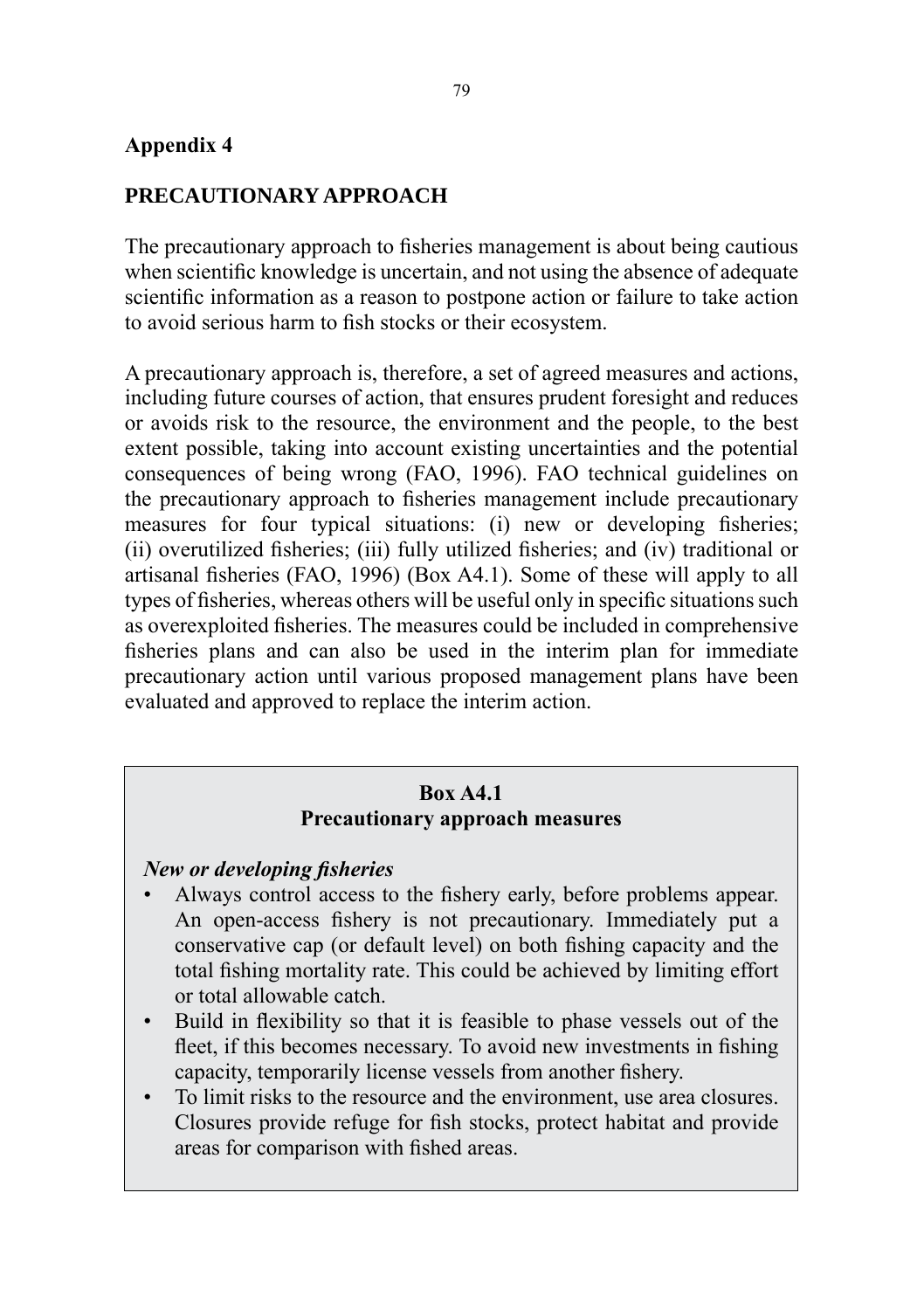# **Box A4.1 (Continued)**

- Establish precautionary, preliminary biological limit reference points (e.g. spawning stock biomass less than 50 percent of the initial biomass) in the planning stage.
	- Encourage fishing in a responsible manner to ensure long term persistence of a productive stock or other parts of the ecosystem.
	- Encourage development of fisheries that are economically viable without long term subsidies.
	- Establish a data collection and reporting system for new fisheries early in their development.
	- Immediately start a research programme on the stock and fisheries, including the response of individual vessels to regulations.
	- Take advantage of any opportunities for setting up experimental situations to generate information on the resources.

# *Overutilized fisheries*

- Immediately limit access to the fishery and put a cap on a further increase in fishing capacity and fishing mortality rate.
- Establish a recovery plan that will rebuild the stock over a specific time period with reasonable certainty.
- Reduce fishing mortality rates long enough to allow rebuilding of the spawning stock.
- When there is a good year class, give priority to using the recruits to rebuild the stock rather than increasing the allowable harvest.
- Reduce fishing capacity to avoid recurrence of overutilization.
- Alternatively, allow vessels to move from an overutilized fishery into another fishery, as long as the pressure from this redeployment does not jeopardize the fishery that the vessels are moving into.
- Do not use artificial propagation as a substitute for the precautionary measures listed above.
- In the management plan, establish biological reference points to define recovery, using measures of stock status, such as spawning stock biomass, spatial distribution, age structure or recruitment.
- For species where it is possible, closely monitor the productivity and total area of required habitat to provide another indicator of when management action is needed.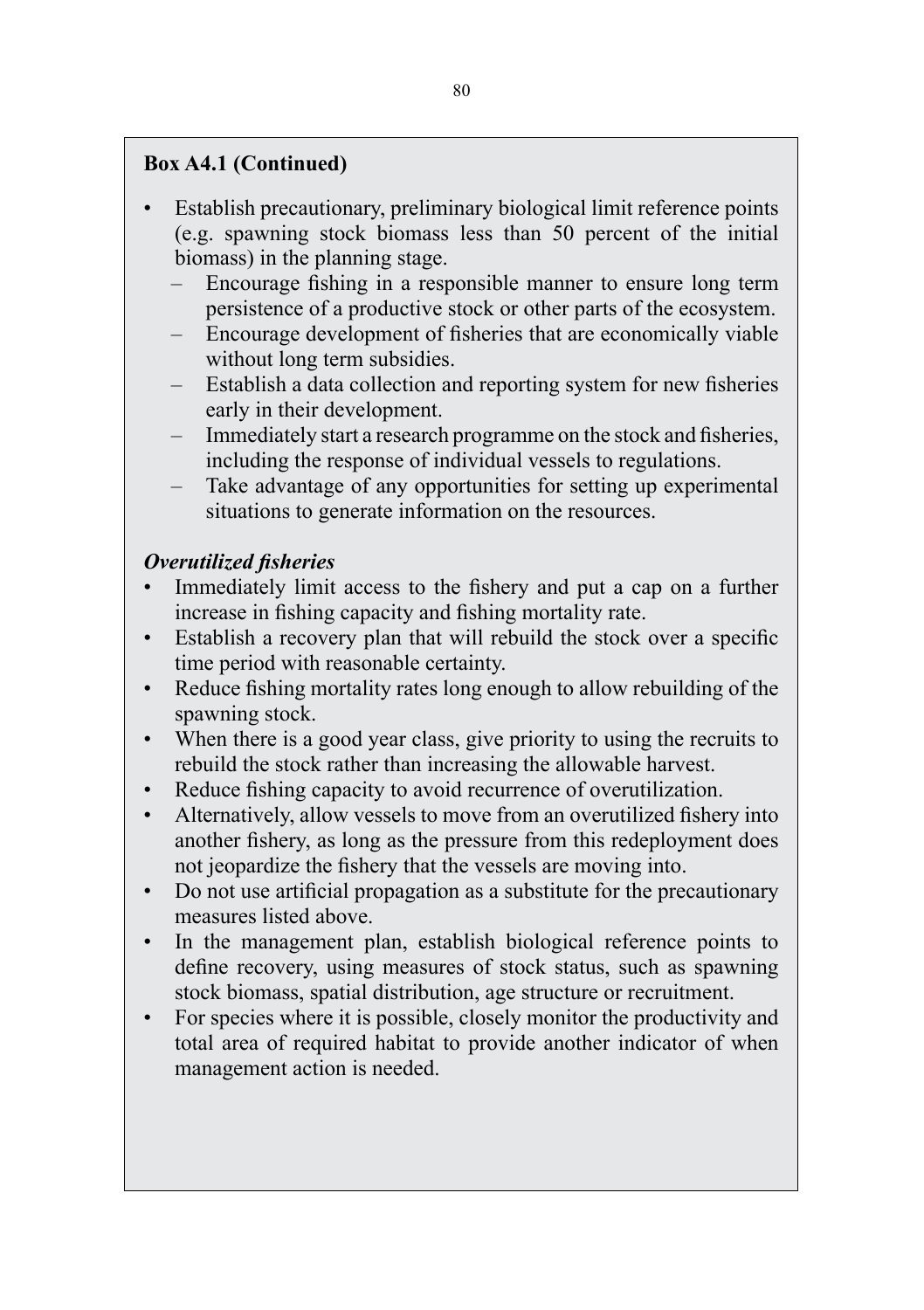# **Box A4.1 (Continued)**

# *Fully utilized fisheries*

- Ensure that there are means to effectively keep fishing mortality rate and fishing capacity at the existing level.
- There are many "early-warning signs" that a stock is becoming overutilized (e.g. age structure of the spawners shifting to an unusually high proportion of young fish, shrinking spatial distribution of the stock or species composition in the catch). These warning signs should trigger investigative action according to prespecified procedures while interim management actions are taken, as noted below.
- When precautionary or limit reference points are approached closely, prespecified measures should be taken immediately to ensure that they will not be exceeded.
	- If limit reference points are exceeded, recovery plans should be implemented immediately to restore the stock. The recommendations for overutilized stocks described above should then be implemented.
	- To prevent excessive reduction of the reproductive capacity of a population, avoid harvesting immature fish unless there is strong protection of the spawning stock.

## *Traditional or artisanal fisheries*

- Keep some areas closed to fishing in order to limit risks to the resource and the environment.
- Delegate some of the decision-making, especially area closures and entry limitations, to local communities or cooperatives.
- Ensure that fishing pressure from other (e.g. industrial) segments of the fishery does not deplete the resources to the point where severe corrective action is needed.
- Investigate the factors that influence the behaviour of harvesters to develop approaches that can control fishing intensity.

*Source*: FAO (1996).